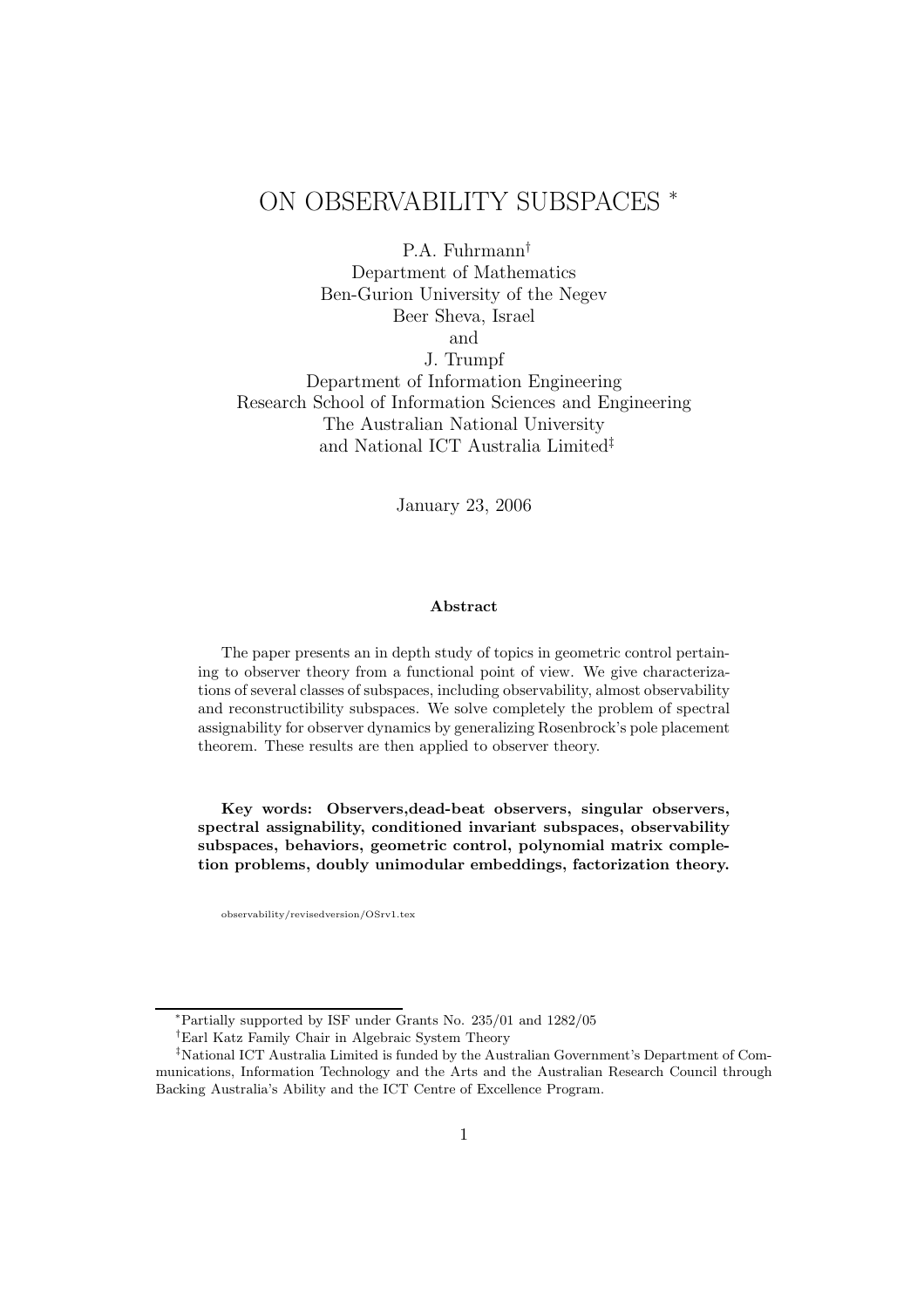# 1 Introduction

The object of this paper is to study in depth some of the basic objects of geometric control, in the sense of Basile and Marro [1973] and of Wonham and Morse, see Wonham [1979]. The principal motivation for us stems from observer theory. This explains the reason that we focus in this paper on the set of conditioned invariant subspaces and the subset of observability subspaces. Indeed, it has been known for a long time that the existence of various classes of observers has, among other, characterizations in terms of geometric control objects. Some of the main references for this are Kawaji [1980], Schumacher [1980], Fuhrmann and Helmke [2001] and Trumpf [2002].

The approaches to the study of observers are as many as are approaches to the study of linear systems. Thus we can consider the problem of constructing observers for partial states, that is linear functions of the state, from the point of view of state space, polynomial system matrices, functional equations, module theory or behaviors, to list the main possibilities.

Lately, there has been renewed interest in a more detailed study of observers which resulted in new results from several different perspectives. One is to be found in Fuhrmann and Helmke [2001] where a detailed analysis of conditioned invariant subspaces and their parametrization is carried out and certain aspects of observer theory are analysed in more detail. The methods are mostly based on the theory of polynomial models introduced in Fuhrmann [1976] and developed further in many subsequent papers. Another source is the thesis, Trumpf [2002], of one of the authors of the present paper that deals also with singular observers, mostly from a state space point of view. Finally, one should mention the behavioral approach to observers. This direction of study has been initiated in Valcher and Willems [1999a] and is important because of the conceptual clarity that it brings to the study of observers. The connections between the classical, state space based, approach to observers and the behavioral approach will be published separately. However, a preliminary version of these results can be found in Fuhrmann [2003a].

The principal results of this paper are given in Section 3 and are related to spectral assignment for observers. By that we mean finding a constructive method for observer design that allows as much control as possible on the error dynamics of the observer. To solve this problem, one needs to understand the constraints the system and the choice of observed variables impose on the error dynamics. As mentioned above, there exist geometric characterizations for this set of problems, given in terms of conditioned invariant, detectability and observability subspaces. We will use the shift realization to transform the problem to a functional setting. Then we use a functional characterization of conditioned invariant subspaces, obtained in Fuhrmann [1981], and extend it to cover the case of observability subspaces, a problem that was left open for a long time. The related characterizations are given in Theorem 3.4 and Corollary 3.1. Having this characterizations, we proceed to relate the spectral assignment problem to the problem of parametrizing all friends of a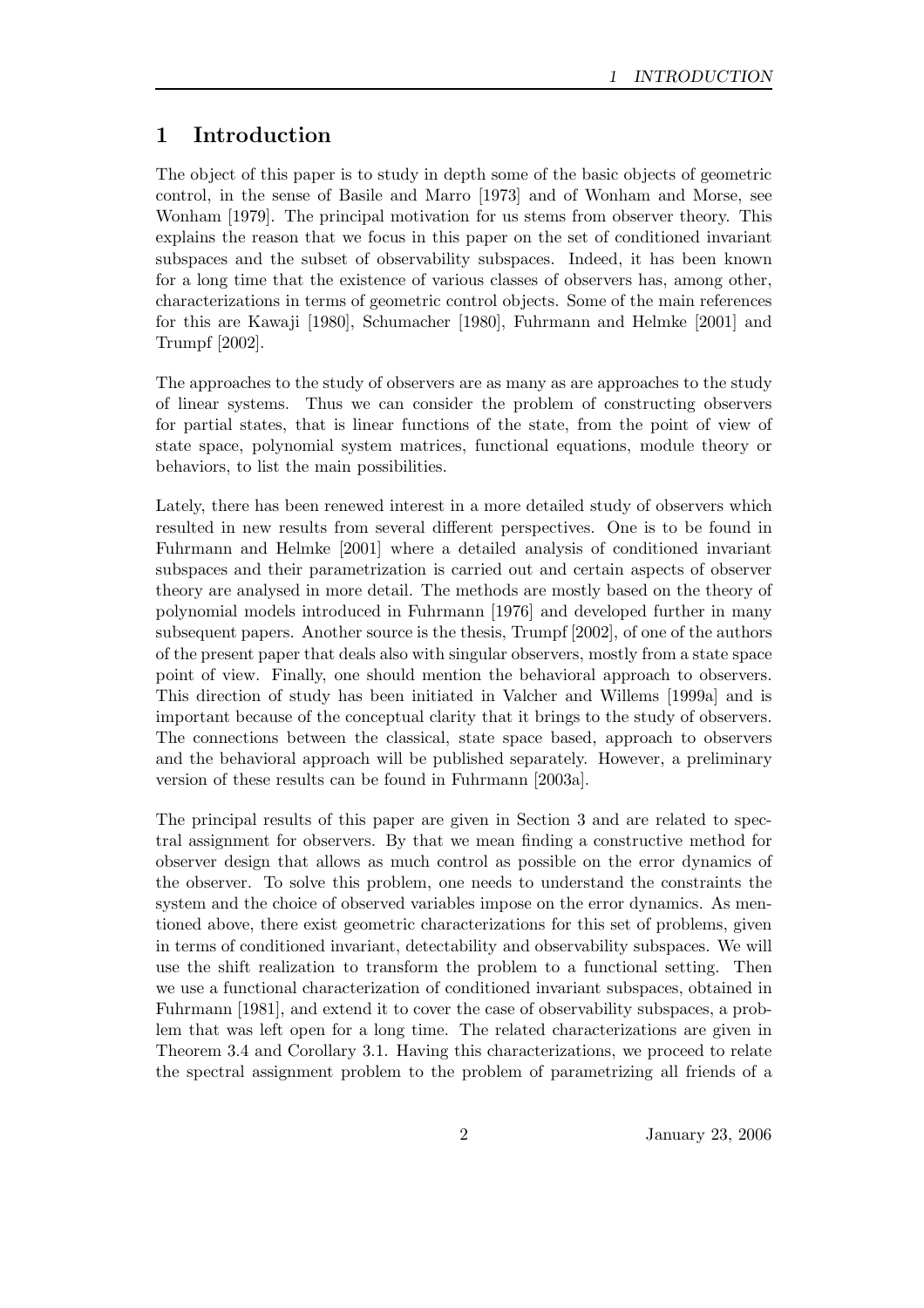given conditioned invariant subspace. In Theorem 3.5 we show how this is equivalent to a polynomial matrix extension problem. Finally, in Theorem 3.6, we prove a constructive extension of Rosenbrock's generalized pole placement theorem to the case of quotient spaces.

Section 4 is technical and is devoted to a brief analysis of the reversion operator, an operator used later to illuminate the relation between almost observability and outer reconstructibility subspaces that play a role in the analysis of singular and dead beat observers. In the case of polynomial Brunovsky form, an interesting duality theory is brought to light, and in that context, almost observability and outer reconstructible subspaces turn out to be related by duality.

The concept of an almost observability subspace is the dual to that of an almost controllability subspace, introduced in Willems [1980]. The definition of these subspaces, over the real and complex fields, is analytic. However, they have nice algebraic characterizations. Since the present paper deals mostly with discrete time systems over arbitrary fields, we take one of equivalent algebraic characterizations as our definition and continue the study from there. This characterization of almost observability subspaces involves the solution of a Sylvester type equation, much as conditioned invariant subspaces have such a characterization, see Fuhrmann and Helmke [2001].

In Section 5, we will develop functional techniques applicable to the study of the classes of singular as well as dead beat observers. As shown in Trumpf [2002], singular observers are related to the class of almost observability subspaces associated with an observable pair  $(C, A)$ . Since, up to isomorphism, a pair  $(C, A)$  is completely determined, via the shift realization, by the denominator in any left coprime factorization  $D^{-1}\Phi = C(zI-A)^{-1}$ , it seems worthwhile to characterize the set of almost observability subspaces directly in terms of the nonsingular polynomial matrix  $D(z)$ . Such an approach was undertaken in Fuhrmann and Willems [1980], characterizing the class of controlled invariant subspaces and later extended, in Fuhrmann [1981], to the characterization of conditioned invariant subspaces. The resulting, elegant, characterizations were based on module theoretic considerations. It turns out that the functional characterization of almost observability subspaces involves full column rank monomic polynomial matrices, i.e. matrices all whose invariant factors are monomials. There is another class of subspaces in which the functional, or module theoretic, characterization involves monomic polynomial matrices. This is the subset of conditioned invariant subspaces that consists of outer reconstructible subspaces. These spaces are analogs of outer detectable subspaces, which were studied, by Schumacher [1981] and Willems and Commault [1981]. The terminology is consistent with the use of reconstructibility as in Valcher and Willems [1999b], in connection with the study of dead beat observers. Outer reconstructible subspaces can be considered to be outer detectable subspaces when the set of stable polynomials consists of monomials. This is consistent with the intuition that, over an arbitrary field, with the discrete topology, asymptotic stability of a sequence means that it is eventually zero. One suspects that there should be a relation between almost observability and outer reconstructible subspaces. To analyse this, we define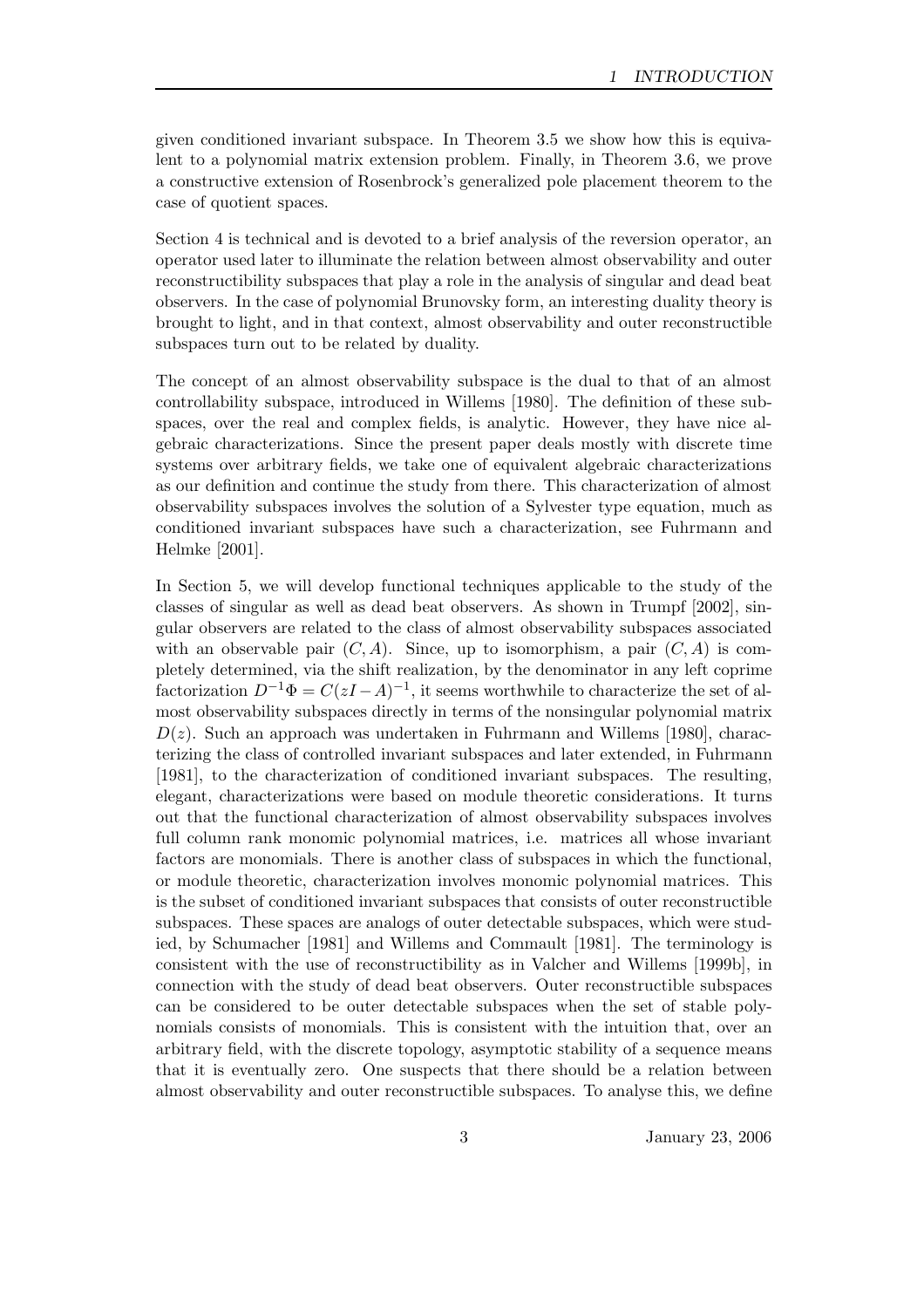and study the reversion operator in the case of polynomial Brunovsky form. An interesting duality theory is brought to light, and in that context, almost observability and outer reconstructible subspaces turn out to be related by duality. The details of this appear in Theorem 5.2.

It has been shown, by state space methods, that a subspace of the state space  $\mathcal X$  is an observability subspace if and only if it is simultaneously conditioned invariant as well as an almost observability subspace, for the details of this see Willems [1982]. Based on the module theoretic characterizations of these subspaces, we give in Theorem 5.3 a module theoretic proof of this. We return, in Theorem 5.4, to the problem of spectral assignability, this time using state space methods. We prove a pole placement result using a solution to two Sylvester equations. This result, though of intrinsic interest, is slightly weaker than that obtained in Theorem 3.6 where also invariant factors were taken into account.

Finally, in Section 6, we summarize the application of the previous results to the characterization of various classes of observers. We conclude with a short summary indicating a few directions worth exploring.

The first author would like to acknowledge National ICT Australia Limited for supporting a visit to the Australian National University in Canberra where some of the work on this paper was done.

# 2 Preliminaries

In this section we will present several results that will be of use later on.

Since observers are naturally defined on quotient spaces, we find it important to analyse when a quotient space splits into a direct sum. Strangely, this is omitted from most linear algebra texts. We will say that a subspace  $\mathcal{V} \subset \mathcal{X}$  is the **transversal** intersection of the subspaces  $V_1$  and  $V_2$  if the following conditions hold

$$
\begin{array}{rcl}\n\mathcal{V}_1 \cap \mathcal{V}_2 &=& \mathcal{V}, \\
\mathcal{V}_1 + \mathcal{V}_2 &=& \mathcal{X}.\n\end{array} \tag{1}
$$

**Lemma 2.1** Let X be a vector space and let  $V, V_1, V_2$  be subspaces of X with  $V \subset$  $\mathcal{V}_1 \cap \mathcal{V}_2$ . Then we have the direct sum decomposition

$$
\mathcal{X}/\mathcal{V} = \mathcal{V}_1/\mathcal{V} \oplus \mathcal{V}_2/\mathcal{V} \tag{2}
$$

if and only if V is the transversal intersection of  $\mathcal{V}_1$  and  $\mathcal{V}_2$ .

**Proof:** Assume conditions (1) hold. Let  $[x]_V$  denote the equivalence class of x modulo V, i.e.  $[x]_V = x + V = \{y|y - x \in V\}$ . The equality  $\mathcal{X}/\mathcal{V} = \mathcal{V}_1/\mathcal{V} + \mathcal{V}_2/\mathcal{V}$ follows from  $V_1 + V_2 = X$ . To show that this is a direct sum, assume  $[x]_V \in$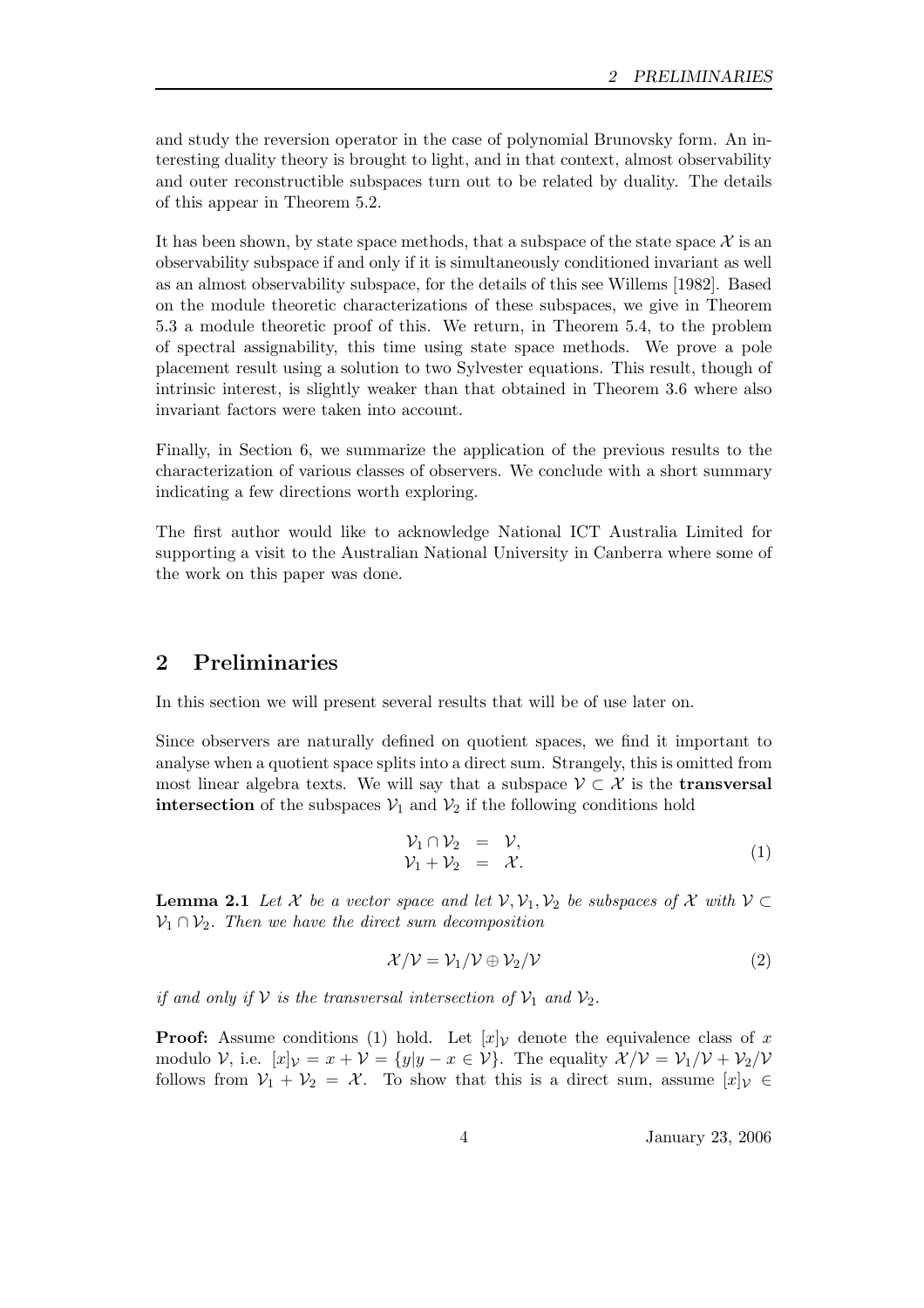$V_1/V \cap V_2/V$ , i.e. there exist  $v_i \in V_i$  such that  $x - v_1 \in V$  and  $x - v_2 \in V$ . This shows that  $x \in V_1$  and  $x \in V_2$ , i.e.  $x \in V_1 \cap V_2 = V$ . So  $[x]_V = [0]_V$ .

Conversely, assume we have the direct sum representation (2). The equality  $\mathcal{X}/\mathcal{V} =$  $V_1/V + V_2/V$  implies that, for every  $x \in \mathcal{X}$ , we have  $x - v = (v_1 + v') + (v_2 + v'')$ , with  $v_i \in V_i$  and  $v, v', v'' \in V$ . This shows that  $V_1 + V_2 = X$ . Since we assume that  $\mathcal{V}_1/\mathcal{V} \cap \mathcal{V}_2/\mathcal{V} = 0$ , we conclude that if  $w \in \mathcal{V}_1 \cap \mathcal{V}_2$ , then  $[w]_{\mathcal{V}} = [v_1]_{\mathcal{V}} = [v_2]_{\mathcal{V}}$  and this implies  $[w]_{\mathcal{V}} = 0$  or  $w \in \mathcal{V}$ , i.e.  $\mathcal{V}_1 \cap \mathcal{V}_2 = \mathcal{V}$ .

Realization theory is one of the cornerstones of linear system theory. The polynomial model approach to linear systems, initiated in Fuhrmann [1976], and in particular the shift realization have proved to be a very powerful tool in the study of systems. The shift realization was mostly applied to the realization of proper rational functions, i.e. rational functions having no singularity at infinity. The same techniques can be applied to the realization and analysis of polynomial matrices. Some previous work in this direction can be found in Wimmer [1979,1981].

We will say that a triple  $(J, N, L)$ , with N nilpotent, is a realization of a polynomial matrix  $P(z)$  if we can write

$$
P(z) = P(0) + J(zN - I)^{-1}L,
$$
\n(3)

or, with  $P(z) = \sum_{i=0}^{s} P_i z^i$ , that

$$
P_i = -JN^iL, \qquad i = 0, \dots, s. \tag{4}
$$

In the standard theory, great emphasis was given to various rings and modules. In particular, given a field  $\mathbb{F}$ ,  $\mathbb{F}((z^{-1}))$  denotes the field of truncated Laurent series. By  $\mathbb{F}((z^{-1}))^m$  we denote the space of all m-vectors with  $\mathbb{F}((z^{-1}))$  entries. We will identify  $\mathbb{F}((z^{-1}))^m$  with  $\mathbb{F}^m((z^{-1}))$ , the space of all truncated Laurent series with  $\mathbb{F}^m$  coefficients. The space  $\mathbb{F}((z^{-1}))^m$  has the following direct sum representation

$$
\mathbb{F}((z^{-1}))^{m} = \mathbb{F}[z]^{m} \oplus z^{-1} \mathbb{F}[[z^{-1}]]^{m}
$$
\n(5)

where  $z^{-1}\mathbb{F}[[z^{-1}]]^m$  is the space of formal power series in  $z^{-1}$  vanishing at infinity. We denote by  $\pi_{-}$  the projection of  $F^m((z^{-1}))$  onto  $z^{-1}F^m[[z^{-1}]]$  corresponding to the previous direct sum decomposition, and by  $\pi_{+}$  the complementary projection.

Since our interest in this paper is focused on conditioned invariant subspaces, almost observability and observability subspaces, we find it convenient, even necessary, to consider other module structures.

We note that  $\mathbb{F}((z^{-1}))$  is itself a field and  $\mathbb{F}[z, z^{-1}]$ , the space of all polynomials in z and  $z^{-1}$  is a subring. It is well known, see Pernebo [1978] and Vidyasagar [1985],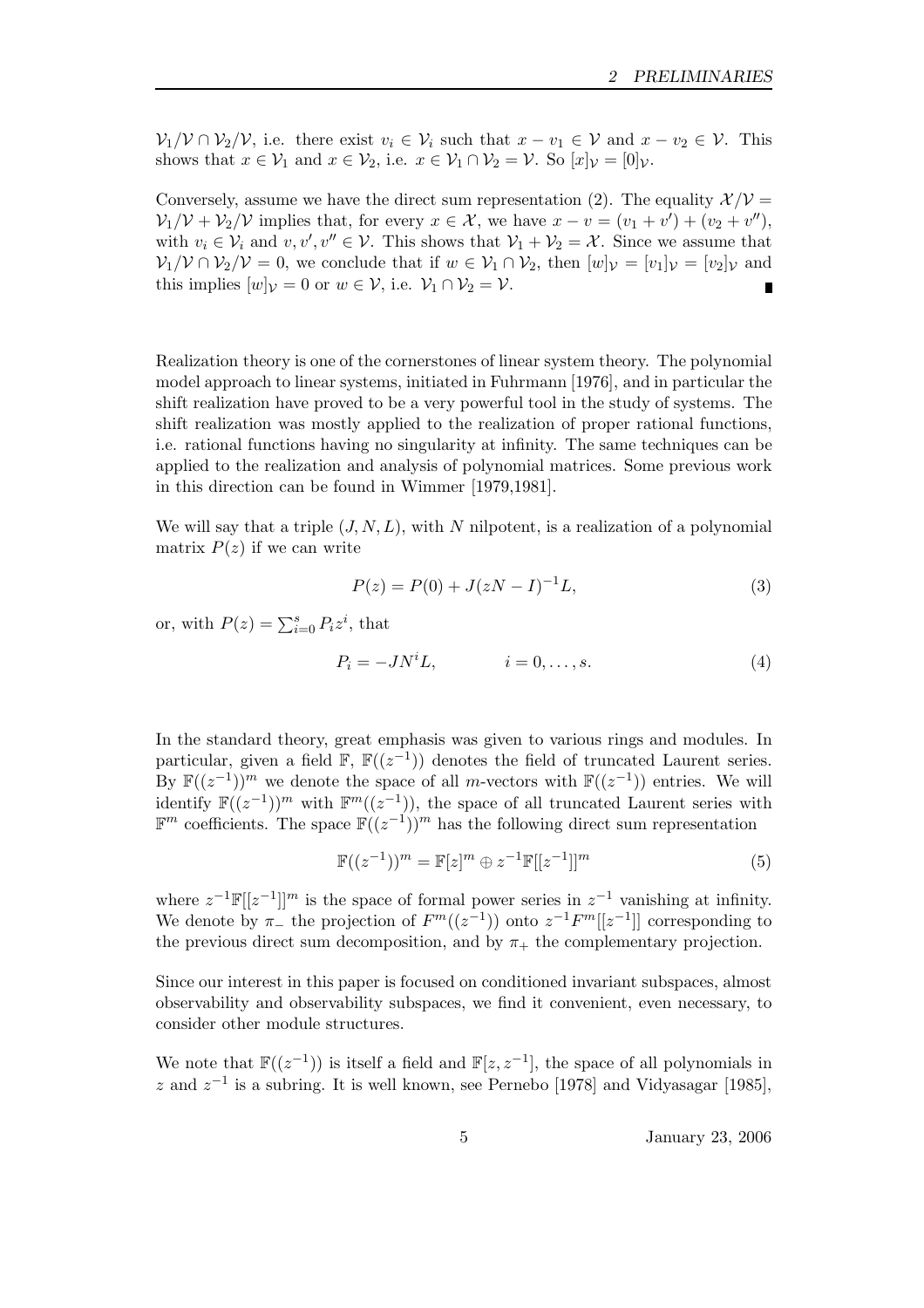that it is actually an integral domain.  $\mathbb{F}[z]$  and  $\mathbb{F}[z^{-1}]$  are subrings of both  $\mathbb{F}[z, z^{-1}]$ and  $\mathbb{F}((z^{-1}))$  and both are principal ideal domains.

We will be interested in the  $\mathbb{F}[z^{-1}]$ -module structure of  $\mathbb{F}^p[z, z^{-1}]$ . Obviously, we have the direct sum representation

$$
\mathbb{F}[z, z^{-1}]^p = \mathbb{F}[z]^p \oplus z^{-1} \mathbb{F}[z^{-1}]^p \tag{6}
$$

which is the counterpart of (5). The projections of  $\mathbb{F}[z, z^{-1}]^p$  on  $\mathbb{F}[z]^p$  and  $z^{-1}\mathbb{F}[z^{-1}]^p$ respectively are the restrictions of the projections  $\pi_+$ ,  $\pi_-$  to  $\mathbb{F}[z, z^{-1}]^p$  and will be denoted by the same letters.

The next computational lemma is recorded for later use, in particular in the proof of Proposition 5.4.

**Lemma 2.2** Let 
$$
\phi(z) = \sum_{j=-l}^{k} \phi_j z^j \in \mathbb{F}[z, z^{-1}]^p
$$
. Then we have  

$$
\pi_+ \phi = z^{-1} [\pi_- z^{-1} \phi(z^{-1})](z^{-1}).
$$
 (7)

**Proof:** We clearly have  $\pi_+\phi = \sum_{j=0}^k \phi_j z^j$ . On the other hand  $\phi(z^{-1}) = \sum_{j=-l}^k \phi_j z^{-j}$ and hence  $z^{-1}\phi(z^{-1}) = \sum_{j=-l}^{k} \phi_j z^{-j-1}$  which, in turn, implies  $\pi z^{-1}\phi(z^{-1}) =$  $\sum_{j=0}^{k} \phi_j z^{-j-1}$ . So  $[\pi_- z^{-1} \phi(z^{-1})](z^{-1}) = \sum_{j=0}^{k} \phi_j z^{j+1}$  from which (7) follows. Ē

 $\mathbb{F}[z, z^{-1}]^p$  is a rank p module over the ring  $\mathbb{F}[z, z^{-1}]$ , but, at the same time, it has natural module structures over the rings  $\mathbb{F}[z]$  and  $\mathbb{F}[z^{-1}]$ . With respect to the ring  $\mathbb{F}[z^{-1}], z^{-1}\mathbb{F}[z^{-1}]^p$  is a submodule of  $\mathbb{F}[z, z^{-1}]^p$ .  $\mathbb{F}[z]^p \subset \mathbb{F}[z, z^{-1}]^p$  is not an  $\mathbb{F}[z^{-1}]$ submodule, however it has a naturally induced module structure defined by

$$
\sigma_{+}f = z^{-1} \cdot f = \pi_{+}z^{-1}f = \frac{f(z) - f(0)}{z}, \qquad f \in \mathbb{F}[z]^p. \tag{8}
$$

We will refer to  $\sigma_+$  as the **downward shift operator**.

We recall, see Fuhrmann [2002], that the **backward shift**  $\sigma : z^{-1}\mathbb{F}[[z^{-1}]]^p \longrightarrow$  $z^{-1}\mathbb{F}[[z^{-1}]]^p$  is defined by

$$
\sigma h = \pi_- z h \qquad h \in z^{-1} \mathbb{F}[[z^{-1}]]^p. \tag{9}
$$

Clearly,  $z^{-1}\mathbb{F}[z^{-1}]^p \subset z^{-1}\mathbb{F}[[z^{-1}]]^p$  is an  $\mathbb{F}[z]$ -submodule. We still use the letter  $\sigma$ for the restriction of the backward shift operator to  $z^{-1}\mathbb{F}[z^{-1}]^p$ . For a polynomial matrix  $S(z) \in \mathbb{F}^{p \times k}[z]$ , we denote by  $S(\sigma) : z^{-1}\mathbb{F}[z^{-1}]^k \longrightarrow z^{-1}\mathbb{F}[z^{-1}]^p$  the map defined by

$$
S(\sigma)h = \pi_- Sh \qquad h \in z^{-1} \mathbb{F}[z^{-1}]^k. \tag{10}
$$

A polynomial matrix  $S(z) \in \mathbb{F}[z]^{p \times k}$  will be called **monomic** if all its nonzero invariant factors,  $\delta_1, \ldots, \delta_p$  are monomials, i.e.  $\delta_i = z^{\nu_i}$ , with  $\nu_i$  nonnegative. Since the determinant of a square polynomial matrix is the product of its invariant factors, a square polynomial matrix S is monomic if and only if  $\det S(z) = z^n$  with  $n =$  $\sum_{i=1}^k \nu_i$ .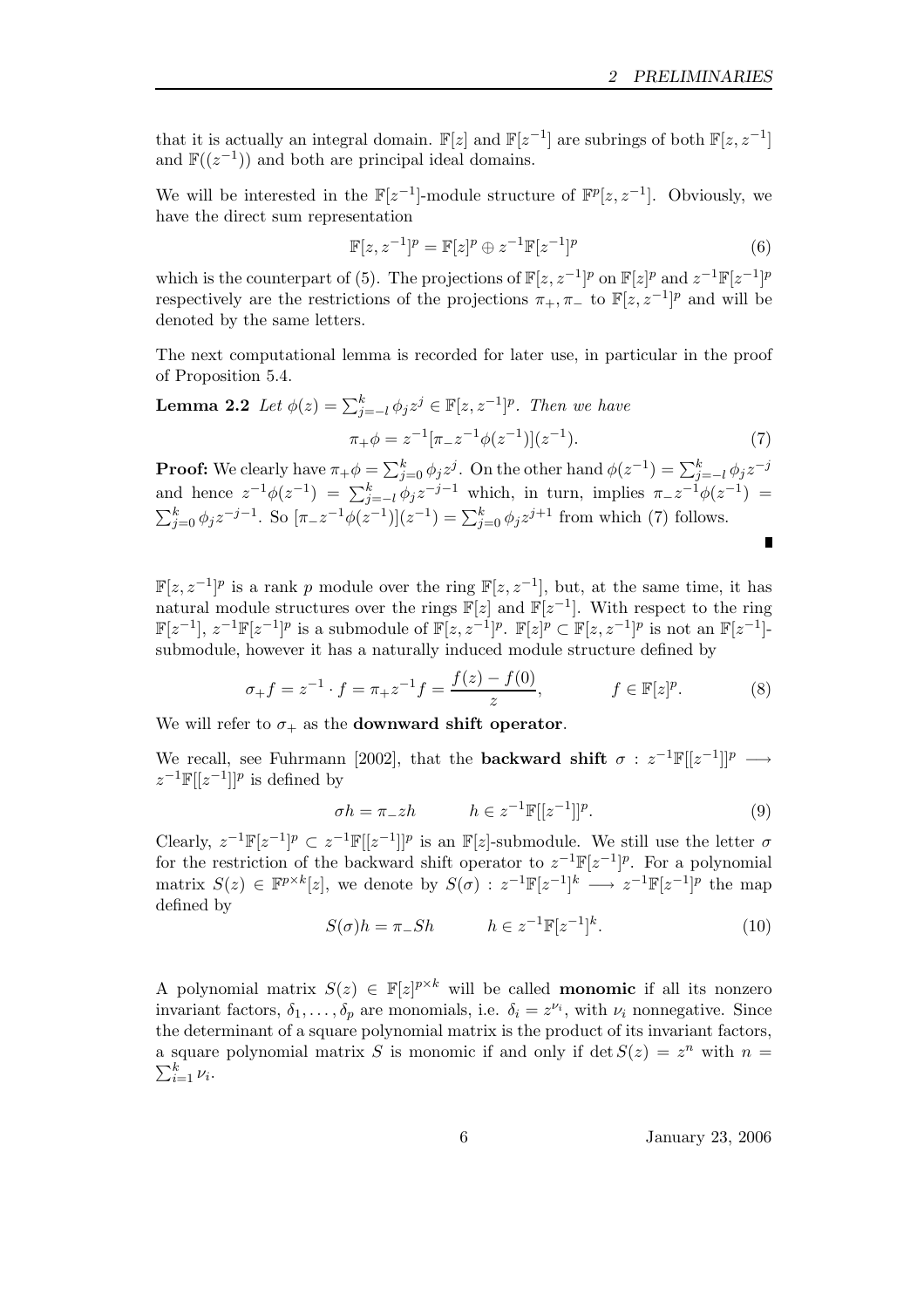**Lemma 2.3** Given a nonsingular polynomial matrix  $S(z) \in \mathbb{F}[z]^{p \times p}$  and  $f \in \mathbb{F}[z]^p$ , then  $S^{-1}f \in \mathbb{F}[z, z^{-1}]^p$  for all  $f \in \mathbb{F}[z]^p$  if and only if it is monomic.

**Proof:** That  $S(z)$  being monomic is a sufficient condition is trivial. To prove the converse, assume  $S^{-1}f \in \mathbb{F}[z, z^{-1}]^p$  for all  $f \in \mathbb{F}[z]^p$ . Choosing constant unit vectors  $e_1, \ldots, e_p$ , we get  $S^{-1} \in \mathbb{F}[z, z^{-1}]^{p \times p}$ . Let  $U, V$  be unimodular polynomial matrices such that  $USV = \Delta =$  $\sqrt{ }$   $\delta_1$ . . .  $\setminus$  $\begin{array}{c} \begin{array}{c} \begin{array}{c} \end{array} \\ \begin{array}{c} \end{array} \end{array} \end{array}$ . Therefore  $S^{-1} \in \mathbb{F}[z, z^{-1}]^{p \times p}$  iff

 $\delta_p$  $V^{-1}S^{-1}U^{-1} \in \mathbb{F}[z, z^{-1}]^{p \times p}$  iff for all  $i, \delta_i^{-1} \in \mathbb{F}[z, z^{-1}]$ . The last condition is equivalent to the existence of nonnegative integers  $\nu_i$  such that  $z^{\nu_i} \delta_i^{-1} \in \mathbb{F}[z]$ . This forces the  $\delta_i$  to be monomials, i.e.  $S(z)$  is monomic. Г

Factorization theory is a most powerful tool for the study of linear systems. In fact, one can easily argue that linear, time invariant system theory is equivalent to factorization theory of rational, including polynomial, matrix functions. It is well known, see Fuhrmann [1976], that in the polynomial model space  $X_D$ , a subspace  $V \subset X_D$  is  $S_D$ -invariant if and only if  $V = D_1 X_{D_2}$  for a factorization  $D = D_1 D_2$ into nonsingular factors.

**Proposition 2.1** Let  $D(z) \in \mathbb{F}[z]^{p \times p}$  be nonsingular and let

$$
D = E_1 F_1 = E_2 F_2 \tag{11}
$$

be two factorizations of D into nonsingular factors. Then

1.

$$
E_1 X_{F_1} + E_2 X_{F_2} = E X_F, \tag{12}
$$

where E is a greatest common left divisor of  $E_1, E_2$ .

2.

$$
E_1 X_{F_1} \cap E_2 X_{F_2} = \overline{E} X_{\overline{F}},\tag{13}
$$

where  $\overline{E}$  is a least common right multiple of  $E_1, E_2$ .

A special case of the previous proposition is the following, see Fuhrmann and Willems [1980]. This result is essentially equivalent to the spectral decomposition of a linear transformation.

**Proposition 2.2** Let  $D(z) \in \mathbb{F}[z]^{p \times p}$  be nonsingular and let  $d(z) = \det D(z)$ . For any factorization  $d = d_1 d_2$  into coprime factors, there exist essentially unique factorizations

$$
D(z) = D_1(z)D_2(z) = \overline{D}_2(z)\overline{D}_1(z)
$$
\n(14)

satisfying  $d_i(z) = \det D_i(z) = \det \overline{D}_i(z), i = 1, 2.$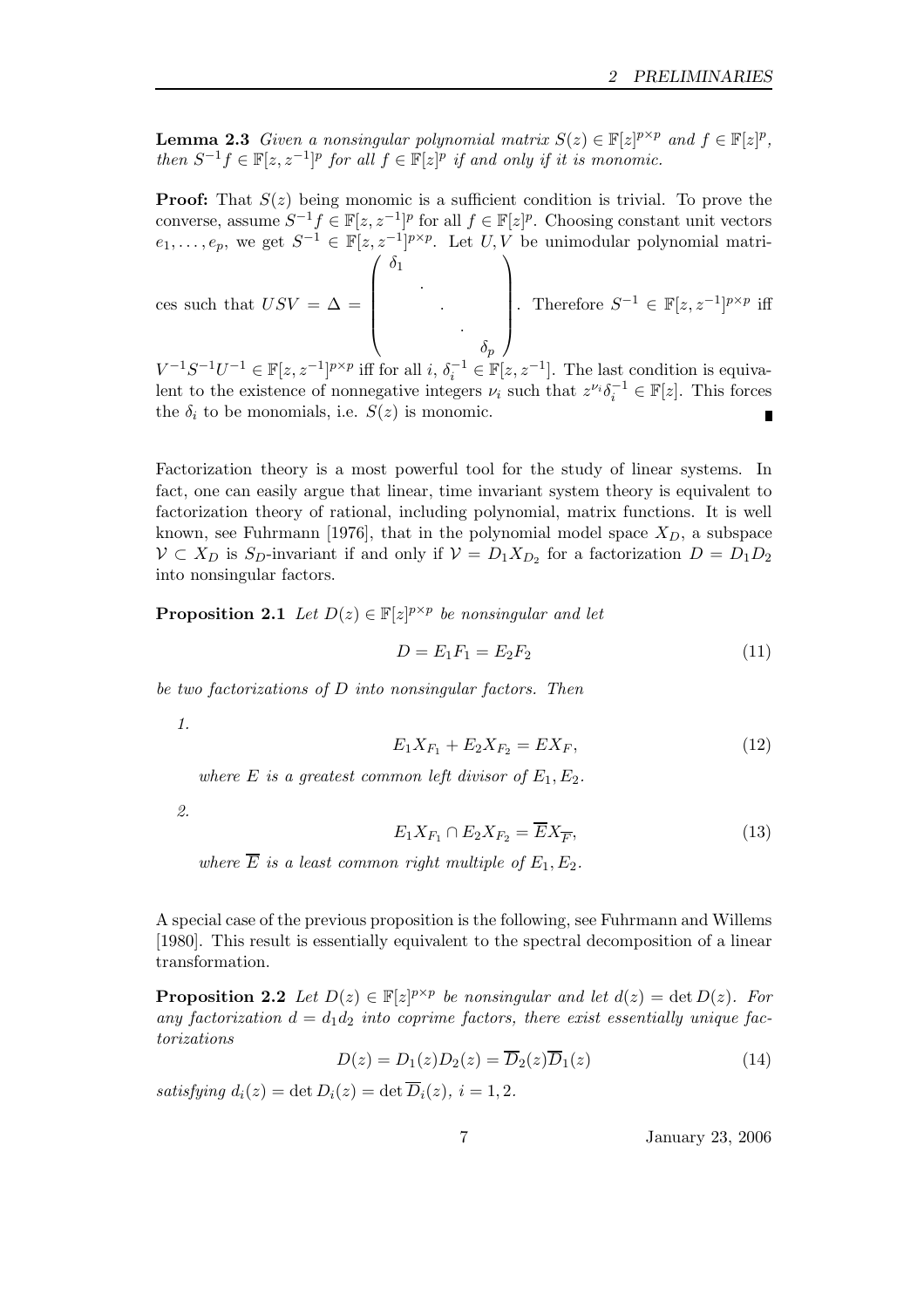The following is a version of the shift realization as proved in Fuhrmann [1976,1977].

**Theorem 2.1** Let  $G = VT^{-1}U + W$  be a representation of a proper,  $p \times m$  rational function. In the state space  $X_T$  a system is defined by

$$
\begin{cases}\nAf = S_T f & f \in X_T \\
B\xi = \pi_T U\xi, & \xi \in \mathbb{F}^m \\
Cf = (VT^{-1}f)_{-1} & f \in X_T \\
D = G(\infty).\n\end{cases}
$$
\n(15)

Then this is a realization of  $G$ . This realization is observable if and only if  $V$  and  $T$  are right coprime and it is reachable if and only if  $T$  and  $U$  are left coprime. We will call (15) the shift realization and denote it by  $\Sigma(VT^{-1}U+W)$ .

Note that in the case  $G = D^{-1}N$ , the pair  $(C, A)$  defined by realization (15), depends only on D, and we will denote it by  $(C_D, A_D)$ . Note that in this case

$$
A_D f = zf - D(z)\xi_f C_D f = (D^{-1}f)_{-1} = \xi_f.
$$
 (16)

In Fuhrmann [1981], a duality theory was developed for the study of polynomial and rational models. Later, in Fuhrmann [2002,2003b], it was extended to the study of discrete time behaviors. For an extension to multidimensional systems, see Oberst [1990]. We start with the introduction of a nondegenerate bilinear form defined by

$$
[f,g] = \sum_{j=-\infty}^{\infty} [f_j, g_{-j-1}] = \sum_{i=1}^{m} (f^{(i)}, g^{(i)})_{-1}.
$$
 (17)

on  $\mathbb{F}((z^{-1}))^m \times \mathbb{F}((z^{-1}))^m$ . For a nonsingular  $D \in \mathbb{F}[z]^{m \times m}$ , we have with the pairing  $(17),$ 

$$
(\mathbb{F}[z]^m / D\mathbb{F}[z]^m)^* \simeq (D\mathbb{F}[z]^m)^\perp = X^{\tilde{D}},\tag{18}
$$

and as  $X_D^* \simeq (\mathbb{F}[z]^m / D \mathbb{F}[z]^m)^*$ , we have  $X_D^* \simeq X^{\tilde{D}}$ . Here, as throughout the paper,  $\overline{A}$  denotes the transpose of  $\overline{A}$ .

**Lemma 2.4** Let G be a rational, full row rank  $k \times l$  matrix. Assume all right Wiener-Hopf factorization indices are nonpositive. Let  $G^{\sharp}$  be any rational right inverse of G. Then all left Wiener-Hopf factorization indices of  $G^{\sharp}$  are nonnegative.

**Proof:** By assumption, we have the right Wiener-Hopf factorization  $G = U \begin{pmatrix} \Delta^{-1} & 0 \end{pmatrix} \Gamma$ , with U unimodular,  $\Gamma$  biproper and  $\Delta(z) = \text{diag}(z^{\nu_1}, \ldots, z^{\nu_k})$  with  $\nu_i \geq 0$ . Since  $I = GG^{\sharp} = U \begin{pmatrix} \Delta^{-1} & 0 \end{pmatrix} \Gamma G^{\sharp}$ , we get  $\begin{pmatrix} \Delta^{-1} & 0 \end{pmatrix} \Gamma G^{\sharp} U = I$  and hence  $\Gamma G^{\sharp} U =$  $\begin{pmatrix} \Delta \\ \Omega \end{pmatrix}$  with  $\Omega$  rational. Applying left elementary operations over the ring  $\mathbb{F}[[z^{-1}]],$ we may assume that  $\Omega$  is polynomial. This shows that all column indices of  $\begin{pmatrix} \Delta \\ \Omega \end{pmatrix}$ are nonnegative and hence so are the left Wiener-Hopf factorization indices of  $G^{\sharp}$ .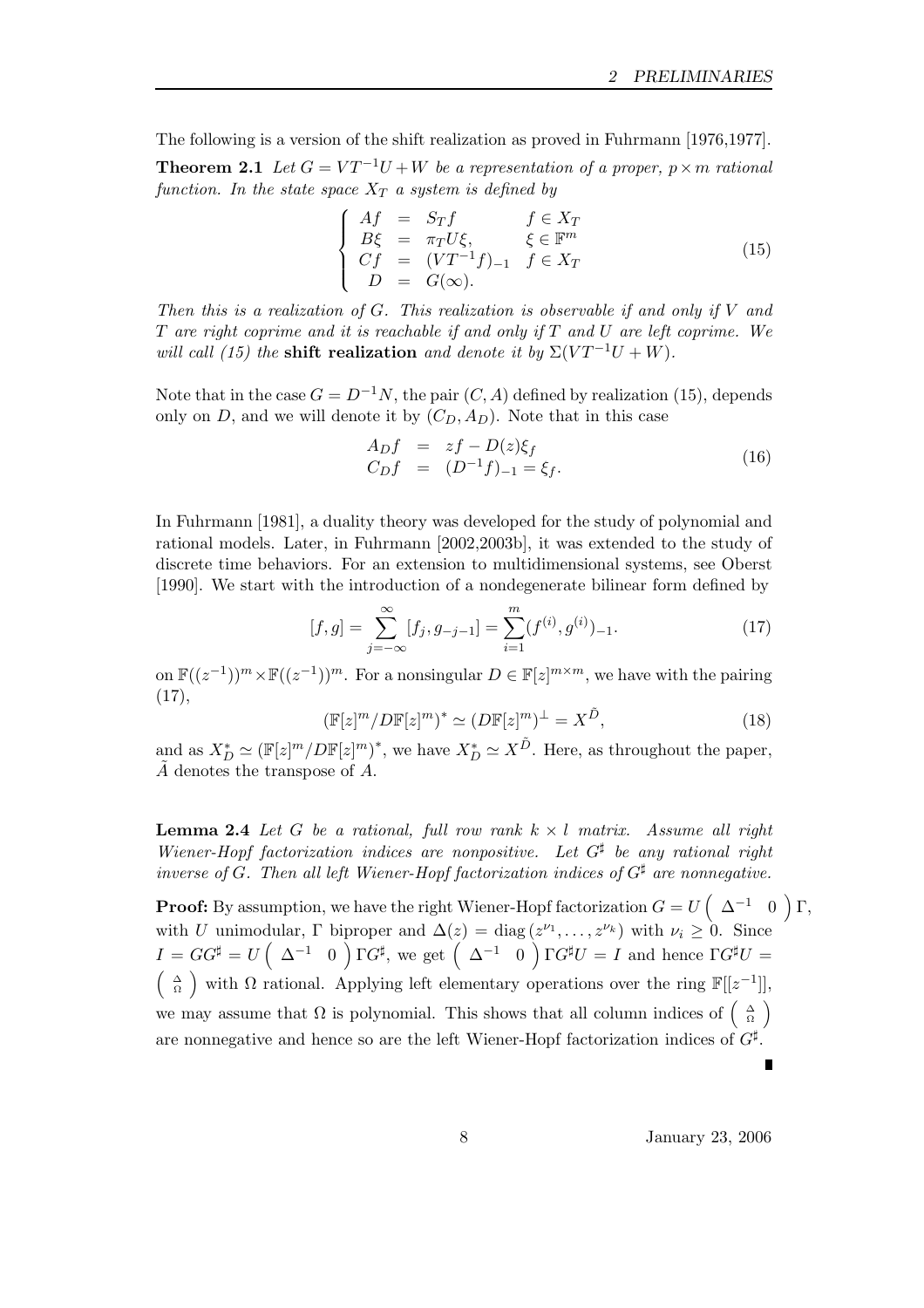# 3 On conditioned invariant and observability subspaces

Geometric control was developed in the state space setting by Basile and Marro [1973] and Wonham and Morse, see Wonham [1979], as a design tool to solve a wide range of control synthesis problems. The basic objects of geometric control are controlled and conditioned invariant subspaces. With them, more intricate objects like (output nulling) reachability and (input containing) observability subspaces, as well as and many others, were introduced and studied.

# Definition 3.1

- 1. A subspace V is **controlled invariant** for a pair  $(A, B)$ , if and only if there exists a map K for which  $V$  is  $(A - BK)$ -invariant. Such a map K will be called a friend of  $\mathcal V$ . The set of all friends of a controlled invariant subspace V will be denoted by  $\mathcal{F}(\mathcal{V})$ . A controlled invariant subspace V will be called an **reachability** subspace if for each monic polynomial q of degree equal to dim V, there exists a friend  $K \in \mathcal{F}(\mathcal{V})$  such that q is the characteristic polynomial of  $(A - BK)|\mathcal{V}$ .
- 2. A subspace V is **conditioned invariant** for a pair  $(C, A)$ , if and only if there exists a map J for which  $V$  is  $(A - JC)$ -invariant. Such a map J will be called a friend of  $\mathcal V$ . The set of all friends of a conditioned invariant subspace V will be denoted by  $G(V)$ . A conditioned invariant subspace V will be called an observability subspace if for each monic polynomial q of degree equal to codim V, there exists a friend  $J \in \mathcal{G}(V)$  such that q is the characteristic polynomial of  $(A - JC)|_{\mathcal{X}/\mathcal{V}}$ , the map induced on the quotient space  $X/\mathcal{V}$  by  $A-JC$ .

For a pair  $(C, A)$ , a conditioned invariant subspace  $\mathcal{V} \subset \mathcal{X}$  is called **tight** if it satisfies

$$
\mathcal{V} + \text{Ker}\,C = \mathcal{X}.\tag{19}
$$

There are several alternative, but equivalent, definitions for controlled and conditioned invariant subspaces. It is well known that the class of controlled invariant subspaces is closed under sums and the class of conditioned invariant subspaces is closed under intersections. Thus for each subspace  $\mathcal{L} \subset \mathcal{X}$ , there exists a largest controlled invariant subspace contained in  $\mathcal L$  and a smallest conditioned invariant subspace containing it. These are denoted by  $\mathcal{V}^*(\mathcal{L})$  and  $\mathcal{V}_*(\mathcal{L})$  respectively.

Given a pair  $(A, B)$ , we will say that two controlled invariant subspaces  $\mathcal{V}_1, \mathcal{V}_2$  are compatible if  $\mathcal{F}(\mathcal{V}_1) \cap \mathcal{F}(\mathcal{V}_2) \neq \emptyset$ . Similarly, given a pair  $(C, A)$ , we will say that two conditioned invariant subspaces  $V_1, V_2$  are compatible if  $\mathcal{G}(V_1) \cap \mathcal{G}(V_2) \neq \emptyset$ .

**Lemma 3.1** 1. Let  $V_1, V_2$  be controlled invariant subspaces. Then  $V_1, V_2$  are compatible if and only if  $\mathcal{V}_1 \cap \mathcal{V}_2$  is a controlled invariant subspace.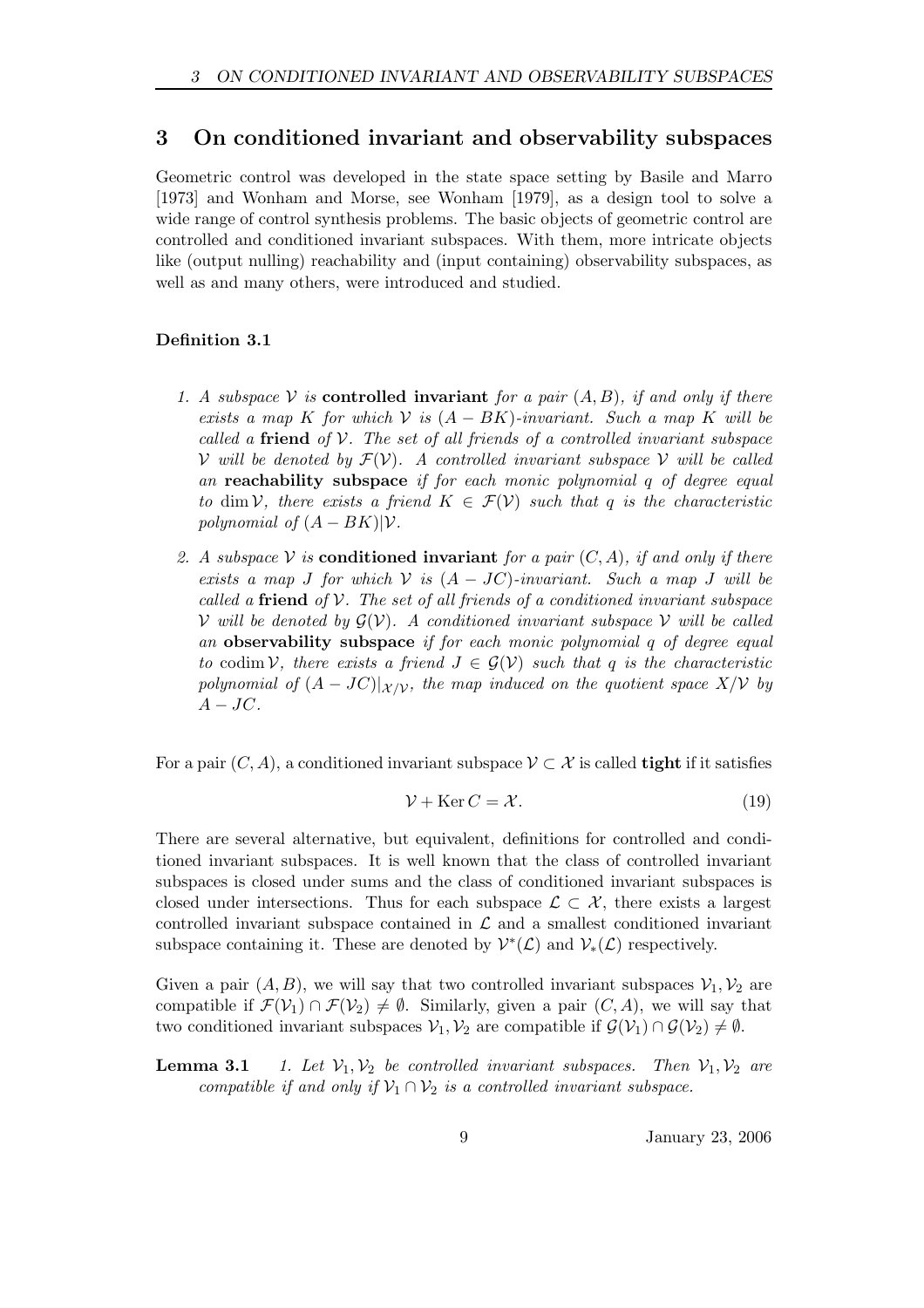2. Let  $\mathcal{V}_1, \mathcal{V}_2$  be conditioned invariant subspaces. Then  $\mathcal{V}_1, \mathcal{V}_2$  are compatible if and only if  $\mathcal{V}_1 + \mathcal{V}_2$  is a conditioned invariant subspace.

### Proof:

1. Clearly, if the subspaces  $V_i$  are compatibe controlled invariant subspaces, then there exists a feedback map K such that  $(A - BK)\mathcal{V}_i \subset \mathcal{V}_i$ . This implies  $(A - BK)(\mathcal{V}_1 \cap \mathcal{V}_2) \subset (\mathcal{V}_1 \cap \mathcal{V}_2)$ , i.e.  $\mathcal{V}_1 \cap \mathcal{V}_2$  is controlled invariant.

To prove the converse, assume that  $\mathcal{V}_1 \cap \mathcal{V}_2$  is a controlled invariant subspace. Let  $\{e_1, \ldots, e_r\}$  be a basis for  $\mathcal{V}_1 \cap \mathcal{V}_2$ . We extend it to a basis  $\{e_1, \ldots, e_r, e_{r+1}, \ldots, e_q, e_{q+1}, \ldots, e_s\}$  of  $\mathcal{V}_1 + \mathcal{V}_2$  so that  $\{e_1, \ldots, e_r, e_{r+1}, \ldots, e_q\}$ is a basis of  $\mathcal{V}_1$  and  $\{e_1, \ldots, e_r, e_{q+1}, \ldots, e_s\}$  is a basis of  $\mathcal{V}_1$ . For  $i = 1, \ldots, q$ , we have  $Ae_i = v_i + B\eta_i$  with  $v_i \in V_1$ . For  $i = q+1, \ldots, s$ , we have  $Ae_i = v_i + B\eta_i$ with  $v_i \in V_2$ . We define  $Ke_i = \eta_i$  and extend the definition of K arbitrarily to a basis of the whole space and by linearity to a state feedback map. By construction  $K \in \mathcal{F}(\mathcal{V}_1) \cap \mathcal{F}(\mathcal{V}_2)$ , i.e. the two subspaces are compatible.

2. Follows from the first part by duality.

Note that the first statement is an exercise in Wonham [1979].

Given the observable pair  $(C, A)$  in the state space X, a subspace  $\mathcal{V} \subset X$  is conditioned invariant if for some  $J \in \mathcal{G}(V)$ , we have  $(A - JC)V \subset V$ . We are interested in the dynamics of the induced map  $(A - JC)|_{X/\mathcal{V}}$  and in particular on how much control we have on the spectral property of the induced map. The approach we adopt is functional in nature. If  $D(z)^{-1}\Phi(z)$  is a left coprime factorization of the state to output transfer function  $C(zI - A)^{-1}$ , then the pair  $(C, A)$  is isomorphic to the pair  $(C_D, A_D)$  obtained from the shift realization (15) corresponding to the left coprime factorization  $D(z)^{-1}\Phi(z) = C(zI - A)^{-1}$ . It is well known, see Hautus and Heymann [1978], or Fuhrmann and Willems [1980], that the columns of  $\Phi$  constitute a basis for the polynomial model  $X_D$ . Moreover, the map  $\phi: X \longrightarrow X_D$  defined by

$$
\phi(\xi) = \Phi(z)\xi \tag{20}
$$

is an isomorphism that intertwines the pairs  $(C, A)$  and  $(C_D, A_D)$ .

It has been shown in Fuhrmann [1981] that for the coprime factorizations  $G(z)$  =  $C(zI-A)^{-1} = D^{-1}N$ , a pair  $(C_{D_1}, A_{D_1})$  is output injection equivalent to  $(C_D, A_D)$ if and only if all the left Wiener-Hopf indices of  $D_1^{-1}D$  are zero. Since a right unimodular factor applied to  $D$  corresponds, in state space terms, to a similarity, we may assume without loss of generality that  $D_1^{-1}D$  is normalized biproper. Invariant subspaces for  $S_{D_1}$  are parametrized by factorizations of  $D_1$ . Hence, as  $S_D$ -invariant subspaces of  $X_D$  correspond to factorizations of D, we have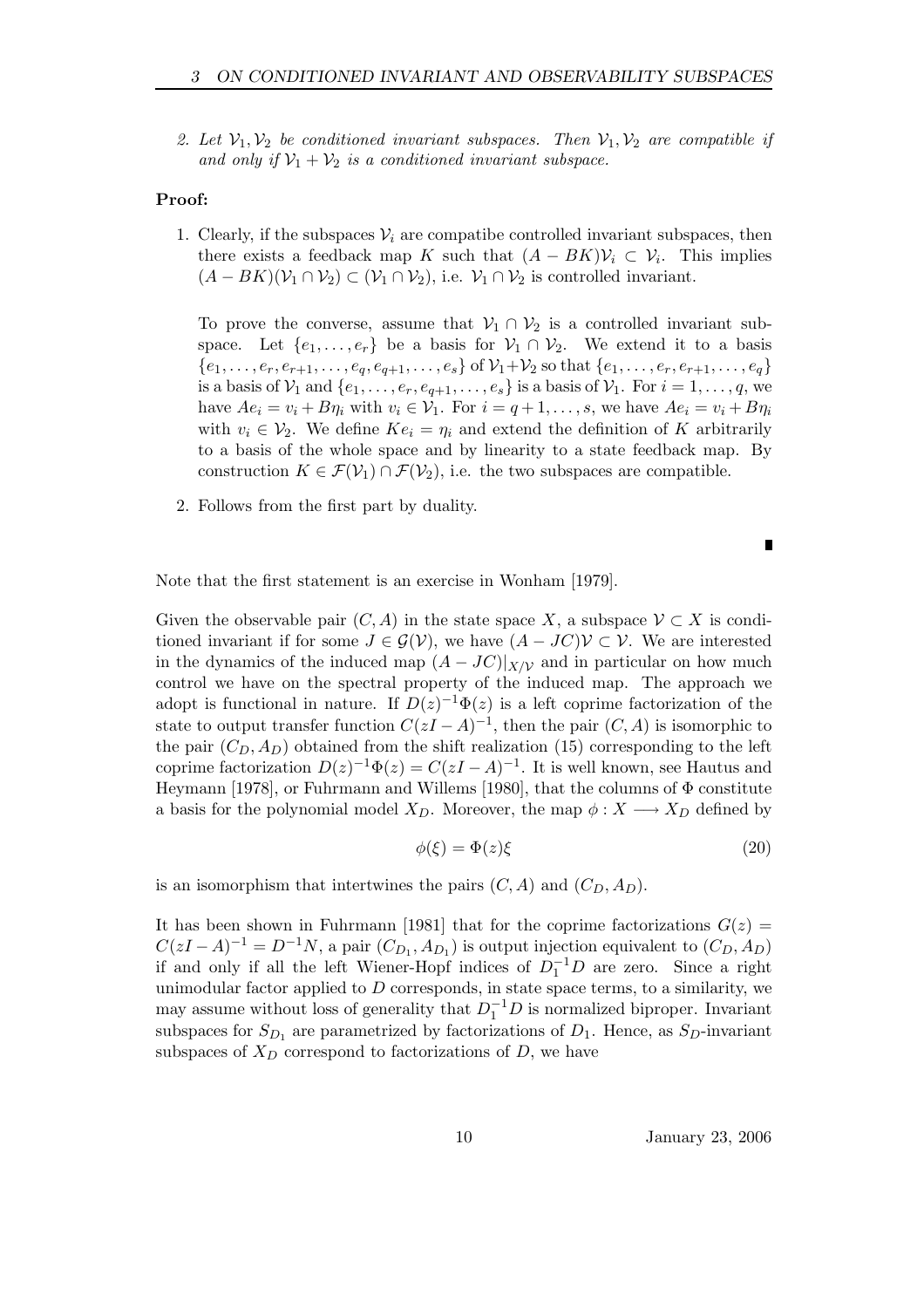**Proposition 3.1** Let  $D \in \mathbb{F}[z]^{p \times p}$  be nonsingular. A subspace of  $X_D$  is conditioned invariant for the pair  $(C_D, A_D)$  if and only if

$$
\mathcal{V} = E_1 X_{F_1} \tag{21}
$$

for some polynomial matrix  $D_1 \in \mathbb{F}[z]^{p \times p}$  admitting the factorization  $D_1 = E_1 F_1$ into nonsingular factors, and for which all the left Wiener-Hopf indices of  $D_1^{-1}D$ are zero.

It is easily checked that the representation (21) is equivalent to  $\mathcal{V} = X_D \cap E_1 \mathbb{F}[z]^p$ , where all the left Wiener-Hopf indices of  $D^{-1}E_1$  are nonnegative.

The previous analysis leads to the following, see Fuhrmann [1981] for the details.

**Theorem 3.1** With respect to the realization (15) in the state space  $X_D$ , a subspace  $V \subset X_D$  is conditioned invariant if and only if

$$
\mathcal{V} = X_D \cap \mathcal{M} \tag{22}
$$

for some submodule  $\mathcal{M} \subset \mathbb{F}[z]^p$ .

The characterization given in Theorem 3.1 is as clean as one can get. However, some information is lost when stated in this form. The main problem with this characterization is the fact that in general the representation is nonunique. As an example, consider the case of a scalar, monic polynomial d. A submodule  $\mathcal M$  of  $\mathbb{F}[z]$  is an ideal and hence has a representation  $\mathcal{M} = h\mathbb{F}[z]$  for an essentially unique polynomial h. In particular, for the zero subspace  $\{0\}$  we have the representation  ${0} = X_d \cap h\mathbb{F}[z]$  whenever deg  $h \geq \deg d$ . However, if  $\mathcal{V} \subset X_d$  is not the zero subspace, then h in the representation  $\mathcal{V} = X_d \cap h \mathbb{F}[z]$  is unique up to a nonzero constant factor. In the matrix case, the degree conditions are replaced by conditions on the Wiener-Hopf factorization indices.

In order to overcome the nonuniqueness issue, we look for a submodule of  $\mathbb{F}[z]^p$ that is uniquely determined by  $\mathcal V$ . This can be done and in this we follow Hinrichsen, Münzner and Prätzel-Wolters [1981], see also the discussion in Fuhrmann and Helmke [2001] from which the following is quoted.

**Proposition 3.2** Let  $D(z)$  be a nonsingular  $p \times p$  polynomial matrix. Let  $V \subset X_D$ be a conditioned invariant subspaces.

1. Let  $\langle V \rangle$  be the submodule of  $\mathbb{F}[z]^p$  generated by  $V$ , that is the smallest submodule of  $\mathbb{F}[z]^p$  that contains  $\mathcal{V}$ . Then

$$
\mathcal{V} = X_D \cap \langle \mathcal{V} \rangle. \tag{23}
$$

2. If  $E \subset X_D$  is an arbitrary subspace, then  $X_D \cap \langle E \rangle$  is the smallest conditioned invariant subspace of  $X_D$  that contains E.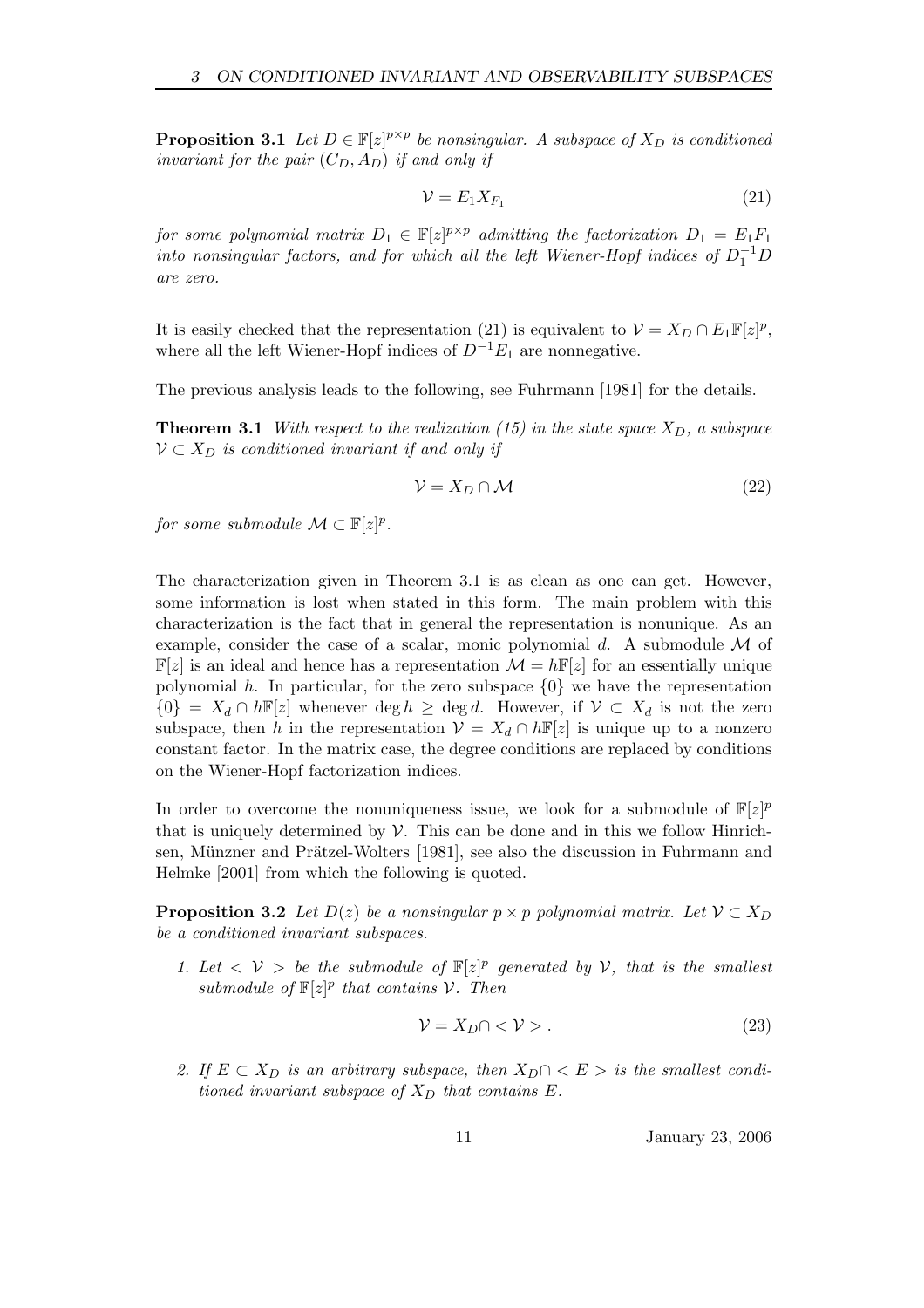3. A subspace  $\mathcal{V} \subset X_D$  is a conditioned invariant subspace if and only if it has a representation of the form

$$
\mathcal{V} = X_D \cap H(z) \mathbb{F}[z]^k,\tag{24}
$$

where  $H(z)$  is a full column rank  $p \times k$  polynomial matrix whose columns are in  $V$ .  $H(z)$  is uniquely determined up to a right  $k \times k$  unimodular factor.

Any full column rank polynomial matrix H has a factorization of the form  $H =$  $H_1H_0$  with  $H_1$  right prime and  $H_0$  nonsingular. We call such a factorization an external/internal factorization. An external/internal factorization is essentially unique, i.e. unique up to a right unimodular factor for  $H_1$  and its inverse a left factor of  $H_0$ .

Proposition 3.2 is the key to the parametrization of all conditioned invariant subspaces of a given observable pair  $(C, A)$ , that can be taken, without loss of generality, to be in dual Brunovsky form. Again, the basic results are those of Hinrichsen, Münzner and Prätzel-Wolters [1981] with extensions given in Fuhrmann and Helmke [2001]. As a result of the above, all information, up to similarity, on the conditioned invariant subspace is, in principle, derivable from the polynomial matrices  $D(z)$  and  $H(z)$ . In particular, because of our interest in observers, we will emphasize the characterization of observability subspaces.

Let us proceed with a short digression aimed at clarifying the connection of observers to geometric control. Given the linear system

$$
x_{j+1} = Ax_j + Bu_j
$$
  
\n
$$
y_j = Cx_j
$$
  
\n
$$
z_j = Kx_j
$$
\n(25)

in the state space X. Here  $y_i$  is the measured output vector and  $z_i$  the vector of variables to be estimated. A tracking observer can be constructed if and only if there exists a conditioned invariant subspace  $\mathcal{V} \subset \text{Ker } K$ . In that case, a natural state space for the tracking observer can be taken to be  $\mathcal{X}/\mathcal{V}$  with the module structure given by the induced map  $(A - JC)|_{\mathcal{X}/\mathcal{V}}$  for  $J \in \mathcal{G(V)}$ . This module structure determines the error dynamics. Clearly, there is always a conditioned invariant subspace  $\mathcal{V} \subset \text{Ker } K$  and that is the zero subspace. If we choose to have our construction of an observer to be based on the zero subspace, then the observer state space has the same dimension as the system state space, which means that the dimension may be bigger than necessary. To decrease the dimension of the observer state space as much as possible, we have to look for maximal dimensioned conditioned invariant subspaces included in Ker  $K$ . Such subspaces exist. However, since the set of conditioned invariant subspaces is not closed under sums, maximal dimensional conditioned invariant subspaces included in Ker K are generally not unique.

In the polynomial model context, the problem of nonuniqueness relates to the nonuniqueness of a representation (22). This leaves open the question of how much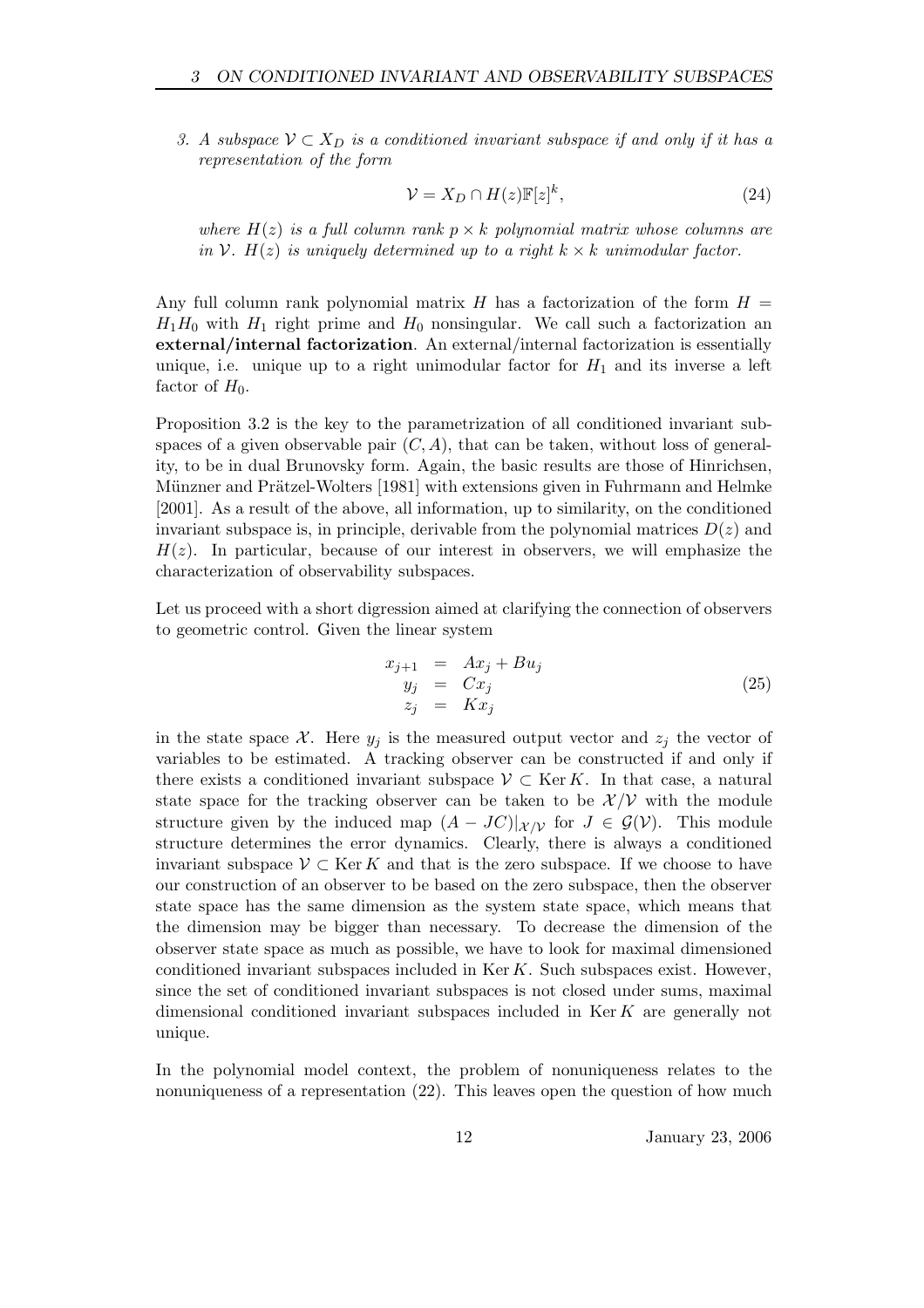control do we have on the module structure of  $\mathcal{X}/\mathcal{V}$ . Let us consider the two extreme cases. On the one hand we have the case of  $V$  being a tight conditioned invariant subspace, a case where there is a unique module structure on the quotient space  $\mathcal{X}/\mathcal{V}$ . At the other extreme, we have  $\mathcal{V}$  being an observability subspace, a case in which we have full control of the error dynamics, constrained only by dimensionality. Obviously, in general, we have to deal with intermediate cases. The clue for us is Lemma 2.1, which shows when a quotient space decomposes into a direct sum. Thus, clearly, if we can show that every conditioned invariant subspace  $\mathcal V$  is the transversal intersection  $\mathcal{V} = \mathcal{O} \cap \mathcal{T}$  of an observability subspace  $\mathcal{O}$  and a tight conditioned invariant subspace  $\mathcal T$ , then we have a decomposition of the error dynamics into a fixed part given by  $T/V$  and a freely assignable part given by  $\mathcal{O}/V$ . In this connection, see Willems [1982].

The principal reason for studying observability subspaces in the context of observer theory is that the dynamics of the observer is derived from the induced module structure on the quotient module of the state space modulo the observability subspace. Thus for this class of subspaces, the dynamics of the observer is freely assignable. We would like to understand if only the characteristic polynomial is assignable, modulo the degree constraint, or we have some control also on the fine strucure of the induced map, i.e. what are the constraints on the assignment of the invariant factors. Moreover, we would like to have a constructive way to implement the spectral assignment. The difficulty stems from the fact that our proof of Theorem 3.2 is based on the Morse relations (28). Thus we are left with the question of how to implement the spectral assignment, via output injection, on the quotient spaces  $\mathcal{X}/\mathcal{V}_*$ and  $\mathcal{X}/\mathcal{O}_*$ . This problem, to which we refer as the **outer spectral assignability** problem, is the dual to the problem of implementability of spectral assignment, by state feedback, in  $\mathcal{V}^*$  and  $\mathcal{R}^*$ . This has been treated in great detail in Fuhrmann [2005]. Duality theory allows us to lift these results to the context of input containing subspaces. However this lifting by duality is not straightforward and the full treatment of duality will be given in Fuhrmann [2006]. In this paper we choose to derive all results pertaining to outer spectral assignability directly. In fact, some results are more easily derived directly rather than via duality considerations.

A comparison of the characterizations (21) and (22), given in Propositions 3.1 and 3.2 respectively, indicates that given a representation of a conditioned invariant subspace of the form (24), we might expect that there exists a nonsingular polynomial matrix extension  $T = \begin{pmatrix} H & \overline{H} \end{pmatrix}$  of H such that  $D^{-1}T$  is proper and we have

$$
\mathcal{V} = X_D \cap H(z)\mathbb{F}[z]^k = X_D \cap T(z)\mathbb{F}[z]^p. \tag{26}
$$

Naturally, in general, we don't expect such an extension to be unique. A full analysis of this issue and its relation to kernel representations of conditioned invariant subspaces can be found in Fuhrmann and Helmke [2001]. The analysis of the extension procedure is central to the understanding of the error dynamics of observers, the analysis of the amount of freedom we have in the choice of observer dynamics and in particular to the construction procedures for such observers.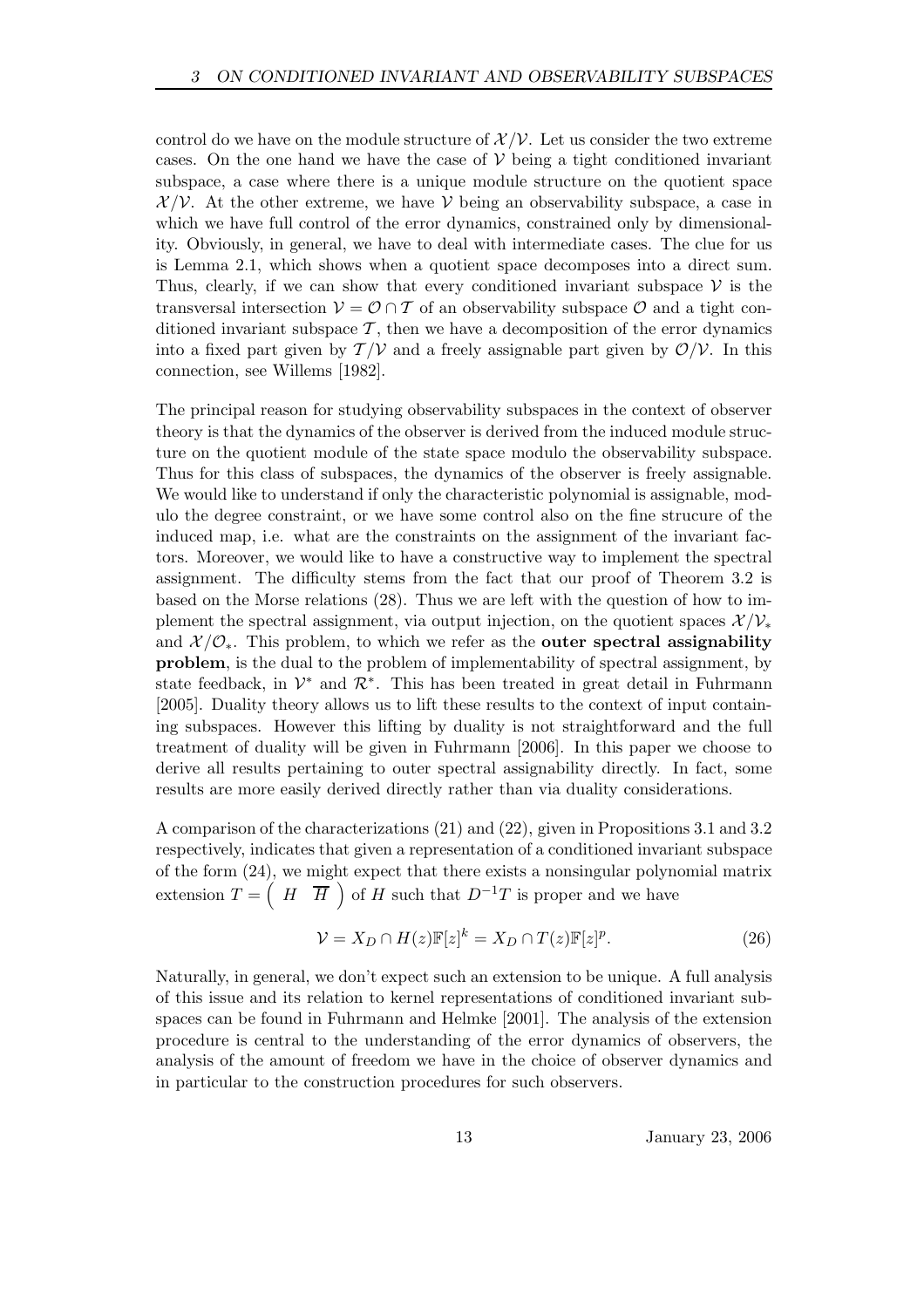Given a triple  $(C, A, B)$  in the state space X and a subspace  $\mathcal{V} \subset \mathcal{X}$ . We denote by  $\mathcal{V}^*(\mathcal{V}), \mathcal{R}^*(\mathcal{V}), \mathcal{V}_*(\mathcal{V}), \mathcal{O}_*(\mathcal{V})$  the maximal controlled invariant subspace contained in  $\mathcal V$ , the maximal controllability subspace contained in  $\mathcal V$ , the minimal conditioned invariant subspace containing  $\mathcal V$  and the minimal observability subspace containing  $\mathcal V$ respectively. If  $V = \text{Ker } C$  then we just write  $V^* = V^* (\text{Ker } C)$  and  $\mathcal{R}^* = \mathcal{R}^* (\text{Ker } C)$ . Similarly, we write  $\mathcal{V}_* = \mathcal{V}_*(\text{Im }B)$  and  $\mathcal{O}_* = \mathcal{O}_*(\text{Im }B)$ . These subspaces are the most important objects in geometric control and there exist state space algorithms to compute them. Our interest is, given a matrix fraction representation  $G = T^{-1}V$ of a (strictly) proper rational function, to give explicit formulas for these subspaces with respect to the shift realization in the state space  $X_T$ . The initial result in this direction was the characterization of  $\mathcal{V}^*$  given in Emre and Hautus [1980], see also Fuhrmann and Willems [1980]. The following theorem generalizes these results as well those of Fuhrmann [1981]. For a more detailed, state space analysis, see Aling and Schumacher [1984].

**Theorem 3.2** Let  $G = T^{-1}V$ , with  $T \in \mathbb{F}[z]^{p \times p}$  nonsingular, be strictly proper and let  $(C_D, A_D, B_D)$  be the associated shift realization, given by (15), in the state space  $X_T$ . Then we have the following characterizations, namely

$$
\begin{array}{rcl}\n\mathcal{O}_{*} & = & X_V + X_T \cap V \mathbb{F}[z]^k \\
\mathcal{V}^* & = & X_V \\
\mathcal{V}_* & = & X_T \cap V \mathbb{F}[z]^k \\
\mathcal{R}^* & = & X_V \cap V \mathbb{F}[z]^k.\n\end{array} \tag{27}
$$

Moreover, we have the **Morse relations**, see Morse [1973],

$$
\begin{array}{rcl}\n\mathcal{R}^* & = & \mathcal{V}^* \cap \mathcal{V}_* \\
\mathcal{O}_* & = & \mathcal{V}^* + \mathcal{V}_* \n\end{array} \tag{28}
$$

as well as the following isomorphism

$$
\mathcal{O}_*/\mathcal{V}_* \simeq \mathcal{V}^*/\mathcal{R}^*.\tag{29}
$$

The inclusions are summarized by the following diagram

Diagram 3.1

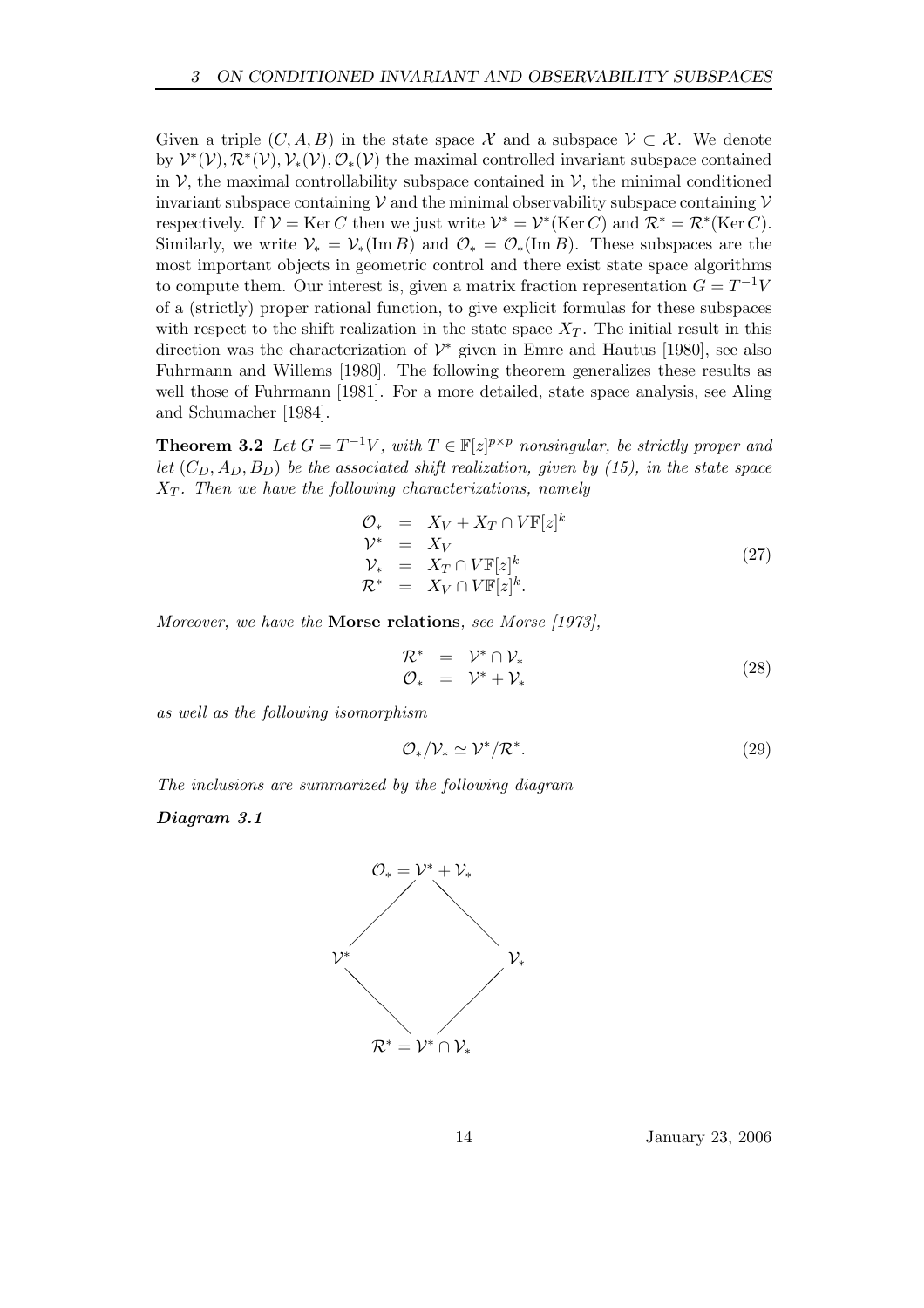**Proof:** That  $\mathcal{V}^* = X_V$  was proved in Emre and Hautus [1980] and also in Fuhrmann and Willems [1980].

That  $\mathcal{V}_* = X_T \cap V \mathbb{F}[z]^k$  can be proved by rather intricate duality considerations. However a shockingly short, direct proof is available. Since  $\mathcal{V}_*$  is in particular a conditioned invariant subspace of  $X_T$ , it has, by Theorem 3.1, a representation of the form  $\mathcal{V}_* = X_T \cap \mathcal{M}$  for some submodule  $\mathcal{M} \subset \mathbb{F}[z]^p$ . Since  $\mathcal{V}_*$  is input containing, we must have  ${V(z) \xi | \xi \in \mathbb{F}^m} \subset \mathcal{M}$ . Since M is a submodule, we have  $V\mathbb{F}[z]^m \subset \mathcal{M}$ . By minimality, we must have the equality  $V\mathbb{F}[z]^m = \mathcal{M}$ .

The other two equalities follow from the Morse relations (28), see Morse [1973]. A characterization of  $\mathcal{R}^*$  was given in Fuhrmann [2001]. Direct characterization of  $\mathcal{O}_*$ in terms of right primeness is available and will be given below. It can be related to the above mentioned characterization of  $\mathcal{R}^*$  by way of an intricate duality. The full exposition of this theme is beyond the scope of the present paper, see Fuhrmann [2006].

The importance of the previous characterizations is that they can be immediately applied to the study of arbitrary controlled and conditioned invariant subspaces. For this, the following theorem is important. It allows us to use polynomial characterizations of the previous objects for the characterization of arbitrary conditioned invariant and observability subspaces.

**Theorem 3.3** Given  $D(z) \in \mathbb{F}[z]^{p \times p}$  nonsingular. Let  $(C_D, A_D)$  be the observable pair, in the state space  $X_D$ , defined by the shift realization. Let  $\mathcal{V} \subset X_D$  be a conditioned invariant subspace having the representation

$$
\mathcal{V} = X_D \cap H(z)\mathbb{F}[z]^k = X_D \cap \langle \mathcal{V} \rangle, \tag{30}
$$

where  $H(z)$  is an, essentially unique, basis matrix for  $\langle V \rangle$ , the submodule of  $\mathbb{F}[z]^p$ generated by V, whose columns are in V. Let  $H = H_1H_0$  be an external/internal factorization for which  $H_1$  is right prime and  $H_0$  is nonsingular.

1. With respect to the shift realization associated with  $G = D^{-1}H$ , we have

$$
\mathcal{O}_{*} = X_{H} + X_{D} \cap H\mathbb{F}[z]^{k} = X_{D} \cap H_{1}\mathbb{F}^{k}[z] \n\mathcal{V}^{*} = X_{H} = H_{1}X_{H_{0}} \n\mathcal{V}_{*} = \mathcal{V} = X_{D} \cap H\mathbb{F}[z]^{k} = X_{D} \cap H_{1}H_{0}\mathbb{F}[z]^{k} \n\mathcal{R}^{*} = X_{H} \cap H\mathbb{F}[z]^{k} = H_{1}X_{H_{0}} \cap (X_{D} \cap H_{1}H_{0}\mathbb{F}[z]^{k}) = \{0\}.
$$
\n(31)

2. We have the following isomorphism

$$
\mathcal{O}_{\ast}/\mathcal{V}_{\ast} = X_D \cap H_1 \mathbb{F}[z]^k / (X_D \cap H_1 H_0 \mathbb{F}[z]^k) \simeq X_{H_0}
$$
(32)

3. The following dimension formula holds

$$
\dim X_D \cap H\mathbb{F}[z]^k = \dim X_D \cap H_1\mathbb{F}[z]^k - \deg \det H_0. \tag{33}
$$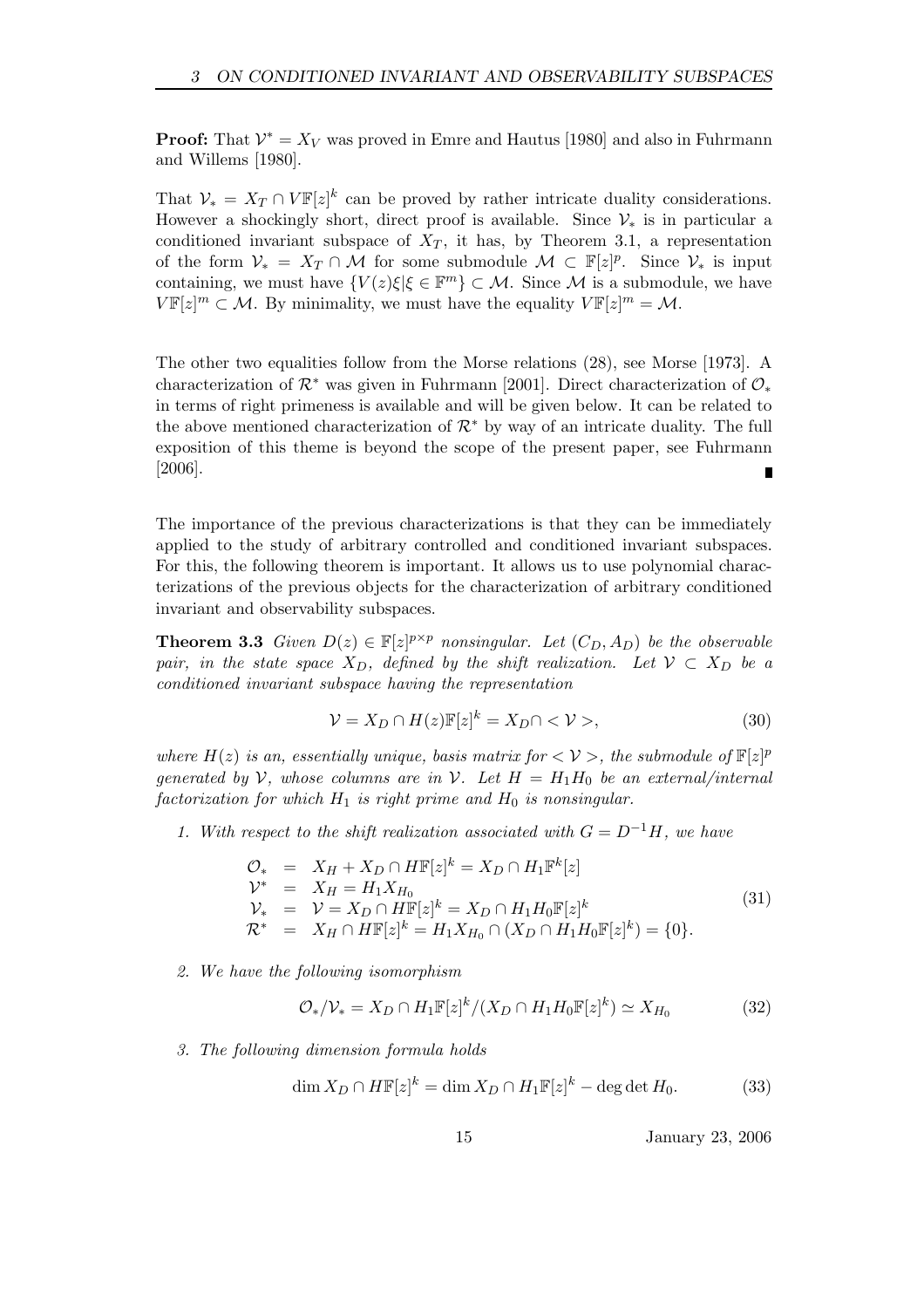#### Proof:

1. Since  $H(z)$  is a basis matrix for  $\langle V \rangle$  whose columns are contained in  $V$ ,  $G = D^{-1}H$  is strictly proper. Then  $\mathcal{V}_* = \mathcal{V} = X_D \cap H\mathbb{F}[z]^k = X_D \cap H_1H_0\mathbb{F}[z]^k$ is an immediate consequence of Theorem 3.2.

Next we prove  $\mathcal{V}^* = H_1 X_{H_0}$ . The inclusion  $H_1 X_{H_0} \subset X_{H_1 H_0} = X_H$  is immediate. To prove the converse, let  $f \in \mathcal{V}^* = X_H$ , i.e.  $f = H_1 H_0 h$  for some  $h \in z^{-1}\mathbb{F}[z^{-1}]^k$ . As  $H_1$  is right prime, it has a polynomial left inverse. Necessarily  $H_0 h$  is a polynomial, that is  $H_0 h \in X_{H_0}$  and  $f \in H_1 X_{H_0}$ . Thus  $X_H \subset H_1 X_{H_0}$  and the two inclusions imply the equality  $X_H = H_1 X_{H_0}$ .

The strict properness of  $D^{-1}H$  implies the inclusion  $H_1X_{H_0} \subset X_D$ .

We proceed to compute, using the injectivity of the multiplication by  $H_1$ ,

$$
\mathcal{R}^* = \mathcal{V}^* \cap \mathcal{V}_* = H_1 X_{H_0} \cap (X_D \cap H_1 H_0 \mathbb{F}[z]^k) \n= H_1 X_{H_0} \cap H_1 H_0 \mathbb{F}[z]^k = H_1 (X_{H_0} \cap H_0 \mathbb{F}[z]^k) = \{0\},
$$

i.e.  $\mathcal{R}^* = \{0\}.$ 

Finally, we compute

$$
\mathcal{O}_{*} = \mathcal{V}^{*} + \mathcal{V}_{*} = H_{1}X_{H_{0}} + X_{D} \cap H_{1}H_{0}\mathbb{F}[z]^{k}.
$$

Since  $H_1 X_{H_0} \subset X_D$ , we have  $H_1 X_{H_0} = X_D \cap H_1 X_{H_0}$ , and hence

$$
\begin{array}{rcl}\n\mathcal{O}_* & = & X_D \cap H_1 X_{H_0} + X_D \cap H_1 H_0 \mathbb{F}[z]^k \\
& \subset & X_D \cap (H_1 X_{H_0} + H_1 H_0 \mathbb{F}[z]^k) = X_D \cap H_1 \mathbb{F}[z]^k.\n\end{array}
$$

To prove the converse inclusion, we have

$$
H_1\mathbb{F}[z]^k = H_1(X_{H_0} + H_0\mathbb{F}[z]^k) = H_1X_{H_0} + H_1H_0\mathbb{F}[z]^k.
$$

Assume next that  $f \in X_D \cap H_1\mathbb{F}[z]^k$ , then  $f = H_1g$  with  $D^{-1}H_1g$  strictly proper. Write  $g = g_1 + H_0 g_2$ , with  $g_1 \in X_{H_0}$ , which implies  $f = H_1 g_1 + H_1 H_0 g_2$ . Now  $D^{-1}H_1g_1 = D^{-1}H_1H_0h$  for some  $h \in z^{-1}H_1\mathbb{F}[[z^{-1}]]^k$ .  $D^{-1}H$  is proper, so it follows that  $H_1g_1 \in X_D \cap H_1X_{H_0}$  and we get the inclusion

$$
X_D \cap H_1 \mathbb{F}[z]^k \subset X_D \cap H_1 X_{H_0} + X_D \cap H_1 H_0 \mathbb{F}[z]^k.
$$

The two inclusions lead to the equality  $\mathcal{O}_* = X_D \cap H_1 \mathbb{F}[z]^k$ .

- 2. The isomorphism  $\mathcal{O}_*/\mathcal{V}_* \simeq \mathcal{V}^*/\mathcal{R}^*$  implies  $X_D \cap H_1\mathbb{F}[z]^k/(X_D \cap H_1H_0\mathbb{F}^k[z]) \simeq$  $H_1 X_{H_0}/\{0\}$ . However, by the injectivity of multiplication by  $H_1$ , we have  $H_1X_{H_0} \simeq X_{H_0}$  and hence the isomorphism  $X_D \cap H_1\mathbb{F}[z]^k/(X_D \cap H_1H_0\mathbb{F}[z]^k) \simeq$  $X_{H_0}.$
- 3. Follows from the isomorphism (32).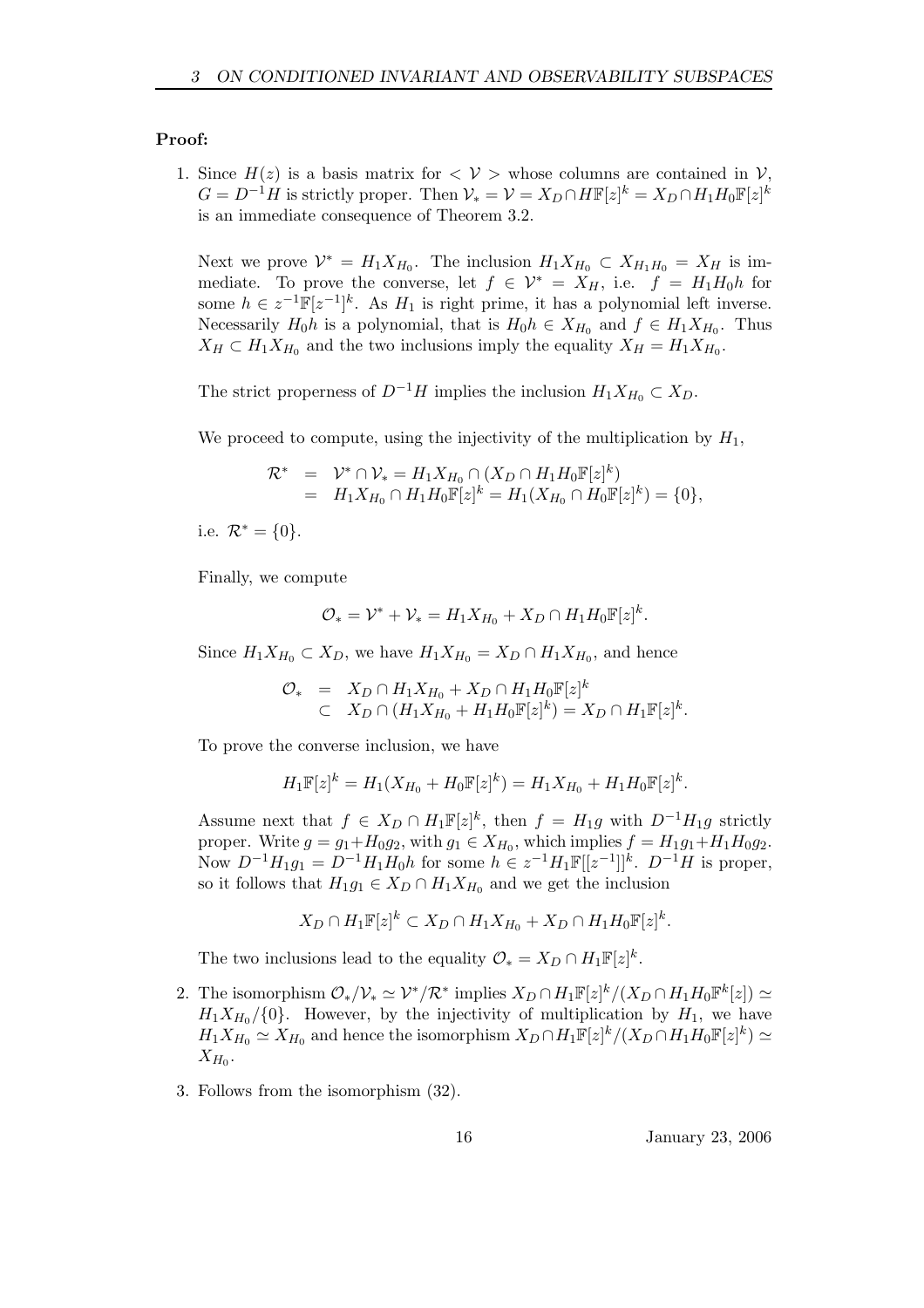**Corollary 3.1** Under the assumptions of Theorem 3.3, let  $V = X_D \cap H\mathbb{F}[z]^k$  be a conditioned invariant subspace with H of full column rank (and with its columns in V). Let  $H = H_1 H_0$  be an external/internal factorization. Then  $\mathcal{O} = X_D \cap H_1 \mathbb{F}[z]^k$ is the smallest observability subspace containing V, namely  $\mathcal{O} = \mathcal{O}_*(\mathcal{V})$ .

**Proof:** According to (31),  $\mathcal{O} = X_D \cap H_1 \mathbb{F}[z]^k$  and hence is an observability subspace. As  $H_1\mathbb{F}[z]^k \supset H_1H_0\mathbb{F}[z]^k = H\mathbb{F}[z]^k$ , it contains  $\mathcal{V}$ .

Conversely, let W be an observability subspace that contains V. Since  $V = V_*$ it follows that W is input containing and hence contains  $\mathcal{O}_{*}$ , the smallest input containing observability subspace. But then  $\mathcal{O} = \mathcal{O}_*$  implies  $\mathcal{W} \supset \mathcal{O}$  and indeed  $\mathcal{O}$ is the smallest observability subspace containing  $V$ .

We are ready to state the main characterization of observability subspaces in polynomial terms.

**Theorem 3.4** Given  $D(z) \in \mathbb{F}[z]^{p \times p}$  nonsingular. Let  $(C_D, A_D)$  be the observable pair, in the state space  $X_D$ , defined by the shift realization. Let  $\mathcal{O} \subset X_D$  be conditioned invariant subspace and let  $\langle V \rangle$  the submodule of  $\mathbb{F}[z]^p$  generated by V. Assume  $V$  has the representation

$$
\mathcal{O} = X_D \cap \langle \mathcal{O} \rangle = X_D \cap H(z) \mathbb{F}[z]^k, \tag{34}
$$

where  $H(z)$ , the essentially unique, i.e. up to a right unimodular factor, basis matrix for  $\langle \mathcal{O} \rangle$  whose columns are in  $\mathcal{O}$  Then  $\mathcal{O} \subset X_D$  is an observability subspace if and only if  $H(z)$  is right prime.

**Proof:** Let H in (34) be right prime. Applying Corollary 3.1 with  $H_0 = I$  shows that  $\mathcal O$  is an observability subspace.

Conversely, let  $\mathcal O$  be an observability subspace and let  $H = H_1 H_0$  be a factorization for which  $H_1$  is right prime and  $H_0$  is nonsingular. Corollary 3.1 then yields

$$
X_D \cap H_1 \mathbb{F}[z]^k = \mathcal{O} = X_D \cap H_1 H_0 \mathbb{F}[z]^k.
$$

But then the submodule  $\mathcal{M} = H_1 \mathbb{F}[z]^k$  of  $\mathbb{F}[z]^p$  contains  $\mathcal O$  and hence also  $\langle \mathcal O \rangle =$  $H\mathbb{F}[z]^k = H_1H_0\mathbb{F}[z]^k$ . Since both  $H_1$  and H have full column rank k this implies  $\mathcal{M} = \langle \mathcal{O} \rangle$ . But this means that  $H_1 H_0$  and  $H_1$  generate the same submodule of  $\mathbb{F}[z]^p$  and hence  $H_0$  is unimodular.  $H_1$  being right prime then implies that  $H = H_1 H_0$ is also right prime.  $\blacksquare$ 

In order to gain some intuition, we consider a relatively simple example. We use the parametrization of the set of all conditioned invariant subspaces of  $X_D$ , given in Hinrichsen, Münzner and Prätzel-Wolters [1981] or Fuhrmann and Helmke [2001]. In this approach the set of conditioned invariant is decomposed into cells depending on ordered, reduced observability indices.

17 January 23, 2006

 $\blacksquare$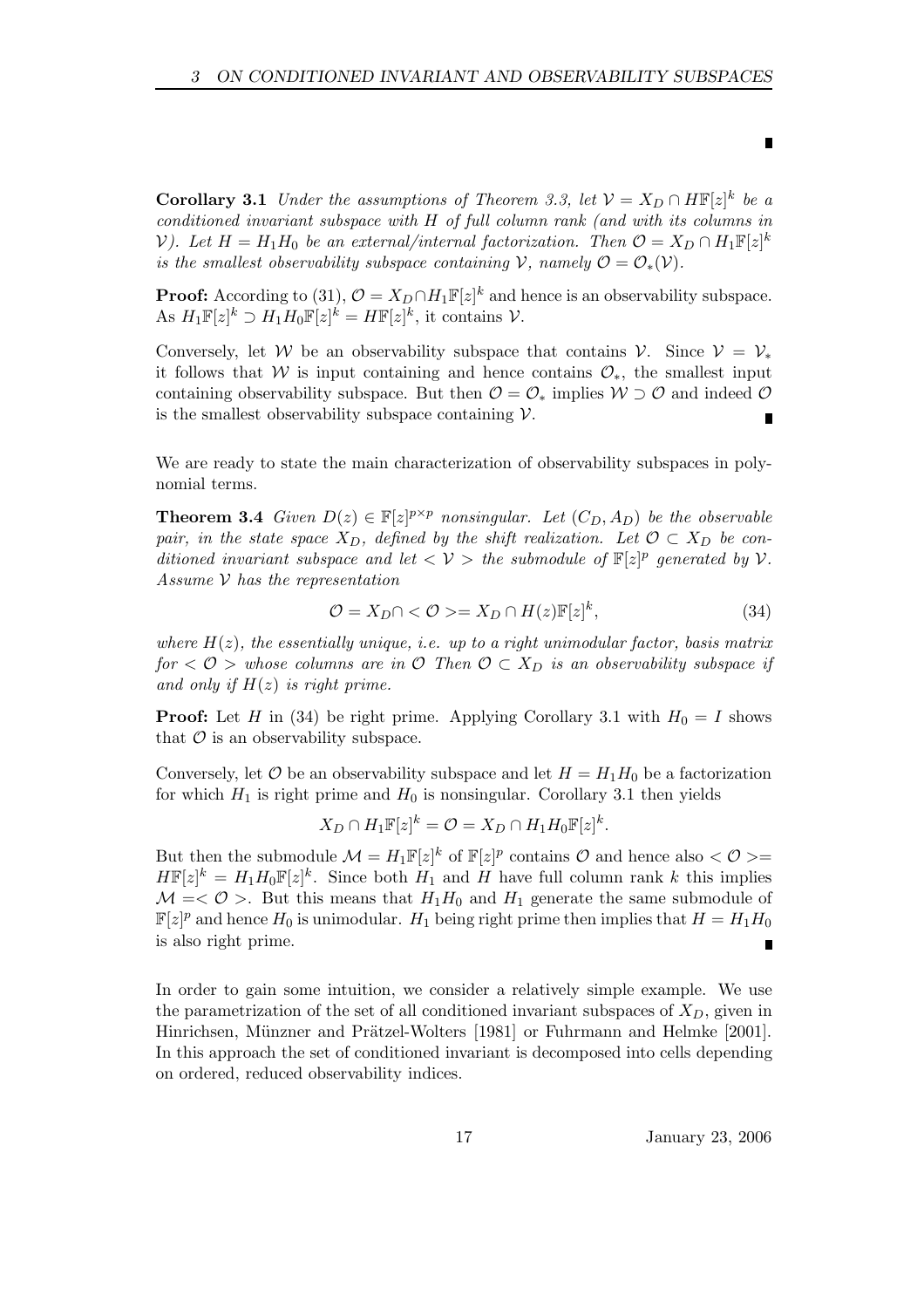Example 3.1 We assume our system to be in dual Brunovsky form with the observability indices given by  $3, 2, 1$ . Polynomially this is expressed by assuming the left denominator matrix is given by  $D(z) =$  $\sqrt{ }$  $\left\lfloor \right\rfloor$  $z^3$  0 0  $0 \t z^2 \t 0$  $0 \quad 0 \quad z$  $\setminus$  $\Big\}, i.e.$  it is in dual polyno-

mial Brunovsky form. The set of such subspaces for which the reduced observability indices are  $\lambda = (0, 1, 1)$  is parametrized, by

$$
H(z) = \begin{pmatrix} \beta_2 z^2 + \beta_1 z + \beta_0 & \gamma_2 z^2 + \gamma_1 z + \gamma_0 \\ z + \epsilon_0 & \eta_0 \\ 0 & 1 \end{pmatrix},
$$

with  $V = X_D \cap H(z) \mathbb{F}[z]^2$ . Clearly,  $H(z)$  is right prime if and only if  $\beta_2 \epsilon_0^2 - \beta_1 \epsilon_0 +$  $\beta_0 \neq 0$ . Now, all appropriate extensions are given by

$$
E(z) = \begin{pmatrix} z^3 + \alpha_2 z^2 + \alpha_1 z + \alpha_0 & \beta_2 z^2 + \beta_1 z + \beta_0 & \gamma_2 z^2 + \gamma_1 z + \gamma_0 \\ \delta_0 & z + \epsilon_0 & \eta_0 \\ 0 & 0 & 1 \end{pmatrix},
$$

with  $\alpha_0, \alpha_1, \alpha_2, \delta_0$  free parameters. We have

$$
\begin{array}{rcl}\n\det D(z) & = & (z + \epsilon_0)(z^3 + \alpha_2 z^2 + \alpha_1 z + \alpha_0) - \delta_0(\beta_2 z^2 + \beta_1 z + \beta_0) \\
& = & z^4 + z^3(\epsilon_0 + \alpha_2) + z^2(\epsilon_0 \alpha_2 + \alpha_1 - \delta_0 \beta_2) + z(\epsilon_0 \alpha_1 + \alpha_0 - \delta_0 \beta_1) + (\epsilon_0 \alpha_0 - \delta_0 \beta_0) \\
& = & z^4 + c_3 z^3 + c_2 z^2 + c_1 z + c_0\n\end{array}
$$

So we need to solve, for arbitrary  $c_i$  the following system.

$$
\left(\begin{array}{cccc} 1 & 0 & 0 & 0 \\ \epsilon_0 & 1 & 0 & -\beta_2 \\ 0 & \epsilon_0 & 1 & -\beta_1 \\ 0 & 0 & \epsilon_0 & -\beta_0 \end{array}\right) \left(\begin{array}{c} \alpha_2 \\ \alpha_1 \\ \alpha_0 \\ \delta_0 \end{array}\right) = \left(\begin{array}{c} c_3 - \epsilon_0 \\ c_2 \\ c_1 \\ c_0 \end{array}\right)
$$

Solvability is of course equivalent to the nonvanishing of the determinant, which is easily computed to be  $-(\beta_2 \epsilon_0^2 - \beta_1 \epsilon_0 + \beta_0)$ . This is in perfect agreement with Theorem 3.4. It also indicates that polynomial matrix extension may be the right tool. However, this example also indicates that using this parametrization may be the wrong direction to take as the computations seem prohibitively complex and moreover, not well suited to the problem of invariant factor assignment. Nor do we easily recover the appropriate output injection.

Due to the intersection representation of conditioned invariant subspaces, inclusion relations between polynomial submodules are reflected in inclusion relations between conditioned invariant subspaces. Generally, there are two ways that a submodule  $H\mathbb{F}[z]^k \subset \mathbb{F}[z]^p$  can be enlarged. One is via factorization of  $H(z)$ , the other by addition of generators, i.e. by adding columns to  $H(z)$ . In the case that  $H(z)$  is right prime, only the second option exists. This result is the dual of Theorem 6 in Willems [1997].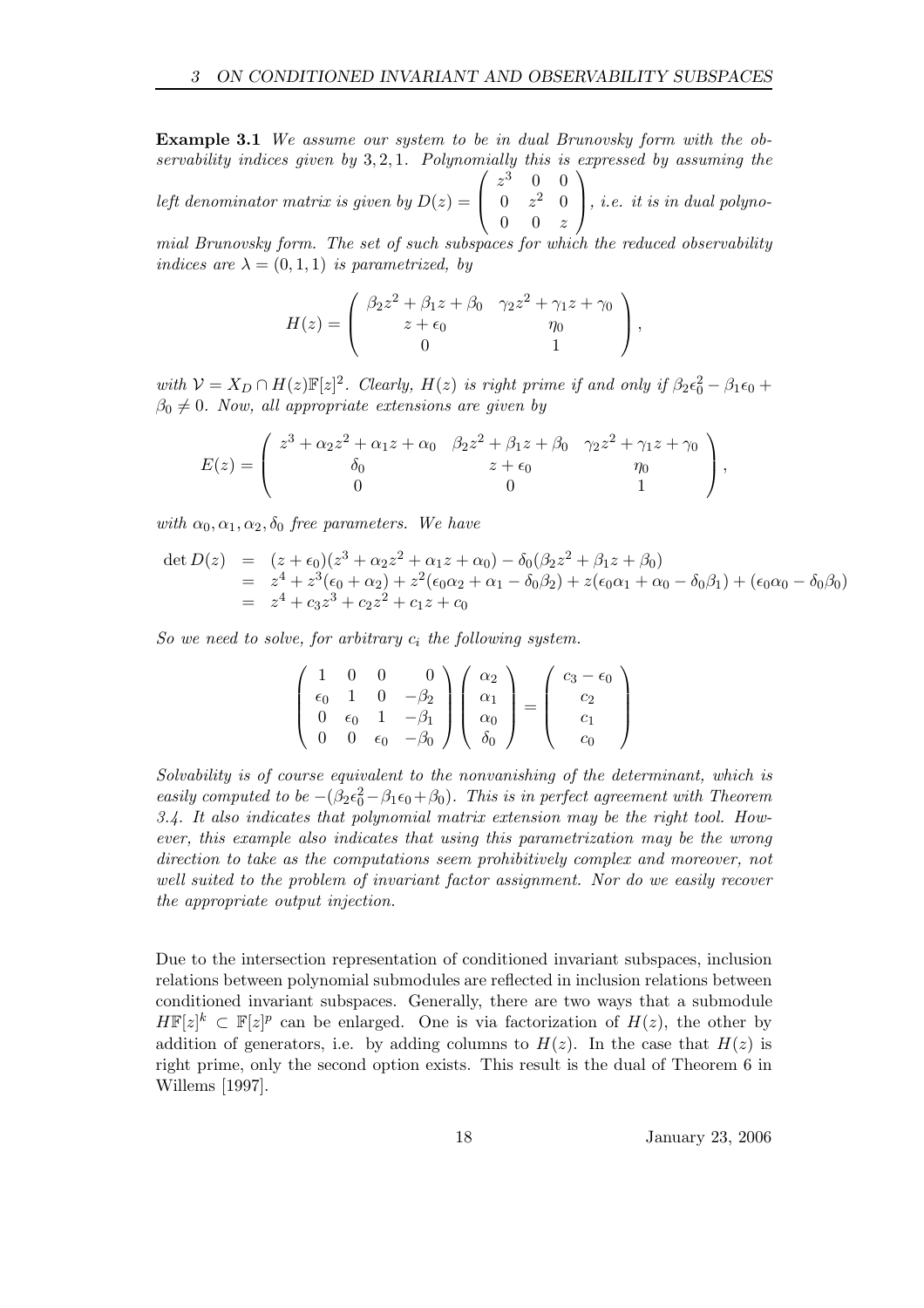**Proposition 3.3** Let  $\mathcal{M} = H\mathbb{F}[z]^k$  and  $\mathcal{N} = \overline{H}\mathbb{F}[z]^l$  be submodules of  $\mathbb{F}[z]^p$  and we assume  $\mathbb{F}[z]^p/\mathcal{M}$  is a torsion free submodule. Then  $\mathcal{M} \subset \mathcal{N}$  if and only if there exists a representation

$$
\overline{H} = \left(H \quad H' \right) W \tag{35}
$$

for some polynomial matrix  $H' \in \mathbb{F}[z]^{p \times (l-k)}$  and a unimodular  $W \in \mathbb{F}[z]^{l \times l}$ .

**Proof:** If we have a representation of the form  $(35)$ , then

$$
\mathcal{M} = H\mathbb{F}[z]^k \subset H\mathbb{F}[z]^k + H'\mathbb{F}[z]^{(l-k)}
$$
  
= 
$$
\begin{pmatrix} H & H' \\ \overline{H}\mathbb{F}[z]^l = \mathcal{N} \end{pmatrix} \mathbb{F}[z]^l = \begin{pmatrix} H & H' \\ \end{pmatrix} W\mathbb{F}[z]^l
$$

To prove the converse, we note first that  $\mathbb{F}[z]^p/\mathcal{M} = \mathbb{F}[z]^p/H\mathbb{F}[z]^k$  is torsion free is equivalent to the right primeness of H. Since  $\mathcal{M} \subset \mathcal{N}$ , it follows that there exists a factorization  $H = \overline{H}H_1$  with  $\overline{H} \in \mathbb{F}[z]^{p \times l}$  and  $H_1 \in \mathbb{F}[z]^{l \times k}$ . The right primeness of  $H$  implies the right primeness of  $H_1$ . There exist therefore unimodular matrices  $\int$ !

 $U, V$  for which  $UH_1V =$ 0 . Thus

$$
HV = \overline{H}U^{-1}UH_1V = \overline{H}U^{-1}\left(\begin{array}{c} I\\0 \end{array}\right)
$$

So  $\overline{H}U^{-1} = \begin{pmatrix} HV & H' \end{pmatrix}$ , or equivalently

$$
\overline{H} = \left(HV \quad H'\right)U = \left(H \quad H'\right)\left(\begin{array}{cc} V & 0 \\ 0 & I \end{array}\right)U.
$$

Setting  $W =$  $\begin{pmatrix} V & 0 \end{pmatrix}$  $0$  *I*  $\setminus$  $U, (35)$  follows.

Proposition 3.3 has immediate application to the analysis of inclusion of conditioned invariant subspaces.

**Proposition 3.4** Let  $D \in \mathbb{F}[z]^{p \times p}$  be nonsingular and let  $\mathcal{V} = X_D \cap H\mathbb{F}^k[z]$  with H right prime. A conditioned invariant subspace W contains  $V$  if and only if

$$
\mathcal{W} = X_D \cap \left( H \mid H' \right) \mathbb{F}[z]^{k+k'} \tag{36}
$$

for some  $H' \in \mathbb{F}^{p \times k'}[z]$ .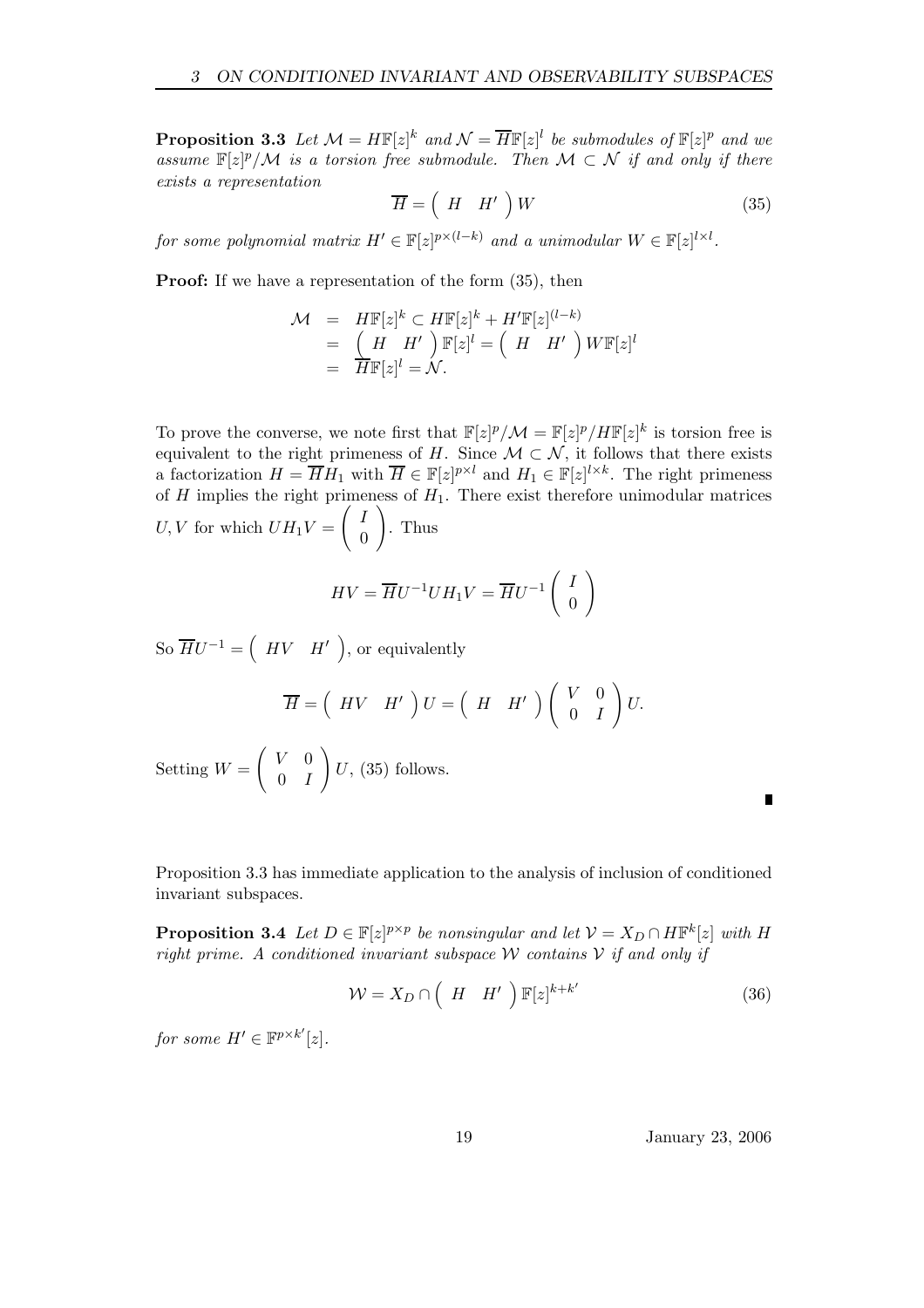**Proof:** If  $W$  is defined by (36), it is necessarily conditioned invariant. Moreover, as  $H\mathbb{F}[z]^k \subset (H \ H') \ \mathbb{F}[z]^{k+k'}$ , it follows that

$$
\mathcal{V}=X_D\cap H\mathbb{F}[z]^k\subset X_D\cap \left(H\setminus H'\right)\mathbb{F}[z]^{k+k'}=\mathcal{W}.
$$

To prove the converse, assume  $W \supset V$  is conditioned invariant. Clearly  $\mathcal{O} = \langle$  $W \ge 0 \lt V \gt 0 \lt M = H\mathbb{F}[z]^k$ . By the right primeness of H, it follows from Proposition 3.3 that  $\mathcal{O} = \begin{pmatrix} H & H' \\ \end{pmatrix} \mathbb{F}[z]^{k+k'}$  and hence

$$
\mathcal{W} = X_D \cap \mathcal{O} = X_D \cap \left( H \mid H' \right) \mathbb{F}[z]^{k+k'}.
$$

In general, for a linear transformation  $T: \mathcal{X} \longrightarrow \mathcal{Y}, TM \subset N$  implies  $T^*N^{\perp} \subset M^{\perp}$ . For the  $(C_D, A_D)$  pair associated with D via the shift realization, a subspace  $\mathcal{V} \subset X_D$ is conditioned invariant if and only if  $\mathcal{V} = X_D \cap \mathcal{M}$  for some submodule of  $\mathbb{F}[z]^m$ . A conditioned invariant subspace  $V \subset X_D$  has several different representations

$$
\mathcal{V} = X_D \cap \mathcal{M} = X_D \cap FX_E = FX_E = X_D \cap F\mathbb{F}[z]^m = X_D \cap H\mathbb{F}[z]^k, \tag{37}
$$

where  $H(z)$  is a basis matrix for  $, < V >$ , the submodule of  $\mathbb{F}[z]^m$  generated by V. The generating matrix  $H$  is essentially unique, i.e. up to a right unimodular factor. Here we assume that  $D_1 = FE$  is such that  $D_1^{-1}D$  is biproper.  $\mathcal{V} = EX_F$  is just the representation of  $V$  as an invariant subspace of  $A_{D_1}$ . As a result, the equality  $I(X_D \cap H\mathbb{F}[z]^k) = X_{D_1} \cap H\mathbb{F}[z]^k$  implies  $I^*(X_{D_1} \cap H\mathbb{F}[z]^k)^\perp = (X_D \cap H\mathbb{F}[z]^k)^\perp$ . Now

$$
(X_D \cap H\mathbb{F}[z]^k)^\perp = \{ h \in X^{\tilde{D}} | [H\mathbb{F}[z]^k, h] = 0 \}.
$$

Since  $X^{\tilde{D}} = \text{Ker }\tilde{D}(\sigma)$ , we are led to

$$
(X_D \cap H\mathbb{F}[z]^k)^{\perp} = \text{Ker}\,\tilde{D}(\sigma) \cap \text{Ker}\,\tilde{H}(\sigma) = \text{Ker}\,\left(\begin{array}{c}\tilde{D}(\sigma) \\ \tilde{H}(\sigma)\end{array}\right). \tag{38}
$$

Similarly,

$$
(X_{D_1} \cap H\mathbb{F}[z]^k)^{\perp} = \text{Ker}\,\tilde{D}_1(\sigma) \cap \text{Ker}\,\tilde{H}(\sigma) = \text{Ker}\,\left(\begin{array}{c} \tilde{D}_1(\sigma) \\ \tilde{H}(\sigma) \end{array}\right). \tag{39}
$$

Of course, the annihilators are computed in  $X^{\tilde{D}}$  and  $X^{\tilde{D}_1}$  respectively. Now the invariant subspace V has also the representation  $\mathcal{V} = X_{D_1} \cap EX_F = EX_F$  for the above mentioned factorization. It follows that  $\mathcal{V}^{\perp}$ , in  $X^{\tilde{D}_1}$ , has a representation  $\mathcal{V}^{\perp} = X^{\tilde{E}} \subset X^{\tilde{D}_1}$ . Note that the factorization  $D_1 = EF$  implies  $\tilde{D}_1 = \tilde{F}\tilde{E}$ , i.e.  $\tilde{E}$  is a right factor of  $\tilde{D}_1$ . So we have

$$
(X_{D_1} \cap E\mathbb{F}[z]^m)^{\perp} = \text{Ker}\begin{pmatrix} \tilde{D}_1(\sigma) \\ \tilde{E}(\sigma) \\ \tilde{E}(\sigma) \end{pmatrix} = \text{Ker}\begin{pmatrix} I & -\tilde{F}(\sigma) \\ 0 & I \end{pmatrix} \begin{pmatrix} \tilde{D}_1(\sigma) \\ \tilde{E}(\sigma) \end{pmatrix}
$$
  
= \text{Ker}\begin{pmatrix} 0 \\ \tilde{E}(\sigma) \end{pmatrix} = X^{\tilde{E}}. (40)

20 January 23, 2006

Г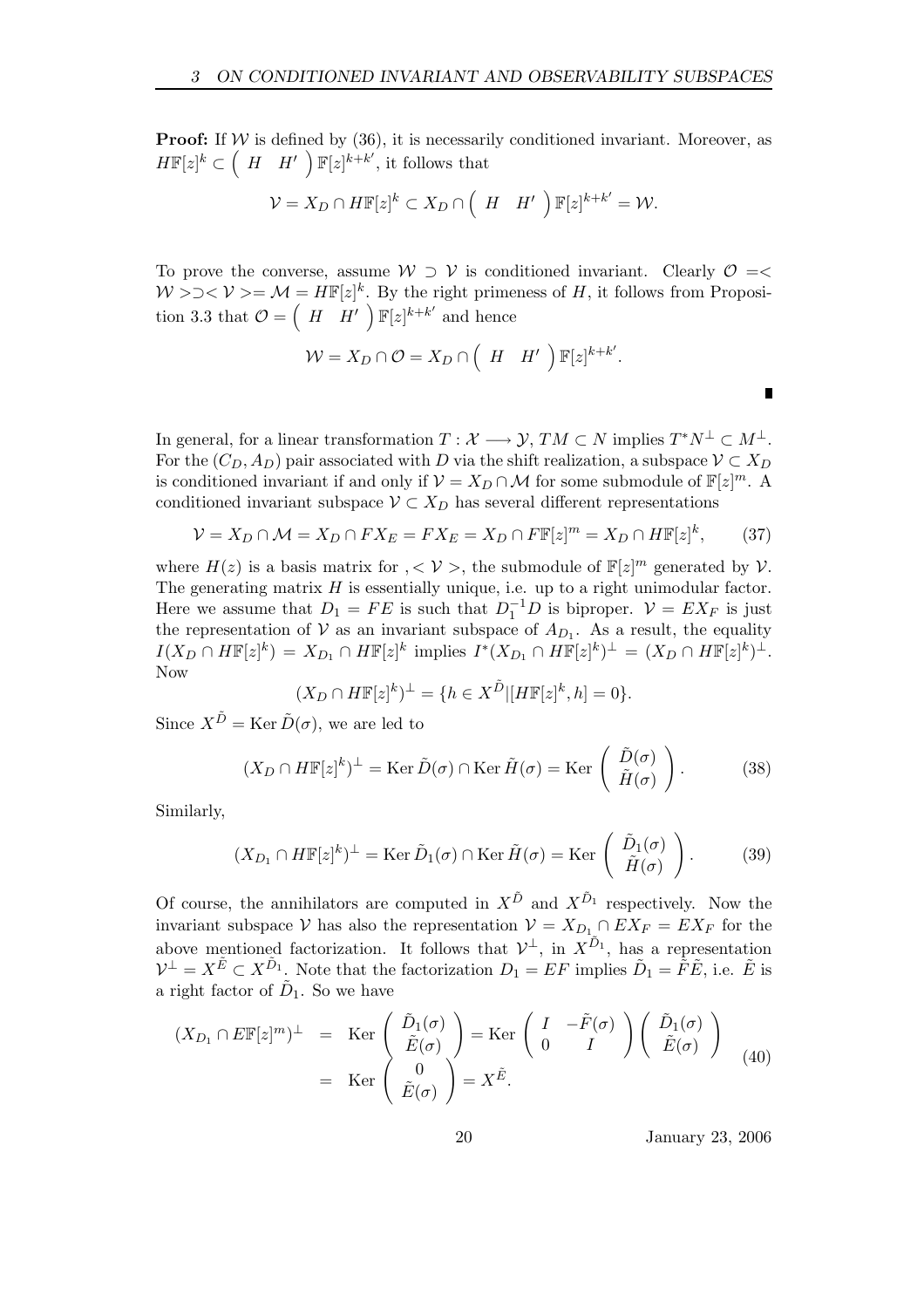From equations (39) and (40), we conclude

$$
\operatorname{Ker} \tilde{E}(\sigma) = \operatorname{Ker} \left( \begin{array}{c} \tilde{D}_1(\sigma) \\ \tilde{H}(\sigma) \end{array} \right) = \operatorname{Ker} \left( \begin{array}{c} \tilde{F}(\sigma) \tilde{E}(\sigma) \\ \tilde{H}(\sigma) \end{array} \right).
$$

This implies a factorization  $\begin{pmatrix} \tilde{F}(z)\tilde{E}(z) \\ \tilde{F}(z) \end{pmatrix}$  $\tilde{H}(z)$ ! =  $\int \tilde{G}(z)$  $\tilde{J}(z)$ !  $\tilde{E}(z)$ . Necessarily we have  $\tilde{G} = \tilde{F}$  and  $\tilde{H} = \tilde{J}\tilde{E}$ . In particular, the factorization  $\tilde{H} = \tilde{J}\tilde{E}$  implies

$$
\operatorname{Ker}\tilde{E}(\sigma)\subset\operatorname{Ker}\tilde{H}(\sigma).
$$
\n(41)

Changing notation slightly, we are in a position to recover a result of Willems [1997].

**Corollary 3.2** If  $R(z)$  is left prime and  $\text{Ker } Q(\sigma) \subset \text{Ker } R(\sigma)$ , then there exists a polynomial matrix  $R'$  such that  $Q =$  $\left( R\right)$  $R^{\prime}$ ! and hence also

$$
Ker Q(\sigma) = Ker \begin{pmatrix} R(\sigma) \\ R'(\sigma) \end{pmatrix}
$$
 (42)

We proceed now to a more geometric analysis of the outer spectral assignment problem. It is well known, see Willems [1982], that every conditioned invariant subspace is the transversal intersection of an observability subspace and a tight condition invariant subspace. For a full discussion of the dual result, see Trentelman [1985]. This means that, given an observable pair  $(C, A)$  in the state space  $\mathcal{X}$ , a condition invariant subspace  $V$  has a representation

$$
\mathcal{V} = \mathcal{O} \cap \mathcal{T},\tag{43}
$$

with  $\mathcal O$  an observability subspace and  $\mathcal T$  a tight condition invariant subspace, recalling that tightness means  $\mathcal{T} + \text{Ker } C = \mathcal{X}$ . That the intersection is transversal means that  $\mathcal{X} = \mathcal{O} + \mathcal{T}$ . Clearly (43) implies  $\mathcal{V} \subset \mathcal{O}$ , so a natural candidate for  $\mathcal{O}$ would be  $\mathcal{O}_*(\mathcal{V})$ , the smallest observability subspace containing  $\mathcal{V}$ . The justification for this is our interest in outer spectral assignability. Applying Lemma 2.1, we have

$$
\mathcal{X}/\mathcal{V} = \mathcal{O}_{*}(\mathcal{V})/\mathcal{V} \oplus \mathcal{T}/\mathcal{V}.
$$
\n(44)

Now  $\mathcal{X}/\mathcal{V}$  is a natural state space for constructing an observer for a linear map K satisfying Ker K  $\supset \mathcal{V}$ . The direct sum representation (44) decomposes the state space into a part  $\mathcal{T}/\mathcal{V}$  that has fixed dynamics and a part  $\mathcal{O}_*(\mathcal{V})/\mathcal{V}$  where the dynamics or equivalently, the module structure, can be freely preassigned. Now the dimension formula, applied to the transversal intersection (43), yields

$$
\dim \mathcal{X} = \dim(\mathcal{O} + \mathcal{T}) = \dim \mathcal{O} + \dim \mathcal{T} - \dim(\mathcal{O} \cap \mathcal{T}),\tag{45}
$$

and hence

$$
\dim \mathcal{X} - \dim \mathcal{O}_*(\mathcal{V}) = \dim \mathcal{T} - \dim \mathcal{V}.\tag{46}
$$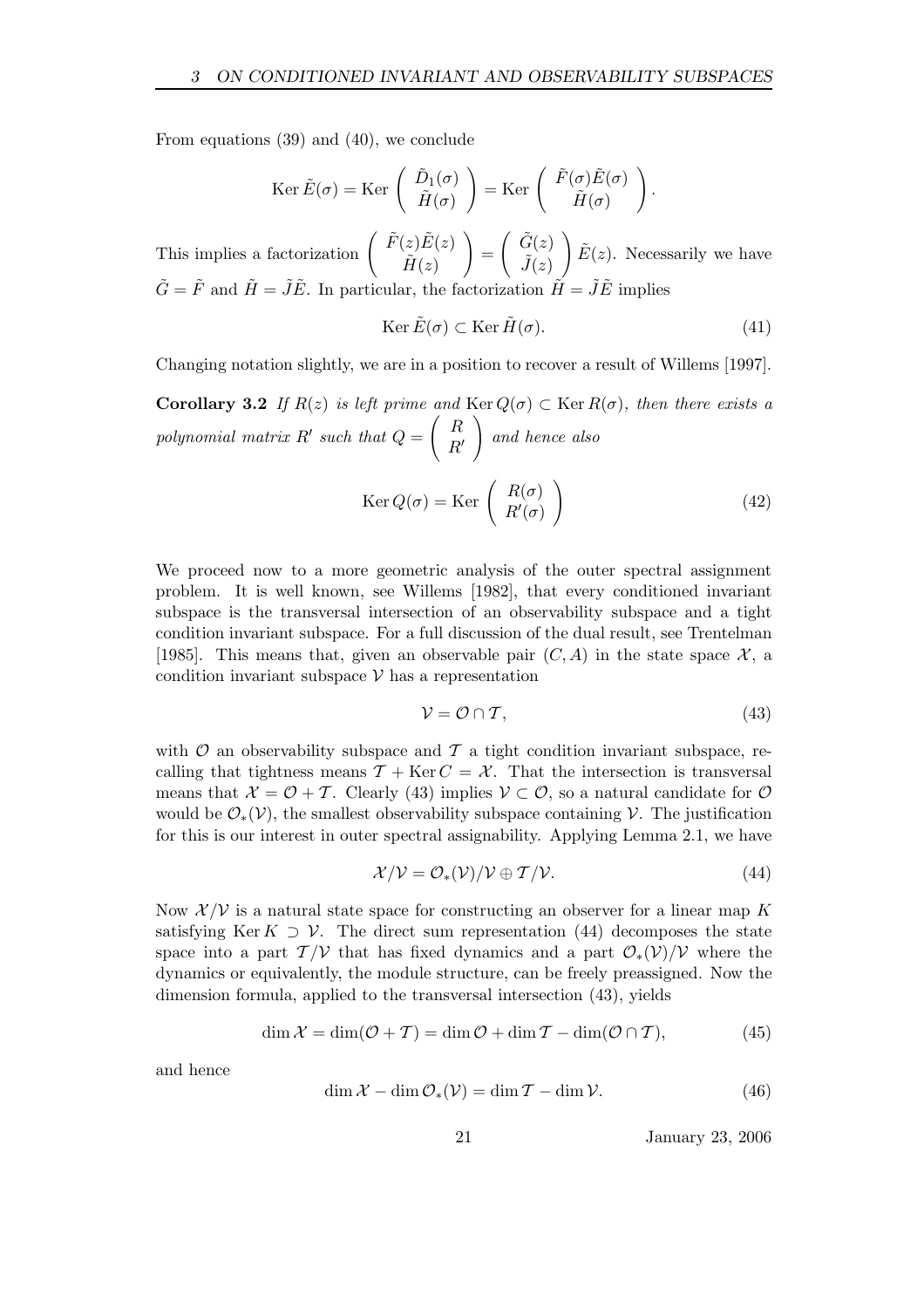Thus we cannot take the tight subspace  $\mathcal T$  to be neither too large nor too small. Furthermore, there is no uniqueness in such a representation. Using techniques originating in Hinrichsen, Münzner and Prätzel-Wolters [1981], and further developed in Fuhrmann and Helmke [2001], we can actually parametrize all tight subspaces for which the transversal intersection representation  $(43)$  holds.

In Fuhrmann and Helmke [2001], tight conditions invariant subspaces were introduced and, with respect to the  $(C, A)$  defined via the shift realization associated with the nonsingular polynomial matrix  $D \in \mathbb{F}[z]^{p \times p}$ , several alternative characterizations of tightness were given. We add now another polynomial characterization of tight conditioned invariant subspaces. This characterization is the dual of the characterization of coasting subspaces given in Trentelman [1985].

**Proposition 3.5** Given an observable pair  $(C, A)$  in the state space X, with C assumed to be of full row rank. Then a subspace  $\mathcal V$  is a tight conditioned invariant subspace if and only if

$$
\mathcal{O}_*(\mathcal{V}) = \mathcal{X}.\tag{47}
$$

**Proof:** Let  $D(z)^{-1}L(z)$  be a left coprime factorization of  $C(zI-A)^{-1}$ . Since C has full row rank, all minimal row indices of  $D(z)$ , i.e. the observability indices of the corresponding shift realization, are positive. Any conditioned invariant subspace  $\mathcal V$  has, by Proposition 3.2, an essentially unique representation of the form  $\mathcal V$  =  $X_D \cap H\mathbb{F}[z]^k$ , with H of full column rank and  $D(z)^{-1}H(z)$  strictly proper. If V is assumed to be tight, then  $\langle V \rangle$ , the smallest submodule of  $\mathbb{F}[z]^p$  containing  $\mathcal V$ , is a full submodule. That means that  $H(z)$  is necessarily a square nonsingular matrix. Applying the characterization of Corollary 3.1, we conclude that  $\mathcal{O}_*(\mathcal{V}) =$  $X_D \cap \mathbb{F}[z]^p = X_D.$ 

To prove the converse, let  $\mathcal{O}_*(\mathcal{V}) = X_D$ , i.e.  $\mathcal{O}_*(\mathcal{V}) = X_D \cap \mathbb{F}[z]^p$  or  $H_1(z) = I$ , so  $\mathcal{V} = X_D \cap H_0 \mathbb{F}[z]^p$  with  $H_0$  nonsingular. By Theorem 3.5 in Fuhrmann and Helmke [2001], all reduced observability indices are positive, i.e.  $V$  is tight.

Given a conditioned invariant subspace  $\mathcal{V} \subset X_D$  having the representation  $\mathcal{V} =$  $X_D \cap H\mathbb{F}[z]^k = X_D \cap H_1H_0\mathbb{F}[z]^k$ , with  $H_1H_0$  an external/internal factorization of H, then there exists, using the extension procedure outlined in Fuhrmann and Helmke [2001], a not necessarily unique, extension of the form  $\left(H_1H_0 \quad \hat{H}\right)$  such that

$$
X_D \cap H_1 H_0 \mathbb{F}[z]^k = X_D \cap \left(H_1 H_0 \quad \hat{H}\right) \mathbb{F}[z]^p \tag{48}
$$

with  $D^{-1}$   $(H_1H_0 \hat{H})$  proper. We point out that, in the paper quoted above, it is shown that these extensions can be parametrized and are the basis for the parametrization of all kernel representations of a given conditioned invariant subspace.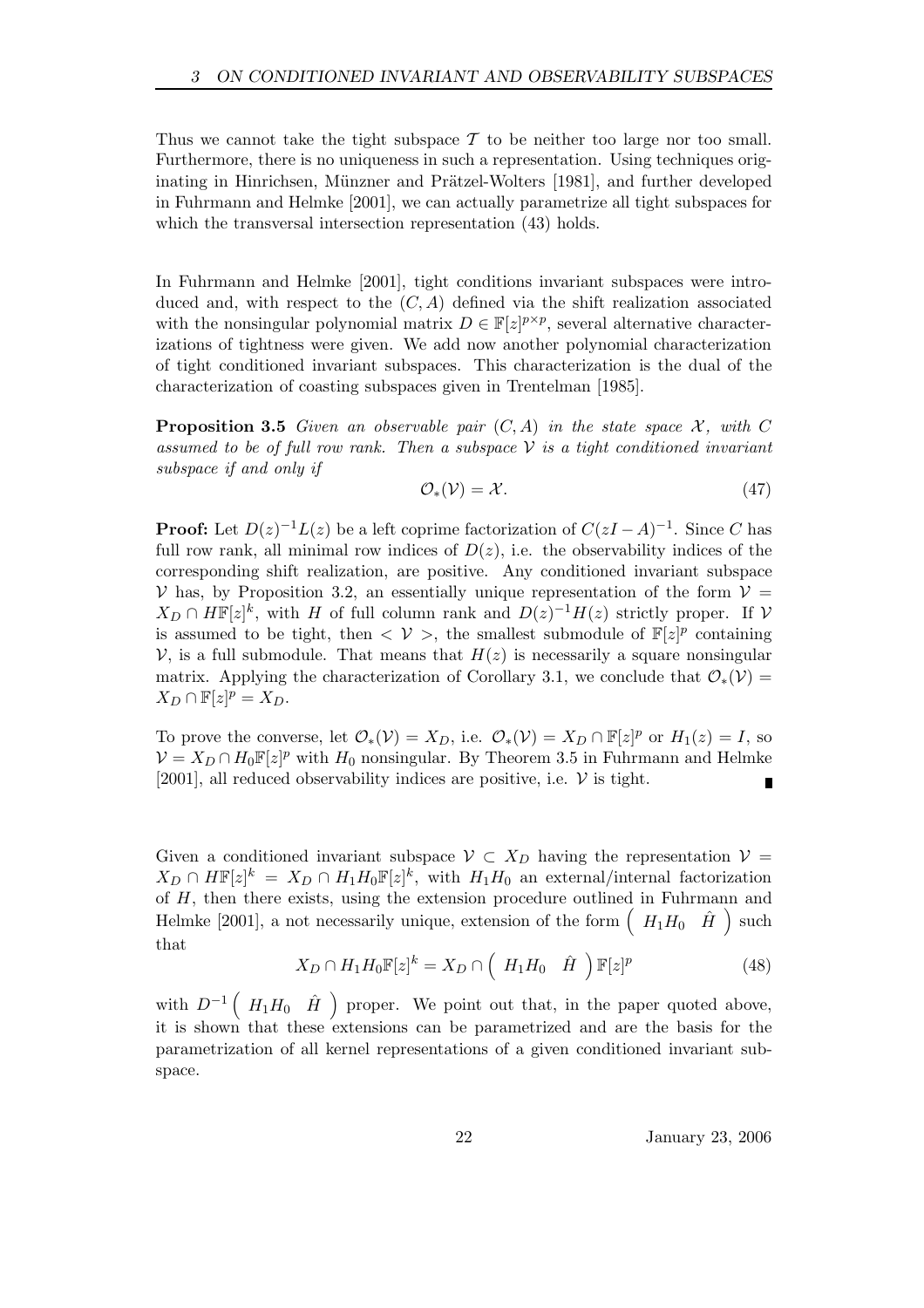Given an observability subspace with a representation  $\mathcal{V} = X_D \cap H_1 \mathbb{F}[z]^k$ ,  $H_1$  has a, not necessaily unique, extension of the form  $\left(H_1 \quad \hat{H}\right)$  such that

$$
X_D \cap H_1 \mathbb{F}[z]^k = X_D \cap \left(H_1 \quad \hat{H}\right) \mathbb{F}[z]^p \tag{49}
$$

with  $D^{-1}$   $(H_1 \quad \hat{H}$  ) proper. On the other hand,  $H_1$  is right prime and hence has unimodular extensions of the form  $\begin{pmatrix} H_1 & H' \end{pmatrix}$ .

The next proposition relates the two extensions.

**Proposition 3.6** Let  $D \in \mathbb{F}[z]^{p \times p}$  be nonsingular. Let  $\mathcal{O} \subset X_D$  be an observability subspace having the representation  $\mathcal{O} = X_D \cap H\mathbb{F}[z]^k$  with H right prime and  $D^{-1}H$ strictly proper. Let  $(H \hat{H})$  be a nonsingular extension for which  $D^{-1}(H \hat{H})$ is proper and  $X_D \cap H\mathbb{F}[z]^k = X_D \cap \left(H \hat{H}\right)\mathbb{F}[z]^p$ . Let  $(H \cap H')$  be an arbitrary unimodular extension of H and let  $\begin{pmatrix} K \\ K' \end{pmatrix}$  be its polynomial unimodular inverse, i.e. we have  $\sqrt{ }$ 

$$
\begin{cases}\n\left(H \ H'\right)\left(\begin{array}{c} K\\ K'\end{array}\right) & = & I\\
\left(\begin{array}{c} K\\ K'\end{array}\right)\left(H \ H'\right) & = & \left(\begin{array}{cc} I & 0\\ 0 & I\end{array}\right).\n\end{cases} (50)
$$

Then

1. There exist appropriately sized and uniquely determined polynomial matrices R, S, with S square and nonsingular, such that

$$
\hat{H} = HR + H'S.
$$
\n(51)

Specifically, we have

$$
R = K\hat{H}
$$
  
\n
$$
S = K'\hat{H}
$$
\n(52)

2. There exists a nonsingular polynomial matrix  $S \in \mathbb{F}[z]^{(p-k)\times (p-k)}$  for which

$$
\mathcal{O} = X_D \cap H\mathbb{F}[z]^k = X_D \cap \left(H \mid H'S\right)\mathbb{F}[z]^p \tag{53}
$$

3. For a nonsingular polynomial matrix S, a necessary and sufficient condition for the equality  $(53)$  to hold is that all right Wiener-Hopf factorization indices of  $S^{-1}K'D$  are nonpositive.

#### Proof:

1. We compute, using (50),

$$
\left(\begin{array}{c} K \\ K'\end{array}\right)\left(\begin{array}{cc} H & \hat{H} \end{array}\right)=\left(\begin{array}{cc} I & R \\ 0 & S\end{array}\right).
$$

The nonsingularity of the left side implies that of S. Multiplying on the left by  $(H - H')$ , we obtain  $(H - \hat{H}) = (H - H') (\frac{I - R}{0 - S})$  and hence (51) follows.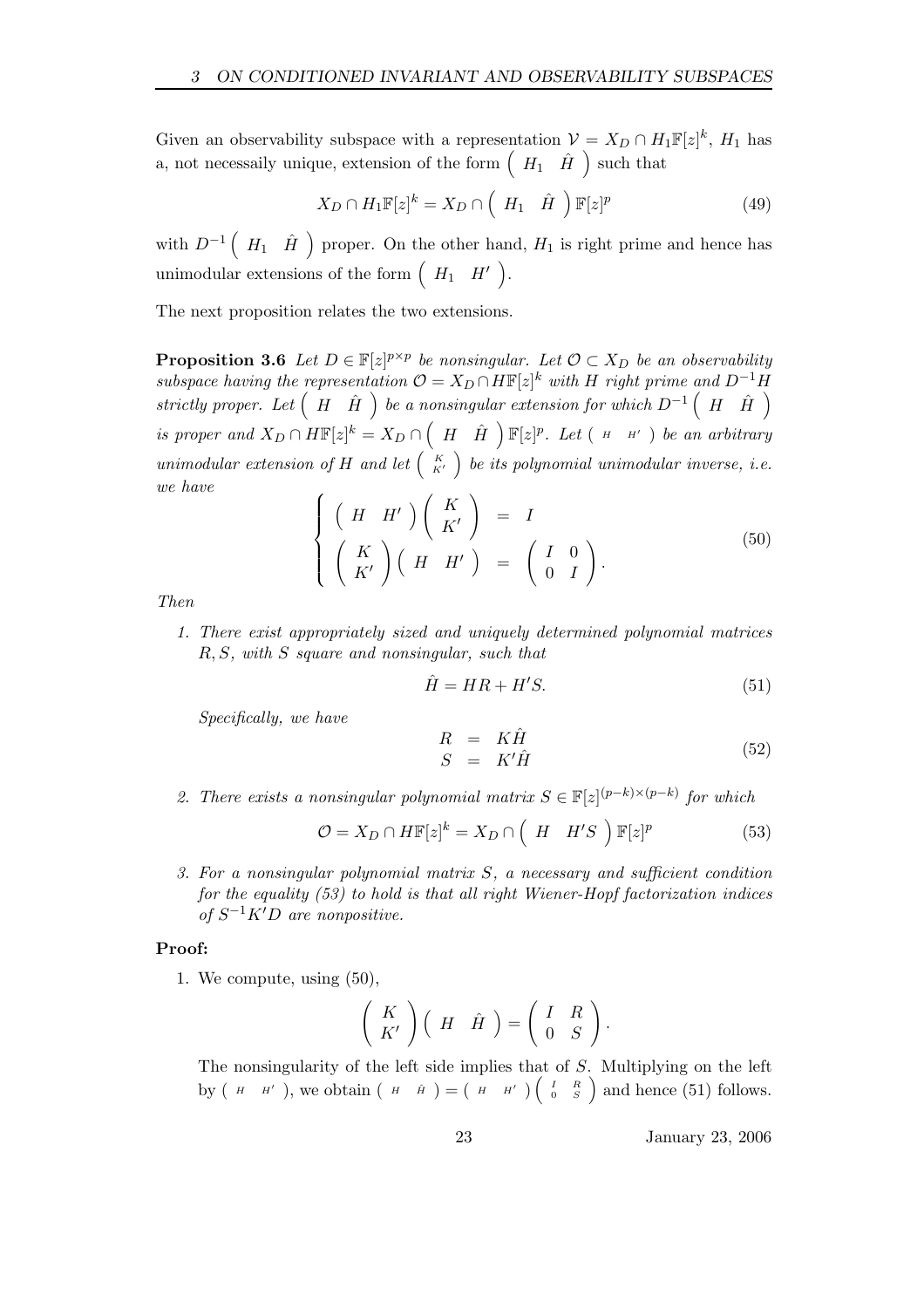2. Clearly, for any S we have the inclusion  $H\mathbb{F}[z]^k \subset (H \ H'S \ )\mathbb{F}[z]^p$ , hence  $X_D \cap H\mathbb{F}[z]^k \subset X_D \cap \left(H - H'S\right)$   $\mathbb{F}[z]^p$  always holds. If  $\hat{H}$  is any polynomial matrix for which  $X_D \cap H\mathbb{F}[z]^k \subset X_D \cap \left(H \cap \hat{H}\right) \mathbb{F}[z]^p$  and  $R, S$  as in part 1, then  $\hat{H} = HR + H'S$ . Clearly

$$
\begin{array}{rcl}\n\left(H \quad \hat{H}\right) \mathbb{F}[z]^p & = & \left(H \quad \hat{H}\right) \left(\begin{array}{cc} I & -R \\ 0 & S \end{array}\right) \left(\begin{array}{cc} I & R \\ 0 & S \end{array}\right) \mathbb{F}[z]^p \\
& = & \left(H \quad \hat{H}\right) \left(\begin{array}{cc} I & -R \\ 0 & S \end{array}\right) \mathbb{F}[z]^p \\
& = & \left(H \quad H'S\right) \mathbb{F}[z]^p.\n\end{array}
$$

This shows also that S is necessarily nonsingular.

3. We prove necessity by contradiction. Assume not all right Wiener-Hopf factorization indices of  $S^{-1}K'D$  are nonpositive. By Lemma 2.4, not all the left Wiener-Hopf factorization indices of  $D^{-1}H'S$ , being a right inverse of  $S^{-1}K'D$ , are nonnegative and hence the Toeplitz operator  $\mathcal{T}_{D^{-1}H'S}$  is not injective. So there exists  $0 \neq g_2 \in \text{Ker } \mathcal{T}_{D^{-1}H/S}$ . By Lemma 3.1 in Fuhrmann and Helmke [2001] and the injectivity of  $H'S$ , it follows that  $0 \neq f = H'Sg_2 \in$  $X_D \cap H'SF[z]^{p-k} \subset X_D \cap \left(H \mid H'S\right) F[z]^p$ . If we have also  $f \in X_D \cap HF[z]^k$ , then  $f = H'Sg_1 = Hg_2$ . By the unimodularity of  $(H \ H')$  and the nonsingularity of S, we conclude that  $g_i = 0$ ,  $i = 1, 2$ , and hence  $f = 0$  in contradiction to f being nonzero. Thus, necessarily, the equality (53) holds.

Conversely, assume all right Wiener-Hopf factorization indices of  $S^{-1}K'D$ are nonpositive. By Lemma 2.4, all left Wiener-Hopf factorization indices of  $D^{-1}H'S$  are nonnegative. Without loss of generality, assume  $D^{-1}H$  is in Kronecker-Hermite canonical form, with negative column indices. We reduce  $D^{-1}$   $(H$   $H'S$   $)$  to Kronecker-Hermite canonical form by applying a unimod-!

ular matrix of the form  $\begin{pmatrix} I & R \\ 0 & V \end{pmatrix}$ 0 V on the right, i.e. we have

$$
D^{-1}\left(H \quad H'S \quad \right)\left(\begin{array}{cc} I & R \\ 0 & V \end{array}\right) = D^{-1}\left(H \quad \hat{H}\right)
$$

with the column degrees of  $D^{-1}\hat{H}$  nonnegative. Now assume  $f \in X_D \cap \left(H \mid H'S \right)$   $\mathbb{F}[z]^p$ , i.e.

$$
D^{-1}\left(H \quad H'S\right)\left(\begin{array}{c} g_1 \\ g_2 \end{array}\right) = D^{-1}\left(H \quad H'S\right)\left(\begin{array}{cc} I & R \\ 0 & V \end{array}\right)\left(\begin{array}{cc} I & -RV^{-1} \\ 0 & V^{-1} \end{array}\right)\left(\begin{array}{c} g_1 \\ g_2 \end{array}\right)
$$

$$
= D^{-1}\left(H \quad \hat{H} \right)\left(\begin{array}{c} g_1 - RV^{-1}g_2 \\ g_2 \end{array}\right)
$$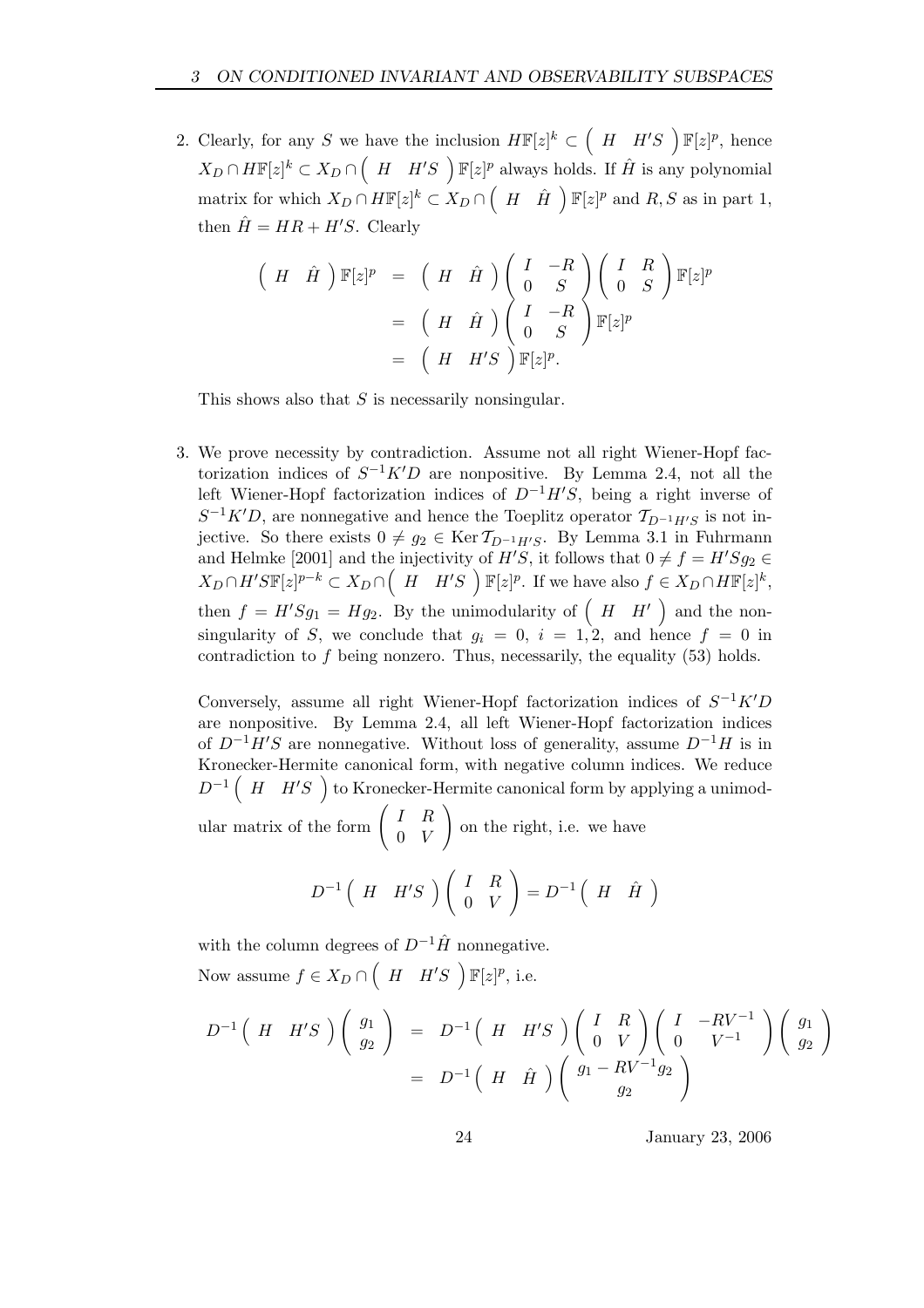By the predictable degree property, see Forney [1972], the strict properness of  $D^{-1} \begin{pmatrix} H & \hat{H} \end{pmatrix} \begin{pmatrix} g_1 \\ g_2 \end{pmatrix}$  $\overline{g_2}$ ! implies  $g_2 = 0$ . In turn, this implies the inclusion  $X_D \cap \left(H \mid H'S\right)$   $\mathbb{F}[z]^p \subset X_D \cap H\mathbb{F}[z]^k$  and, since the inverse inclusion holds always, the equality (53) follows.

The assumption of right primeness in Proposition 3.6 can be easily removed.

**Proposition 3.7** Let  $D \in \mathbb{F}[z]^{p \times p}$  be nonsingular. Let  $V \subset X_D$  be a conditioned invariant subspace having the representation  $\mathcal{V} = X_D \cap H\mathbb{F}[z]^k$  with H of full column rank and D<sup>-1</sup>H strictly proper. Let  $H = H_1H_0$  be an external/internal factorization and let  $\hat{H} \in \mathbb{F}[z]^{p \times (p-k)}$  be such that  $(H_1H_0 \hat{H})$  is nonsingular. Then

$$
X_D \cap H_1 H_0 \mathbb{F}[z]^k = X_D \cap \left(H_1 H_0 \quad \hat{H}\right) \mathbb{F}[z]^p \tag{54}
$$

if and only if we have

$$
X_D \cap H_1 \mathbb{F}[z]^k = X_D \cap \left(H_1 \quad \hat{H}\right) \mathbb{F}[z]^p \tag{55}
$$

Proof: To prove the if part, assume (55) holds. Clearly, we always have the inclusion  $X_D \cap H_1 H_0 \mathbb{F}[z]^k \subset X_D \cap \left(H_1 H_0 \hat{H}\right) \mathbb{F}[z]^p$ . To prove the converse inclusion, assume  $f \in X_D \cap \left(H_1H_0 \cap \hat{H}\right)$   $\mathbb{F}[z]^p$  and write, using (55),  $f = H_1(H_0g_1) + \hat{H}g_2 =$  $H_1g_0 \in X_D \cap H_1\mathbb{F}[z]^k$ . Since  $(H_1H_0 \hat{H})$  is nonsingular, so is  $(H_1 \hat{H})$ , which implies  $g_0 = H_0 g_1$  and  $g_2 = 0$ . This shows that  $f \in X_D \cap H_1 H_0 \mathbb{F}[z]^k$ .

To prove the only if part, assume (54) holds. Clearly, we always have the inclusion  $X_D \cap H_1 \mathbb{F}[z]^k \subset X_D \cap \left(H_1 \quad \hat{H} \right) \mathbb{F}[z]^p$ . So let  $f \in X_D \cap \left(H_1 \quad \hat{H} \right) \mathbb{F}[z]^p$  and write  $f = H_1g_1 + \hat{H}g_2$ . Since  $f \in X_D$ ,  $D^{-1}f$  is strictly proper. Using the direct sum decomposition  $\mathbb{F}[z]^k = X_{H_0} \oplus H_0 \mathbb{F}[z]^k$ , we write  $g_1 = g'_1 + H_0 g''_1$ , with  $g'_1 \in X_{H_0}$ . Necessarily, there exists a strictly proper  $h'$  for which  $g'_1 = H_0 h'$ . Substituting back, we have

$$
D^{-1}f = D^{-1}H_1g'_1 + D^{-1}H_1H_0g''_1 + D^{-1}\hat{H}g_2
$$
  
= 
$$
D^{-1}H_1H_0h' + D^{-1}H_1H_0g''_1 + D^{-1}\hat{H}g_2.
$$

it follows that  $f - H_1 H_0 h' = f - H_1 g'_1 \in X_D$ . Hence  $H_1 H_0 g''_1 + \hat{H} g_2 \in X_D \cap$  $(H_1H_0 \quad \hat{H}) \ \mathbb{F}[z]^p = X_D \cap H_1H_0 \mathbb{F}[z]^k \subset X_D \cap H_1 \mathbb{F}[z]^k$ . It follows that  $f \in X_D \cap H_1$  $H_1\mathbb{F}[z]^k$ .

Г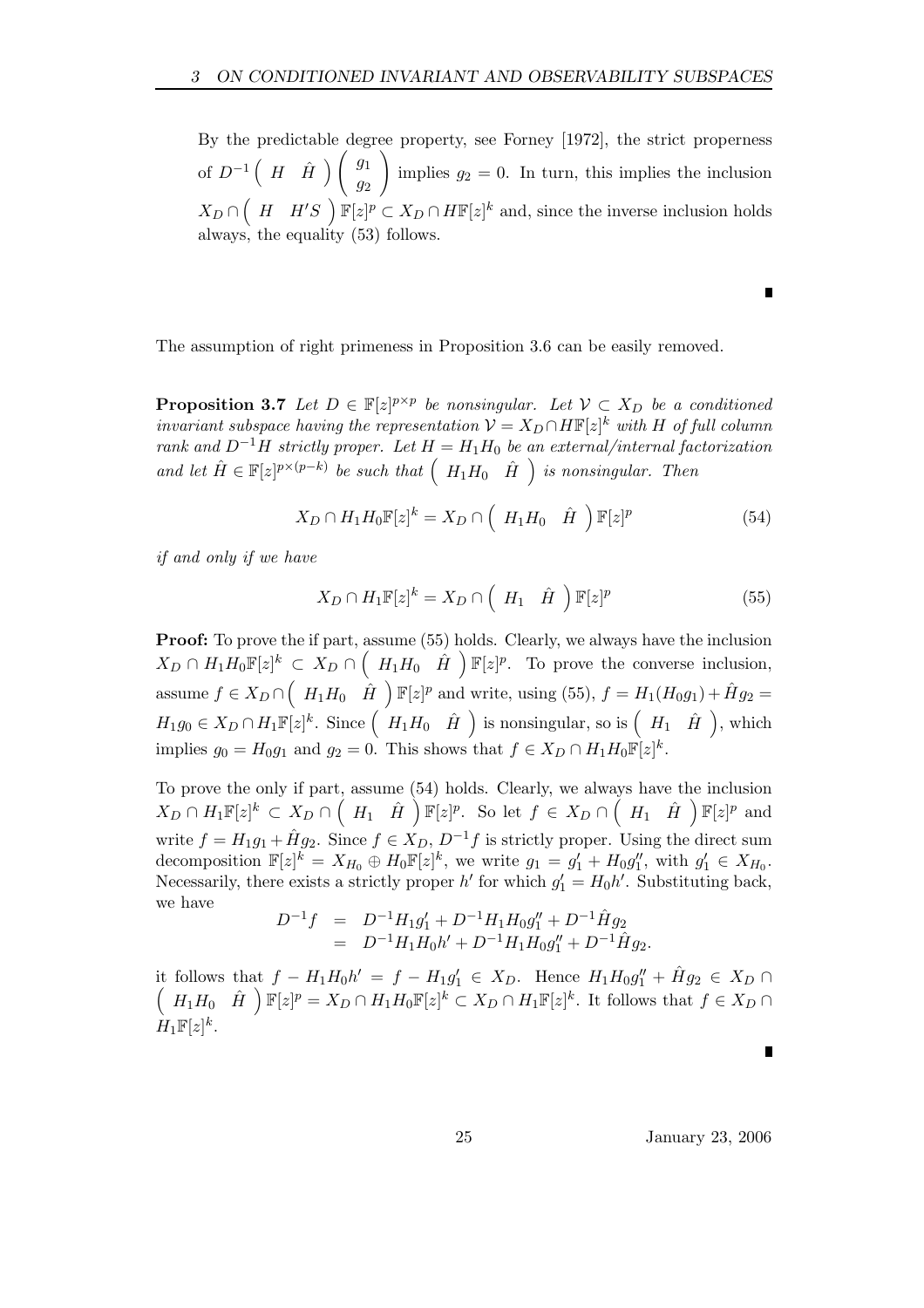Corollary 3.3 Under the assumptions of Proposition 3.7, we have

$$
X_D \cap H_1 H_0 \mathbb{F}[z]^k = X_D \cap \left(H_1 H_0 \quad H'S \right) \mathbb{F}[z]^p \tag{56}
$$

if and only if we have

$$
X_D \cap H_1 \mathbb{F}[z]^k = X_D \cap \left(H_1 \quad H'S \right) \mathbb{F}[z]^p \tag{57}
$$

Proof: Follows from Propositions 3.6 and 3.7.

Given an observability subspace in X, its image under the map  $\phi$  defined in (20) is an observability subspace for the pair  $(C_D, A_D)$  and hence, by Proposition 3.2, has the essentially unique representation of the form  $\mathcal{V} = X_D \cap H\mathbb{F}[z]^k$ . We want  $(H \ H'S)$  in such a way that to extend the polynomial matrix  $H$  to a nonsingular polynomial matrix of the form

1. In a sense we will make precise,  $S$  is big enough so that we have the equality

$$
\mathcal{O} = X_D \cap H\mathbb{F}[z]^k = X_D \cap \left(H \mid H'S\right)\mathbb{F}[z]^p.
$$

2. In the same sense as before, S is small enough so that there exists a module structure on  $X_D$  so that we have the isomorphism  $X_D/X_D \cap (H \mid H'S \mid \mathbb{F}[z]^p \simeq$  $X_S$ .

The second condition can be interpreted in the following way. There exists a surjective map  $\Pi: X_D \longrightarrow X_S$  with  $\text{Ker } \Pi = X_D \cap \left(H \cap H'S \right) \mathbb{F}[z]^p$ . This is also equivalent to the codimension formula codim  $X_D \cap \left(H - H'S\right)$   $\mathbb{F}[z]^p = \text{deg det } S$ . This indicates that  $\Pi$  is related to the projection  $\pi\begin{pmatrix} H & H'S \end{pmatrix}$ . If both conditions are satisfied, then the  $\mathbb{F}[z]$ -module structure defined on  $X_D/X_D \cap \left( \begin{array}{cc} H & H'S \end{array} \right) \mathbb{F}[z]^p$ by pulling back the  $\mathbb{F}[z]$ -module structure on  $X_S$  will be called the **induced shift** module structure. Our principal effort will be to show that appropriate (equivalence classes) of extensions of the form  $(H \ H'S$  are in a bijective correspondence with (equivalence classes) of friends of  $\mathcal{O}$ , where  $J_1, J_2 \in \mathcal{G}(\mathcal{O})$  are equivalent if they induce the same shift module structure on  $X_D/\mathcal{O}$ .

Now the coprime factorizations  $D(z)^{-1}\Phi(z) = C(zI - A)^{-1}$  can be rewritten as  $\Phi(z)(zI - A) = D(z)C$  which implies  $\Phi(z)(zI - A + JC) = (D(z) + \Phi(z)J)C$  or  $(D(z) + \Phi(z)J)^{-1}\Phi(z) = C(zI - A + JC)^{-1}$ . If  $J \in \mathcal{G}(\mathcal{O})$ , then the subspace  $\mathcal O$  is an invariant subspace, or submodule, of  $X_{D(z)+\Phi(z)J}$ , i.e. corresponds to a factorization  $D(z) + \Phi(z)J = \begin{pmatrix} H & H'S \end{pmatrix} \begin{pmatrix} L_1 \\ L_2 \end{pmatrix}$  $L_{2}$ |<br>| . Obviously,  $D^{-1}(D(z) + \Phi(z)J) =$  $I + (D^{-1}\Phi(z))J$  is normalized biproper and so, as linear spaces, we have  $X_D =$  $X_{D(z)+\Phi(z)J}$ .

26 January 23, 2006

Г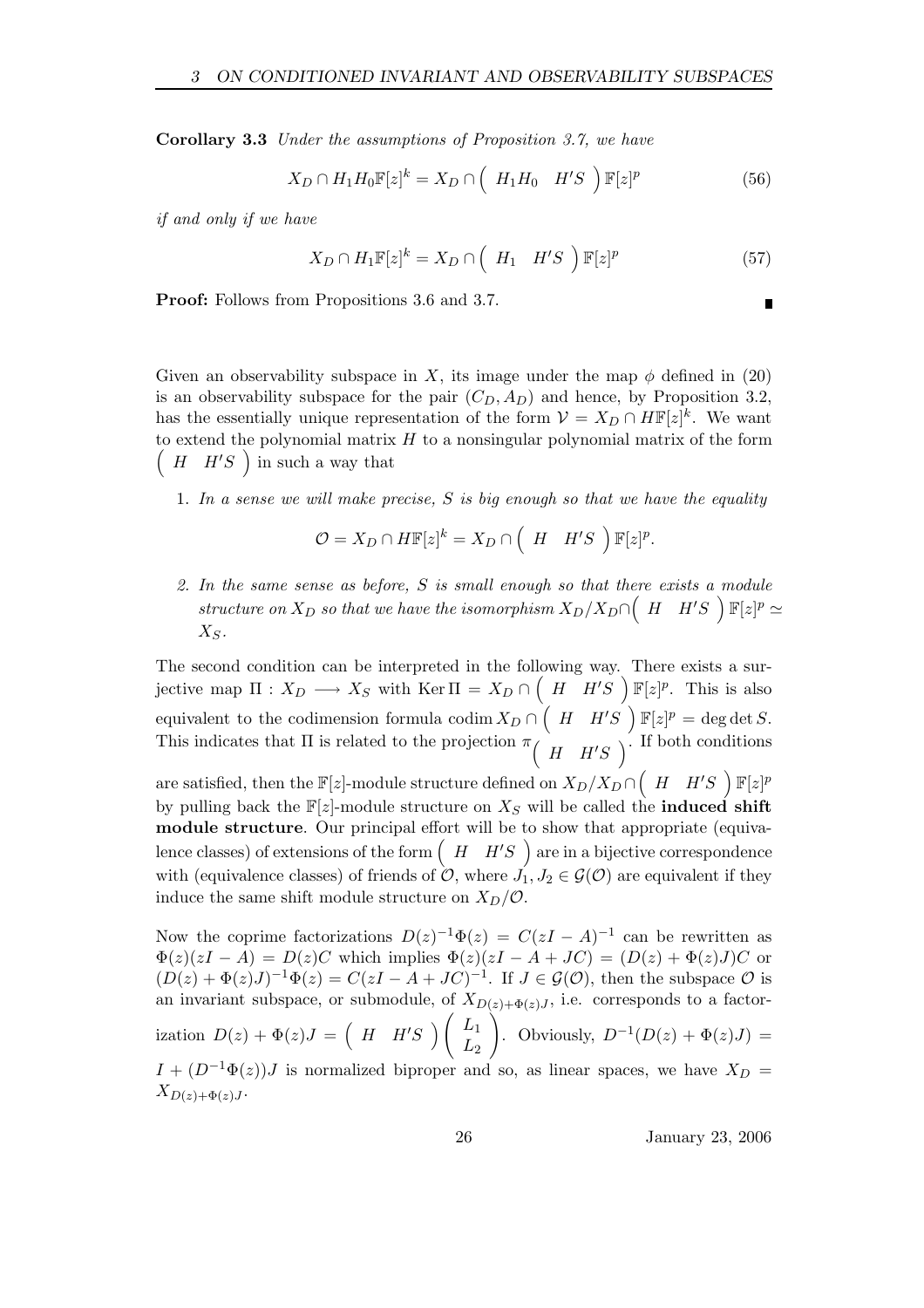The next theorem gives a complete analysis of the relation between the procedure of appropriately extending  $H$  to a nonsingular polynomial matrix and the derivation of all friends of the given subspace  $\mathcal{O}$ . In order to ease the reading of the theorem, it is advisable to refer to the following diagram.

### Diagram 3.2



**Theorem 3.5** Let  $D \in \mathbb{F}[z]^{p \times p}$  be nonsingular and let  $V \subset X_D$  be a conditioned invariant subspace, with respect to  $(C, A)$  defined by the shift realization (15), having the representation

$$
\mathcal{V} = X_D \cap H\mathbb{F}[z]^k,\tag{58}
$$

with H of full column rank such that  $D^{-1}H$  is strictly proper. Let  $H = H_1H_0$  be an external/internal factorization and let  $(H_1 \ H' )$  be an arbitrary completion of  $H_1$  to a  $p \times p$  unimodular matrix with  $\begin{pmatrix} K_1 \\ K_2 \end{pmatrix}$  $K'$ !  $=\left(H_1 \quad H'\right)^{-1}, i.e.$  $K_1$  $K'$  $\Big)$   $\Big($   $H_1$   $H'$   $\Big)$  =  $\begin{pmatrix} I & 0 \end{pmatrix}$  $0$  *I*  $\setminus$ . (59)

Then

- 1. The polynomial matrix  $K'$  is essentially uniquely determined, that is up to a left unimodular factor.
- 2. Let S be an arbitrary nonsingular polynomial matrix. Then
	- (a) The projection  $\pi_{\left(H_1,H_0\right) H^\prime S}$  and be rewritten as

$$
\pi \left( H_1 H_0 \quad H'S \right) = H_1 \pi_{H_0} K_1 + H' \pi_S K', \tag{60}
$$

(b)

$$
\text{Ker } \pi \left( H_1 H_0 \quad H'S \right) = \left( H_1 H_0 \quad H'S \right) \mathbb{F}[z]^p, \tag{61}
$$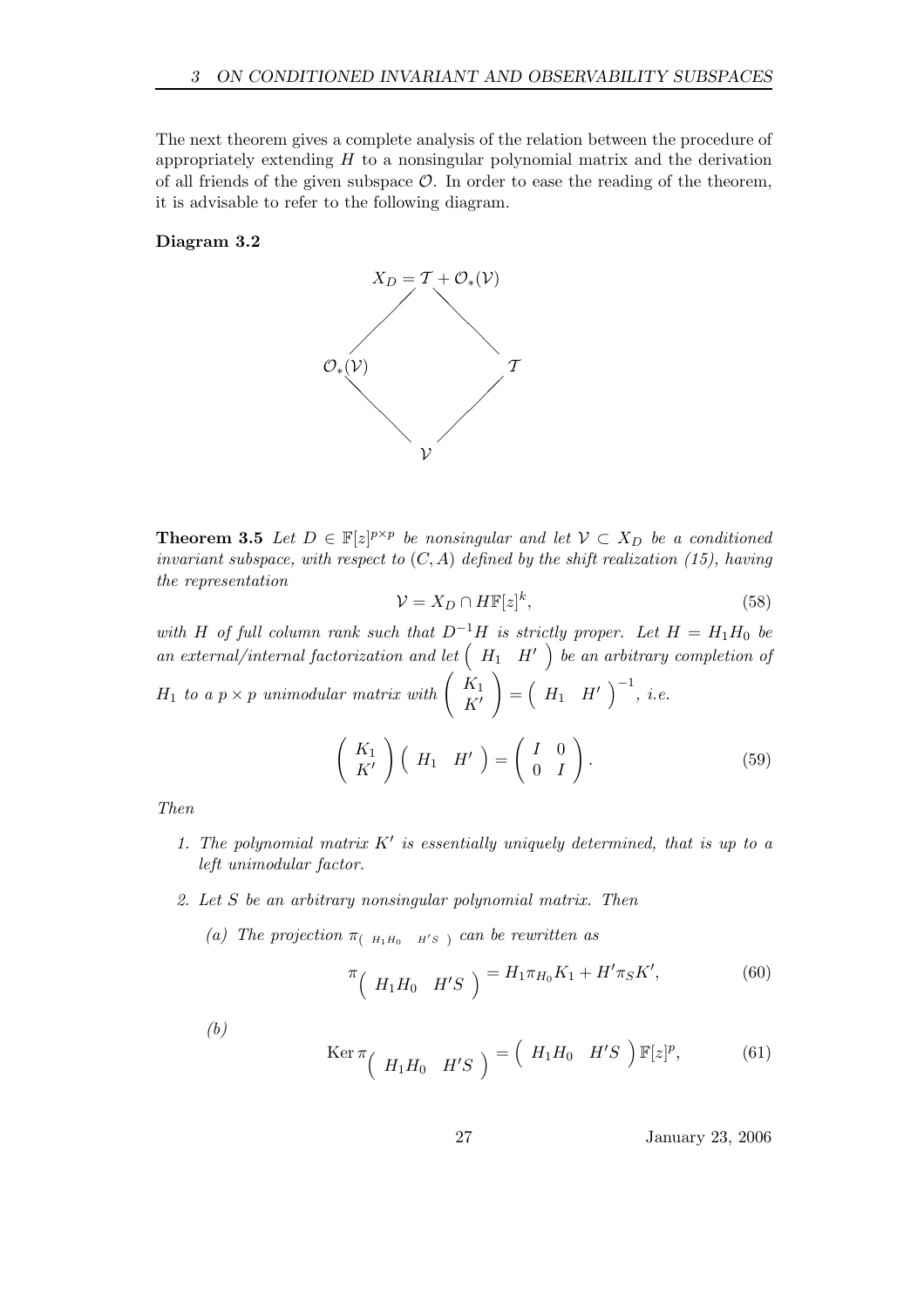$(c)$ 

$$
\operatorname{Im} \pi \left( H_1 H_0 \quad H'S \right) = H_1 X_{H_0} \oplus H' X_S \simeq X_{H_0} \oplus X_S. \tag{62}
$$

3. (a)  $\mathcal{O}_*(\mathcal{V})$ , the smallest observability subspace containing  $\mathcal{V}$ , has the representations, with  $S$  a nonsingular polynomial matrix,

$$
\mathcal{O}_{*}(\mathcal{V}) = X_D \cap H_1 \mathbb{F}[z]^k = X_D \cap \left(H_1 \quad H'S \right) \mathbb{F}[z]^p \tag{63}
$$

if and only if all right Wiener-Hopf factorization indices of  $S^{-1}K'D$  are nonpositive.

- (b) The following statements are equivalent:
	- i. All right Wiener-Hopf factorization indices of  $S^{-1}K'D$  are nonnegative.
	- ii. The Toeplitz operator  $\mathcal{T}_{\tilde{D}\widetilde{K}^{\prime}\tilde{S}^{-1}}$  is injective.
	- iii. The Toeplitz operator  $\mathcal{T}_{\tilde{D}(-\tilde{K}_1-\tilde{K}'\tilde{S}^{-1})}$  is injective.
	- iv. All left Wiener-Hopf factorization indices of  $D^{-1}$   $(H_1$   $H'S$   $)$  are nonpositive.
	- v. We have the codimension formula

$$
\text{codim}\,\left(X_D\cap\left(\begin{array}{cc}H_1 & H'S\end{array}\right)\mathbb{F}[z]^p\right) = \text{deg}\,\text{det}\,S\tag{64}
$$

vi. We have the isomorphism

$$
X_D/(X_D \cap \left(H_1 \quad H'S\right) \mathbb{F}[z]^p) \simeq H'X_S. \tag{65}
$$

- vii. The mapping  $\pi$  (  $H_1$   $H'S$  )  $: X_D \longrightarrow X$  (  $H_1$   $H'S$  )  $= H'X_S$  is surjective.
- 4. Define a subspace  $\mathcal{T} \subset X_D$  by

$$
\mathcal{T} = X_D \cap \left( H \mid H' \right) \mathbb{F}[z]^p = X_D \cap \left( H_1 H_0 \mid H' \right) \mathbb{F}[z]^p. \tag{66}
$$

Then

(a)  $\mathcal T$  is a tight conditioned invariant subspace of  $X_D$ , i.e.

$$
\mathcal{T} + \text{Ker}\,C = X_D. \tag{67}
$$

- (b) The following statements are equivalent:
	- i. All right Wiener-Hopf factorization indices of  $H_0^{-1}K_1D$  are nonnegative.
	- ii. We have the codimension formula

$$
\operatorname{codim} \mathcal{T} = \operatorname{codim} \left( X_D \cap \left( H_1 H_0 \ H' \ \right) \mathbb{F}[z]^p \right) = \deg \det H_0. \tag{68}
$$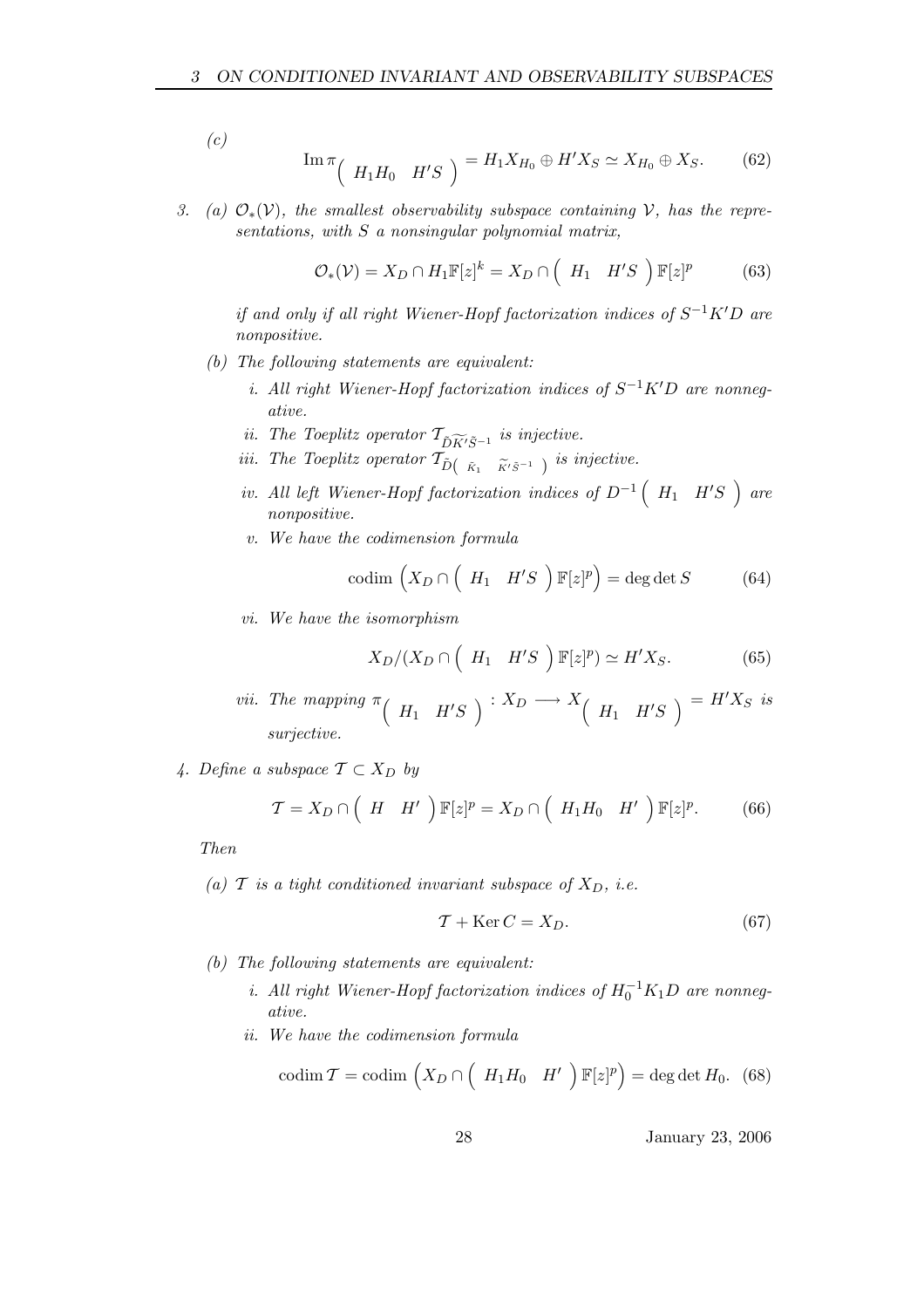- iii. All left Wiener-Hopf factorization indices of  $D^{-1}$   $\left(H_1H_0$   $H'\right)$  are nonpositive.
- iv. The mapping  $\pi_{\left(H_1H_0\quad H'\right)}: X_D \longrightarrow X_{\left(H_1H_0\quad H'\right)} = H_1X_{H_0}$  is surjective.
- v. We have the isomorphism

$$
X_D/(X_D \cap \left(H_1 H_0 \quad H'\right) \mathbb{F}[z]^p) \simeq H_1 X_{H_0}.\tag{69}
$$

- 5. Assume all the right Wiener-Hopf factorization indices of  $S^{-1}K'D$  are zero. With the subspace V defined by  $(58)$  and T defined by  $(66)$ , we have
	- (a) All left Wiener-Hopf factorization indices of  $D^{-1}$   $(H_1H_0$   $H'S$   $)$  are nonpositive.
	- (b) There exists a, not necessarily unique, nonsingular polynomial matrix  $L = \begin{pmatrix} L_1 \\ L_2 \end{pmatrix}$  such that

$$
D_1 = \left(\begin{array}{cc} H_1 H_0 & H'S \end{array}\right) \left(\begin{array}{c} L_1 \\ L_2 \end{array}\right) \tag{70}
$$

and  $D_1^{-1}D$  is normalized biproper.

- (c) The conditioned invariant subspaces  $\mathcal{O}_*(\mathcal{V})$  and  $\mathcal T$  are compatible.
- (d) V is the transversal intersection of  $\mathcal{O}_*(\mathcal{V})$  and T, i.e. we have

$$
\mathcal{V} = \mathcal{O}_*(\mathcal{V}) \cap \mathcal{T} \tag{71}
$$

and

$$
X_D = \mathcal{O}_*(\mathcal{V}) + \mathcal{T}.\tag{72}
$$

(e) We have the codimension formula

$$
codim V = deg det S + deg det H_0.
$$
 (73)

(f) We have the direct sum representation

$$
X_D/V = \mathcal{O}_*(\mathcal{V})/\mathcal{V} \oplus \mathcal{T}/\mathcal{V}.
$$
 (74)

6. We have the isomorphisms

$$
X_D/\mathcal{O}_*(\mathcal{V}) \simeq \mathcal{T}/\mathcal{V} \simeq X_S,\tag{75}
$$

$$
X_D/\mathcal{T} \simeq \mathcal{O}_*(\mathcal{V})/\mathcal{V} \simeq X_{H_0},\tag{76}
$$

and

$$
X_D/V = \mathcal{O}_*(\mathcal{V})/\mathcal{V} \oplus \mathcal{T}/\mathcal{V} \simeq H'X_S \oplus H_1X_{H_0}.\tag{77}
$$

7. Assume all the right Wiener-Hopf factorization indices of  $S^{-1}K'D$  are zero. Let  $\Phi(z)$  be a basis matrix for the polynomial model  $X_D$ . Then there exists  $J \in \mathcal{G}(\mathcal{V})$  of the form  $J = \Phi(z)\hat{J}$ , with  $\hat{J} \in \mathbb{F}^{p \times n}$ , such that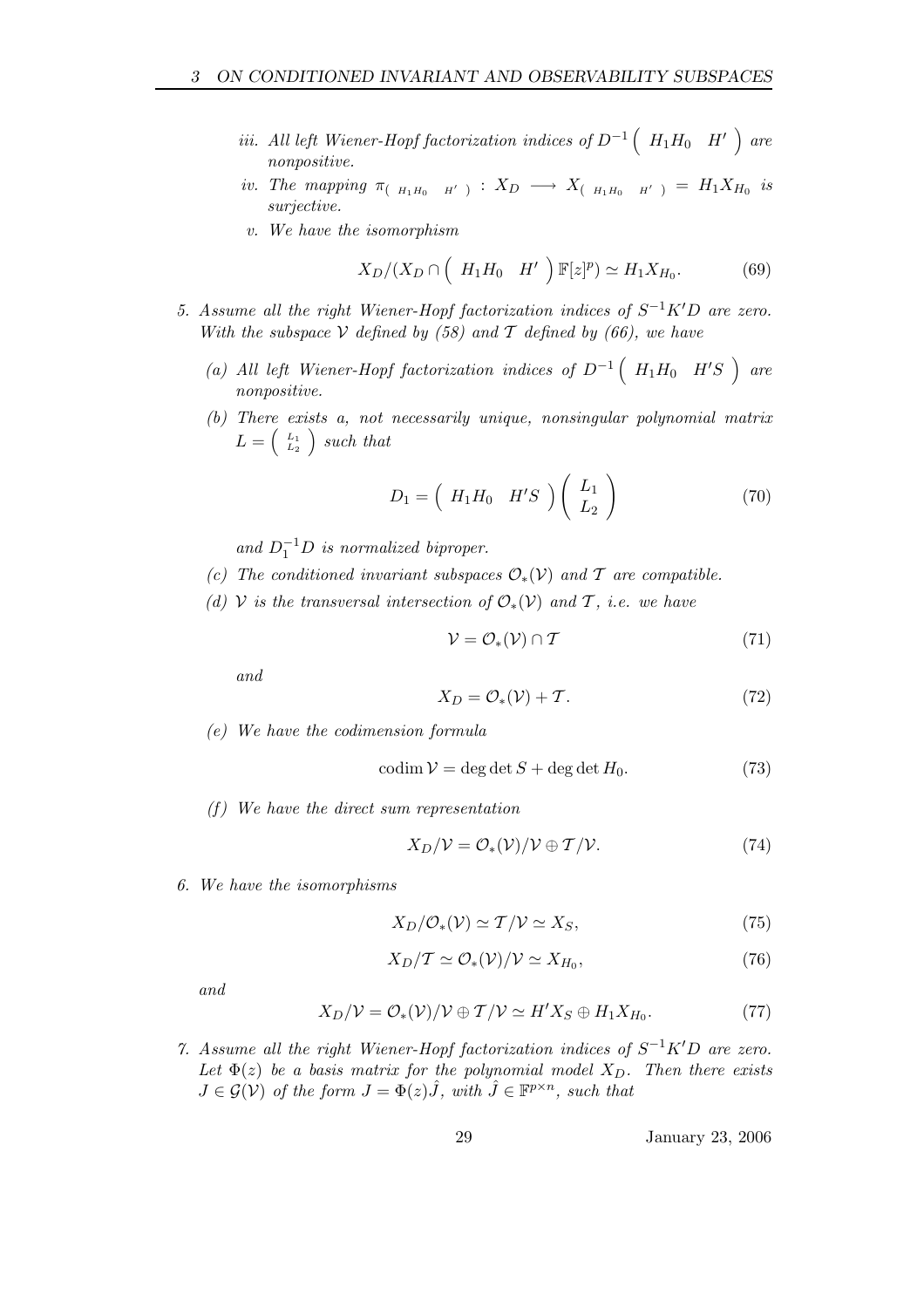(a) There exists a factorization

$$
D + \Phi \hat{J} = \left(H_1 H_0 \quad H'S \right) \left(\begin{array}{c} L_1 \\ L_2 \end{array}\right) \tag{78}
$$

with  $D^{-1}(D + \Phi \hat{J})$  strictly proper.

- (b) The polynomial models  $X_D$  and  $X_{D+\Phi,\hat{i}}$  contain the same elements.
- (c) The  $S_{D+\Phi,\hat{J}}$ -module structure on  $X_D$  is output injection equivalent to the  $S_D$ -module structure.
- (d) The following diagram is commutative:

# Diagram 3.3

$$
A_D - J C_D
$$
\n
$$
A_D - J C_D
$$
\n
$$
H_1 \pi_{H_0} K_1 + H' \pi_S K'
$$
\n
$$
H_1 S_{H_0} K_1 + H' S_S K'
$$
\n
$$
H_1 S_{H_0} K_1 + H' S_S K'
$$
\n
$$
H_1 K_{H_0} \oplus H' X_S
$$

Thus the S-induced shift module structure on  $X_D$  is equivalent (equal??) to the  $S_{D+\Phi,I}$ -module structure.

8. There exists a bijective correspondence between the set of all equivalence classes of nonsingular extensions of the form  $(H_1 \ H'S)$  with  $S \in \mathbb{F}[z]^{(p-k)\times (p-k)}$ nonsingular such that all right Wiener-Hopf factorization indices of  $S^{-1}K'D$ are zero, where two extensions  $(H_1 \quad H'S_i)$ ,  $i = 1, 2$ , are considered equivalent if  $S_1, S_2$  differ at most by a right unimodular factor, and the equivalence class of output injection maps  $J \in \mathcal{G}(\mathcal{O})$ , where two output injection maps are equivalent if they induce the same module structure on the quotient space  $X_D/\mathcal{O}_*(\mathcal{V}).$ 

The correspondence is as follows:

(a) Given a nonsingular  $S \in \mathbb{F}[z]^{(p-k)\times (p-k)}$  for which all right Wiener-Hopf factorization indices of  $S^{-1}K'D$  are zero, then there exist, nonunique, factorizations of the form

$$
D + \Phi \hat{J} = \left(H_1 H_0 \quad H'S \right) \left(\begin{array}{c} L_1 \\ L_2 \end{array}\right). \tag{79}
$$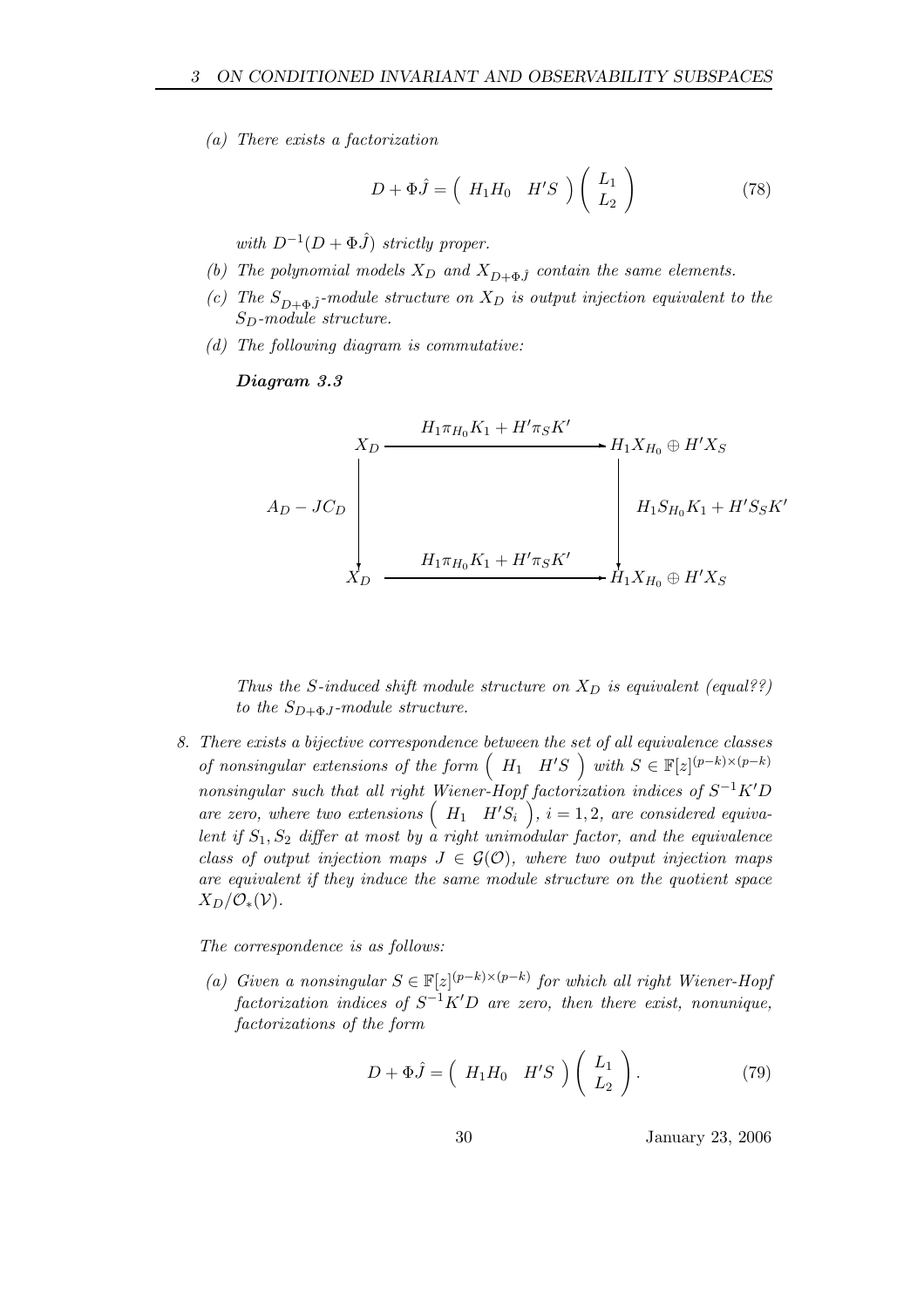All these factorizations induce the same, uniquely determined, module structure on  $X_D/X_D \cap \left(H_1 \quad H'S \right) \mathbb{F}[z]^p$ , i.e. the map  $J = \Phi(z) \hat{J}$ induces a unique map  $\overline{J}: \mathbb{F}^p \longrightarrow X_D/(X_D \cap \left(H_1 \quad H'S \right) \mathbb{F}[z]^p)$ .

(b) Given  $J \in \mathcal{G}(V)$ , write  $J = \Phi(z) \hat{J}$  with  $\hat{J} \in \mathbb{F}^{n \times p}$  and let the corresponding factorization be

$$
D + \Phi \hat{J} = \begin{pmatrix} H_1 H_0 & H'S \\ \end{pmatrix} \begin{pmatrix} L_1 \\ L_2 \end{pmatrix}, \tag{80}
$$

then S is uniquely determined up to a right unimodular factor and all the right Wiener-Hopf factorization indices of  $S^{-1}K'D$  are zero.

## Proof:

- 1. Follows from the fact that  $K'$  is a maximal left annihilator of  $H_1$ , or of H for that matter.
- 2. (a) We compute, for  $f \in \mathbb{F}[z]^p$ ,

$$
\begin{array}{rcl}\n\pi \left( \begin{array}{cc} H_1 H_0 & H'S \end{array} \right)^f & = & \left( \begin{array}{cc} H_1 H_0 & H'S \end{array} \right)^{\pi} \pi_{-} \left( \begin{array}{cc} H_1 H_0 & H'S \end{array} \right)^{-1} f \\
& = & \left( \begin{array}{cc} H_1 H_0 & H'S \end{array} \right) \pi_{-} \left( \begin{array}{cc} H_0 & 0 \ 0 & S \end{array} \right)^{-1} \left( \begin{array}{c} K_1 \\ K' \end{array} \right) f \\
& = & \left( \begin{array}{cc} H_1 & H' \end{array} \right) \left( \begin{array}{cc} H_0 & 0 \ 0 & S \end{array} \right) \pi_{-} \left( \begin{array}{cc} H_0^{-1} & 0 \ 0 & S^{-1} \end{array} \right) \left( \begin{array}{c} K_1 \\ K' \end{array} \right) f \\
& = & \left( \begin{array}{cc} H_1 & H' \end{array} \right) \left( \begin{array}{cc} H_0 \pi_{-} H_0^{-1} K_1 f \\ S \pi_{-} S^{-1} K' f \end{array} \right) = \left( \begin{array}{cc} H_1 & H' \end{array} \right) \left( \begin{array}{c} \pi_{H_0} K_1 f \\ \pi_{S} K' f \end{array} \right) \\
& = & H_1 \pi_{H_0} K_1 f + H' \pi_{S} K' f.\n\end{array}
$$

This proves (60). Equality (61) is trivial.

We note that since  $(H_1 \ H' )$  is unimodular, we have

$$
\pi\left(H_1H_0 \quad H'S\right)\mathbb{F}[z]^p = X\left(H_1H_0 \quad H'S\right) = \left(H_1 \quad H'\right)X\left(H_0 \quad 0 \atop 0 \quad S\right) = H_1X_{H_0} + H'X_S.
$$

The isomorphism  $H'X_S \simeq X_S$  follows trivially from the fact that the multiplication map by  $K' : H'X_S \longrightarrow X_S$  is bijective.

- (b) The proof is analogous.
- (c) The proof is analogous.
- 3. (a) Follows from Proposition 3.6.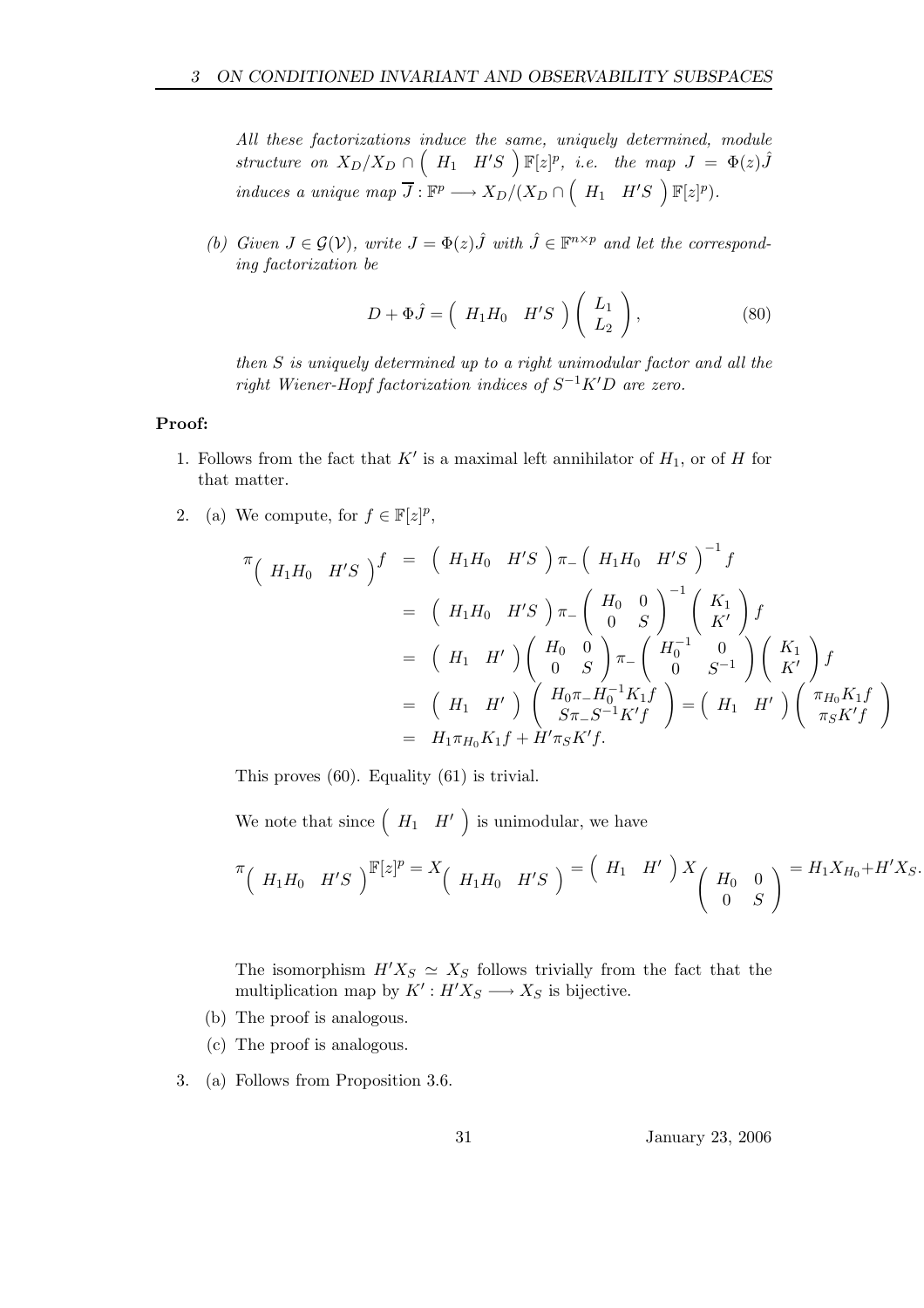(b) (i)  $\Leftrightarrow$  (ii) This is standard in the analysis of Toeplitz operators.  $(iii) \Leftrightarrow (iv)$ This is standard in the analysis of Toeplitz operators.  $(i) \Leftrightarrow (iv)$ 

Assume all right Wiener-Hopf factorization indices of  $S^{-1}K'D$  are nonnegative. To show that all left Wiener-Hopf factorization indices of  $D^{-1}$  ( $H_1$  H's) are nonpositive is equivalent to showing that all right

Wiener-Hopf factorization indices of  $\begin{pmatrix} K_1 \\ G^{-1} \end{pmatrix}$  $S^{-1}K'$ ! D are nonnegative. In

turn this is equivalent to showing that the Toeplitz operator  $\hat{\mathcal{T}}_{\left(\begin{array}{c}K_1\\S^{-1}K'\end{array}\right)D}$ is surjective. Note that both  $\hat{\mathcal{T}}_{K_1D}$  and  $\hat{\mathcal{T}}_{S^{-1}K'D}$  are surjective. Thus

 $\hat{\mathcal{T}}_{\left(\begin{array}{cc}K_1\\S^{-1}K'\end{array}\right)D}$  is surjective if and only if its adjoint  $\left(\begin{array}{cc}T_{\tilde{D}\tilde{K}^1} & T_{\tilde{D}\tilde{K}'\tilde{S}^{-1}}\end{array}\right)$  is

injective which is the case if and only if  $\text{Im } \mathcal{T}_{\tilde{D}\tilde{K}'} \cap \mathcal{T}_{\tilde{D}\tilde{K}'} \tilde{S}^{-1}} = \{0\}$ . To see this, assume  $f \in \text{Im } \mathcal{T}_{\tilde{D}\tilde{K}_1} \cap \mathcal{T}_{\tilde{D}\tilde{K}'\tilde{S}^{-1}}$ . Therefore there exist polynomial vectors  $f_1, f_2$ , and strictly proper rational functions  $h_1, h_2$ , such that

$$
f = \pi_+ \tilde{D} \tilde{K}_1 f_1 = \tilde{D} \tilde{K}_1 f_1 - h_1
$$
  
=  $\pi_+ \tilde{D} \tilde{K}' \tilde{S}^{-1} f_2 = \tilde{D} \tilde{K}' \tilde{S}^{-1} f_2 - h_2$ 

With  $h = h_1 - h_2$ , we can write

$$
\tilde{D}\tilde{K}_1f_1 - \tilde{D}\tilde{K}'\tilde{S}^{-1}f_2 = h,\tag{81}
$$

or

$$
\tilde{K}_1 f_1 - \tilde{K}' \tilde{S}^{-1} f_2 = \tilde{D}^{-1} h. \tag{82}
$$

Multiplying this on the left by  $H_1$ , and using (59), we get  $f_1 = \tilde{H}_1 \tilde{D}^{-1} h$ and consequently, multiplying the last equality by  $H_0$ , that

$$
\tilde{H}_0 f_1 = \tilde{H}_0 \tilde{H}_1 \tilde{D}^{-1} h = \tilde{H} \tilde{D}^{-1} h.
$$

The right hand side is strictly proper, as  $D^{-1}H$  is, whereas the left hand side is polynomial, so both are necessarily zero. By the nonsingularity of  $H_0$ , it follows that  $f_1 = 0$ . Next, we multiply (82) by  $\tilde{H}'$  to get  $-\tilde{S}^{-1}f_2 = \tilde{H}'\tilde{D}^{-1}h$  or  $\tilde{D}\tilde{K}'\tilde{S}^{-1}f_2 = -h$ . The last equality implies  $\overline{\mathcal{T}}_{\tilde{D}\tilde{K}'\tilde{S}-1}f_2 = \pi_+\tilde{D}\tilde{K}'\tilde{S}^{-1}f_2 = 0$ . By our assumption, all right Wiener-Hopf factorization indices of  $S^{-1}K'D$  are nonnegative and hence also all left Wiener-Hopf factorization indices of  $\tilde{D}\tilde{K}'\tilde{S}^{-1}$  are nonnegative and  $\mathcal{T}_{\tilde{D}\tilde{K}'\tilde{S}-1}$  is injective. This shows  $f_2 = 0$  and we are done.

Conversely, assume all left Wiener-Hopf factorization indices of  $D^{-1}$   $\left(H_1$   $H'S$ <sup>)</sup> are nonpositive. Thus all right Wiener-Hopf factorization indices of  $\begin{pmatrix} K_1 & D \end{pmatrix}$ are nonnegative, i.e. the Toeplitz operator  $\hat{\mathcal{T}}_{\left(\begin{array}{c} K_1 \\ s^{-1}K' \end{array}\right)D}$  is surjective. Necessarily, also  $\hat{\mathcal{T}}_{S^{-1}K'D}$  is surjective which is equivalent to all right Wiener-Hopf factorization indices of  $S^{-1}K'D$  being nonnegative.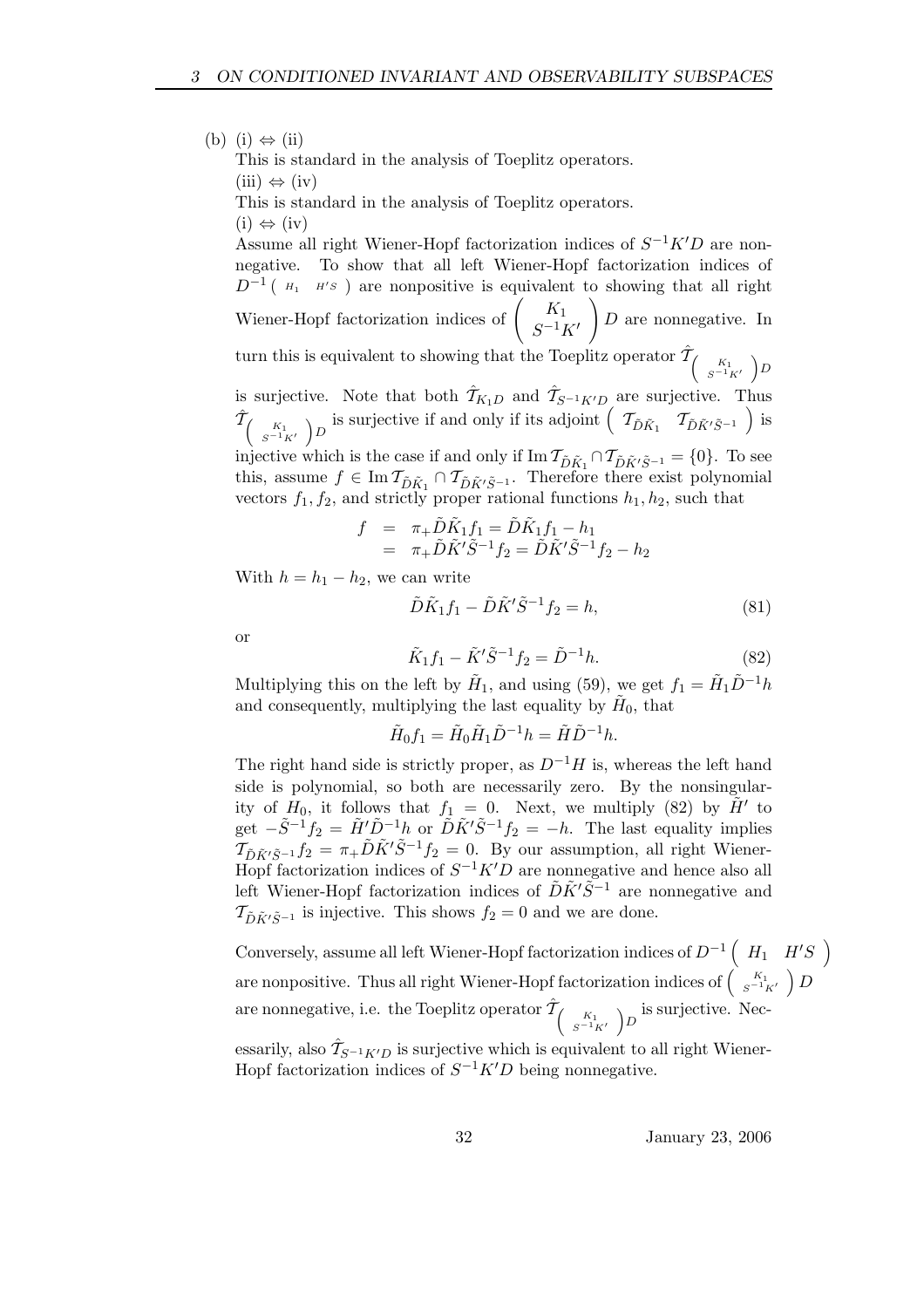$(vii) \Rightarrow (vi)$ Assume the map  $\pi$  ( $H_1$   $H'S$ )  $: X_D \longrightarrow X$  ( $H_1$   $H'S$ )  $= H'X_S$  is surjective. Noting that  $\text{Ker } \pi_{(-H_1-H'S_-)}|X_D = X_D \cap \left(H_1-H'S_-\right) \mathbb{F}[z]^p,$ the isomorphism (65) follows.

 $(vi) \Rightarrow (v)$ 

Assume that we have the isomorphism (65). This implies

$$
\mathrm{codim}\,\left(X_D\cap\left(H_1\quad H'S\right)\mathbb F[z]^p\right)=\dim H'X_S=\deg\det S,
$$

i.e. the codimension formula (64) holds.

 $(v) \Rightarrow (vii)$ 

Assume the codimension formula (64) holds. Using the fact that, for every linear transformation A defined on X, we have dim  $X = \dim \text{Ker } A +$ dim Im A, and applying this to the map  $\pi_{(-H_1 - H'S)} | X_D$ , we have

$$
\dim X_D = \dim(X_D \cap \left(H_1 \quad H'S \right) \mathbb{F}[z]^p) + \dim \pi_{\left(H_1 \quad H'S \right)} (X_D) \n= \dim X_D - \deg \det S + \dim \pi_{\left(H_1 \quad H'S \right)} (X_D)
$$

and this implies  $\dim \pi_{(-H_1 - H'S)}(X_D) = \deg \det S$ . Since, by (60), we have  $\pi_{(-H_1-H's)}(X_D) \subset H'X_S$ , we must have equality, i.e. the map  $\pi_{(-H_1-H'S^-)}: X_D \longrightarrow H'X_S$  is surjective.

 $(iv) \Leftrightarrow (vii)$ 

All left Wiener-Hopf factorization indices of  $D^{-1}$   $(H_1$   $H'S$  ) being nonpositive is equivalent to the Toeplitz operator  $\mathcal{T}_{D^{-1}}(-H_1 - H'S_-)$ :  $\mathbb{F}[z]^p \longrightarrow \mathbb{F}[z]^p$  being surjective. We apply Theorem 3.3 in Fuhrmann and Helmke [2001] to conclude that this is equivalent to the projection  $\pi$  (  $H_1$   $H'S$  )  $: X_D \longrightarrow X$  (  $H_1$   $H'S$  )  $= H'X_S$  being surjective. However, by (62), we have  $\text{Im}\,\pi\left(H_1 \quad H'S\right) = H'X_S$  and we are done.

4. (a) Since  $(H \ H')\ \mathbb{F}[z]^p$  is a submodule of  $\mathbb{F}[z]^p$ , it follows from Theorem 3.1 that  $\mathcal{T} = X_D \cap \left(H \mid H'\right) \mathbb{F}[z]^p$  is a conditioned invariant subspace. To show that T is tight, we need to show that given any  $f \in X_D$ , it has a decomposition of the form  $f = f_1 + f_2$  with  $f_1 \in \mathcal{T}$  and  $f_2 \in \text{Ker } C$ . So let us assume  $f \in X_D$ . Now

$$
\mathcal{T} = X_D \cap \left( H \mid H' \right) \mathbb{F}[z]^p = X_D \cap \left( H_1 \mid H' \right) \left( \begin{array}{cc} H_0 & 0 \\ 0 & I \end{array} \right) \mathbb{F}[z]^p.
$$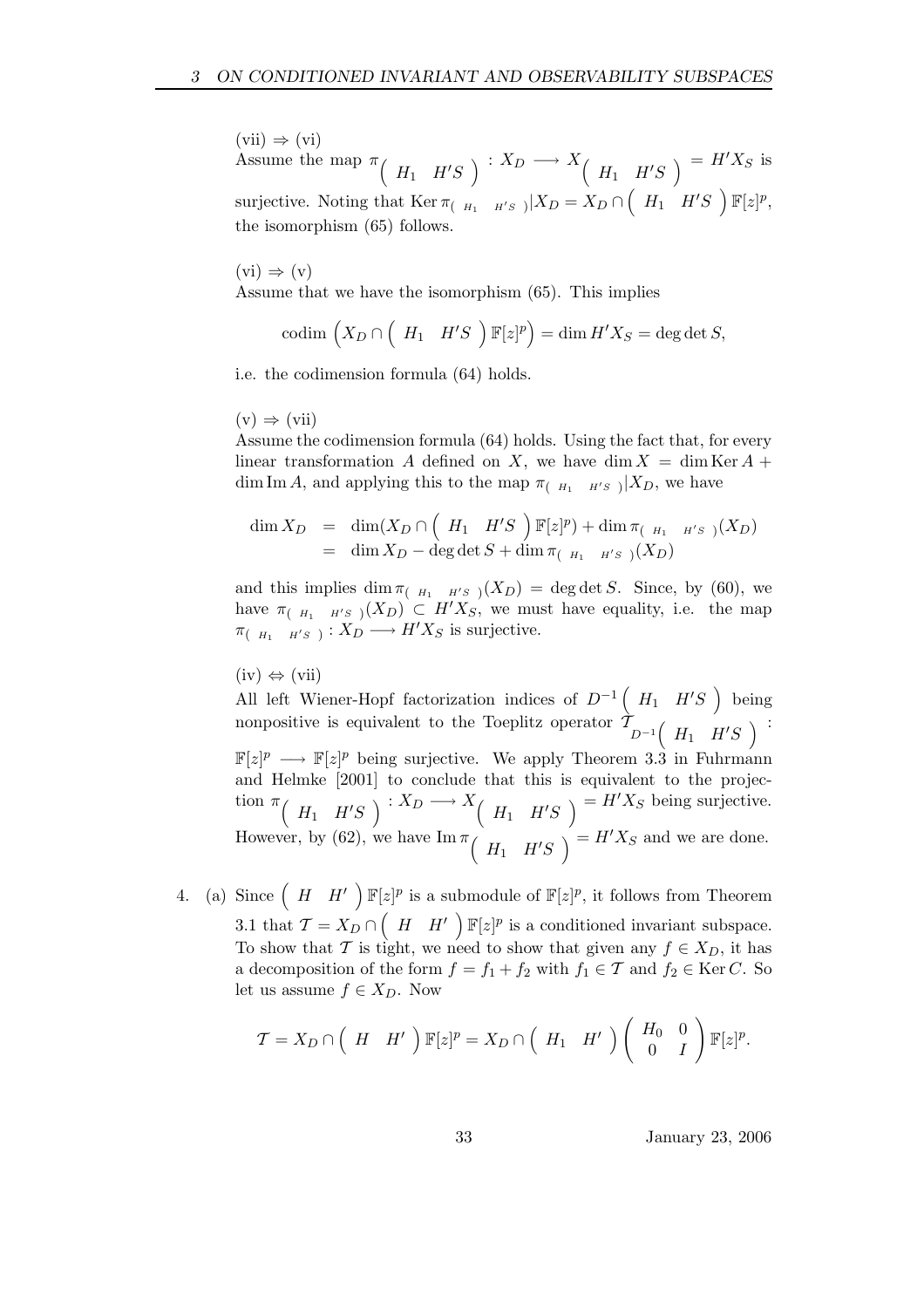Since  $(H_1 \ H' )$  is unimodular, there exist appropriately sized polynomial vectors  $q_1, q_2$  such that

$$
f = \left(H_1 \quad H'\right) \left(\begin{array}{c} g_1 \\ g_2 \end{array}\right). \tag{83}
$$

Using the direct sum representation  $\mathbb{F}[z]^k = X_{H_0} \oplus H_0 \mathbb{F}[z]^k$ , we write  $g_1 = g'_1 + H_0 g'_2$  with  $g'_1 \in X_{H_0}$ . This implies the existence of a strictly proper function h for which  $g'_1 = H_0 h$ . Substituting back into (83), we have

$$
f = \left( H_1 H' \right) \left( \begin{array}{c} H_0 g_2' + g_1' \\ g_2 \end{array} \right)
$$
  
= 
$$
\left( H H' \right) \left( \begin{array}{c} g_2' \\ g_2 \end{array} \right) + H_1 g_1' = \left( H H' \right) \left( \begin{array}{c} g_2' \\ g_2 \end{array} \right) + H_1 H_0 h.
$$

Clearly,  $H_1H_0h = Hh$  and as  $D^{-1}H$  is strictly proper,  $D^{-1}Hh = (D^{-1}H)h$ as a product of two strictly proper functions is in  $\text{Ker } C$ . Moreover,  $H_1g'_1 \in X_D$  as  $D^{-1}H_1g'_1 = (D^{-1}H)h$  is strictly proper. Now the equality  $f = \begin{pmatrix} H & H' \end{pmatrix} \begin{pmatrix} g_2' & g_1 \end{pmatrix}$  $\overline{g_2}$ ! +  $H_1g'_1$  and the assumption that  $f \in X_D$ imply that also  $\begin{pmatrix} H & H' \end{pmatrix} \begin{pmatrix} g_2' & g_1' & g_2' \end{pmatrix}$  $\overline{g_2}$  $\Bigg) \in X_D$ . Thus  $\Big(H \ H'\ \Big) \left( \begin{array}{c} g'_2 \ g'_1 \end{array} \right)$  $\overline{g}_2$ ! ∈  $X_D \cap \begin{pmatrix} H & H' \end{pmatrix} \mathbb{F}[z]^p$  and hence  $\mathcal T$  is tight.

- (b) This is the counterpart of statement (3b) of this theorem with the roles of  $H_1, H'$ , as well as those of  $H_0, S$ , reversed.
- 5. (a) We extend the method of proof used in part 3 to show that all left Wiener-Hopf factorization indices of  $D^{-1}$   $(H_1H_0$   $H'S$   $)$  are nonpositive. This is equivalent to all right Wiener-Hopf indices of  $D^{-1}$  $\int H_0^{-1} = 0$  $0 \t S^{-1}$  $\bigwedge K_1$  $K'$ !  $\overline{D}$ being nonnegative, and hence to the Toeplitz operator  $\hat{\mathcal{T}}_{\int H_0^{-1}K_1}$  $S^{-1}K'$ ! D be-

ing surjective. In turn, this is equivalent to the injectivity of  $\left( \begin{array}{cc} \mathcal{T}_{\tilde{D}\tilde{K}^1\tilde{H}_0^{-1}} & \mathcal{T}_{\tilde{D}\tilde{K}'\tilde{S}^{-1}} \end{array} \right)$ which is the case if and only if

$$
\operatorname{Im} \mathcal{I}_{\tilde{D}\tilde{K}_1\tilde{H}_0^{-1}} \cap \operatorname{Im} \mathcal{I}_{\tilde{D}\tilde{K}'\tilde{S}^{-1}} = \{0\}.
$$

To prove the last identity, assume  $f \in \text{Im } \mathcal{T}_{\tilde{D}\tilde{K}_1\tilde{H}_0^{-1}} \cap \text{Im } \mathcal{T}_{\tilde{D}\tilde{K}'\tilde{S}^{-1}}$ . Then there exist polynomial vectors  $f_1, f_2$  and strictly proper rational functions  $h_1, h_2$  such that

$$
f = \pi_+ \tilde{D} \tilde{K}_1 \tilde{H}_0^{-1} f_1 = \tilde{D} \tilde{K}_1 \tilde{H}_0^{-1} - h_1
$$
  
=  $\pi_+ \tilde{D} \tilde{K}' \tilde{S}^{-1} f_2 = \tilde{D} \tilde{K}' \tilde{S}^{-1} f_2 - h_2.$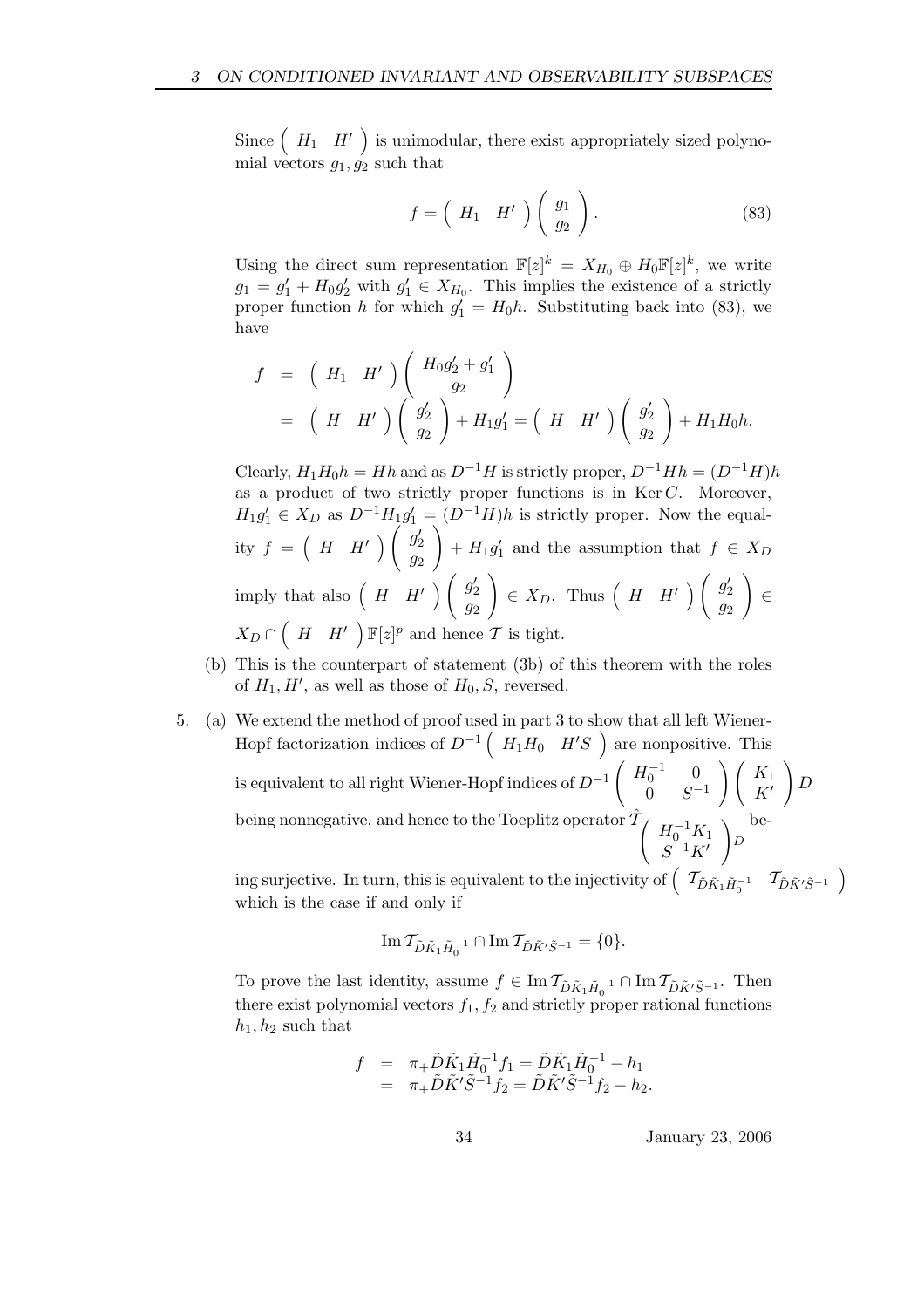With  $h = h_1 - h_2$ , we can write

$$
\tilde{D}\tilde{K}_1\tilde{H}_0^{-1}f_1-\tilde{D}\tilde{K}'\tilde{S}^{-1}f_2=h,
$$

and hence

$$
\tilde{K}_1 \tilde{H}_0^{-1} f_1 - \tilde{K}' \tilde{S}^{-1} f_2 = \tilde{D}^{-1} h. \tag{84}
$$

Multiplying on the left by  $\tilde{H}_1$  and using (59), we have  $\tilde{H}_0^{-1}f_1 = \tilde{H}_1 \tilde{D}^{-1}h$ , or  $f_1 = \tilde{H}_0 \tilde{H}_1 \tilde{D}^{-1} h = \tilde{H} \tilde{D}^{-1} h$ . Since  $D^{-1} H$  is strictly proper, the right hand side is strictly proper, while the left side is polynomial, so necessarily both vanish. Using  $f_1 = 0$ , it follows from (84) that  $\tilde{D}\tilde{K}'\tilde{S}^{-1}f_2 = -h$  and hence that  $f_2 \in \text{Ker } \mathcal{T}_{\tilde{D}\tilde{K}'\tilde{S}^{-1}_1}$ . But, by assumption, all right Wiener-Hopf factorization indices of  $S^{-1}K'D$  are zero and so are all left Wiener-Hopf factorization indices of  $\tilde{D}\tilde{K}'\tilde{S}^{-1}$  which implies the injectivity of  $\mathcal{T}_{\tilde{D}\tilde{K}'\tilde{S}^{-1}}$ . This means that  $f_2 = 0$  and we are done.

- (b) Since, by part (a), all left Wiener-Hopf factorization indices of  $D^{-1}$   $(H_1H_0$   $H'S$ are nonpositive, the existence follows from Theorem 3.7 in Fuhrmann [1981].
- (c) From the factorization (70), we obtain the two factorizations

$$
D_1 = \left( H_1 H'S \right) \left( \left( \begin{array}{cc} H_0 & 0 \\ 0 & I \end{array} \right) L \right)
$$
  
=  $\left( H_1 H_0 H' \right) \left( \left( \begin{array}{cc} I & 0 \\ 0 & S \end{array} \right) L \right).$  (85)

This shows that with respect to the  $X_{D_1}$  module structure, both  $X_D \cap$  $(H_1 \ H'S \ )\mathbb{F}[z]^p$  and  $X_D \cap (H_1H_0 \ H' \ )\mathbb{F}[z]^p$  are invariant subspaces, or with respect to the  $X_D$  module structure, they are compatible conditioned invariant subspaces.

(d) Note that the greatest common left divisor of  $(H_1 \ H'S$  and  $(H_1H_0 \ H')$ is  $(H_1 \ H')$  which is unimodular. Applying Proposition 2.1, we conclude that

$$
\mathcal{O}_{*}(\mathcal{V}) + \mathcal{T} = X_D \cap \left( H_1 \quad H' \right) \mathbb{F}[z]^p = X_D.
$$

Similarly, as the least common right multiple of  $\left(H_1$   $H'S$   $\right)$  and  $\left(H_1H_0$   $H'\right)$ is  $(H_1H_0 \quad H'S$ ), it follows that

$$
\mathcal{O}_{*}(\mathcal{V}) \cap \mathcal{T} = X_D \cap \left( H_1 H_0 \quad H'S \right) \mathbb{F}[z]^p = \mathcal{V}.
$$

(e) Follows from Proposition 3.4 in Fuhrmann and Helmke [2001] and the fact that all left Wiener-Hopf indices of  $D^{-1}$   $(H_1H_0$   $H'S$ <sup> $)$ </sup> are nonpositive.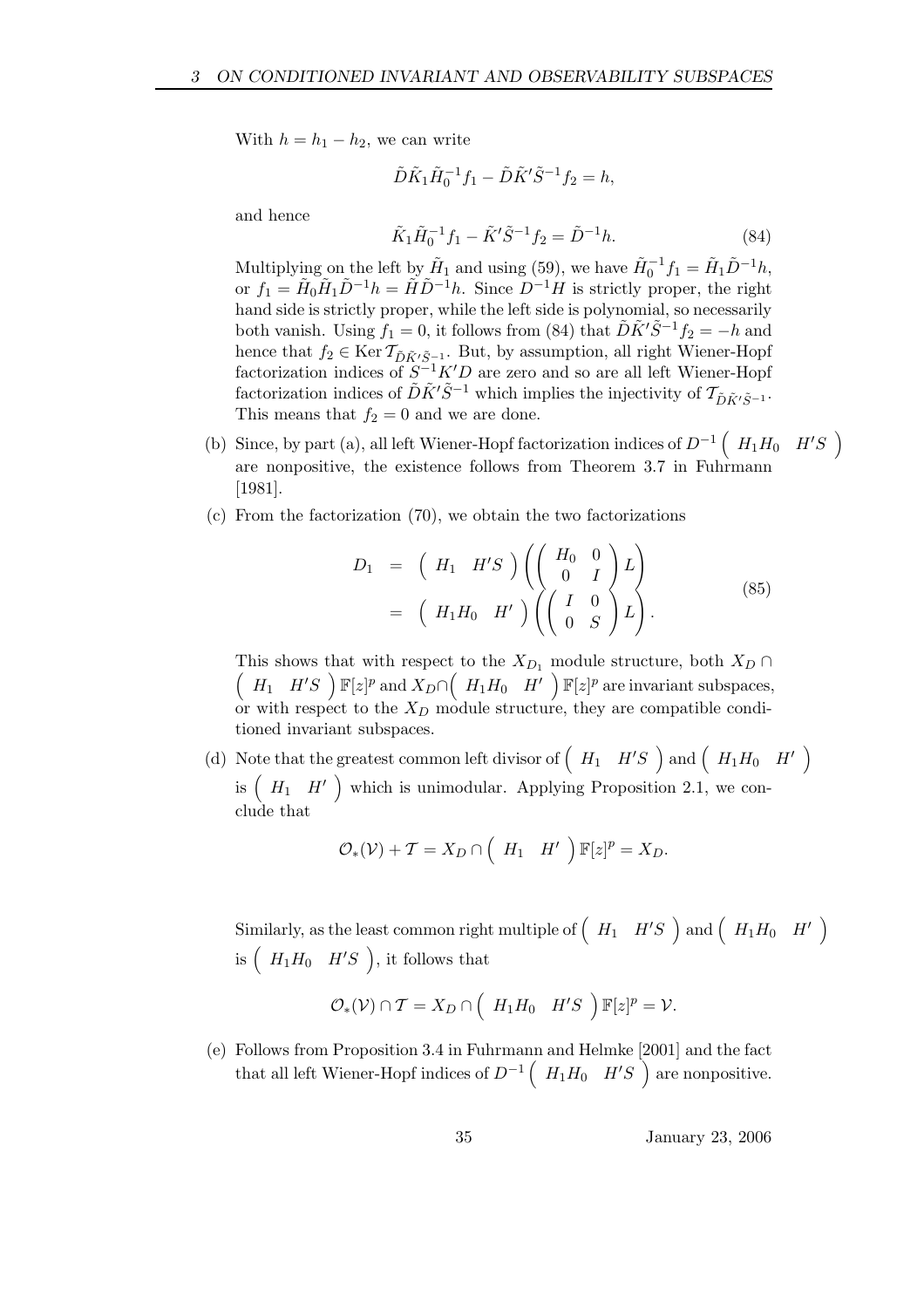- (f) Follows from applying Lemma 2.1 and using the fact that  $\mathcal V$  is the transversal intersection of  $\mathcal{O}_*(\mathcal{V})$  and  $\mathcal{T}$ .
- 6. The isomorphisms follow from the inclusions summarized in Diagram 3.2. Note that  $V = \mathcal{O}_*(\mathcal{V}) \cap \mathcal{T}$  implies that  $(\mathcal{O}_*(\mathcal{V}) + \mathcal{T})/\mathcal{V} = \mathcal{O}_*(\mathcal{V})/\mathcal{V} \oplus \mathcal{T}/\mathcal{V}$ . By part 5c, the coditioned invariant subspaces  $\mathcal{O}_*(\mathcal{V})$  and T are compatible, so the isomorphism (77) is not only a linear subspace isomorphism but an  $\mathbb{F}[z]$ -module isomorphism for the module structure induced by any friend in  $\mathcal{G}(\mathcal{O}_*(\mathcal{V}) \cap$  $\mathcal{G}(\mathcal{T})$ ).
- 7. (a) By Part 3b, the assumption that all right Wiener-Hopf indices of  $S^{-1}K'D$ are nonnegative is equivalent to all left Wiener-Hopf indices of  $D^{-1}$   $\left(H_1$   $H'S$   $\right)$ being nonpositive. In turn, by Theorem 3.7 in Fuhrmann [1981], this is equivalent to the existence of a nonsingular polynomial matrix  $\left( \begin{array}{c} L_1 \\ L_2 \end{array} \right)$  $L_{2}$ !  $\setminus$

for which  $D^{-1} \begin{pmatrix} H_1 & H'S \end{pmatrix} \begin{pmatrix} L_1 & L_2 \end{pmatrix}$  $L_{2}$ is normalized biproper. Writing  $D_1 = \begin{pmatrix} H_1 & H'S \end{pmatrix} \begin{pmatrix} L_1 & L_2 \end{pmatrix}$  $L_{2}$  $\setminus$ , the condition that  $D^{-1}D_1$  is normalized biproper is equivalent to the existence of a representation  $D_1 = D + \Phi \hat{J}$ 

for some constant matrix  $\hat{J}$ .

- (b) Since  $D^{-1}(D+\Phi \hat{J})$  is normalized biproper, this implies, see Lemma 5.5 in Fuhrmann and Willems [1980], that the polynomial models  $X_D$  and  $X_{D+\Phi,\hat{I}}$  contain the same elements. However, the respective module structures are different.
- (c) By Theorem 3.2 in Fuhrmann [1981], it follows from the fact that  $D^{-1}(D+$  $\Phi(\hat{J})$  is normalized biproper, that the  $X_{D+\Phi(\hat{J})}$  module structure is obtained from the  $X_D$  module structure by output injection.
- (d) For  $f \in X_D$ , and using (60), we compute

$$
(H_1S_{H_0}K_1 + H'S_SK')(H_1\pi_{H_0}K_1 + H'\pi_SK')f
$$
  
=  $H_1\pi_{H_0}z\pi_{H_0}K_1f + H'\pi_Sz\pi_SK'f$   
=  $H_1\pi_{H_0}zK_1f + H'\pi_SzK'f$   
=  $H_1\pi_{H_0}K_1(zf) + H'\pi_SK'(zf)$ .

Note that  $S_D f = zf - D(z)\xi_f$ , with  $\xi_f = (D^{-1}f)_{-1} = C_D f$ . But, as  $D^{-1}(D+\Phi \hat{J})$  is normalized biproper, we have also  $((D+\Phi \hat{J})^{-1}f)_{-1}$  $(D^{-1}f)_{-1} = \xi_f$ , i.e.  $C_Df = C_{D+\Phi}$  $\hat{f}f$ . Thus, we can write  $zf = S_{D+\Phi} f f +$  $(D + \Phi \hat{J})\xi_f$ . Substituting back into the previous expression and noting that from the factorization (78) it follows

$$
(H_1 S_{H_0} K_1 + H' S_S K')(H_1 \pi_{H_0} K_1 + H' \pi_S K') f = (H_1 \pi_{H_0} K_1 + H' \pi_S K') S_{D+\Phi} j f.
$$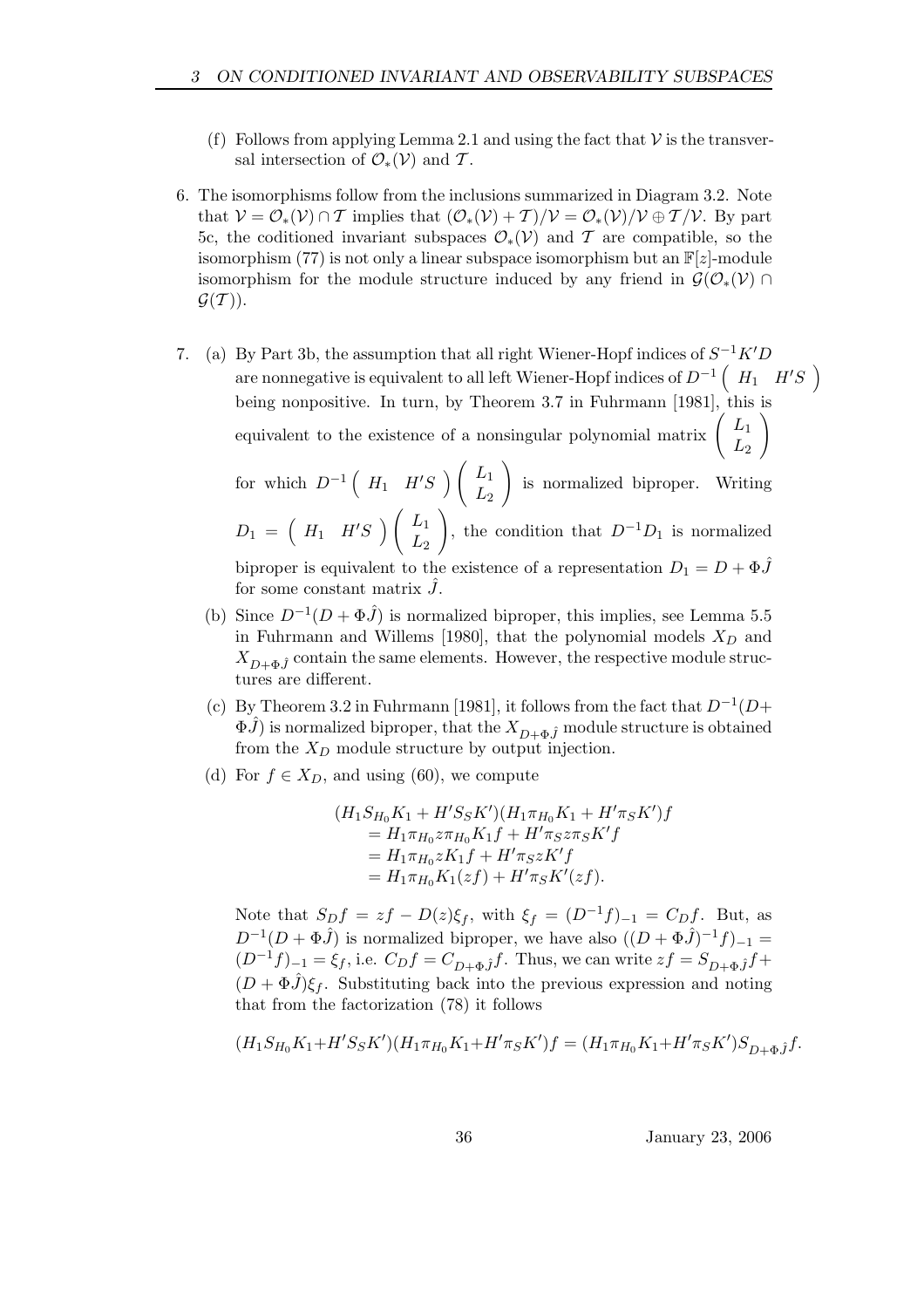However,

$$
S_{D+\Phi}\hat{j}f = zf - (D+\Phi\hat{J})\xi_f
$$
  
=  $zf - D\xi_f - \Phi\hat{J}\xi_f = (zf - D\xi_f) - \Phi\hat{J}C_Df$  (86)  
=  $(A_D - JC_D)f$ .

This proves the commutativity of Diagram 3.3.

8. (a) Assume  $S \in \mathbb{F}[z]^{(p-k)\times (p-k)}$  is nonsingular and all right Wiener-Hopf factorization indices of  $S^{-1}K'D$  are zero. By Part 3b, all left Wiener-Hopf factorization indices of  $D^{-1}$   $(H_1$   $H'S$  ) are nonpositive. By Part 5, there exists a factorization  $D_1 = \begin{pmatrix} H_1H_0 & H'S \end{pmatrix} \begin{pmatrix} L_1 \\ L_2 \end{pmatrix}$  $L_{2}$ ! , with  $D^{-1}D_1$ normalized biproper. This implies that  $D_1(z) = D(z) + Q(z)$  with  $D^{-1}Q$ strictly proper. By a result of Hautus and Heymann [1978], there exists a constant matrix  $\hat{J} \in \mathbb{F}^{n \times p}$  for which  $Q(z) = \Phi(z)\hat{J}$ . By (86), it follows from the factorization (70) that  $V = \begin{pmatrix} H_1H_0 & H'S \end{pmatrix} X \begin{pmatrix} L_1 & L_2 \end{pmatrix}$  $L_{2}$  $\lambda$  is an

 $S_{D+\Phi,\hat{J}}$ -invariant subspace, hence a conditioned invariant subspace of  $X_D$ . Defining  $J: \mathbb{F}^p \longrightarrow X_D$  by  $J\xi = \Phi(z)\hat{J}\xi$ , it follows that  $J \in \mathcal{G}(\mathcal{V})$ .

(b) Conversely, assume  $J \in \mathcal{G}(V)$ . Then necessarily  $J\xi = \Phi(z)\tilde{J}\xi$  for some, uniquely determined  $\hat{J} \in \mathbb{F}^{n \times p}$ . Since  $\mathcal{V} = X_D \cap H_1 H_0 \mathbb{F}[z]^k$ , we have, by Corollary 3.1, that  $\mathcal{O}_*(\mathcal{V}) = X_D \cap H_1 \mathbb{F}[z]^k$  and Proposition 3.6 implies that  $\mathcal{O}_*(\mathcal{V}) = X_D \cap \left( H_1 \ H'S \ \right) \mathbb{F}[z]^p$  for some nonsingular S. V corresponds to a factorization  $D_1 = \begin{pmatrix} H_1R & H'S \end{pmatrix} \begin{pmatrix} L_1 \\ L_2 \end{pmatrix}$  $L_{2}$ ! which leads to  $D_1 = \begin{pmatrix} H_1 & H'S \end{pmatrix} \begin{pmatrix} RL_1 \\ L_2 \end{pmatrix}$  $L_{2}$ ! . Therefore, we have the equality  $X_D \cap H_1 \mathbb{F}[z]^k = X_D \cap \left(H_1 \quad H'S \right) \mathbb{F}[z]^p$ . By Corollary 3.3, we have  $\mathcal{V} =$  $X_D \cap H_1H_0\mathbb{F}[z]^k = X_D \cap \left(H_1H_0 \mid H'S \mid \mathbb{F}[z]^p$ . Here  $\left(H_1H_0 \mid H'S \mid \right)$ is uniquely determined up to a right unimodular factor for S.

Г

Corollary 3.4 We have

$$
\mathcal{G}(\mathcal{V}) \subset \mathcal{G}(\mathcal{O}_*(\mathcal{V})).\tag{87}
$$

**Proof:** Given  $J \in \mathcal{G}(V)$  implies the factorizations

$$
D + \Phi \hat{J} = \begin{pmatrix} H_1 H_0 & H'S \end{pmatrix} \begin{pmatrix} L_1 \\ L_2 \end{pmatrix} = \begin{pmatrix} H_1 & H'S \end{pmatrix} \begin{pmatrix} H_0 L_1 \\ L_2 \end{pmatrix}, \quad (88)
$$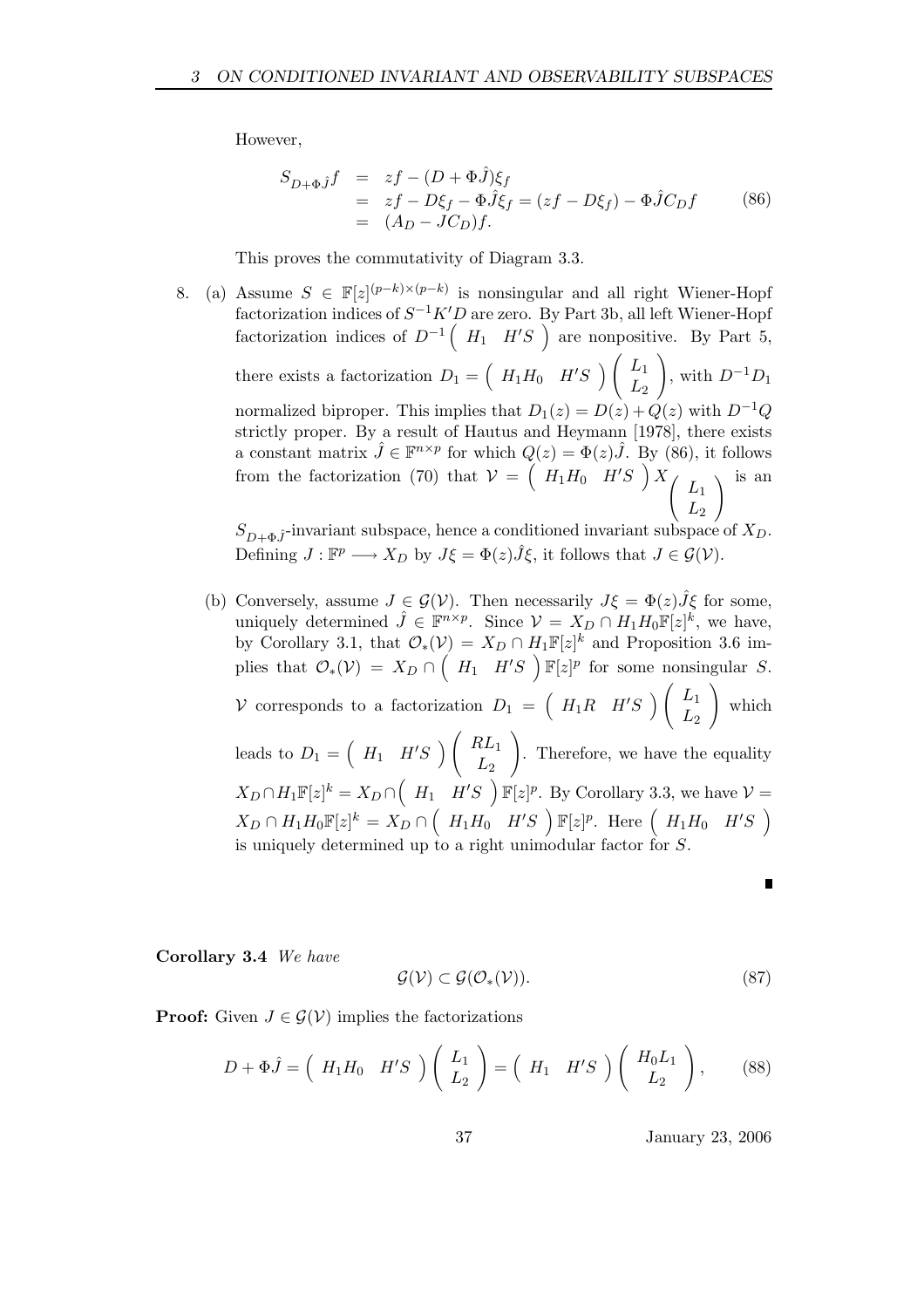which shows that  $J \in \mathcal{G}(\mathcal{O}_*(\mathcal{V}))$ .

The isomorphism (77) has an appealing intuitive interpretation. It shows the decomposition of the dynamics in the quotient space into the part  $H_1X_{H_0}$  with fixed spectrum and the part  $H'X_S$  with assignable spectrum. The isomorphism (75) shows that the quotient space  $X_D/\mathcal{O}_*(\mathcal{V})$  is a natural state space for the construction of an observer with a freely assignable spectrum. For the analysis of asymptotic observers the previous analysis can be refined, however we will not tackle this in the present paper.

The following theorem is the dual of the inner spectral assignability problem solved in Fuhrmann [2005]. It is an extension of the celebrated generalized pole placement theorem of Rosenbrock [1970] to the case of quotient spaces.

**Theorem 3.6** Let  $D \in \mathbb{F}[z]^{p \times p}[z]$  be nonsingular. Let  $(C_D, A_D)$  be defined via the shift realization (15). Let  $V \subset X_D$  be a conditioned invariant subspace, having the representation  $V = X_D \cap H\mathbb{F}[z]^k$  with H of full column rank and  $D^{-1}H$ strictly proper. Let  $H = H_1 H_0$  be an external/internal factorization and let  $S \in$  $\mathbb{F}[z]^{(p-k)\times (p-k)}$  be nonsingular for which all right Wiener-Hopf indices of  $S^{-1}K'D$ are zero and let  $\nu_1 \geq \ldots \geq \nu_{p-k}$  be the row indices of K'D. Then the invariant  $factors~s_1, \ldots, s_{p-k}$  of the quotient module  $(A_D - C_D J)|_{X_D/X_D \cap H_1 \mathbb{F}[z]^k}$  can be freely preassigned subject to the following constraints:

- 1. The division relations  $s_{i+1}|s_i$ , for  $j=1,\ldots,p-k-1$ .
- 2. The degree constraints

$$
\sum_{j=1}^{i} \deg s_j \begin{cases} \geq \sum_{j=1}^{i} \nu_j, & i = 1, ..., p - k - 1 \\ = \sum_{j=1}^{i} \nu_j, & i = p - k \end{cases}
$$
 (89)

**Proof:** Since all right Wiener-Hopf factorization indices of  $S^{-1}K'D$  are zero, then necessarily the row indices of S are equal to  $\nu_1 \geq \ldots \geq \nu_{p-k}$ . However, the row indices of S are equal to the observability indices of the pair  $(C_S, A_S)$  defined via the shift realization in  $X_S$ . A straightforward application of Rosenbrock's theorem implies that the only constraints on the invariant factors of  $S$  are given by conditions 1 and 2. By Theorem 3.5, we have the isomorphism (65) and therefore the only constraints on the invariant factors of  $(A_D - JC_D)|_{X_D/(X_D \cap (-H_1 - H'S^-) \mathbb{F}[z]^p)}$  are the ones given.

To illustrate the method, we resort again to the parametrization of the set of conditioned invariant subspaces given in Hinrichsen, Münzner and Prätzel-Wolters [1981] and Fuhrmann and Helmke [2001].

38 January 23, 2006

Г

Г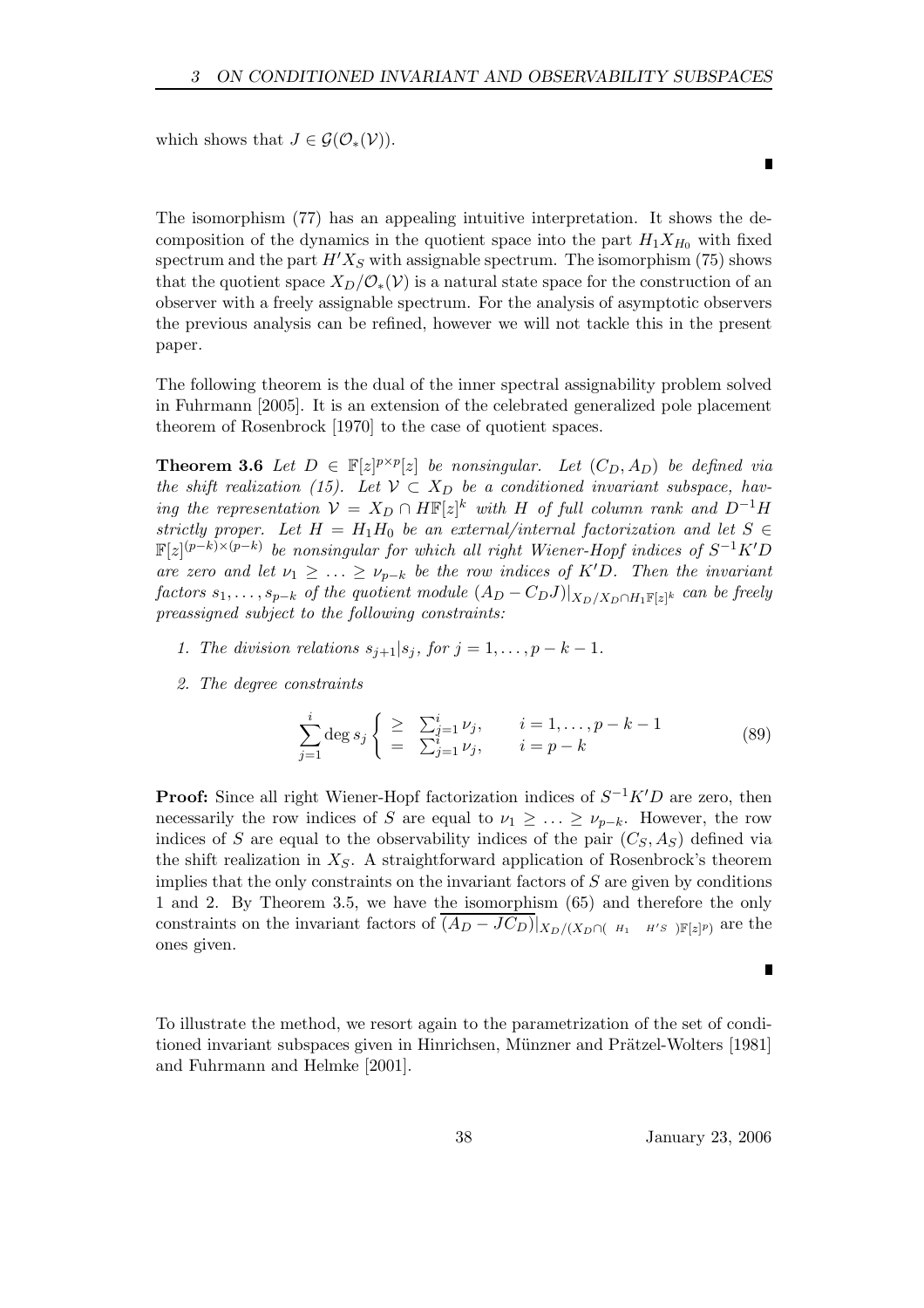Example 3.2 We consider an observable pair in dual Brunovsky form with observability indices  $(3, 2, 1)$ . This corresponds to the nonsingular polynomial matrix  $D(z) =$  $\sqrt{ }$  $\overline{ }$  $z^3$  0 0  $0 \t z^2 \t 0$  $0 \t 0 \t z$  $\setminus$ . The corresponding state space  $X_D$  is 6-dimensional with a basis matrix  $\sqrt{ }$  $\overline{ }$  $1 \t z \t z^2 \t 0 \t 0 \t 0$  $0 \t0 \t0 \t1 \t z \t0$ 0 0 0 0 0 1  $\setminus$ . A two parameter family of 1-dimensional condition invariant subspaces, corresponding to the Kronecker-Hermite indices  $(1,0,0)$ ,  $\sqrt{ }$  $z^2 + \alpha_1 z + \alpha_0$  $\setminus$ 

is given by the basis matrix  $H(z) =$  $\left\lfloor \right\rfloor$ 0 0 , or equivalently by the intersection representation

$$
\mathcal{V} = X_D \cap \left( \begin{array}{c} z^2 + \alpha_1 z + \alpha_0 \\ 0 \\ 0 \end{array} \right) \mathbb{F}[z] = \left\{ \left( \begin{array}{c} c(z^2 + \alpha_1 z + \alpha_0) \\ 0 \\ 0 \end{array} \right) | c \in \mathbb{F} \right\},.
$$

and this implies dim  $V = 1$ . Clearly, as  $\sqrt{ }$  $\left\lfloor \right\rfloor$  $z^2 + \alpha_1 z + \alpha_0$  $\theta$ 0  $\setminus$  $\int$  is not right prime,  $\mathcal V$  is not an observability subspace. By Corollary 3.

$$
\mathcal{O}_{*}(\mathcal{V}) = X_D \cap \left( \begin{array}{c} 1 \\ 0 \\ 0 \end{array} \right) \mathbb{F}[z] = \left\{ \left( \begin{array}{c} c_0 + c_1 z + c_2 z^2 \\ 0 \\ 0 \end{array} \right) | c_i \in \mathbb{F} \right\},\tag{90}
$$

and so dim  $\mathcal{O}_*(\mathcal{V}) = 3$ . Now we fix an arbitrary choice of  $\alpha_1, \alpha_0$ . In order to get a module theoretic representation for  $\mathcal{O}_*(\mathcal{V})$ , we use the extension procedure in the above mentioned papers. As  $H_1 =$  $\sqrt{ }$  $\overline{ }$ 1 0 0 Ý. , a trivial extension to a unimodular

polynomial matrix is given by  $H' =$  $\sqrt{ }$  $\overline{ }$ 0 0 1 0 0 1  $\setminus$  $\bigg\}$ . This implies  $K' =$  $\left(\begin{array}{ccc} 0 & 1 & 0 \\ 0 & 0 & 1 \end{array}\right)$ !

and hence  $K'D =$  $\begin{pmatrix} 0 & z^2 & 0 \end{pmatrix}$  $0 \quad 0 \quad z$  $S^{-1}K'D$  has all its right Wiener-Hopf factorization indices zero if and only if its ordered row indices ar  $\sqrt{ }$  $e (2,1), i.e. S(z) =$  $z^{2} + \xi_{1}z + \xi_{0}$   $\lambda_{1}z + \lambda_{0}$  $\mu_0$   $z + \nu_0$ ! , which leads to

$$
E_{os} = \begin{pmatrix} H_1 & H'S \\ 0 & Z^2 + \xi_1 Z + \xi_0 & \lambda_1 Z + \lambda_0 \\ 0 & \mu_0 & Z + \nu_0 \end{pmatrix}
$$

and  $\mathcal{O}_*(\mathcal{V}) = X_D \cap E_{os} \mathbb{F}[z]^3$ .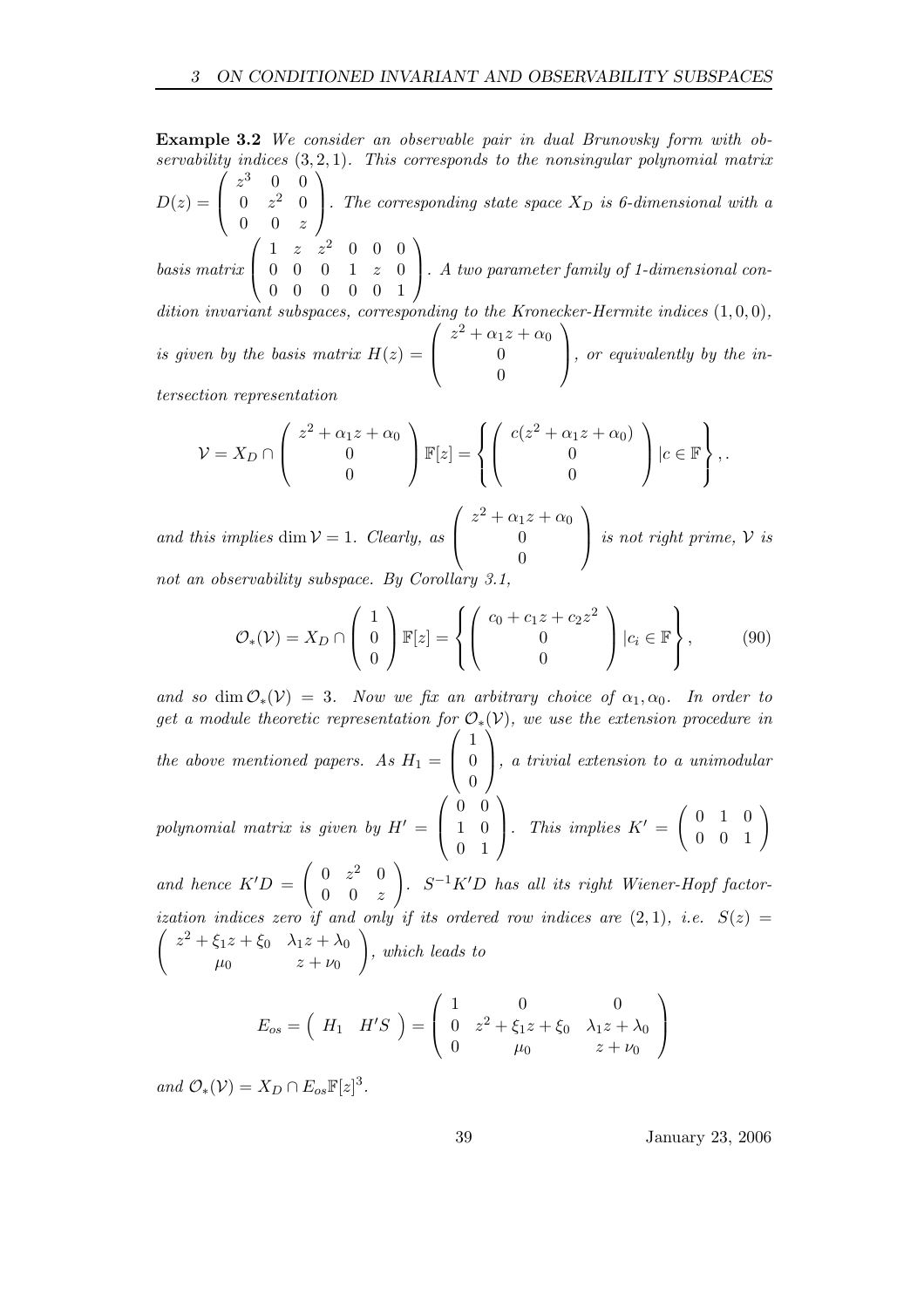Next, we compute

$$
E_{ts} = \begin{pmatrix} H_1 H_0 & H' \end{pmatrix} = \begin{pmatrix} z^2 + \alpha_1 z + \alpha_0 & 0 & 0 \\ 0 & 1 & 0 \\ 0 & 0 & 1 \end{pmatrix},
$$

which implies  $\text{codim } \mathcal{T} = \text{deg } \text{det } E_{ts} = 2$ , i.e.  $\dim \mathcal{T} = 4$ . Of course, as our choice of H′ was convenient but rather arbitrary, this is not a unique representation. In fact, there are many other choices which we can obtain by extension. Since the first Kronecker index is 1, the Kronecker indices of the extension are necessarily given by  $(1, 2, 1)$ , which gives dim  $\mathcal{T} = 4$  as should come out from the dimension formula  $(46)$ . The set of all such subspaces is parametrized by

$$
\Gamma = D^{-1} E_{ts} = \begin{pmatrix} \frac{1}{z} + \frac{\alpha_1}{z^2} + \frac{\alpha_0}{z^3} & \frac{\epsilon_1}{z^2} + \frac{\epsilon_0}{z^3} & \frac{\eta_1}{z^2} + \frac{\eta_0}{z^3} \\ 0 & \frac{1}{z^2} & 0 \\ 0 & 0 & \frac{1}{z} \end{pmatrix},
$$

which leads to

$$
E_{ts}(z) = \begin{pmatrix} z^2 + \alpha_1 z + \alpha_0 & \epsilon_1 z + \epsilon_0 & \eta_1 z + \eta_0 \\ 0 & 1 & 0 \\ 0 & 0 & 1 \end{pmatrix}.
$$

Since all reduced observability indices for  $T$  are positive, it is a tight subspace (for all choices of  $\alpha_i, \epsilon_i, \eta_i$ ). Next we compute  $\mathcal{T} = X_D \cap E_{ts} \mathbb{F}[z]^3$ . Given a polynomial vector  $\int f_1 \rangle$  $\left( z^2 + \alpha_1 z + \alpha_0 \quad \epsilon_1 z + \epsilon_0 \quad \eta_1 z + \eta_0 \right)$   $\left( f_1 \right)$ 

$$
\begin{cases}\nf_2 \\
f_3\n\end{cases}\n\in \mathbb{F}[z]^3, we have\n\begin{cases}\n0 & 1 & 0 \\
0 & 0 & 1\n\end{cases}\n\int \begin{cases}\nf_2 \\
f_3\n\end{cases} \in X_D \text{ if}
$$
\nand only if  $\deg f_1 = 0, \deg f_2 \le 1, \deg f_3 = 0$ , *i.e.* we have 4 free parameters at  
\nour disposal. Using the codimension formula, we get  $\text{codim } T = \deg \det E = 2$  or

 $\dim \mathcal{T} = 6 - 2 = 4.$ 

Now 
$$
\begin{pmatrix} z^2 + \alpha_1 z + \alpha_0 & \epsilon_1 z + \epsilon_0 & \eta_1 z + \eta_0 \\ 0 & 1 & 0 \\ 0 & 0 & 1 \end{pmatrix} \begin{pmatrix} f_1 \\ f_2 \\ f_3 \end{pmatrix} \in \mathcal{O}_*(\mathcal{V}) \text{ if and only if } f_2 = 0
$$

$$
f_3 = 0 \text{ and we get } \mathcal{O}_*(\mathcal{V}) \cap \mathcal{T} = \left\{ c \begin{pmatrix} z + \alpha_1 z + \alpha_0 \\ 0 \\ 0 \end{pmatrix} \mid c \in \mathbb{F} \right\} = \mathcal{V}. \text{ Since } \dim \mathcal{X} = c \quad \text{and} \quad \mathcal{V} = \mathcal{V} \text{ and } \mathcal{V} = \mathcal{V} \text{ and } \mathcal{V} = \mathcal{V} \text{ and } \mathcal{V} = \mathcal{V} \text{ and } \mathcal{V} = \mathcal{V} \text{ and } \mathcal{V} = \mathcal{V} \text{ and } \mathcal{V} = \mathcal{V} \text{ and } \mathcal{V} = \mathcal{V} \text{ and } \mathcal{V} = \mathcal{V} \text{ and } \mathcal{V} = \mathcal{V} \text{ and } \mathcal{V} = \mathcal{V} \text{ and } \mathcal{V} = \mathcal{V} \text{ and } \mathcal{V} = \mathcal{V} \text{ and } \mathcal{V} = \mathcal{V} \text{ and } \mathcal{V} = \mathcal{V} \text{ and } \mathcal{V} = \mathcal{V} \text{ and } \mathcal{V} = \mathcal{V} \text{ and } \mathcal{V} = \mathcal{V} \text{ and } \mathcal{V} = \mathcal{V} \text{ and } \mathcal{V} = \mathcal{V} \text{ and } \mathcal{V} = \mathcal{V} \text{ and } \mathcal{V} = \mathcal{V} \text{ and } \mathcal{V} = \mathcal{V} \text{ and } \mathcal{V} = \mathcal{V} \text{ and } \mathcal{V} = \mathcal{V} \text{ and } \mathcal{V} = \mathcal{V} \text{ and } \mathcal{V} = \mathcal{V} \text{ and } \mathcal{V} = \mathcal{V} \text{ and } \mathcal{V} = \mathcal{V} \text{ and } \mathcal{V} = \mathcal{V} \text{ and } \mathcal{V} = \mathcal{V} \text{ and } \mathcal{V} = \mathcal{V} \text{ and } \mathcal{V} = \mathcal{V} \text{ and } \mathcal{V} = \mathcal{V} \text{ and } \mathcal{V} = \mathcal{V} \text{ and } \mathcal{V} = \mathcal{V} \
$$

6 and dim  $V = 1$ , it follows that dim  $X/V = 5$ . Moreover, it is easily checked directly that dim  $\mathcal{O}_*(\mathcal{V})/\mathcal{V} = 2$  and dim  $\mathcal{T}/\mathcal{V} = 3$ .

# 4 The reversion operator

In the functional approach to system theory, duality plays a very significant role transcending the simplistic use of matrix transpositions used in the state space approach. For broader discussions of duality, see Fuhrmann [1981,2002] and Fuhrmann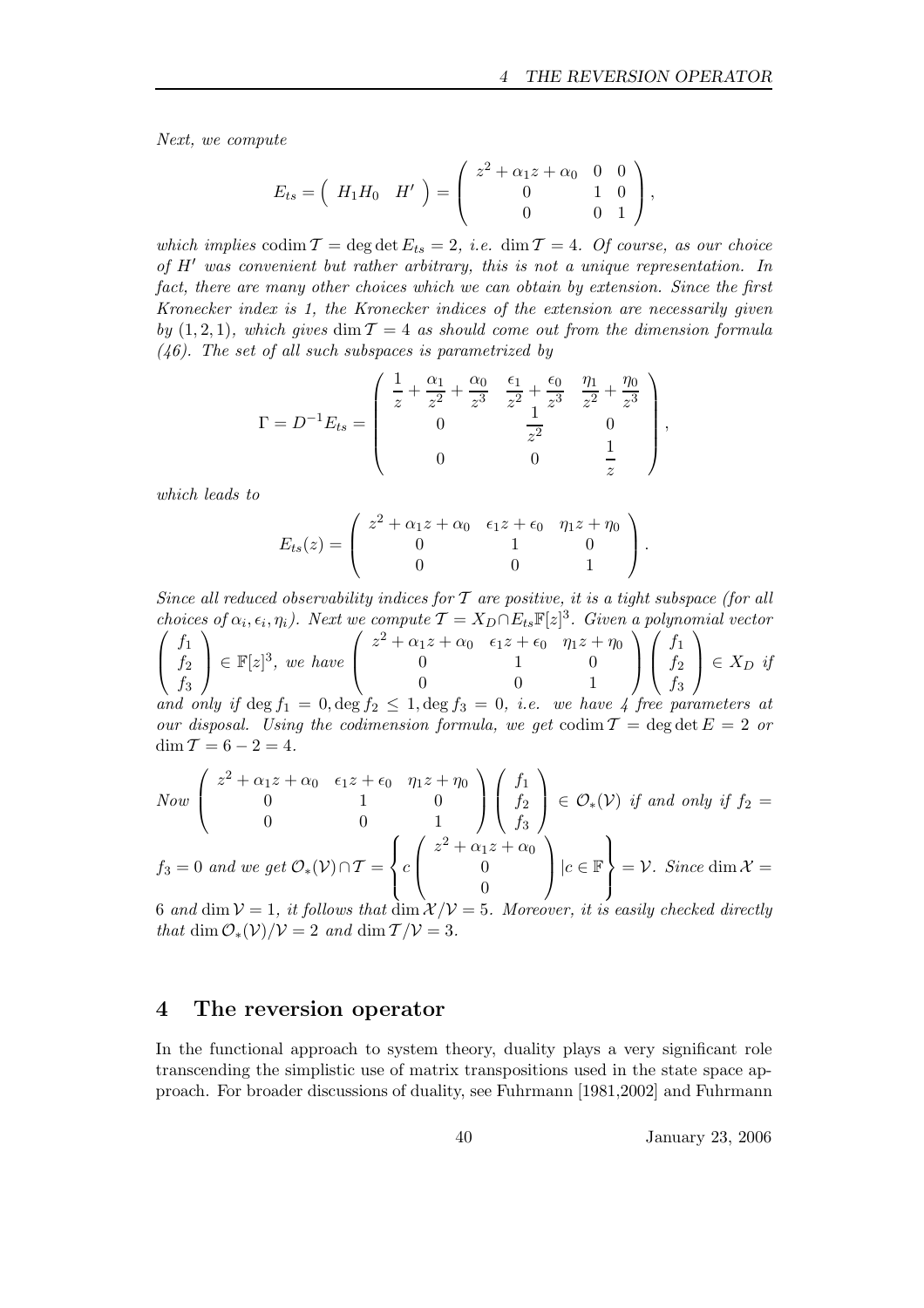and Helmke [2001] and Fuhrmann [2006]. In this section we introduce and study a useful tool, namely the reversion operator.

Let  $D(z)$  be a nonsingular polynomial matrix in Brunovsky form, i.e.

$$
D(z) = \text{diag}\left(z^{\mu_1}, \dots, z^{\mu_p}\right). \tag{91}
$$

Our standing assumption is that  $\mu_1 \geq \cdots \geq \mu_p > 0$ . Clearly,  $X_D$  is an  $\sigma_+$ -invariant subspace. Using the downward shift operator  $\sigma_{+}$ , defined in (8), we define the restricted downward shift operator  $\overline{S}_D : X_D \longrightarrow X_D$  by

$$
\overleftarrow{A}_D = \overleftarrow{S}_D = \sigma_+ | X_D. \tag{92}
$$

We define the **reversion operator**  $\rho: X_D \longrightarrow X_D$  by

$$
(\rho f)(z) = f^{\sharp}(z) = D(z)f(z^{-1})z^{-1}.
$$
\n(93)

Equivalently, if  $f =$  $\sqrt{ }$  $\overline{\phantom{a}}$  $f_1(z)$ . . .  $f_p(z)$  $\setminus$  $\overline{\phantom{a}}$ , with  $f_i \in X_{z^{\mu_i}}$  then, with  $f_i^{\sharp}$  $i_i^{\sharp}(z) = z^{\mu_i-1} f(z^{-1}),$  we have  $\rho(f) =$  $\sqrt{ }$   $f_1^\sharp$  $1^{\mu}(z)$ . . .  $f_p^{\sharp}(z)$  $\setminus$  $\begin{array}{c} \begin{array}{c} \begin{array}{c} \end{array} \\ \begin{array}{c} \end{array} \end{array} \end{array}$ .

We define, for 
$$
f \in X_D
$$
,  
\n
$$
\overleftarrow{C}_D f = f(0). \tag{94}
$$

**Proposition 4.1** Let  $D(z)$  be a nonsingular polynomial matrix in Brunovsky form, i.e.

$$
D(z) = \text{diag}\,(z^{\mu_1}, \dots, z^{\mu_p}).\tag{95}
$$

- 1. The reversion operator is an **involution**, *i.e.* satisfies  $\rho^2 = I$ , and in particular it is a bijective map in  $X_D$ .
- 2. For  $f \in X_D$  we have

$$
C_D f = (D^{-1} f)_{-1} = f^{\sharp}(0),\tag{96}
$$

i.e.

$$
C_D f = \overleftarrow{C}_D(\rho f),\tag{97}
$$

which implies

$$
\rho \text{Ker } C_D = \text{Ker } \overleftarrow{C}_D. \tag{98}
$$

3. We have  $\rho S_D = \overleftarrow{S}_D \rho$  (99)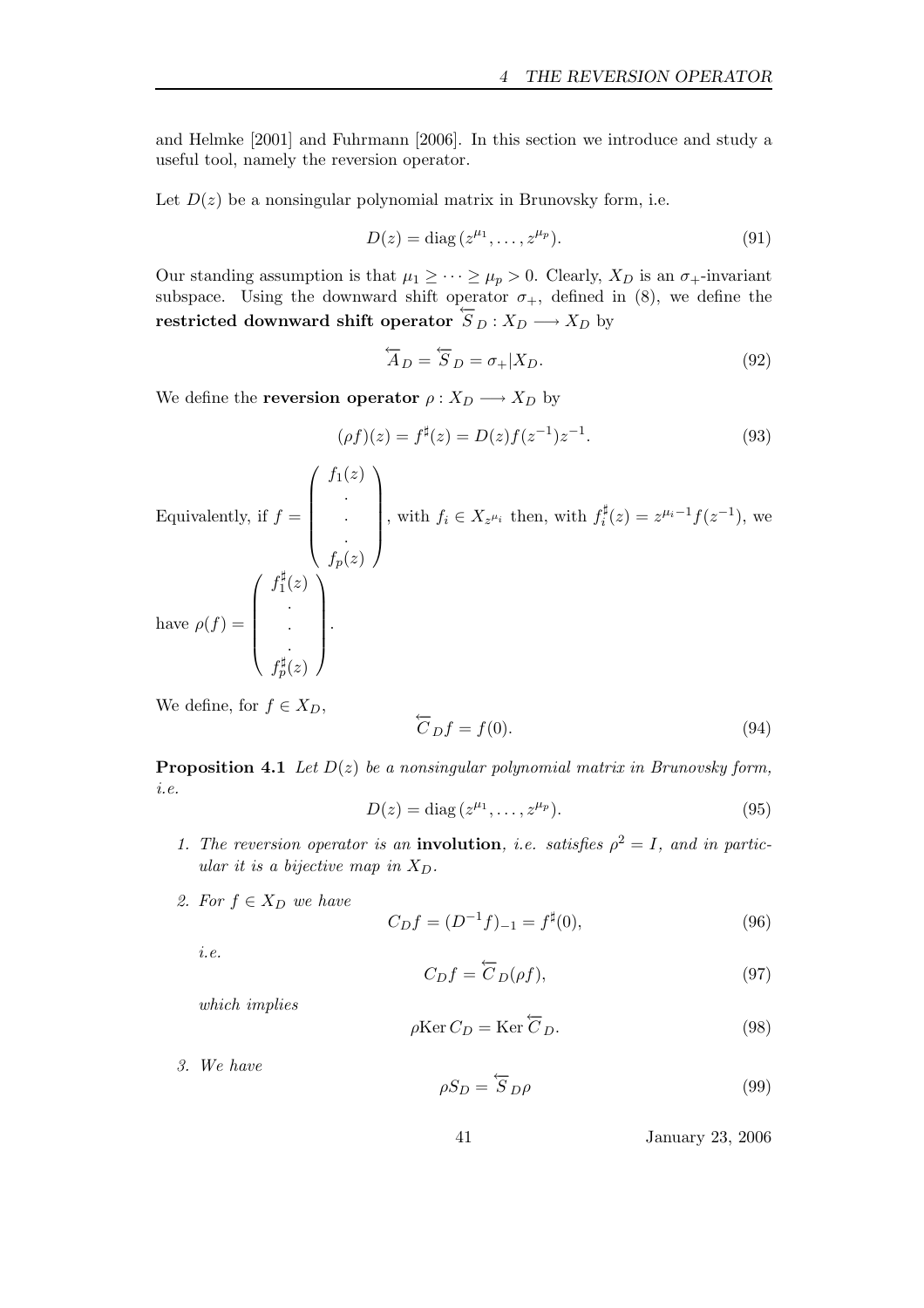4. 
$$
\rho
$$
 maps the basis matrix  $\begin{pmatrix} 1 & z & \cdots & z^{\mu_1-1} & 0 & \cdots & \cdots & \cdots & 0 \\ \vdots & \vdots & \ddots & \vdots & \ddots & \vdots & \ddots & \vdots \\ 0 & \cdots & \cdots & \cdots & \cdots & \cdots & \cdots \\ 0 & \cdots & \cdots & \cdots & \cdots & \cdots & \cdots & 0 \\ 0 & \cdots & \cdots & \cdots & \cdots & \cdots & \cdots & \cdots \\ \vdots & \vdots & \ddots & \cdots & \cdots & \cdots & \cdots & \cdots & \cdots \\ 0 & \cdots & \cdots & \cdots & \cdots & \cdots & \cdots & \cdots & \cdots \\ \end{pmatrix}$ .

We denote these bases by  $\beta$  and  $\beta$  respectively.

5. Define 
$$
\overleftarrow{A}_D : X_D \longrightarrow X_D
$$
 and  $\overleftarrow{C}_D : X_D \longrightarrow \mathbb{F}^p$  by  
\n
$$
\overleftarrow{A}_D = \overleftarrow{S}_D
$$
\n
$$
\overleftarrow{C}_D f = f(0),
$$
\n(100)

then we have

$$
\begin{aligned}\n[\overleftarrow{A}_D]_{\overleftarrow{B}}^{\overleftarrow{B}} &= [S_D]_{\mathcal{B}}^{\mathcal{B}} \\
[\overleftarrow{C}_D]_{\overleftarrow{B}}^{st} &= [C_D]_{\mathcal{B}}^{st},\n\end{aligned} \tag{101}
$$

where  $\mathcal{B}_{st}$  denotes the standard basis.

### Proof:

1. We use the fact that for D given by (95), we have  $D(z)^{-1} = D(z^{-1})$ . Assume  $f \in X_D$ , then  $D^{-1}f^{\sharp} = D^{-1}D(z)z^{-1}f(z^{-1}) = z^{-1}f(z^{-1}) \in z^{-1}\mathbb{F}^p[z^{-1}]$ , so  $f^{\sharp} \in X_D$ . Moreover, we have for  $f \in X_D$ ,

$$
\rho^2 f = \rho(\rho f) = \rho(D(z)f(z^{-1})z^{-1}) = D(z)z^{-1}(D(z^{-1})f(z)z) = f(z).
$$

- 2. We set  $\eta_f = (D^{-1}f)_{-1}$ . Then we use the fact that  $S_D f = z f(z) D(z) \eta_f$  and that  $D^{-1}f \in z^{-1}\mathbb{F}^p[z^{-1}]$ , to compute  $D^{-1}f = \sum_{i=1}^{\mu_1} \eta_i/z^i$ , with  $\eta_1 = \eta_f$ , which implies  $D(z)f(z^{-1}) = \sum_{i=1}^{\mu_1} \eta_i z^i$ . In turn, we have  $f^{\sharp}(z) = D(z)z^{-1}f(z^{-1}) =$  $\sum_{i=1}^{\mu_1} \eta_i z^{i-1}$ , and so  $f^{\sharp}(0) = \eta_1 = \eta_f$ .
- 3. We compute, using the equality  $\eta_f = f^{\sharp}(0)$ ,

$$
\begin{array}{rcl}\n\rho S_D f & = & \rho(z f(z) - D(z) \eta_f) = D(z) z^{-1} (z^{-1} f(z^{-1}) - D(z^{-1}) \eta_f) \\
& = & z^{-1} (z^{-1} D(z) f(z^{-1}) - \eta_f) = z^{-1} (f^{\sharp}(z) - f^{\sharp}(0)) \\
& = & S_{D} \rho f\n\end{array}
$$

- 4. Immediate.
- 5. Follows by a simple check.

П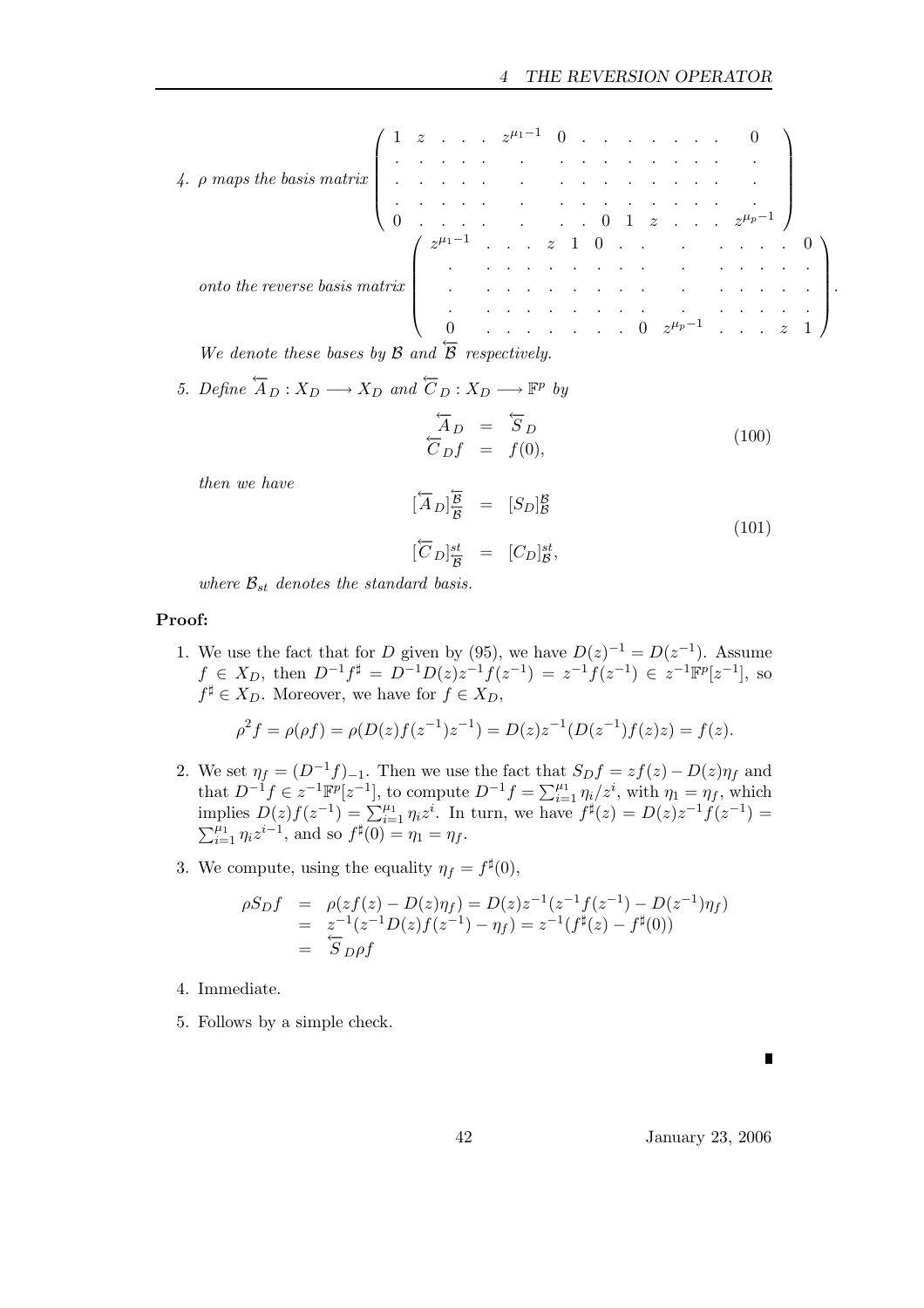# 5 Almost observability subspaces

Much of mathematical research proceeds via analogies that lead to interesting extensions. In Fuhrmann and Willems [1980] a functional, or module theoretic, characterization of controlled invariant subspaces was obtained. This was extended to a characterization of conditioned invariant subspaces in Fuhrmann [1981]. In the sequel, we will be interested, among other things, in the structure of singular as well as dead beat observers. It is well known, see Fuhrmann and Helmke [2001] or Trumpf [2002], that tracking observers correspond to conditioned invariant subspaces and asymptotic observers to the subclass of outer detectable subspaces. Thus it is quite natural to expect that the study of the classes of dead beat and singular observers would necessitate the study of some other objects arising from geometric control theory. In fact, it turns out that for these two classes of observers the corresponding subspaces are outer reconstructible and almost observability subspaces respectively. There is an interesting duality relation between these two classes of subspaces that will lead to the establishing of a duality theory between singular observers and dead-beat observers.

Dead beat observers can be viewed as an extension of the concept of asymptotic observers to the case of an arbitrary field. An infinite sequence of vectors is said to converge to zero if it is eventually zero. There is a natural analog of detectability subspaces in this context. We say a conditioned invariant subspace  $\mathcal V$  is **inner recon**structible if there exists an output injection map J such that  $\mathcal V$  is  $A+JC$ -invariant and  $(A+JC)|_V$  is nilpotent. We say a subspace V is **outer reconstructible** if there exists an output injection map J such that  $\mathcal V$  is  $(A+JC)$ -invariant and the induced map  $(A+JC)|_{X/Y}$  is nilpotent.

For almost observability subspaces, we take a different route. In analogy with conditioned invariant subspaces, the almost observability subspaces can be characterized in a variety of terms. The original definition of the dual objects, namely the almost controllability subspaces, due to Willems [1980], was formulated in topological terms, followed by a purely algebraic characterization. As one of the topics we will discuss later on is that of dead beat observers, and these are important over an arbitrary field, and as a nice duality between singular observers and dead beat observers is emerging, this indicates to us that it may be advisable to define almost observability subspaces in an algebraic way and this is the direction in which we will proceed. We are well aware that the principal shortcoming of this approach is that the definition is technical rather than conceptual.

Recall, see Fuhrmann and Helmke [2001], that given the pair  $(C, A)$ , a subspace V of the state space that has a kernel representation  $\mathcal{V} = \text{Ker } K$  is a conditioned invariant subspace if and only the following Sylvester equation

$$
KA - FK = GC \tag{102}
$$

is solvable, i.e. if and only if there exist  $F$ ,  $G$  such that (102) holds. We use this as a motivation for making the following working definition of almost observability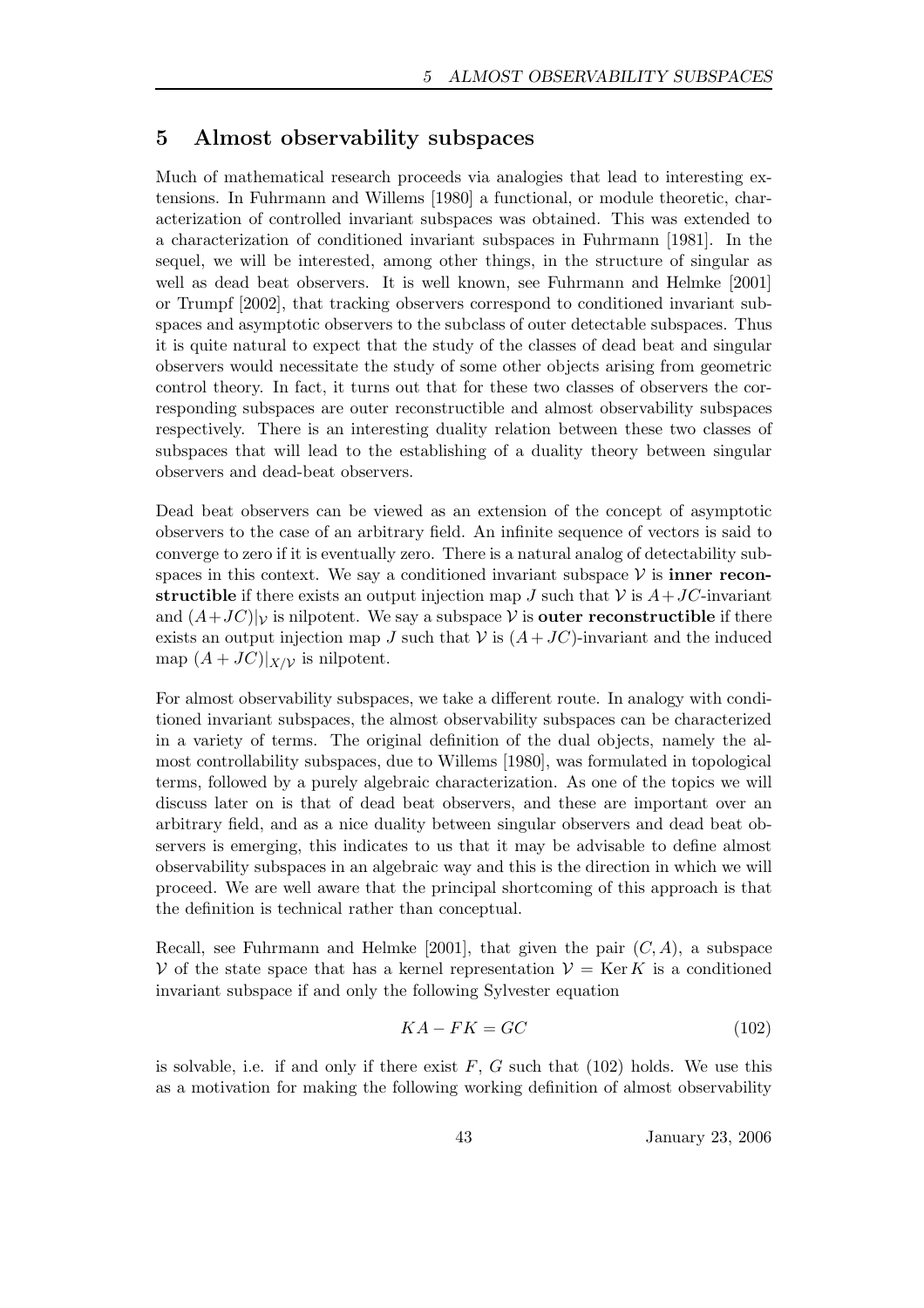subspaces, although it is not the original definition. We will show that our definition coincides with the original one.

**Definition 5.1** Given the pair  $(C, A)$ , a subspace V of the state space that has a kernel representation  $V = \text{Ker } K$  is an almost observability subspace if there exist  $N$ , L with N nilpotent such that the following generalized Sylvester equation is satisfied

$$
NKA - K = LC.\t(103)
$$

Note that we can assume without loss of generality that  $K$  is surjective.

**Definition 5.2** Given linear spaces  $\mathcal{X}, \mathcal{Y}, \mathcal{Z}$  over the fixed field  $\mathbb{F}$ . Let  $(C, A)$ , with  $C: \mathcal{X} \longrightarrow \mathcal{Y}$  and  $A: \mathcal{X} \longrightarrow \mathcal{X}$ , be an observable pair with observability indices  $\mu_1 \geq \cdots \geq \mu_p > 0$ . Let bases  $\{e_1, \ldots, e_p\}$  of  $\mathcal Y$  and  $\{g_{1\mu_1}, \ldots, g_{11}, \ldots, g_{p\mu_p}, \ldots, g_{p1}\}\$ of  $\mathcal X$  be given.

Given a pair of maps  $(N, L)$ , with  $N : \mathcal{Z} \longrightarrow \mathcal{Z}$  nilpotent and  $L : \mathcal{Y} \longrightarrow \mathcal{Z}$ , the reverse partial reachability map  $\overline{R}_{\mu}(N, L) : \mathcal{X} \longrightarrow \mathcal{Z}$  is defined by

$$
\overleftarrow{R}_{\mu}(N,L)g_{ij} = N^{j-1}l_i, \qquad i = 1,\ldots,p, j = 1,\ldots,\mu_i,
$$
\n(104)

where  $l_i = Le_i$ ,.

If the spaces  $\mathcal{X}, \mathcal{Y}, \mathcal{Z}$  are identified with  $\mathbb{F}^n, \mathbb{F}^p, \mathbb{F}^k$  respectively, then  $\overleftarrow{R}_{\mu}(N, L)$  is given by a matrix, naturally called the reverse partial reachability matrix.

Note that if we assume that  $\overleftarrow{R}_{\mu}(N, L)$  is surjective on  $\mathcal{Z}$ , then we have the isomorphism  $\mathcal{Z} \simeq \mathcal{X}/\mathcal{V}$ , where  $\mathcal{V} = \text{Ker }\overline{R}_{\mu}(N, L)$ . Thus  $K = \overline{R}_{\mu}(N, L)$  is isomorphic to the canonical projection  $\pi_{\mathcal{V}}$  of X onto  $\mathcal{X}/\mathcal{V}$ .

The following proposition sums up Propositions 5.35 and 5.38 in Trumpf [2002].

**Proposition 5.1** Given the pair  $(C_D, A_D)$ , a subspace V of the state space  $X_D$ is an almost observability subspace if and only if it has the representation  $V =$ Ker  $\overleftarrow{R}_{\mu}(N, L)$  for a pair  $(N, L)$  with N nilpotent. Here  $\overleftarrow{R}_{\mu}(N, L)$  is defined using the standard bases in  $X_D$  and  $\mathbb{F}^p$ .

**Proof:** Assume V is an almost observability subspace with respect to  $(C_D, A_D)$ , i.e.  $V = \text{Ker } K$  with  $K : X_D \longrightarrow \mathcal{Z}$  and for a pair N, L. with N nilpotent

$$
NKA_D - K = LC_D \tag{105}
$$

holds. Consider the standard basis of  $X_D$  given by

$$
\mathcal{B}_{st} = \{g_{ij} = z^{j-1}e_i|i = 1,\ldots,p; j = 1,\ldots,\mu_i\}.
$$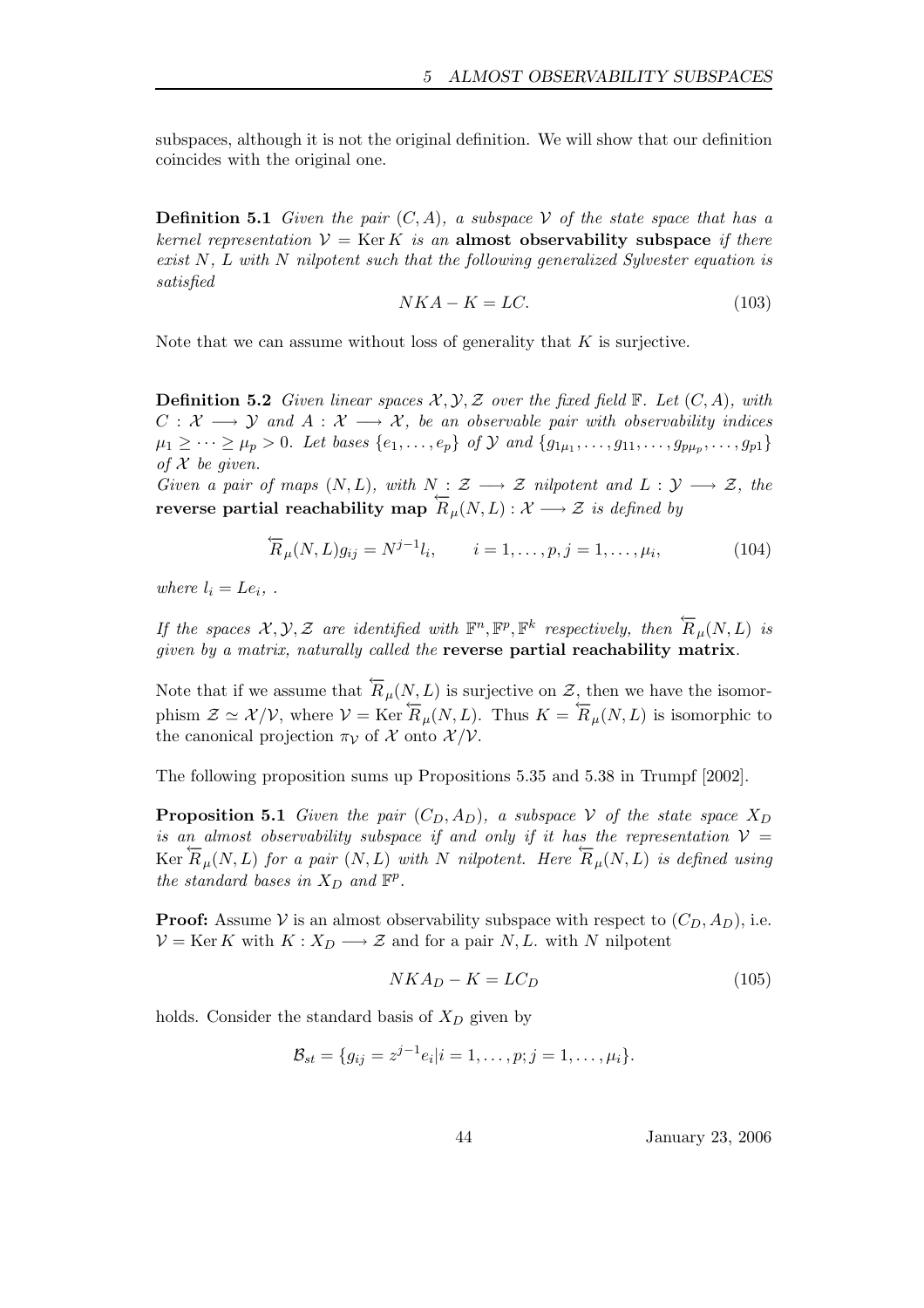and the standard basis of  $\mathbb{F}^p$ . It is easy to check that

$$
\begin{array}{rcl}\n\text{Ker } A_D & = & \text{span } \{ g_{i\mu_i} | i = 1, \dots, p \} \\
\text{Ker } C_D & = & \text{span } \{ g_{ij} | i = 1, \dots, p; j = 1, \dots, \mu_i - 1 \}\n\end{array}
$$

From (105) we have

$$
K(z^{\mu_i - 1}e_i) = -LC_D(z^{\mu_i - 1}e_i) = -l_i.
$$

For the basis elements of  $\text{Ker } C_D$ , we compute using (105)

$$
K(z^{j-1}e_i) = NKA_D(z^{j-1}e_i) = NK(z^{j}e_i)
$$

and by induction

$$
K(z^{j-1}e_i) = N^{\mu_i - j} K(z^{\mu_i - 1}e_i) = -N^{\mu_i - j} l_i.
$$

This shows that  $K = \overleftarrow{R}_{\mu}(N, -L)$ .

To prove the converse, assume  $\mathcal{V} = \text{Ker } K$  with  $K = \overleftarrow{R}_{\mu}(N, L)$  for a pair  $(N, L)$ with N nilpotent. With respect to the standard basis of  $X_D$  given above and the standard basis of  $\mathbb{F}^p$  we have  $K(z^{j-1}e_i) = N^{\mu_i - j}l_i$ . Now,  $z^{j-1}e_i \in \text{Ker } C_D$  for  $i = 1, \ldots, p; j = 1, \ldots, \mu_i - 1$ . In this range of indices we have  $A_D z^{j-1} e_i = z^j e_i$ . Using this, we compute

$$
(NKA_D - K)z^{j-1}e_i = NK(z^{j}e_i) - K(z^{j-1}e_i) = NN^{\mu_i - j}l_i - N^{\mu_i - j + 1}l_i = 0.
$$

It follows that  $\text{Ker } C_D \subset \text{Ker } (NKA_D - K)$ . Hence, there exists a linear transformation  $L' : \mathbb{F}^p \longrightarrow \mathcal{Z}$  for which  $NKA_D - K = L'C_D$  holds, i.e. V is an almost observability subspace with respect to  $(C_D, A_D)$ .

It has been shown in Trumpf [2002], Propositions 5.7 and 5.8 that a subspace is representable by a reverse partial reachability matrix if and only if it is an almost observability subspace in the sense of Willems' original definition.

We shall now look for a functional characterization of almost observability subspaces. In view of the representation (22) of conditioned invariant subspaces, it is of interest to study subspaces of the form  $\mathcal{V} = X_D \cap \mathcal{M}$ , where M is a submodule over a ring different from  $\mathbb{F}[z]$ . This leads us to the following considerations. Given  $D(z)$  = diag  $(z^{\mu_1}, \ldots, z^{\mu_p}),$  let  $X_D$  be the associated polynomial model. Let  $S(z) \in \mathbb{F}[z]^{p \times k}$ be monomic, of full column rank and such that  $D^{-1}S$  is proper. We define a subspace of  $X_D$  by

$$
\mathcal{V} = X_D \cap S(z) z^{-1} \mathbb{F}[z^{-1}]^k.
$$
\n(106)

We proceed to study this class of subspaces and especially how they transform under the reversion map in  $X_D$ .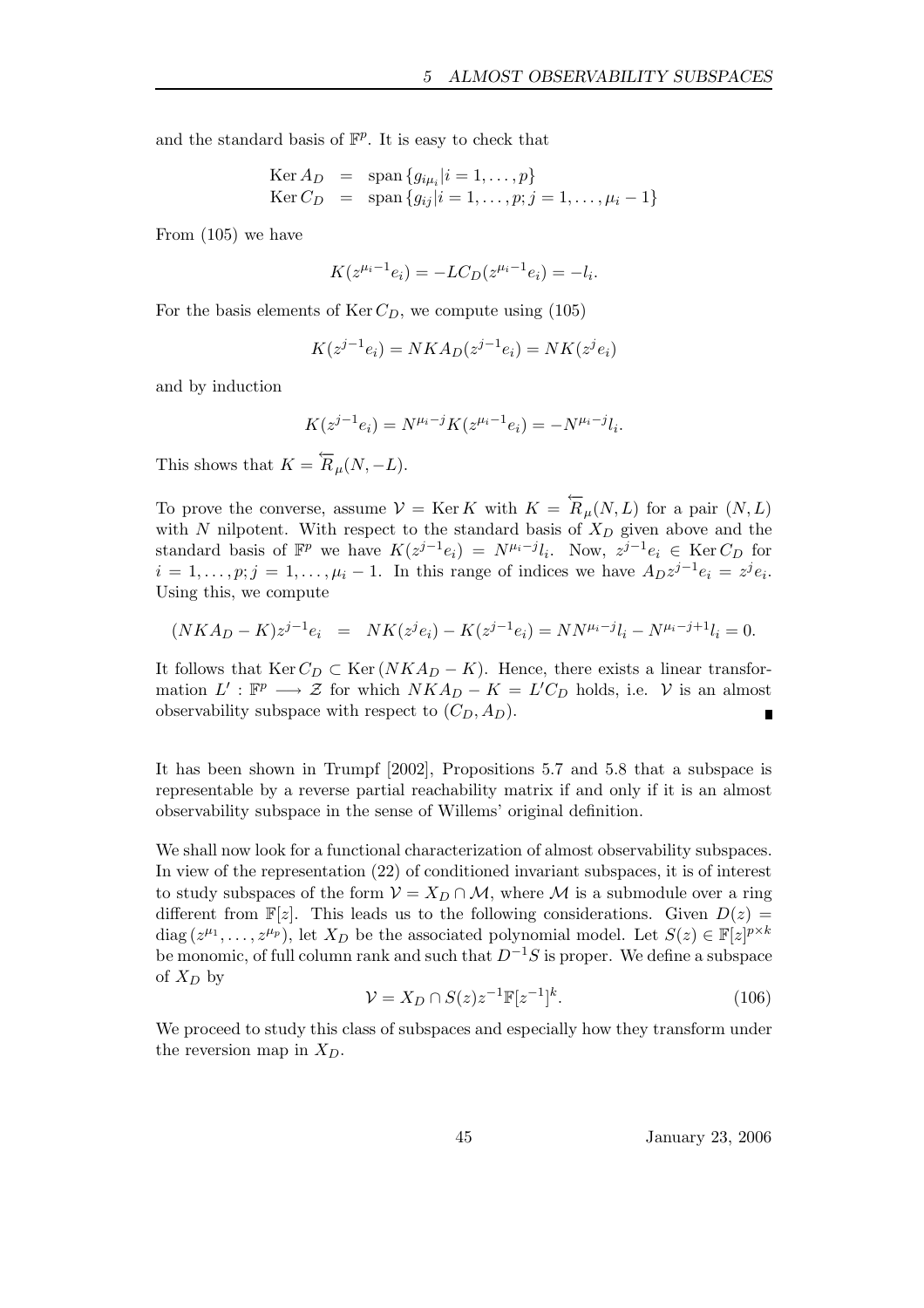**Proposition 5.2** Let  $S \in \mathbb{F}[z]^{p \times k}$  have full column rank. Then

$$
\mathcal{V} = \mathbb{F}[z]^p \cap S(z)z^{-1}\mathbb{F}[z^{-1}]^k \neq \{0\}
$$
 (107)

or equivalently

$$
Ker S(\sigma)|z^{-1}\mathbb{F}[z^{-1}]^{k} \neq \{0\}
$$
\n(108)

if and only if  $S(z)$ , zI are not right coprime, i.e.  $S(z)$  has a nontrivial monomic right factor.

**Proof:** Let  $0 \neq f \in \mathbb{F}[z]^p \cap S(z)z^{-1}\mathbb{F}[z^{-1}]^k$ , i.e.  $f = Sh$  with  $h \in z^{-1}\mathbb{F}[z^{-1}]^k$ . Let N be the smallest  $\mathbb{F}[z]$ -submodule of  $z^{-1}\mathbb{F}[z^{-1}]^k$  containing h, i.e.  $\mathcal{N} = \pi \mathbb{F}[z]h$ . As it is a finitely generated torsion submodule of  $z^{-1}\mathbb{F}[[z^{-1}]]^k$ , it is necessarily a rational model, i.e.  $\mathcal{N} = X^E$  with E a nonsingular polynomial matrix. If E had a nonmonomial invariant factor then  $X^E$  would contain at least one element with a singularity away from zero. But  $X^E \subset z^{-1} \mathbb{F}[z^{-1}]^k$  and it follows that E is monomial. Now, Sh' is polynomial for every  $h' \in X^E = E^{-1}X_E$ . So we have  $SE^{-1}g$  is polynomial for every  $g \in X_E$ . On the other hand, for every  $g' \in \mathbb{F}[z]^k$ , we have that  $SE^{-1}Eg'$ is polynomial. Since  $\mathbb{F}[z]^k = X_E \oplus E\mathbb{F}[z]^k$ , it follows that  $SE^{-1}g$  is polynomial for every  $g \in \mathbb{F}[z]^k$ . This implies that necessarily  $SE^{-1} = S_1$  is a polynomial matrix. Thus  $S = S_1E$  and S has a nontrivial monomial right factor.

To prove the converse, assume  $S, zI$  are not right coprime. Therefore there exists a greatest common nontrivial, necessarily nonsingular, right monomic factor  $S_0 \in$  $\mathbb{F}[z]^{k \times k}$ . Let  $X^{S_0} \subset z^{-1} \mathbb{F}[z^{-1}]^k$  be the corresponding rational model. Thus  $S X^{S_0} =$  $S_1S_0X^{S_0} = S_1X_{S_0} \subset \mathbb{F}[z]^p$  and we have  $\dim SX^{S_0} = \dim S_1X_{S_0} = \deg \det S_0 > 0$ .

**Proposition 5.3** Let  $D(z) \in \mathbb{F}[z]^{p \times p}$  be nonsingular. Let  $S \in \mathbb{F}[z]^{p \times k}$  have full column rank. If  $D^{-1}S$  is proper, then we have

$$
\mathbb{F}[z]^p \cap S(z)z^{-1}\mathbb{F}[z^{-1}]^k = X_D \cap S(z)z^{-1}\mathbb{F}[z^{-1}]^k.
$$
 (109)

**Proof:** Assume  $D^{-1}S$  is proper. Clearly we have  $X_D \cap S(z)z^{-1}\mathbb{F}[z^{-1}]^k \subset \mathbb{F}[z]^p \cap S(z)$  $S(z)z^{-1}\mathbb{F}[z^{-1}]^k$ . Next, let  $f \in \mathbb{F}[z]^p \cap S(z)z^{-1}\mathbb{F}[z^{-1}]^k$ . Then  $f = Sh$  with  $h \in$  $z^{-1}\mathbb{F}[z^{-1}]^k$ . This implies  $D^{-1}f = (D^{-1}S)h \in z^{-1}\mathbb{F}[z^{-1}]^p$ , i.e.  $f \in X_D$ . Thus we obtain the inclusion  $\mathbb{F}[z]^p \cap S(z)z^{-1}\mathbb{F}[z^{-1}]^k \subset X_D \cap S(z)z^{-1}\mathbb{F}[z^{-1}]^k$  and hence (109) follows. Ē

The converse of the above proposition is not true in general in the sense that Equality (109) does not imply the properness of  $D^{-1}S$ . In fact for

$$
D(z) = \begin{pmatrix} z^3 & 0 \\ 0 & z \end{pmatrix} \text{ and } S(z) = \begin{pmatrix} 1 \\ z^2 \end{pmatrix}
$$

equality (109) holds trivially but  $D^{-1}S$  is not proper.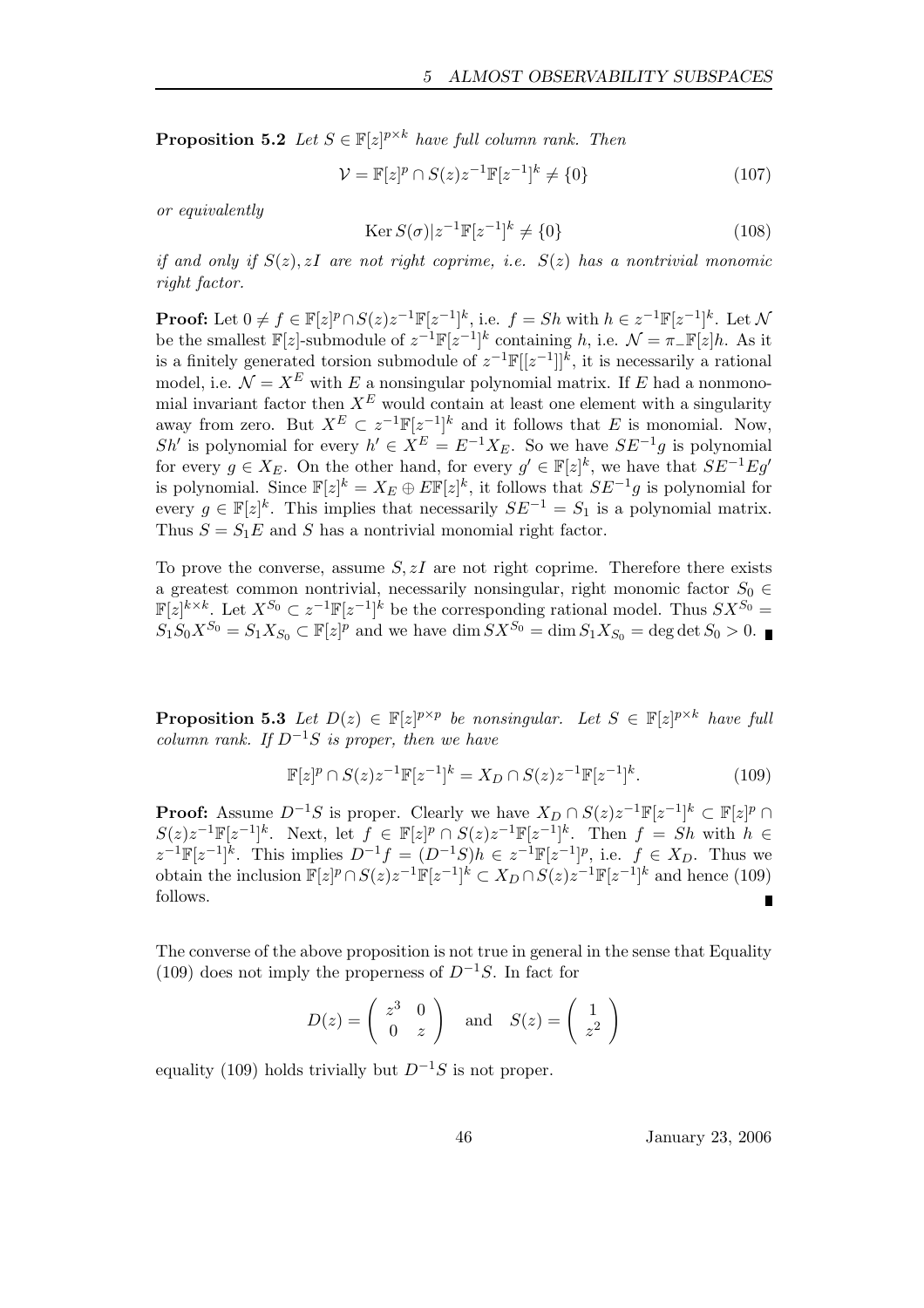**Theorem 5.1** Let  $D(z) \in \mathbb{F}[z]^{p \times p}$  be nonsingular. Let  $S \in \mathbb{F}[z]^{p \times k}$  have full column rank. Then

- 1. S has a factorization of the form  $S(z) = S_1(z)S_0(z)$  with  $S_0$  monomic nonsingular and  $S_1(z)$ , zI right coprime. S<sub>0</sub> is uniquely determined up to a left unimodular factor.
- 2. If S is monomic and of full column rank, it has a factorization of the form  $S(z) = S_1(z)S_0(z)$  with  $S_0$  monomic nonsingular and  $S_1$  right prime. Moreover, we have

$$
X_D \cap S(z)z^{-1}\mathbb{F}[z^{-1}]^k = X_D \cap S(z)z^{-1}\mathbb{F}[[z^{-1}]]^k.
$$
 (110)

3. With the factorization of part 1, we have

$$
\dim\left(\mathbb{F}[z]^p \cap S(z)z^{-1}\mathbb{F}[z^{-1}]^k\right) = \deg\det S_0.
$$
\n(111)

4. If  $D^{-1}S$  is proper, then with the factorization of part 1, we have

$$
\dim\left(X_D \cap S(z)z^{-1}\mathbb{F}[z^{-1}]^k\right) = \deg\det S_0.
$$
\n(112)

5. If  $D^{-1}S$  is proper and S is monomic nonsingular, then

$$
\dim\left(X_D \cap S(z)z^{-1}\mathbb{F}[z^{-1}]^p\right) = \deg\det S.
$$
 (113)

#### Proof:

- 1. Since  $S(z)$  has full column rank, there exists an external/internal factorization  $S(z) = H_1(z)H_0(z)$ , with  $H_1$  right prime and  $H_0$  nonsingular. Let  $H_0(z)$  $S_{nz}(z)S_0(z)$ , existing by Proposition 2.2, with det  $S_0(z) = z^{\alpha}$  and det  $S_{nz}(0) \neq$ 0. Write  $S_1 = H_1 S_{nz}$ , then  $S = S_1 S_0$  is the required factorization.
- 2. Follows from the previous part and the fact that S has no nonmonomic invariant factors.

To prove (110), note that the inclusion  $z^{-1}\mathbb{F}[z^{-1}]^k \subset z^{-1}\mathbb{F}[[z^{-1}]]^k$  implies the inclusion  $X_D \cap S(z)z^{-1}\mathbb{F}[z^{-1}]^k \subset X_D \cap S(z)z^{-1}\mathbb{F}[[z^{-1}]]^k$ . To prove the converse inclusion, assume  $f \in X_D \cap S(z)z^{-1}\mathbb{F}[[z^{-1}]]^k$ , i.e. there exists an  $h \in S(z)z^{-1}\mathbb{F}[[z^{-1}]]^k$  for which  $f = S_1S_0h$ . Since  $S_1$  is right prime, it has a polynomial left inverse. Thus  $S_0 h$  is polynomial and hence  $h \in z^{-1} \mathbb{F}[z^{-1}]^k$ .

- 3. Assume the factorization  $S = S_1S_0$ . Clearly, by Proposition 5.2, for  $0 \neq h \in$  $z^{-1}\mathbb{F}[z^{-1}]^k$ , we have  $Sh \in \mathbb{F}[z]^p$  if and only if  $S_0 h \in \mathbb{F}[z]^k$ , i.e.  $h \in X^{S_0}$ . On the other hand, for every  $\in X^{S_0}$  we have  $S_0 h \in X_{S_0} \subset \mathbb{F}[z]^p$  and hence  $Sh \in \mathbb{F}[z]^p$ . Therefore  $\mathbb{F}[z]^p \cap S(z)z^{-1}\mathbb{F}[z^{-1}]^k = S_1X_{S_0}$ , and by the fact that  $S_1$  has full column rank, the dimension formula (111) follows.
- 4. Follows from Proposition 5.3 and Part 3.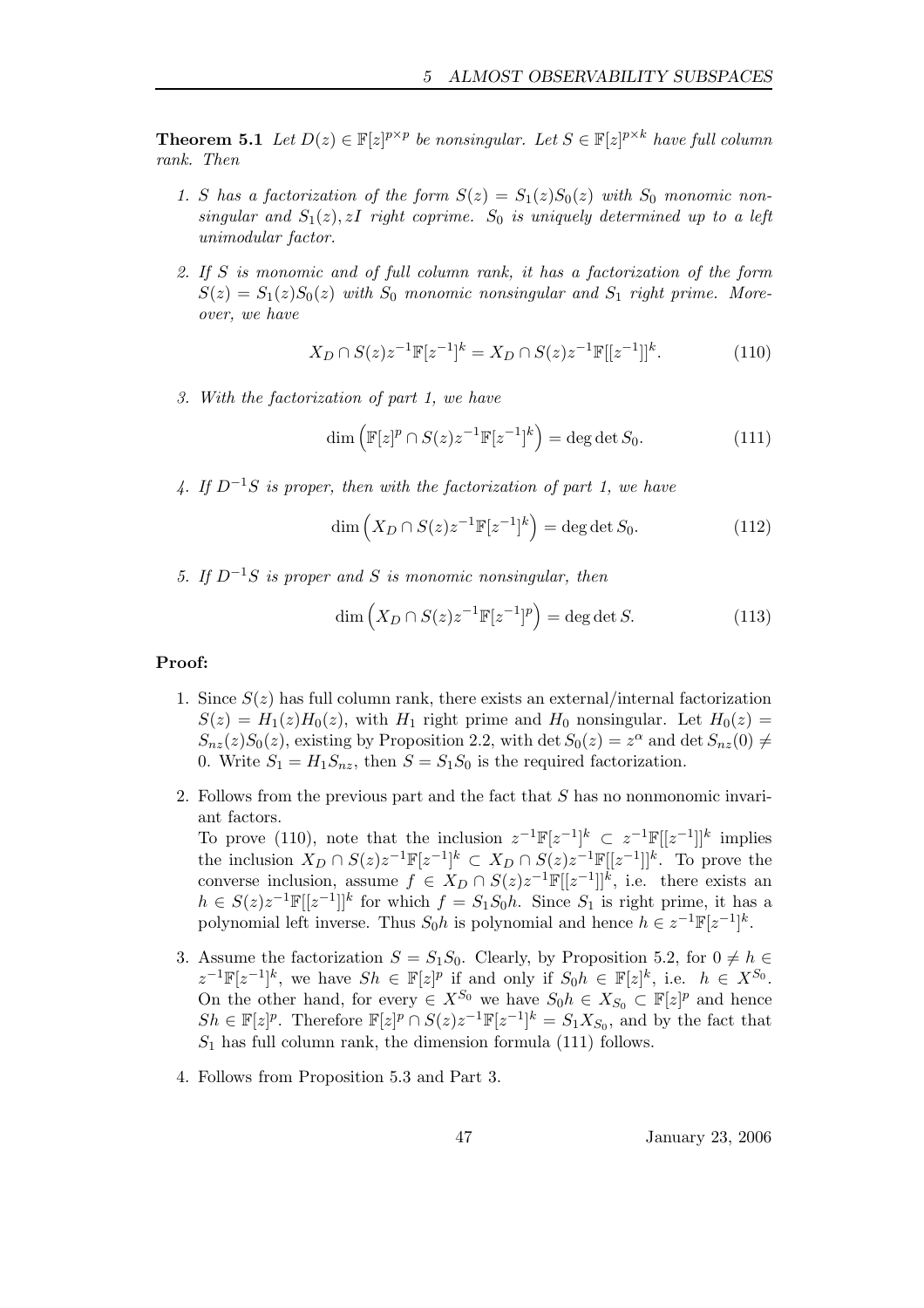Г

5. Follows from Part 4.

Note that for a monomic and full column rank polynomial matrix  $S(z)$ , the factorization  $S(z) = S_1(z)S_0(z)$  is a special case of an external/internal factorization.

Since for a unimodular matrix over the ring  $\mathbb{F}[z^{-1}]$ , i.e. an invertible  $\Gamma \in \mathbb{F}[z^{-1}]^{k \times k}$ , we have  $\Gamma(z^{-1}\mathbb{F}[z^{-1}]^k) = z^{-1}\mathbb{F}[z^{-1}]^k$ , we can assume without loss of generality that in the factorization  $S = S_1 S_0$ ,  $S_0 = \text{diag}(z^{\nu_1}, \dots, z^{\nu_k}).$ 

**Proposition 5.4** Let  $D(z) = \text{diag}(z^{\mu_1}, \dots, z^{\mu_p}),$  with  $\mu_1 \geq \dots \geq \mu_p > 0$  and let  $S(z)$  be a full column rank, monomic,  $p \times k$  polynomial matrix, such that  $D^{-1}S$  is proper. We define

$$
H(z) = D(z)S(z^{-1})
$$
\n(114)

Then

1. H is also a full column rank, monomic,  $p \times k$  polynomial matrix, such that  $D^{-1}H$  is proper. Moreover, we have

$$
S(z) = D(z)H(z^{-1})
$$
\n(115)

2. Given H as above, we define the canonical projection  $\pi_H : \mathbb{F}[z]^p \longrightarrow \mathbb{F}[z]^p / H(z) \mathbb{F}[z]^k$ by

$$
\pi_H f = [f]_H \tag{116}
$$

for 
$$
f \in \mathbb{F}[z]^p
$$
. Then

$$
\begin{array}{rcl}\n\operatorname{Ker} \pi_H & = & H\mathbb{F}[z]^k \\
\operatorname{Ker} \left(\pi_H | X_D\right) & = & X_D \cap H\mathbb{F}[z]^k \\
\operatorname{Im} \left(\pi_H | X_D\right) & = & X_D / H(z)\mathbb{F}[z]^k\n\end{array} \tag{117}
$$

3. We have

$$
\rho(X_D \cap S(z)z^{-1}\mathbb{F}[z^{-1}]^k) = X_D \cap H(z)\mathbb{F}[z]^k.
$$
\n(118)

4. Let  $S = S_1S_0$  and  $H_1H_0$  be factorizations as in Theorem 5.1. Then we have

$$
\dim(X_D \cap S(z)z^{-1}\mathbb{F}[z^{-1}]^k) = \deg \det S_0
$$
  
\n
$$
\dim(X_D \cap S(z)\mathbb{F}[z]^k) = \deg \det H_0.
$$
\n(119)

# Proof:

1. Clearly, we have  $D(z) = D(z^{-1})^{-1}$ . Since  $D(z)^{-1}S(z)$  is proper, it follows that  $H(z) = D(z^{-1})^{-1}S(z^{-1}) = D(z)S(z^{-1})$  is a polynomial matrix and moreover,  $D^{-1}H$  is proper. From  $H(z) = D(z)S(z^{-1})$  it follows that  $H(z^{-1}) = D(z^{-1})S(z)$  and hence (115) holds.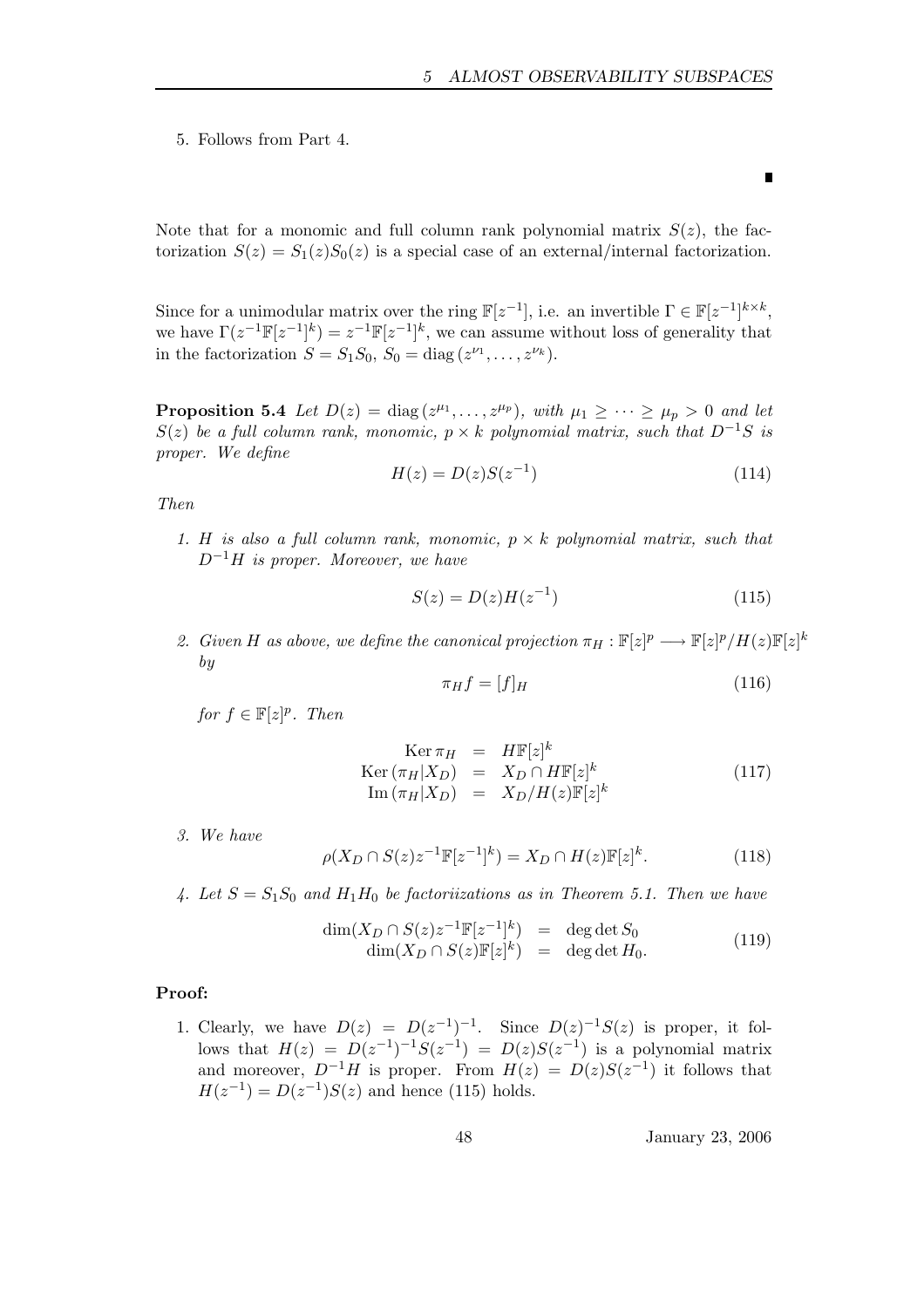- 2. Clearly,  $f \in \text{Ker}(\pi_H | X_D)$  if and only if  $f \in X_D$  and  $f \in H\mathbb{F}[z]^k$ . The rest is immediate.
- 3. Assume  $f \in X_D \cap S(z)z^{-1}\mathbb{F}[z^{-1}]^k$ , then  $f = Sh$  with  $h \in z^{-1}\mathbb{F}[z^{-1}]^k$ . We compute, with  $H(z) = D(z)S(z^{-1}),$

$$
\begin{array}{rcl}\n\rho f & = & z^{-1} D(z) f(z^{-1}) = z^{-1} D(z) S(z^{-1}) h(z^{-1}) \\
& = & (D(z) S(z^{-1})) (z^{-1} h(z^{-1})) = H(z) g(z) \in H\mathbb{F}[z]^k.\n\end{array}
$$

Since  $f \in X_D$  implies  $\rho f \in X_D$ , it follows that  $\rho f \in X_D \cap H\mathbb{F}[z]^k$ , i.e.  $\rho(X_D \cap S(z)z^{-1}\mathbb{F}[z^{-1}]^k) \subset X_D \cap H\mathbb{F}[z]^k$ . A similar computation yields  $\rho(X_D \cap S(z))$  $H\mathbb{F}[z]^k \subset X_D \cap S(z)z^{-1}\mathbb{F}[z^{-1}]^k$ . The two inclusions imply the equality (118).

4. The first equality in (119) was proved in Theorem 5.1. The second equality follows from that, equation (118) and the fact that  $\rho$  is an involution.

To illustrate the previous result we work out an easy example.

**Example 5.1** Let  $d(z) = z^n$ ,  $s(z) = z^q$  with  $0 \le q < n$ . Then  $h(z) = z^n z^{-q} = z^{n-q}$ . We have  $X_{z^n} \cap z^q z^{-1} \mathbb{F}[z^{-1}] = \{c_0 + c_1 z + \cdots + c_{q-1} z^{q-1} | c_i \in \mathbb{F} \}$  and, for the reversion operator ρ,

$$
\rho(X_{z^n} \cap z^q z^{-1} \mathbb{F}[z^{-1}]) = \{c_0 z^{n-1} + c_1 z^{n-2} + \dots + c_{q-1} z^{n-q} | c_i \in \mathbb{F} \} \n= X_{z^n} \cap z^{n-q} \mathbb{F}[z]
$$

**Theorem 5.2** Let  $D(z) = \text{diag}(z^{\mu_1}, \dots, z^{\mu_p}),$  with  $\mu_1 \geq \cdots \geq \mu_p > 0$ . Let  $X_D$ be the associated polynomial model, and let the pairs  $(C_D, A_D)$  and  $(\overline{C}_D, \overline{A}_D)$  be defined by

$$
A_D f = S_D f = \pi_D z f
$$
  
\n
$$
C_D f = (D^{-1} f)_{-1}
$$
  
\n
$$
\overleftarrow{A}_D f = \overleftarrow{S}_D f = \pi_+ z^{-1} f
$$
  
\n
$$
\overleftarrow{C}_D f = f(0)
$$
\n(120)

and  $\rho: X_D \longrightarrow X_D$  the reversion operator defined by (93). Let the subspaces V and W of  $X_D$  be related by  $V = \rho W$ . Since  $\rho^2 = I$  this implies also  $W = \rho V$ . The following statements are equivalent:

- 1. The subspace V is an almost observability subspace with respect to  $(C_D, A_D)$ .
- 2. The subspace  $\mathcal V$  has a representation

$$
\mathcal{V} = X_D \cap S(z) z^{-1} \mathbb{F}[z^{-1}]^k \tag{121}
$$

with  $S(z)$  a full column rank, monomic polynomial matrix for which  $D^{-1}S$  is proper.

49 January 23, 2006

Г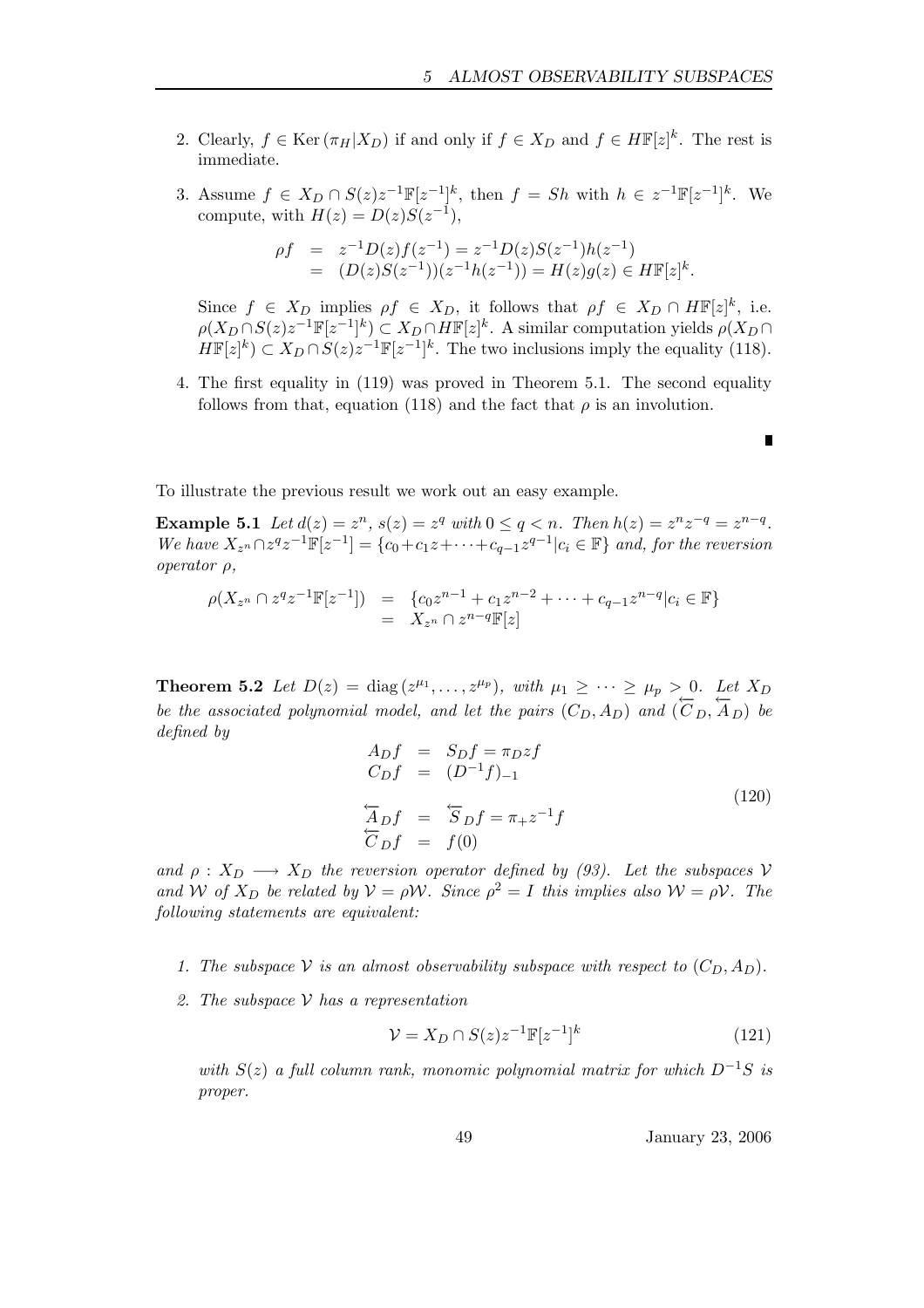- 3. The subspace V is outer reconstructible with respect to  $(\overleftarrow{C}_D, \overleftarrow{A}_D)$ .
- 4. The subspace W is outer reconstructible with respect to  $(C_D, A_D)$ .
- 5. The subspace W has a representation

$$
\mathcal{W} = X_D \cap H\mathbb{F}[z]^k,\tag{122}
$$

with  $H(z)$  a full column rank, monomic polynomial matrix for which  $D^{-1}H$  is proper.

6. The subspace W is an almost observability subspace with respect to  $(\overleftarrow{C}_D, \overleftarrow{A}_D)$ .

#### Proof:

 $(1) \Rightarrow (3)$ Assume  $V = \text{Ker } K$  with K surjective such that the Sylvester equation

$$
NKA_D - K = LC_D \tag{123}
$$

is solvable with N nilpotent. Let  $\{e_1, \ldots, e_p\}$  be the standard basis of  $\mathbb{F}^p$  and  ${g_{ij} = z^{j-1}e_i|i = 1,\ldots,p;j = 1,\ldots,\mu_i}$  the standard basis of  $X_D$ . It is easy to check that

$$
\begin{array}{rcl}\n\text{Ker } C_D & = & \{g_{ij} | i = 1, \dots, p; j = 1, \dots, \mu_i - 1\} \\
\text{Ker } \overline{C}_D & = & \{g_{ij} | i = 1, \dots, p; j = 2, \dots, \mu_i\}\n\end{array}
$$

For every  $f \in \text{Ker } C_D$ , we have  $A_D f = z f$ . Equation (123) implies, for  $g_{ij} \in \text{Ker } C_D$ ,

$$
0 = NKA_Dg_{ij} - Kg_{ij} = NKg_{i(j+1)} - Kg_{ij}
$$
\n(124)

Next, for every basis element  $g_{ij} \in \text{Ker } \overleftarrow{C}_D$ , we have  $\overleftarrow{A}_D g_{ij} = g_{i(i-1)}$ . Therefore we have for these  $q_{ij}$ 

$$
[K\overleftarrow{A}_D - NK]g_{ij} = K\overleftarrow{A}_D g_{ij} - NK g_{ij} = K g_{i(j-1)} - NK g_{ij}
$$

and (124) implies

$$
[K\overleftarrow{A}_D - NK]g_{ij} = NKg_{ij} - NKg_{ij} = 0.
$$

This implies the inclusion  $\text{Ker}(K\overleftarrow{A}_D - NK) \supset \text{Ker} \overleftarrow{C}_D$  and hence there exists a map  $G$  for which

$$
K\overleftarrow{A}_D - NK = G\overleftarrow{C}_D
$$

holds, with N nilpotent. However, this means that  $\mathcal{V} = \text{Ker } K$  is an outer reconstructible subspace with respect to  $(\overline{C}_D, \overline{A}_D)$ , cf. Theorem 6.1.

 $(3) \Rightarrow (1)$ 

Let V be an outer reconstructible subspace with respect to  $(\overleftarrow{C}_D, \overleftarrow{A}_D)$ , then there exists a  $\overline{J}$  with  $(\overline{A}_D + \overline{J} C_D) V \subset V$  and  $(\overline{A}_D + \overline{J} C_D) |X_D/V$  nilpotent. We define  $N_J: X_D/V \longrightarrow X_D/V$  by

$$
N_J[f]_{\mathcal{V}} = [(\overleftarrow{A}_D + \overleftarrow{J}\overleftarrow{C}_D)f]_{\mathcal{V}} = (\overleftarrow{A}_D + \overleftarrow{J}\overleftarrow{C}_D)|X_D/\mathcal{V}[f]_{\mathcal{V}}.
$$
(125)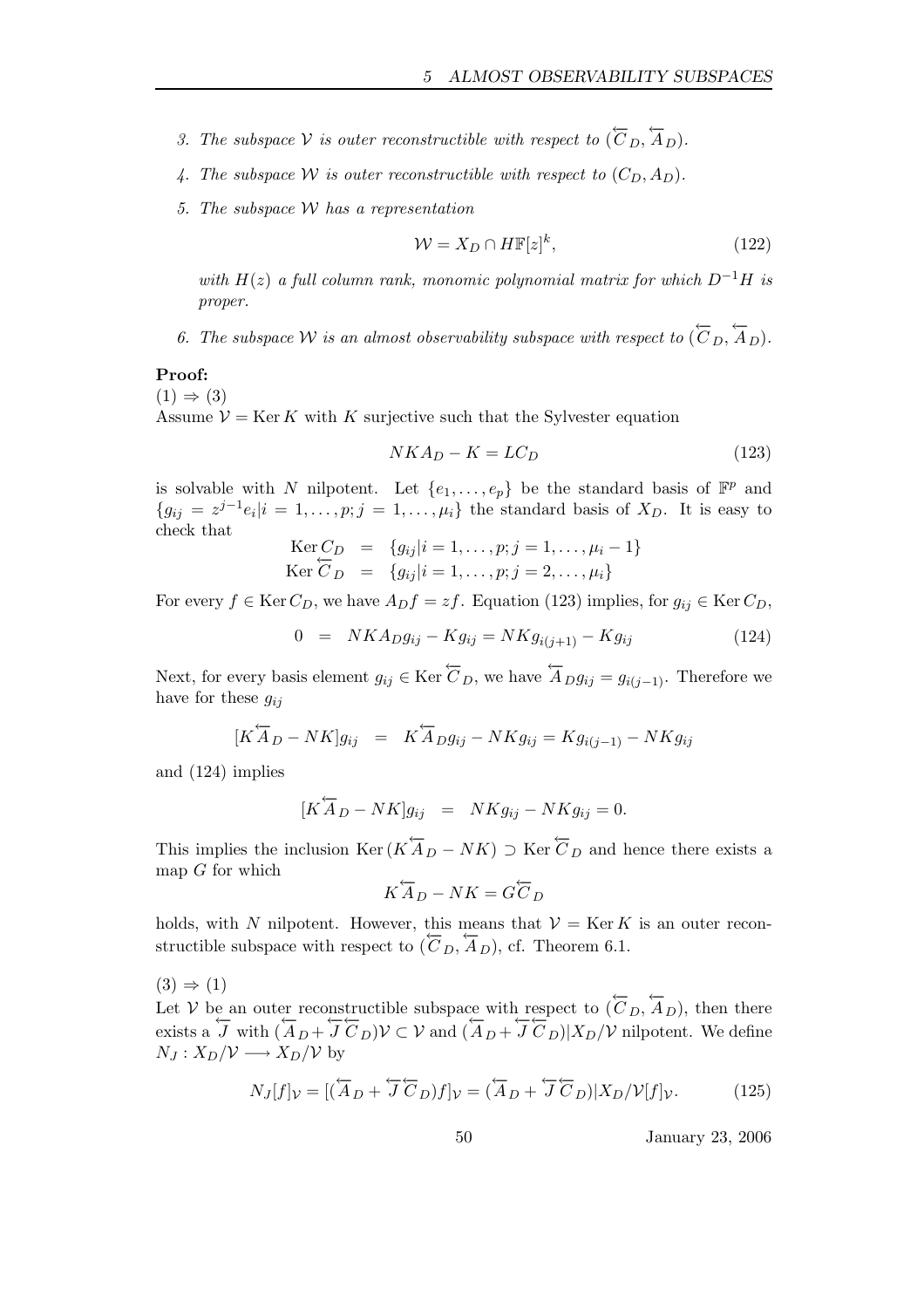Thus  $N_J$  is necessarily nilpotent. Next, we define  $K: X_D \longrightarrow X_D/V$  by

$$
Kf = [f]_{\mathcal{V}},\tag{126}
$$

i.e. K is the canonical projection of  $X_D$  onto the quotient space, and  $L : \mathbb{F}^p \longrightarrow X_D$ by

$$
L\eta = -[z^{-1}D(z)\eta]v.\tag{127}
$$

We compute, for  $f \in X_D$ , noting that  $A_D f = z f(z) - D(z) \eta_f$  where  $\eta_f = C f$  $(D^{-1}f)_{-1}$ ,

$$
N_J K A_D f - K f = N_J K (zf - D(z)\eta_f) - K f = N_J [zf - D(z)\eta_f]v - [f]v
$$
  
\n
$$
= (\overleftarrow{A}_D + \overleftarrow{J} \overleftarrow{C}_D)[zf - D(z)\eta_f]v - [f]v
$$
  
\n
$$
= [(\overleftarrow{A}_D + \overleftarrow{J} \overleftarrow{C}_D)(zf - D(z)\eta_f)]v - [f]v
$$
  
\n
$$
= [\overleftarrow{A}_D(zf - D(z)\eta_f)]v - [f]v
$$
  
\n
$$
= [\sigma_+(zf - D(z)\eta_f) - f]v = -[z^{-1}D(z)\eta_f]v
$$
  
\n
$$
= LC_D f.
$$

Here we used the fact that, for  $f \in X_D$ ,  $D^{-1}f$  is strictly proper and that  $\overleftarrow{C}_D(zf D(z)\eta_f = (zf - D(z)\eta_f)(0) = 0$ . This shows that  $V = \text{Ker } K$  is an almost observability subspace.

 $(3) \Leftrightarrow (4)$ 

Applying  $\rho$  to  $(A_D + JC_D)W \subset W$ , from (99) and (97) we get  $(\overleftarrow{A}_D + \overleftarrow{J} \overleftarrow{C}_D)V \subset V$ where  $\overline{J} := \rho J$ . From  $\rho^2 = I$  we get  $\rho \overline{J} = J$ , while (99) implies  $\rho A_D = A_D \rho$ and (97) yields  $C_D = C_D \rho$ . Applying  $\rho$  to  $(\overline{A}_D + \overline{J} C_D) \mathcal{V} \subset \mathcal{V}$  we therefore get  $(A_D + JC_D)\mathcal{W} \subset \mathcal{W}$ . Together we have that W is  $(C_D, A_D)$ -invariant if and only if  $V$  is  $(\overline{C}_D, \overline{A}_D)$ -invariant.

Now  $\rho: X_D \longrightarrow X_D$  induces a map  $\overline{\rho}: X_D/\mathcal{W} \longrightarrow X_D/\mathcal{V}$  by

$$
\overline{\rho}[f]_{\mathcal{W}} = [\rho f]_{\mathcal{V}}.\tag{128}
$$

Since  $\rho \mathcal{W} = \mathcal{V}$ , the induced map  $\bar{\rho}$  is well defined. Moreover,  $\bar{\rho}$  is invertible and intertwines the induced maps  $(A_D + JC_D)|X_D/W$  and  $(A_D + JC_D)|X_D/V$  which implies that one is nilpotent if and only if the other is. Hence  $W$  is outer reconstructible with respect to  $(C_D, A_D)$  if and only if V is outer reconstructible with respect to  $(\overleftarrow{C}_D, \overleftarrow{A}_D)$ .

 $(2) \Leftrightarrow (5)$ 

Assume that  $\mathcal{V} = X_D \cap S(z)z^{-1}\mathbb{F}[z^{-1}]^k$  with  $S(z)$  a full column rank, monomic polynomial matrix for which  $D^{-1}S$  is proper. Proposition 5.4 implies  $W = X_D \cap$  $H\mathbb{F}[z]^k$  with  $H(z) = D(z)S(z^{-1})$  a full column rank, monomic polynomial matrix for which  $D^{-1}H$  is proper.

Conversely, assume that  $W = X_D \cap H\mathbb{F}[z]^k$  with  $H(z)$  a full column rank, monomic polynomial matrix for which  $D^{-1}H$  is proper. By temporarily exchanging the roles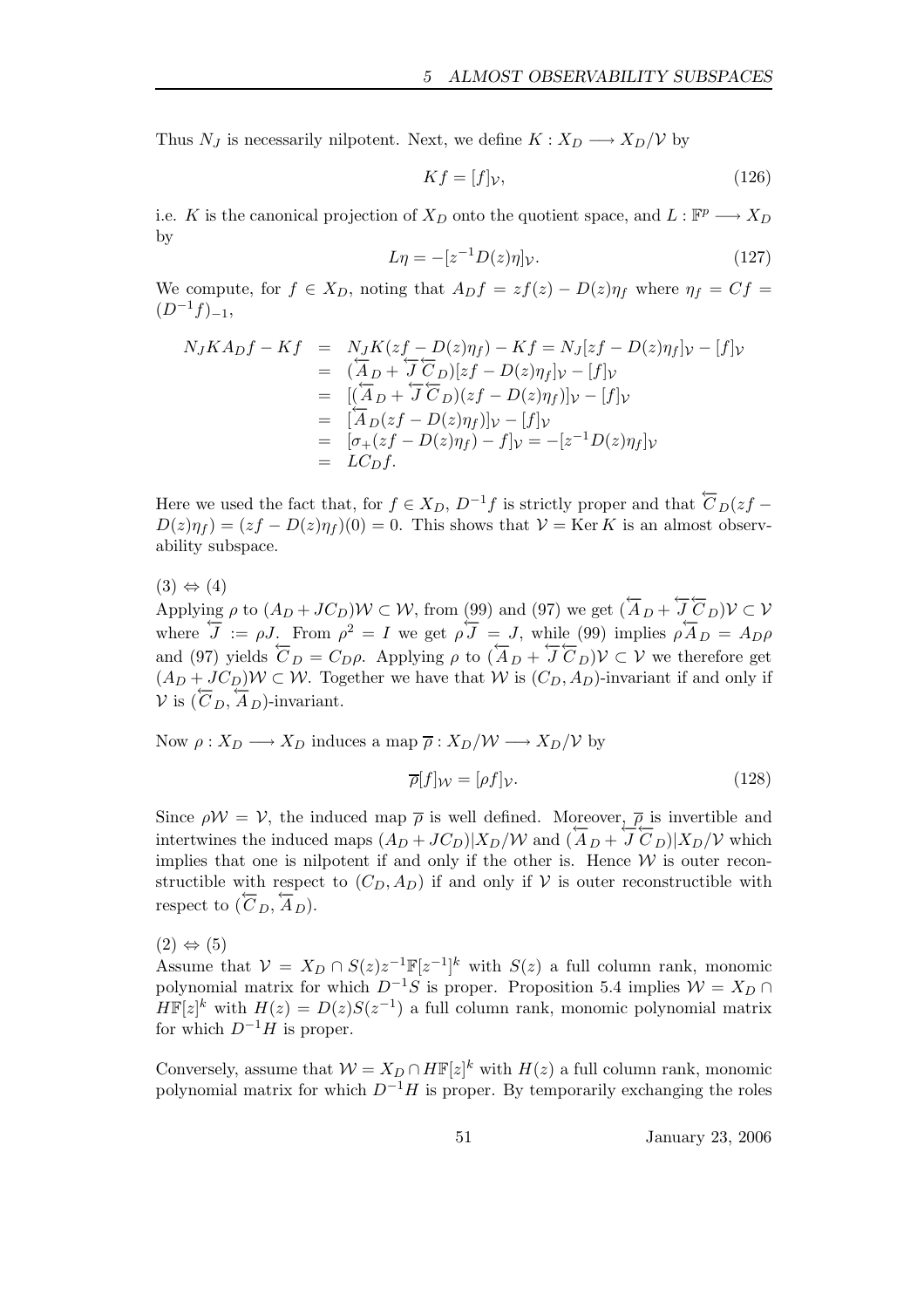of S and H in Proposition 5.4 we get that  $S(z) = D(z)H(z^{-1})$  is also a full column rank, monomic polynomial matrix for which  $D^{-1}S$  is proper, and moreover  $H(z) =$  $D(z)S(z^{-1})$ . But then Proposition 5.4 in its original form together with  $\rho^2 = I$ yields  $\mathcal{V} = X_D \cap S(z)z^{-1}\mathbb{F}[z^{-1}]^k$ .

 $(4) \Leftrightarrow (5)$ 

Assume  $W \subset X_D$  is outer reconstructible with respect to  $(C_D, A_D)$ . In particular W is conditioned invariant, hence has a representation  $\mathcal{W} = X_D \cap H\mathbb{F}[z]^k$  for H of full column rank. Let  $H = H_1 H_0$  be an external/internal factorization with  $H_1$  right prime and  $H_0$  square nonsingular. Then, by Fuhrmann and Helmke [2001], there exists an extension  $T = \begin{pmatrix} H & H' \end{pmatrix}$  such that  $X_D \cap H\mathbb{F}[z]^k = X_D \cap T\mathbb{F}[z]^p$ ,  $D^{-1}T$ is proper and T monomic. Since  $\det H_0$  is a factor of  $\det T$ , for T to be monomic, necessarily  $H_0$  and hence H has to be monomic.

Assume  $W \subset X_D$  has the representation  $W = X_D \cap H\mathbb{F}[z]^k$  with H monomic and  $D^{-1}H$  proper. Necessarily, W is conditioned invariant. Let  $H = H_1H_0$  be an external/internal factorization. By the results of Section 3, it has an extension of the form  $T = \begin{pmatrix} H_1 & H' \end{pmatrix} \begin{pmatrix} H_0 & 0 \\ 0 & I \end{pmatrix}$  $0 \quad I$ ! with  $W = X_D \cap T\mathbb{F}[z]^p$ .

The properness of  $D^{-1}T$  implies the existence of a, not necessarily unique, nonsingular polynomial matrix R such that  $D^{-1}TR$  is biproper. Letting  $\overline{D} = TR$ , it is easy to verify that  $X_D$  and  $X_{\overline{D}}$  contain the same elements, (though the module structure is different), and that there exists an output injection map J such that  $A_{\overline{D}} = A_D + JC_D$ . For this  $A_{\overline{D}}$ -module structure on  $X_{\overline{D}}$ ,  $W = TX_R$  is actually an invariant subspace and moreover  $X_{\overline{D}}/\mathcal{W}$  and  $X_T$  are isomorphic as modules. In particular, since  $S_T$  is nilpotent, so is the induced map  $(A_D + JC_D)|X_{\overline{D}}/W$ . This shows that W is an outer reconstructible subspace with respect to  $(C_D, A_D)$ .

 $(1) \Leftrightarrow (6)$ Apply  $\rho$  to the one Sylvester to get the other and vice versa.

Г

The previous results are very closely related to the characterization of conditioned invariant subspaces given in Theorem 5.1 of Fuhrmann and Helmke [2001].

As a corollary, we can state.

**Theorem 5.3** Given an observable pair  $(C, A)$ , a subspace V of the state space is an observability subspace if and only if  $\mathcal V$  is simultaneously a conditioned invariant subspace and an almost observability subspace.

**Proof:** Without loss of generality, we assume that  $(C, A)$  is in dual Brunovsky form, i.e.  $(C, A) = (C_D, A_D)$  with  $D(z) = \text{diag}(z^{\mu_1}, \dots, z^{\mu_p})$ . Assume  $V \subset X_D$  is an observability subspace. In particular it is conditioned invariant. By Proposition 3.2, we have  $X_D \cap H\mathbb{F}[z]^k$  for some right prime  $H \in \mathbb{F}[z]^{p\times k}$  that satisfies  $D^{-1}H$ is strictly proper. Let  $\lambda_1, \ldots, \lambda_k$  be the reduced observability indices. Then, by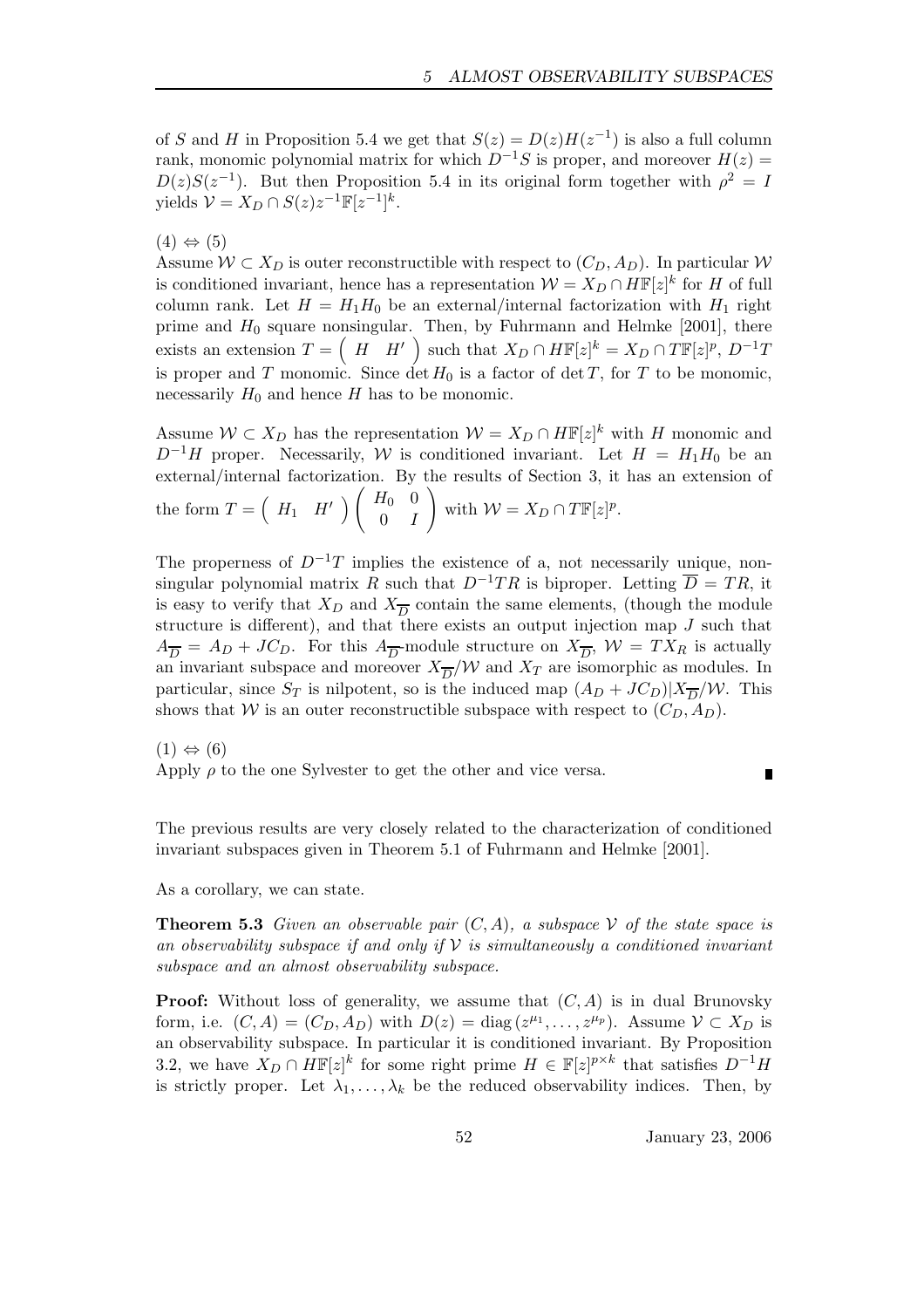Theorem 7.1 in Fuhrmann and Helmke [2001], denoting by  $h_1, \ldots, h_k$  the columns of H, a basis for V is given by  $\{h_1, \ldots, z^{\lambda_1-1}h_1, \ldots, h_k, \ldots, z^{\lambda_k-1}h_k\}$ . Define  $S(z)$  $\sqrt{ }$  $\lambda_1$  $\setminus$ 

$$
H(z)\begin{pmatrix} z^{\lambda_1} & & & \\ & \ddots & & \\ & & \ddots & \\ & & & z^{\lambda_k} \end{pmatrix}
$$
 and let  $s_1, \ldots, s_k$  the columns of  $S$ . Then it is easily

checked that  $\mathcal{V} = X_D \cap S(z)z^{-1}\mathbb{F}[z^{-1}]^k$  and so, by Theorem 5.2, it is an almost observability subspace.

To prove the converse, assume  $\mathcal V$  is simultaneously a conditioned invariant subspace and an almost observability subspace. Thus we have

$$
\mathcal{V} = X_D \cap S(z) z^{-1} \mathbb{F}[z^{-1}]^l = X_D \cap H\mathbb{F}[z]^k.
$$

Here H is a basis matrix for  $\langle V \rangle$ . S being monomic, it has a factorization  $S = S_1S_0$ , where  $S_1$  is right prime and, without loss of generality, that  $S_0 =$ diag  $(z^{\nu_1},...,z^{\nu_l})$ . Clearly, a basis for  $\mathcal V$  is given by  $\{s_1,\ldots,z^{\nu_1-1}s_1,\ldots,s_l,\ldots,z^{\nu_l-1}s_l\}$ . However, as above, another basis is given by  $\{h_1, \ldots, z^{\lambda_1-1}h_1, \ldots, h_k, \ldots, z^{\lambda_k-1}h_k\}.$ As both  $\{s_1, \ldots, s_l\}$  as well as  $\{h_1, \ldots, h_k\}$  are bases for  $\langle \mathcal{V} \rangle$ , we have  $l = k$  and  $S_1 = HU$  for some unimodular U. But  $S_1$  is right prime which implies the right primeness of H. Using the characterization of Theorem 3.4, it follows that  $V$  is an observability subspace. П

**Remark 5.1** We note that if we remove the constraint of monomicity on S, then in general  $X_D \cap S(z)z^{-1}\mathbb{F}[z^{-1}]^k$  is no longer necessarily an almost observability subspace.

**Example 5.2** Assume  $d(z) = z^2$  and  $\mathcal{V} = X_d \cap (z - \alpha) \mathbb{F}[z] = \text{span}(z - \alpha)$ . Clearly  $\rho(\mathcal{V}) = \text{span} (1 - \alpha z) = X_{z^2} \cap (z - \alpha z^2) z^{-1} \mathbb{F}[z^{-1}]$ . With respect to the standard basis in  $X_{z^2}$ , we have  $\rho(\mathcal{V}) = \text{span} \begin{pmatrix} 1 \\ -1 \end{pmatrix}$  $-\alpha$ ! which has the kernel representation  $\rho(\mathcal{V}) = \text{Ker} \left( \begin{array}{cc} \alpha & 1 \end{array} \right)$ . This shows that  $\rho(\mathcal{V})$  is an almost observability subspace if and only if  $\alpha = 0$ .

Given  $(C, A)$ , a subspace  $\mathcal{V} \subset \mathcal{X}$  is an observability subspace if and only if there exists a friend  $J \in \mathcal{G(V)}$  for which the characteristic polynomial of  $(A+JC)|(\mathcal{X/V})$  can be arbitrarily assigned, subject only to the degree constraint. Now, by Theorem 5.3, a subspace  $\mathcal V$  is an observability subspace if and only if it is both conditioned invariant and almost obervable. The last two types of subspaces have been characterized, in Theorem 5.2, in terms of solvability of Sylvester type equations. Thus it is of interest to show how to construct a friend so that the characteristic polynomial of  $(A+JC)|(\mathcal{X}/\mathcal{V})$  can be arbitrarily preassigned in terms of these Sylvester equations. This is summed up in the following theorem.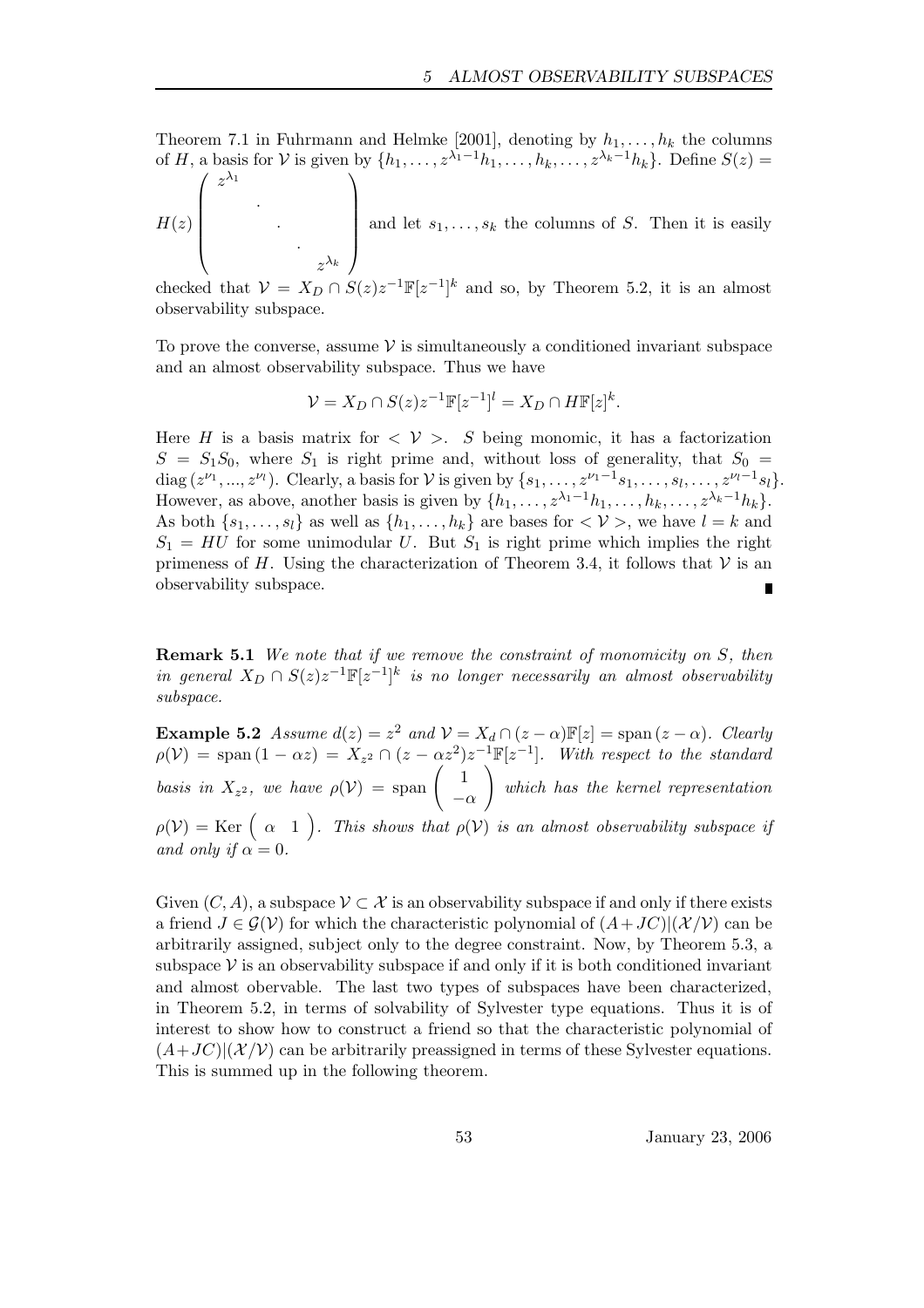**Theorem 5.4** Let  $K$  be a solution to the two Sylvester equations

$$
KA - FK = GC \tag{129}
$$

and

$$
NKA - K = -LC \t{,} \t(130)
$$

where N is nilpotent and F a  $k \times k$  matri. Then for every monic polynomial p of degree k there exist  $F_p$  and  $G_p$  such that the characteristic polynomial of  $F_p$  is equal to p and

$$
KA - F_pK = G_pC \t\t(131)
$$

**Proof:** We want to construct P such that  $(P, F)$  is observable and such that  $F_Q :=$  $F - QP$  solves

$$
KA - F_QK = G_QC
$$

for every choice of Q and an appropriate  $G_Q$ . Using (129) the latter is equivalent to the following: for every Q we have to find  $\tilde{G}_Q$  such that

$$
QPK = \tilde{G}_Q C .
$$

But this is equivalent to the existence of  $\tilde{G}_I$  such that  $PK = \tilde{G}_I C$  which in turn is equivalent to

$$
Ker P \supset K(Ker C) .
$$

On the other hand  $(P, F)$  being observable is equivalent to

$$
\operatorname{Ker} O(P, F) = \operatorname{Ker} \begin{pmatrix} P \\ PF \\ \vdots \\ PF^{k-1} \end{pmatrix} = \{0\} ,
$$

which suggests to choose  $\text{Ker } P$  as small as possible.

Now let P be such that Ker  $P = K(\text{Ker } C)$  and let  $x \in \text{Ker } O(P, F)$  be arbitrary. It will be shown by induction that  $x = 0$ . Let  $i \in \mathbb{N}$  and assume that  $x = N^{i-1}F^{i-1}x$ (which is obviously true for  $i = 1$ ). Then  $x \in \text{Ker } O(P, F)$  implies  $PF^{i-1}x = 0$ which yields  $F^{i-1}x = Ky$  for a  $y \in \text{Ker } C$ . But then (130) implies  $F^{i-1}x = Ky =$  $NKAy + LCy = NKAy$  and multiplying (129) by N yields  $F^{i-1}x = NKAy$  $NFKy + NGCy = NFKy = NFF^{i-1}x = NF^{i}x$ . Multiplying the last equation by  $N^{i-1}$  and using the induction hypothesis it follows that  $x = N^{i}F^{i}x$ . By induction it follows  $x = N^k F^k x$  and since N is nilpotent this yields  $x = 0$ . Hence  $(P, F)$  is observable.

Now the statement follows from the pole placement theorem setting  $F_p := F_Q$  and  $G_p := G_Q$  for an appropriate Q.

We note that this is a slightly weaker result than Theorem 3.5 where also the fine structure given by the invariant factors was taken into account.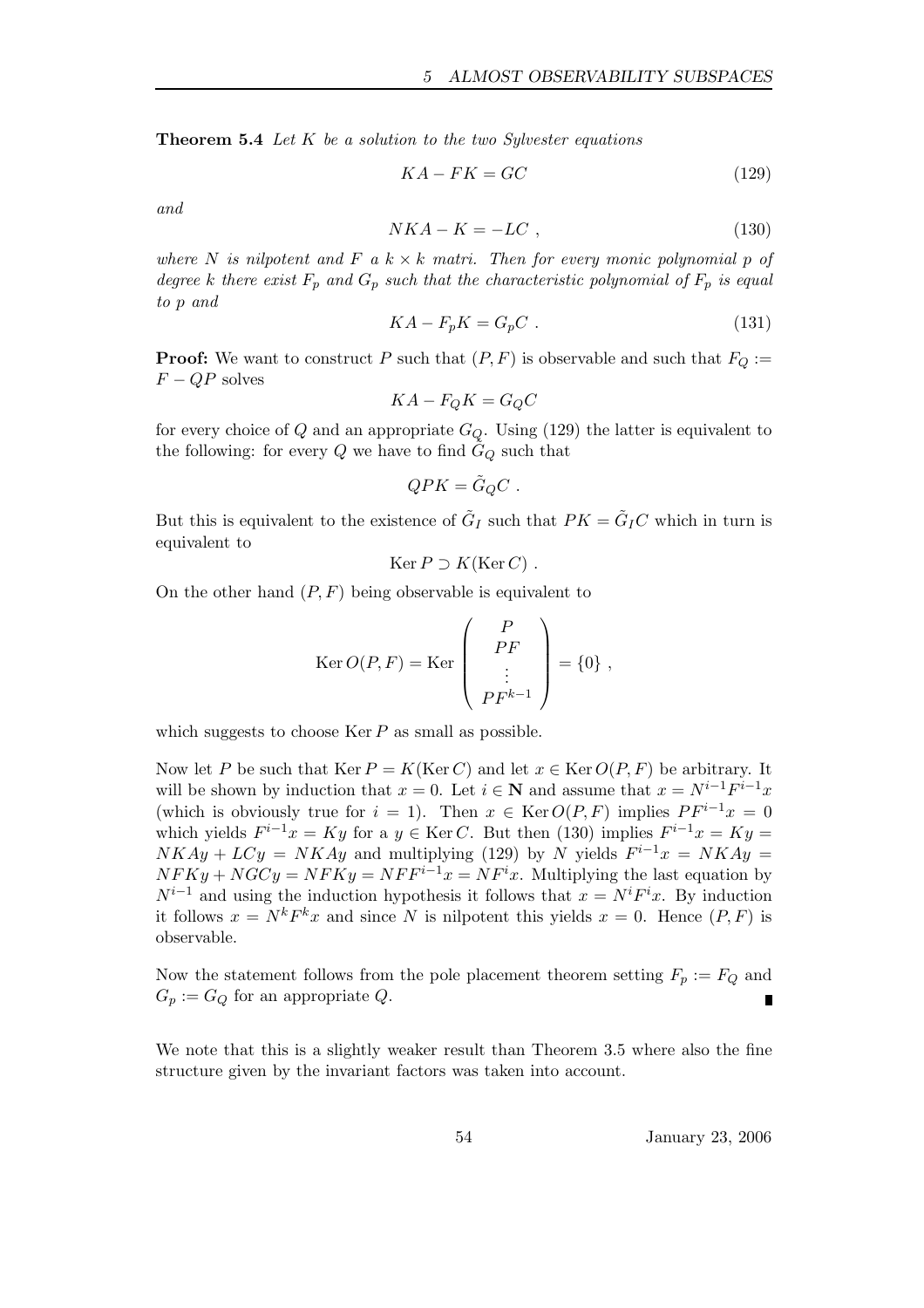# 6 On observers

In this section we will explain how the various types of invariant subspaces that have been discussed in the previous sections and their spectral properties relate to observer theory. We review the definitions of tracking observers and singular tracking observers, whose existence is equivalent to the existence of certain conditioned invariant or almost observability subspaces, respectively. We discuss in detail how the spectral properties of these subspaces relate to the observer dynamics and give existence conditions in form of solvability of Sylvester type, as well as rational and polynomial matrix equations.

### 6.1 Dead-beat tracking observers

Definition 6.1 Given the linear systems

$$
\begin{cases}\n\sigma x = Ax + Bu \\
y = Cx \\
z = Kx\n\end{cases}
$$
\n(132)

in the state space  $\mathbb{F}^n$  and

$$
\begin{cases}\n\sigma\xi = F\xi + Gy + Hu \\
\zeta = J\xi\n\end{cases}
$$
\n(133)

in the state space  $\mathbb{F}^q$ . System (133) will be called a **tracking observer** for K if for every  $x(0) \in \mathbb{F}^n$  there exists  $a \xi(0) \in \mathbb{F}^q$  such that, for the solutions  $x(t)$  and  $\xi(t)$  of (132) and (133) respectively, we have  $e(t) = z(t) - \zeta(t) = Kx(t) - J\xi(t) = 0$  for all  $t \geq 0$ . Here e is called the **tracking error**.

A tracking observer is called a dead-beat tracking observer if for all initial conditions of the states x and  $\xi$  and all inputs u there exists a time T such that  $e(t) = 0$ for all  $t > T$ , *i.e.* the tracking error is eventually zero.

Tracking observers have been discussed in Fuhrmann and Helmke [2001] under the name "preobservers". There they have been defined via the following characterization.

**Proposition 6.1** The observable system  $(133)$  is a tracking observer for K if and only if there exists a transformation Z such that

$$
\begin{cases}\nZA - FZ = GC \\
H = ZB \\
K = JZ\n\end{cases}
$$
\n(134)

holds. Furthermore, the map Z is uniquely determined and the dynamics of  $d(t) =$  $\xi(t) - Zx(t)$  is governed by  $\sigma d = Fd$  with the tracking error being  $e = Jd$ .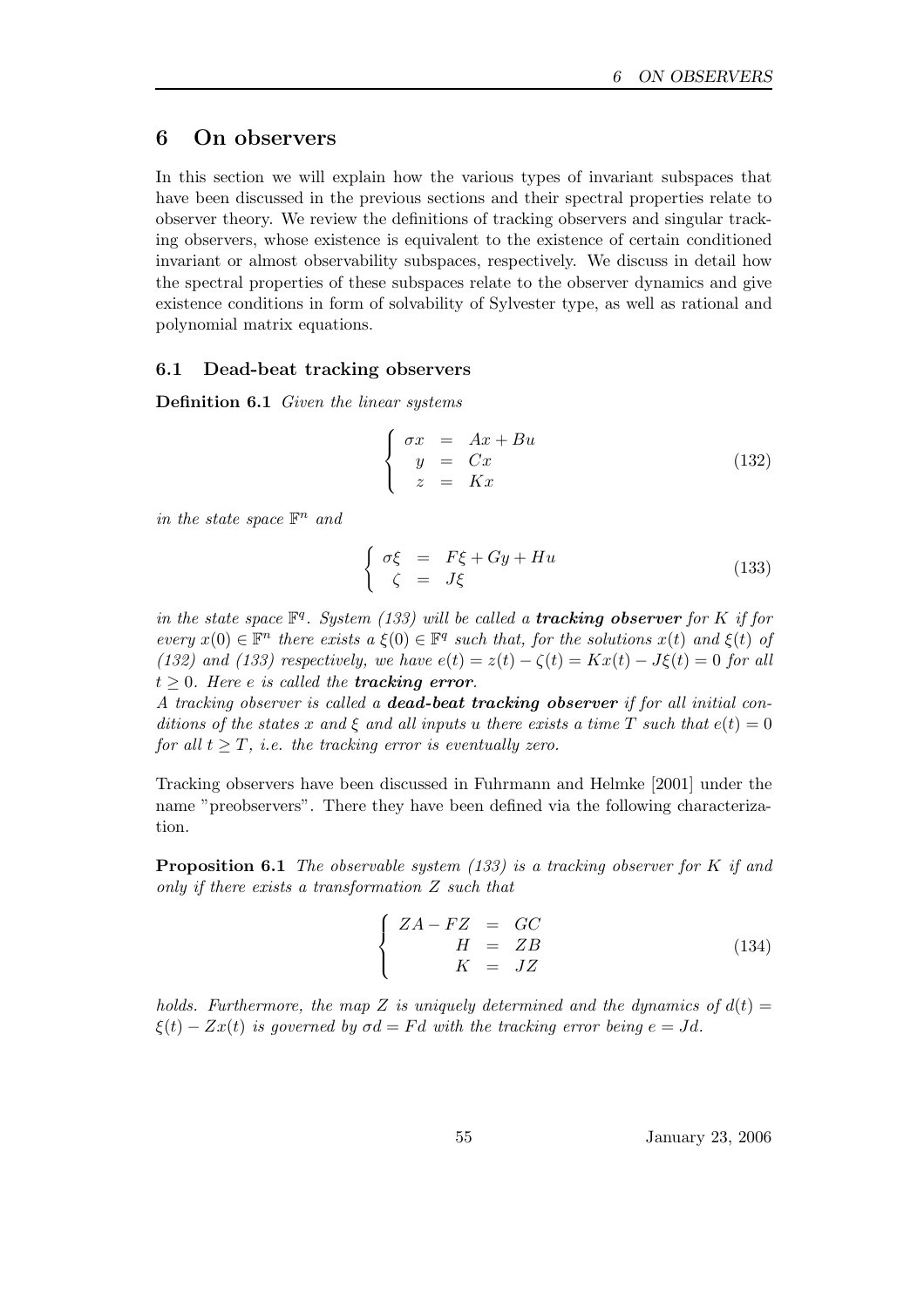**Proof:** Let equations (134) be fullfilled and let  $d(t) := \xi(t) - Zx(t)$ . Then

$$
d(t+1) = F\xi(t) + Gy(t) + Hu(t) - Z(Ax(t) + Bu(t))
$$
  
=  $F\xi(t) - FZx(t) + FZx(t) + GCx(t) + Hu(t) - ZAx(t) - ZBu(t)$   
=  $Fd(t) - (ZA - FZ - GC)x(t) + (H - ZB)u(t)$   
=  $Fd(t)$ .

For given  $x(0)$  set  $\xi(0) := Zx(0)$  then  $d(0) = 0$ . It follows  $d(t) = 0$  for all  $t \geq 0$ , especially  $e(t) = \zeta(t) - Kx(t) = J\xi(t) - JZx(t) = Jd(t) = 0$  for all  $t \geq 0$ . Hence system  $(133)$  is a tracking observer for  $Kx$ .

Conversely, let system (133) be a tracking observer for  $Kx$ . Let  $\beta$  be a basis of the state space of the observed system and let  $x(0) \in \mathcal{B}$  be arbitrary. Then there exists  $\xi(0)$  such that  $e(t) = \zeta(t) - Kx(t) = 0$  for all  $t \in \mathbb{R}$ . Taking for every  $x(0) \in \mathcal{B}$ the corresponding  $\xi(0)$ , the assignment  $\xi(0) =: Zx(0)$  defines a linear map Z which fullfills  $JZx(0) = J\xi(0) = \zeta(0) = Kx(0)$  for all  $x(0) \in \mathcal{B}$  and hence  $K = JZ$ . Furthermore, choosing an arbitrary  $x(0) \in \mathcal{B}$ , taking the corresponding  $\xi(0)$  and setting  $d(t) := \xi(t) - Zx(t)$  it follows  $Jd(t) = J\xi(t) - JZx(t) = \zeta(t) - Kx(t) = 0$ for all  $t > 0$  and hence

$$
0 = Jd(t+1) = J [Fd(t) - (ZA - FZ - GC)x(t) + (H - ZB)u(t)]
$$

for all  $t \geq 0$ , especially  $(t := 0)$ 

$$
0 = JFd(0) - J(ZA - FZ - GC)x(0) + J(H - ZB)u(0) .
$$

Note that by definition  $d(0) = \xi(0) - Zx(0) = 0$ . Setting  $u(0) := 0$  and using the fact that  $x(0) \in \mathcal{B}$  was arbitrary, this yields  $J(ZA - FZ - GC) = 0$ . But then  $J(H - ZB) = 0$  since  $u(0)$  can be chosen at will. It follows  $0 = Jd(t+1) = JFd(t)$ for all  $t \geq 0$ . Now let  $i \in \mathbb{N}$  and assume that

$$
JF^{i-1}(ZA - FZ - GC) = 0
$$
  
\n
$$
JF^{i-1}(H - ZB) = 0
$$
  
\n
$$
JF^{i}d(t) = Jd(t + i) = 0 \text{ for all } t \ge 0.
$$

Then it follows

$$
0 = Jd(t + i + 1) = JFi d(t + 1)
$$
  
= JF<sup>i</sup> [Fd(t) - (ZA - FZ - GC)x(t) + (H - ZB)u(t)]

for all  $t > 0$ , especially  $(t := 0)$ 

$$
0 = JF^{i+1}d(0) - JF^{i}(ZA - FZ - GC)x(0) + JF^{i}(H - ZB)u(0) .
$$

As before it follows  $JF^{i}(ZA - FZ - GC) = 0$ ,  $JF^{i}(H - ZB) = 0$  and  $0 = Jd(t +$  $i + 1$ ) =  $JF^{i+1}d(t)$  for all  $t \ge 0$ . By induction and using the fact that  $(F, J)$  was observable this yields  $ZA - FZ - GC = 0$  and  $H - ZB = 0$ .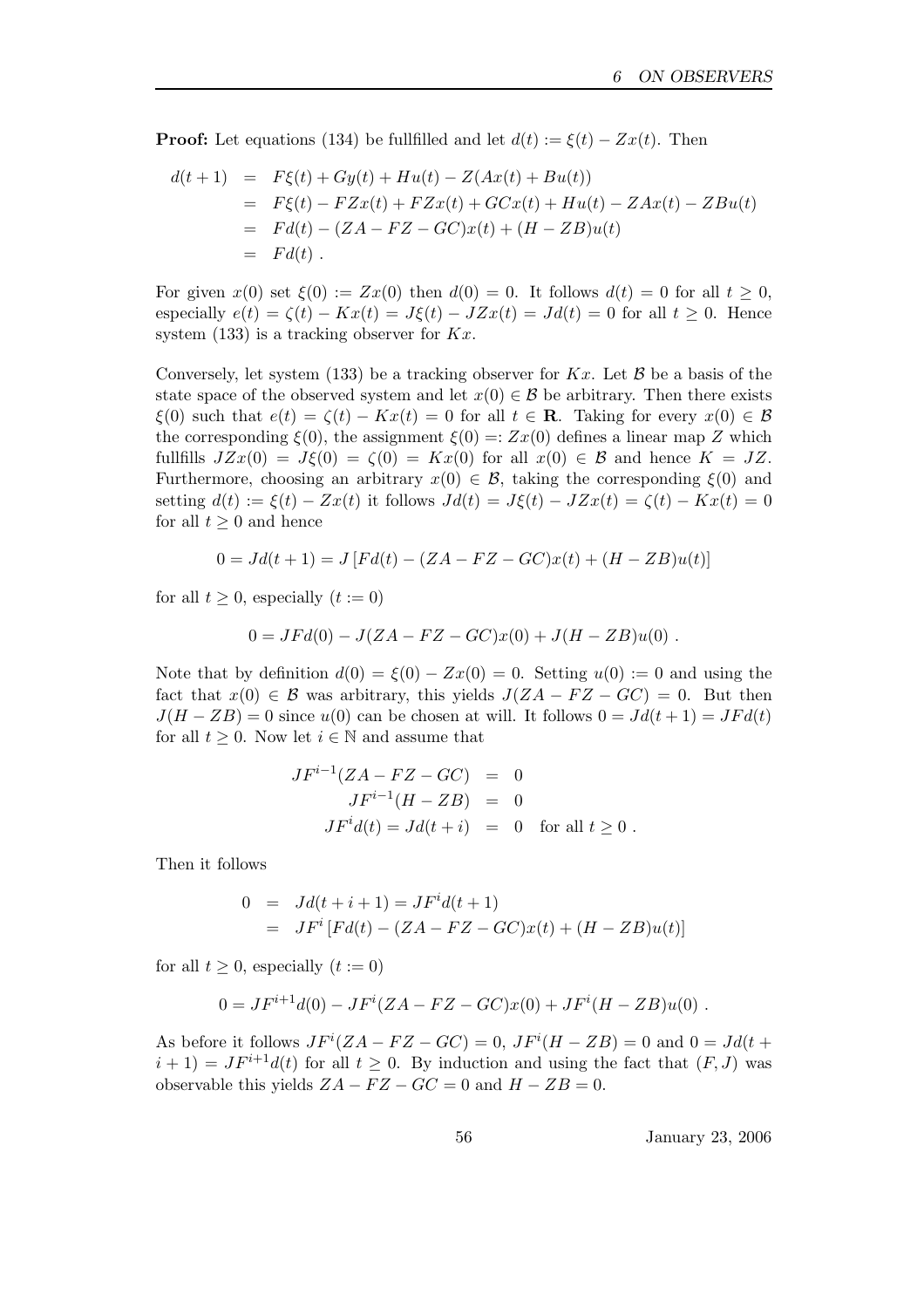Let  $Z_1, Z_2$  be two solutions of equations (134). Then the difference  $\Delta Z := Z_2 - Z_1$ fullfills  $J\Delta Z = 0$  and  $\Delta ZA - F\Delta Z = 0$ . Now let  $i \in \mathbb{N}$  and assume that  $JF^{i-1}\Delta Z =$ 0. Then  $JF^i\Delta Z = JF^{i-1}F\Delta Z = JF^{i-1}\Delta ZA = 0$ . By induction and again using the fact that  $(F, J)$  was observable this yields  $\Delta Z = 0$ . Г

Remark 6.1 If equations (134) hold for system (133) then it is a tracking observer for  $K$  even if it is not observable. Observability has not been used for that conclusion.

Note that requiring observers to be observable systems is not a grave restriction since we are designing them ourselves. Furthermore, it follows from the (dual) Kalman decomposition that we can always make an observer observable by reducing its order. Its observable subsystem has the same input output behavior and hence the same observer properties as the original observer. Using Proposition 6.1 it is easy to derive also a similar characterization for dead-beat tracking observers.

Proposition 6.2 The observable system (133) is a dead-beat tracking observer for K if and only if it is a tracking observer for  $K$  and  $F$  is nilpotent, i.e. if and only if F is nilpotent and there exists a transformation Z such that equations  $(134)$  hold.

**Proof:** Let the observable system (133) be a tracking observer for K and let  $F$ be nilpotent. According to Proposition 6.1 the dynamics of  $d(t) = \xi(t) - Zx(t)$  is governed by  $\sigma d = F d$ . Since F is nilpotent this implies that for every  $x(0), \xi(0)$  and u there exists a  $T \geq 0$  such that  $d(t) = 0$  for  $t \geq T$ . But then also the tracking error  $e(t) = Jd(t) = 0$  for all  $t \geq T$  and system (133) is a dead-beat tracking observer for K.

Conversely, let the observable system  $(133)$  be a dead-beat tracking observer for K then it is clearly a tracking observer for K. Choose  $x(0) = 0$  and  $u \equiv 0$  then  $d = \xi$ and  $e = J\xi$ . Assume that F is not nilpotent then there exists a  $\xi(0)$  such that  $\xi(t) = F^t \xi(0) \neq 0$  for all  $t \geq 0$ . But since system (133) is a dead-beat tracking observer there exists a  $T \geq 0$  such that  $J\xi(t) = 0$  for all  $t \geq T$ . This implies  $JF^{i}F^{T}\xi(0) = 0$  for all  $i \geq 0$  and since  $(F, J)$  is observable it follows  $F^{T}\xi(0) = 0$ , a contradiction. Hence  $F$  was nilpotent.

**Remark 6.2** If system (133) is a tracking observer for K with F nilpotent then it is a dead-beat tracking observer for  $K$  even if it is not observable. Observability has not been used for that conclusion.

The theory of the various types of invariant subspaces discussed in the first part of this paper comes into play when one is interested in existence conditions for observers. In view of equation (102), the Sylvester equation in (134) is equivalent to KerZ being conditioned invariant. Furthermore, we have an equation of the type  $K = JZ$  if and only if  $\text{Ker } Z \subset \text{Ker } K$ .

In order to be able to link spectral properties of the observer matrix  $F$  to outer spectral properties of the subspace  $\text{Ker }Z$ , we want Z to be surjective. The next result shows that this can always be achieved by reducing the order of the observer.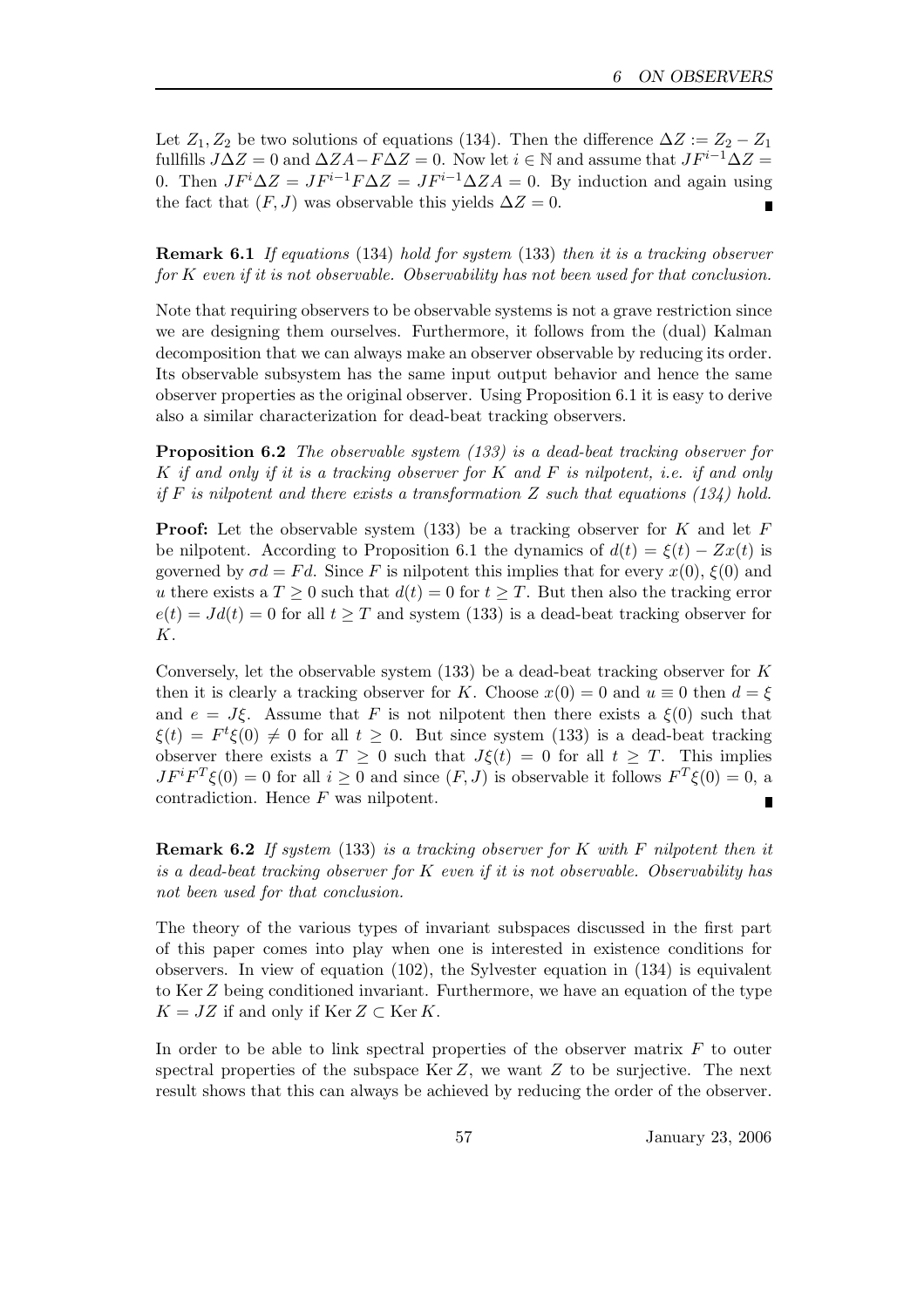**Proposition 6.3** There exist transformations  $F$ ,  $G$ ,  $H$ ,  $J$  and  $Z$  such that equations (134) hold if and only if there exist transformations  $\bar{F}$ ,  $\bar{G}$ ,  $\bar{H}$ ,  $\bar{J}$  and  $\bar{Z}$ , with  $\bar{Z}$  surjective, such that

$$
\begin{cases}\n\bar{Z}A - \bar{F}\bar{Z} &= \bar{G}C\\
\bar{H} &= \bar{Z}B\\
K &= \bar{J}\bar{Z}\n\end{cases}
$$
\n(135)

holds. Furthermore, we can choose  $(\bar{J}, \bar{F})$  to be observable.

**Proof:** Let F, G, H, J and Z such that equations (134) hold. If Z is not surjective we can choose a basis such that

$$
Z = \left(\begin{array}{c} Z_1 \\ 0 \end{array}\right), \ F = \left(\begin{array}{cc} F_{11} & F_{12} \\ F_{21} & F_{22} \end{array}\right), \ G = \left(\begin{array}{c} G_1 \\ G_2 \end{array}\right), \ H = \left(\begin{array}{c} H_1 \\ H_2 \end{array}\right), \ J = \left(\begin{array}{cc} J_1 & J_2 \end{array}\right)
$$

and  $Z_1$  is surjective. Then equations (134) imply

$$
\begin{cases}\nZ_1 A - F_{11} Z_1 &= G_1 C \\
H_1 &= Z_1 B \\
K &= J_1 Z_1\n\end{cases}
$$

If  $(J_1, F_{11})$  is not observable then there exists a basis (dual Kalman decomposition) in which

$$
Z_1 = \begin{pmatrix} \bar{Z} \\ \bar{Z}_2 \end{pmatrix}, F_{11} = \begin{pmatrix} \bar{F} & 0 \\ \bar{F}_{21} & \bar{F}_{22} \end{pmatrix}, G_1 = \begin{pmatrix} \bar{G} \\ \bar{G}_2 \end{pmatrix}, H_1 = \begin{pmatrix} \bar{H} \\ \bar{H}_2 \end{pmatrix}, J_1 = \begin{pmatrix} \bar{J} & 0 \end{pmatrix}
$$

and Z is surjective since  $Z_1$  is surjective. Now equations (135) follow.

An immediate consequence is the following existence condition for tracking observers.

**Theorem 6.1** Let p be a monic polynomial of degree q. If  $\text{Ker } K$  contains a codimension q conditioned invariant subspace V which has a friend  $L \in \mathcal{G}(V)$  such that p is the characteristic polynomial of the induced map  $(A-LC)|_{\mathbb{F}^n/\mathcal{V}}$  then there exists a tracking observer for K of order q with the characteristic polynomial of F being  $p$ .

Conversely, if there exists a tracking observer for  $K$  of order q with the characteristic polynomial of F being p then  $\text{Ker } K$  contains a conditioned invariant subspace V of codimension less or equal than q which has a friend  $L \in \mathcal{G}(\mathcal{V})$  such that the characteristic polynomial of the induced map  $(A - LC)|_{\mathbb{F}^n/\mathcal{V}}$  divides p.

**Proof:** Let  $V \subset \text{Ker } K$  be conditioned invariant of codimension q then  $V = \text{Ker } Z$  for a suitable surjective  $Z \in \mathbb{F}^{q \times n}$ . Let  $L \in \mathcal{G}(V)$  be a friend of V then  $(A - LC)V \subset V$ implies that there exists a matrix  $F \in \mathbb{F}^{q \times q}$  such that  $Z(A - LC) = FZ$ , i.e. such that the following diagram commutes.



58 January 23, 2006

 $\blacksquare$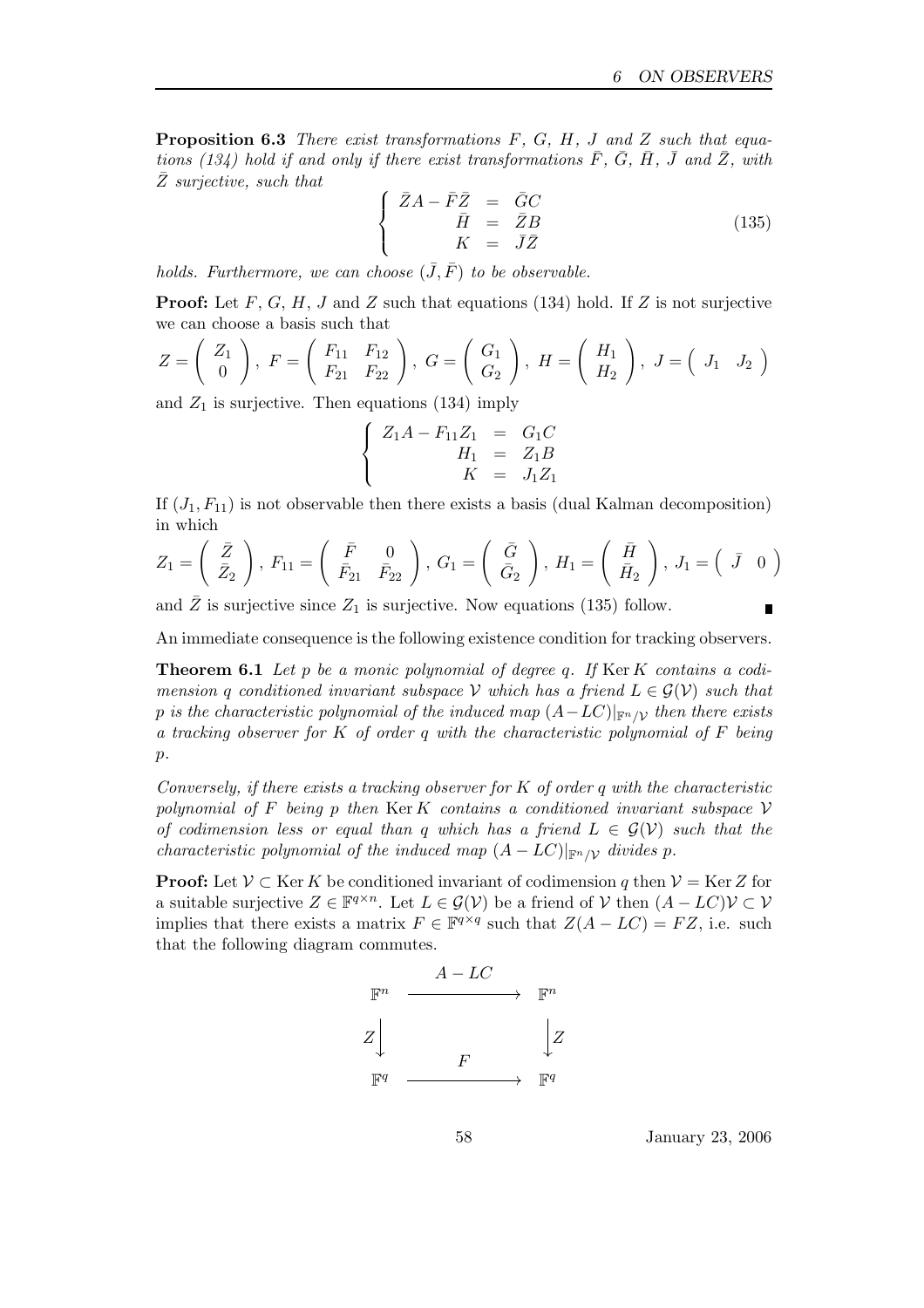This induces a quotient diagram with the induced map  $\overline{Z}$  an isomorphism.



But then F is similar to  $(A - LC)|_{\mathbb{F}^n/\mathcal{V}}$ . Define  $G := ZL$  then the first diagram yields  $ZA - GC = FZ$ . Define  $H := ZB$ . Since Ker  $Z = V \subset \text{Ker } K$  there exists a matrix J such that  $K = JZ$ . Remark 6.1 now states that system (133) is a tracking observer for  $K$  as required.

Conversely, let there exist an order q tracking observer for  $K$ . Let system (133) be its observable subsystem which then has order less or equal than  $q$  and is also a tracking observer for K. Furthermore, the characteristic polynomial of  $F$  divides the original one. It follows from Propositions 6.1 and 6.3 that there exists a surjective Z such that  $ZA - \bar{F}Z = \bar{G}C$ , where the size of  $\bar{F}$  is less or equal than that of F and its characteristic polynomial divides that of  $F$ . Since  $Z$  is surjective there exists L such that  $\bar{G} = ZL$ . But then  $Z(A - LC) = \bar{F}Z$  and with  $\mathcal{V} := \text{Ker }Z$  it follows  $(A-LC)\mathcal{V} \subset \mathcal{V}$ , i.e. L is a friend of  $\mathcal{V}$ . Furthermore, Diagram (136) with F replaced by  $\bar{F}$  yields that  $(A - LC)|_{\mathbb{F}^n/\mathcal{V}}$  is similar to  $\bar{F}$ . Since the number of rows of Z is less or equal than q and Z is surjective, it follows that  $\mathcal V$  has codimension less or equal than  $q$ . П

The apparent asymmetry in the last result is only overcome in the minimal order case.

**Corollary 6.1** The minimal order of a tracking observer for  $K$  is equal to the minimal codimension of a conditioned invariant subspace contained in Ker K. Let this order be  $q_{min}$  and let p be a monic polynomial of degree  $q_{min}$ . There exists a tracking observer for K with the characteristic polynomial of  $F$  being p if and only if Ker K contains a codimension  $q_{min}$  conditioned invariant subspace which has a friend  $L \in \mathcal{G(V)}$  such that the characteristic polynomial of the induced map  $(A - LC)|_{\mathbb{F}^n/V}$ is p.

Note that the previous theorem together with Theorem 3.6 completely solves the question of possible observer dynamics for tracking observers. The invariant factors can be freely preassigned subject to the constraints given in Theorem 3.6.

The previous results are easily applied to derive existence conditions for dead-beat tracking observers.

Corollary 6.2 If Ker K contains a codimension q outer reconstructible subspace then there exists a dead-beat tracking observer for  $K$  of order q. If there exists a deadbeat tracking observer for  $K$  of order q then  $\text{Ker } K$  contains an outer reconstructible subspace  $V$  of codimension less or equal than q. If q is the minimal order of a dead-beat tracking observer for K then codim  $\mathcal{V} = q$ .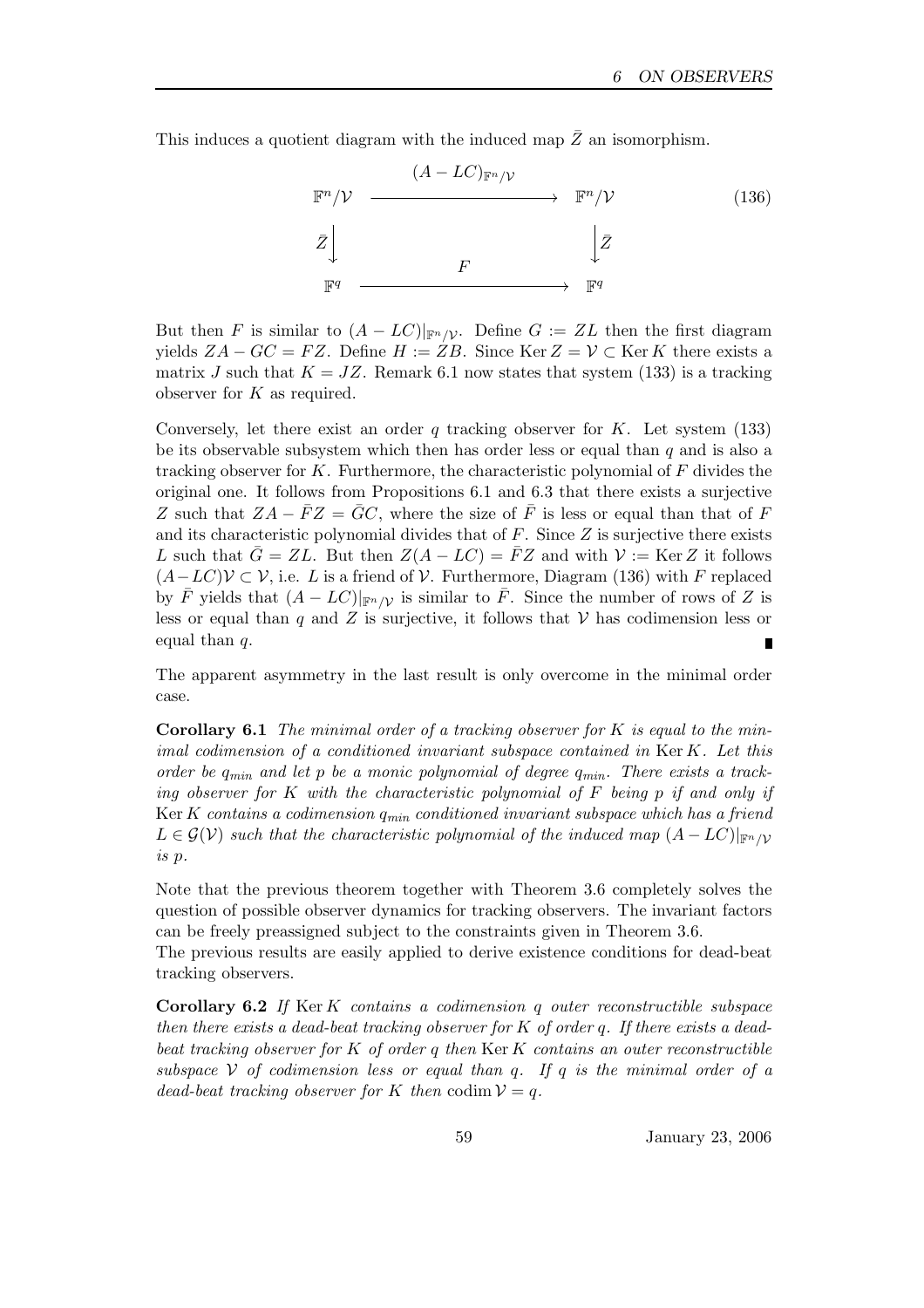Again, there is an apparent asymmetry in this result which in general can not be overcome in the non minimal order case as the following example shows.

### Example 6.1 Let

$$
A = \left(\begin{array}{cc} 0 & 0 \\ 0 & 1 \end{array}\right), B = \left(\begin{array}{c} 1 \\ 0 \end{array}\right), C = \left(\begin{array}{cc} 0 & 0 \end{array}\right) \text{ and } K = \left(\begin{array}{cc} 1 & 0 \end{array}\right)
$$

then the spectrum of  $A - LC$  is  $\{0, 1\}$ , independent of L, and hence the trivial subspace is not outer reconstructible. Hence Ker K contains no codimension 2 outer reconstructible subspace. However,

$$
F = \begin{pmatrix} 0 & 0 \\ 1 & 0 \end{pmatrix}, G = \begin{pmatrix} 1 \\ 0 \end{pmatrix}, H = \begin{pmatrix} 0 \\ 1 \end{pmatrix}, J = \begin{pmatrix} 0 & 1 \end{pmatrix} and Z = \begin{pmatrix} 0 & 0 \\ 1 & 0 \end{pmatrix}
$$

fullfill equations (134), F is nilpotent and  $(J, F)$  is observable, so there exists an order 2 observable dead-beat tracking observer for K. The minimal order for a dead-beat tracking observer for  $K$  would be 1 in this case.

There are many equivalent ways of expressing the existence of conditioned invariant subspaces in polynomial terms, see Fuhrmann and Helmke [2001]. The theorem below is a (slightly corrected) variant of their Theorem 5.4.

Theorem 6.2 Define

$$
Z_K(z) = K(zI - A)^{-1}
$$
  
\n
$$
Z_C(z) = C(zI - A)^{-1}
$$
\n(137)

Consider the following statements:

- 1. There exists a codimension q outer reconstructible subspace  $\mathcal{V} \subset \text{Ker } K$ .
- 2. There exist linear transformations  $Z, F, G, H, J$ , with Z surjective of rank q and F nilpotent, such that equations (134) hold.
- 3. There exists an order r dead-beat tracking observer for K.
- 4. There exist strictly proper, rational functions M, N with monomic denominator and the McMillan degree of  $(M \ N)$  equal to s that solve

$$
\left(M \ N\right) \left(\begin{array}{c} zI - A \\ C\end{array}\right) = K. \tag{138}
$$

5. There exist strictly proper, rational functions  $Z_1, Z_2$  with monomic denominator and the McMillan degree of  $\begin{pmatrix} z_1 & Z_2 \end{pmatrix}$  equal to s that solve

$$
Z_K = Z_1 Z_C + Z_2. \t\t(139)
$$

Then (1) and (2) are equivalent and so are (4) and (5). Furthermore, (2) implies (3) with  $r = q$  and (4) with  $s \leq q$ . Finally, (3) implies (2) with  $q \leq r$  and (4) implies (3) with  $r = s$ .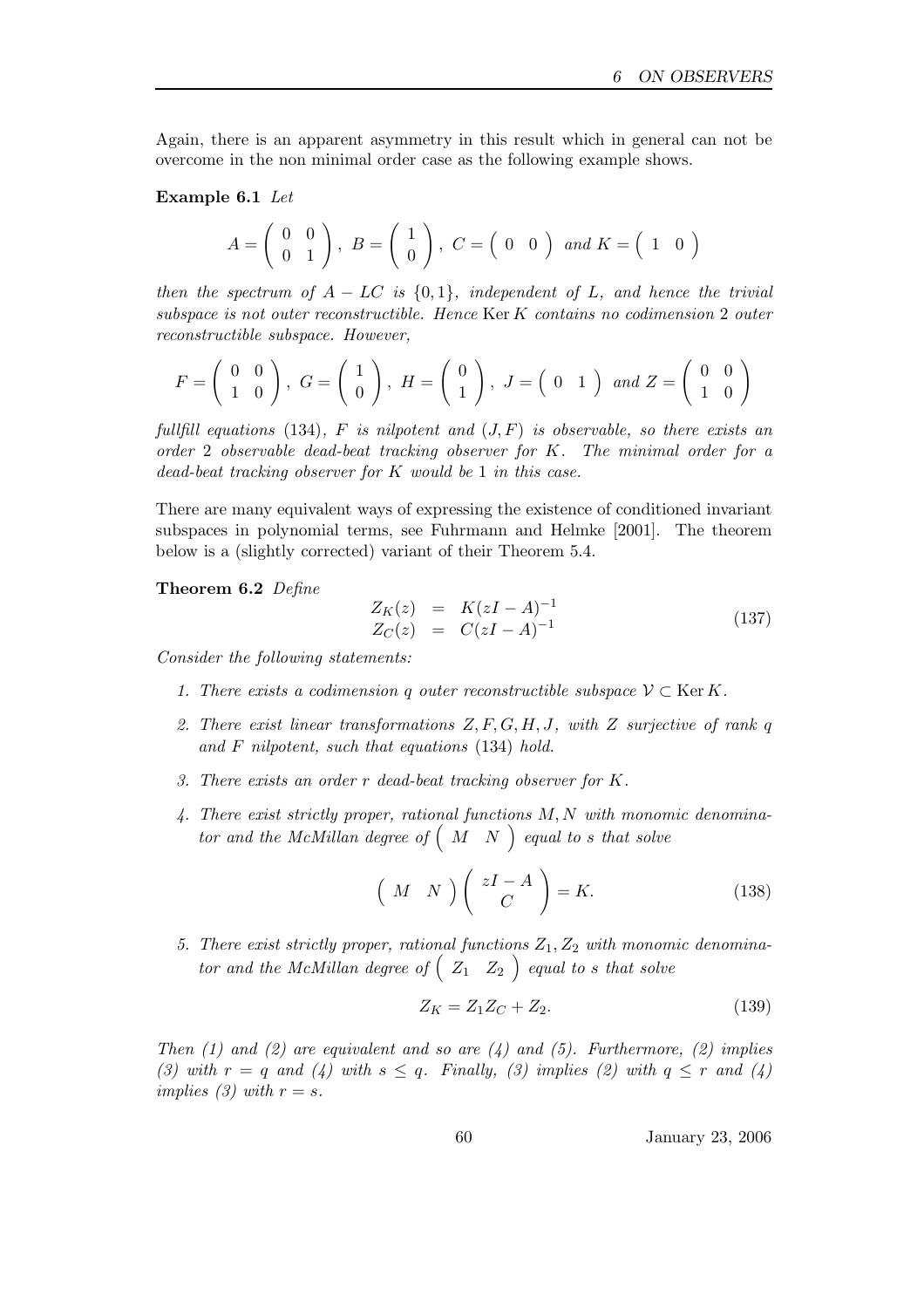## Proof:

 $(1) \Leftrightarrow (2)$ 

This is exactly the construction in Theorem 6.1.

 $(4) \Leftrightarrow (5)$ Set  $Z_1 = N$  and  $Z_2 = M$  and the result follows.

(2)⇒(3) with  $r = q$  and (3)⇒(2) with  $q \leq r$ This is the statement of Corollary 6.1 combined with  $(1) \Leftrightarrow (2)$ .

 $(2)$ ⇒ $(4)$  with  $s ≤ q$ 

$$
\left(\begin{array}{cc}M&N\end{array}\right):=\left(\begin{array}{cc|cc}F&Z&G\\ \hline J&0&0\end{array}\right)
$$

has McMillan degree  $s \leq q$  (since it has an order q realization) and a monomic denominator (since  $F$  is nilpotent). Furthermore,

$$
\begin{aligned}\n\left(\begin{array}{cc} M & N \end{array}\right) \begin{pmatrix} zI - A \\ C \end{pmatrix} &= J(zI - F)^{-1}Z(zI - A) + J(zI - F)^{-1}GC \\
&= J(zI - F)^{-1}\left[Z(zI - A) + GC\right] \\
&= J(zI - F)^{-1}\left[zIZ - ZA\right) + (ZA - FZ)\right] \\
&= J(ZI - F)^{-1}\left[(zI - F)Z\right] \\
&= JZ \\
&= K.\n\end{aligned}
$$

 $(4) \Rightarrow (3)$  with  $r = s$ Let

$$
\left(\begin{array}{cc}M&N\end{array}\right)=\left(\begin{array}{cc|cc}F&Z&G\\ \hline J&0&0\end{array}\right)
$$

be an order  $r = s$  observable realization. It follows that  $F$  is nilpotent since  $\left( \begin{array}{cc} M & N \end{array} \right)$  has a monomic denominator. Then

$$
K = J(zI - F)^{-1} [GC + Z(zI - A)]
$$

and hence Im  $K \subset \text{Im } J$ . There exists a transformation T such that  $K = JT$ . It follows

$$
J(zI - F)^{-1} [(zI - F)T - GC - Z(zI - A)] = 0
$$
\n(140)

Since  $(J, F)$  is observable there exists L such that  $F - LJ$  and A have disjoint spectra. Hence the Sylvester equation

$$
(F - LJ)X - XA = -TA + FT + GC \tag{141}
$$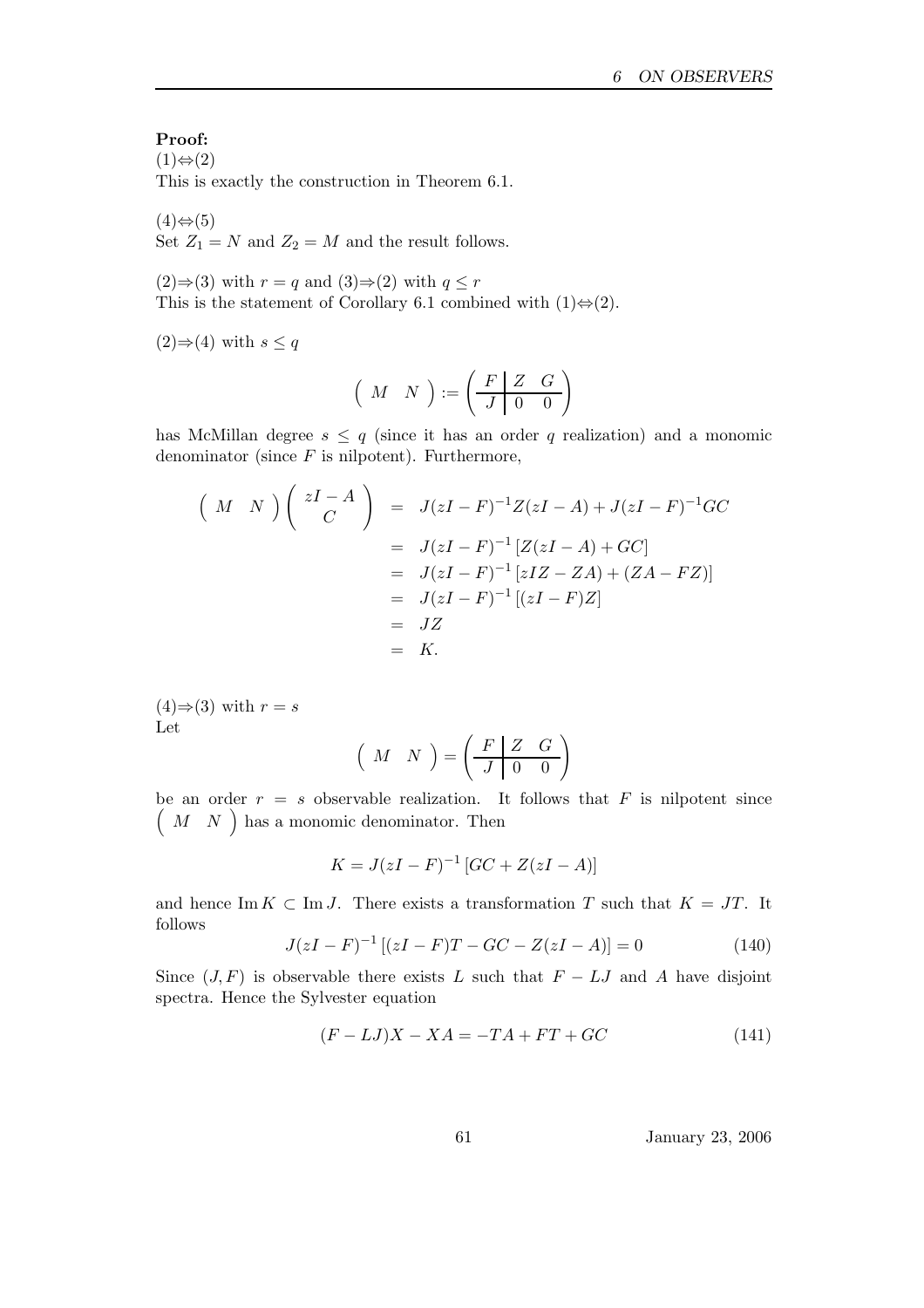has a unique solution X. Set  $Y := Z + X - T$  then

$$
(zI - (F - LJ))X - Y(zI - A) = zX - (F - LJ)X - zY + YA
$$
  

$$
= zX + TA - FT - GC - XA
$$
  

$$
-zZ - zX + zT + ZA + XA - TA
$$
  

$$
= (zI - F)T - GC - Z(zI - A)
$$

and hence (140) and

$$
J(zI - (F - LJ))^{-1} = (I + J(zI - F))^{-1}L)^{-1}J(zI - F)^{-1}
$$

imply

$$
0 = J(zI - (F - LJ))^{-1} [(zI - (F - LJ))X - Y(zI - A)] (zI - A)^{-1}
$$
  
=  $JX(zI - A)^{-1} - J(zI - (F - LJ))^{-1}Y$ 

Since the spectra of  $F - LJ$  and A are disjoint this yields

$$
JX(zI - A)^{-1} = J(zI - (F - LJ))^{-1}Y = 0
$$

But then  $JX = 0$  and the observability of  $(J, F)$  and of  $(J, F - LJ)$  implies  $Y = 0$ . Now (141) becomes

$$
FX - XA + TA - FT - GC = 0
$$

and with  $0 = Y = Z + X - T$  and hence  $X = T - Z$  this implies  $ZA - FZ = GC$ . Furthermore,  $JZ = JT - JX = JT = K$ . Set  $H := ZB$ . Now the statement follows from Proposition 6.2. Ē

Example 6.1 indicates that the complicated relationship between observer order, subspace codimension and McMillan degree of the involved rational functions in this theorem is the best we can hope for.

#### 6.2 Singular tracking observers

**Definition 6.2** Given the linear system (132) in the state space  $\mathbb{F}^n$  and the singular linear system

$$
N\sigma\xi = \xi + Ly + Mu \tag{142}
$$

in the state space  $\mathbb{F}^q$ , where N is nilpotent. System (142) will be called a **singular tracking observer** for K if for every  $x(0) \in \mathbb{F}^n$  setting  $\xi(0) := Kx(0)$  is consistent, *i.e.* allows a solution  $\xi(t)$  of (142), and if furthermore for the solution  $x(t)$  of (132) we have  $e(t) = z(t) - \xi(t) = Kx(t) - \xi(t) = 0$  for all  $t \geq 0$ . Here e is called the tracking error.

We have the following characterization of singular tracking observers.

**Proposition 6.4** The system  $(142)$  is a tracking observer for K if and only if

$$
\begin{cases}\nNKA - K & = LC \\
M & = NKB\n\end{cases}
$$
\n(143)

holds. Furthermore, the dynamics of the tracking error is governed by  $N\sigma e = e$ .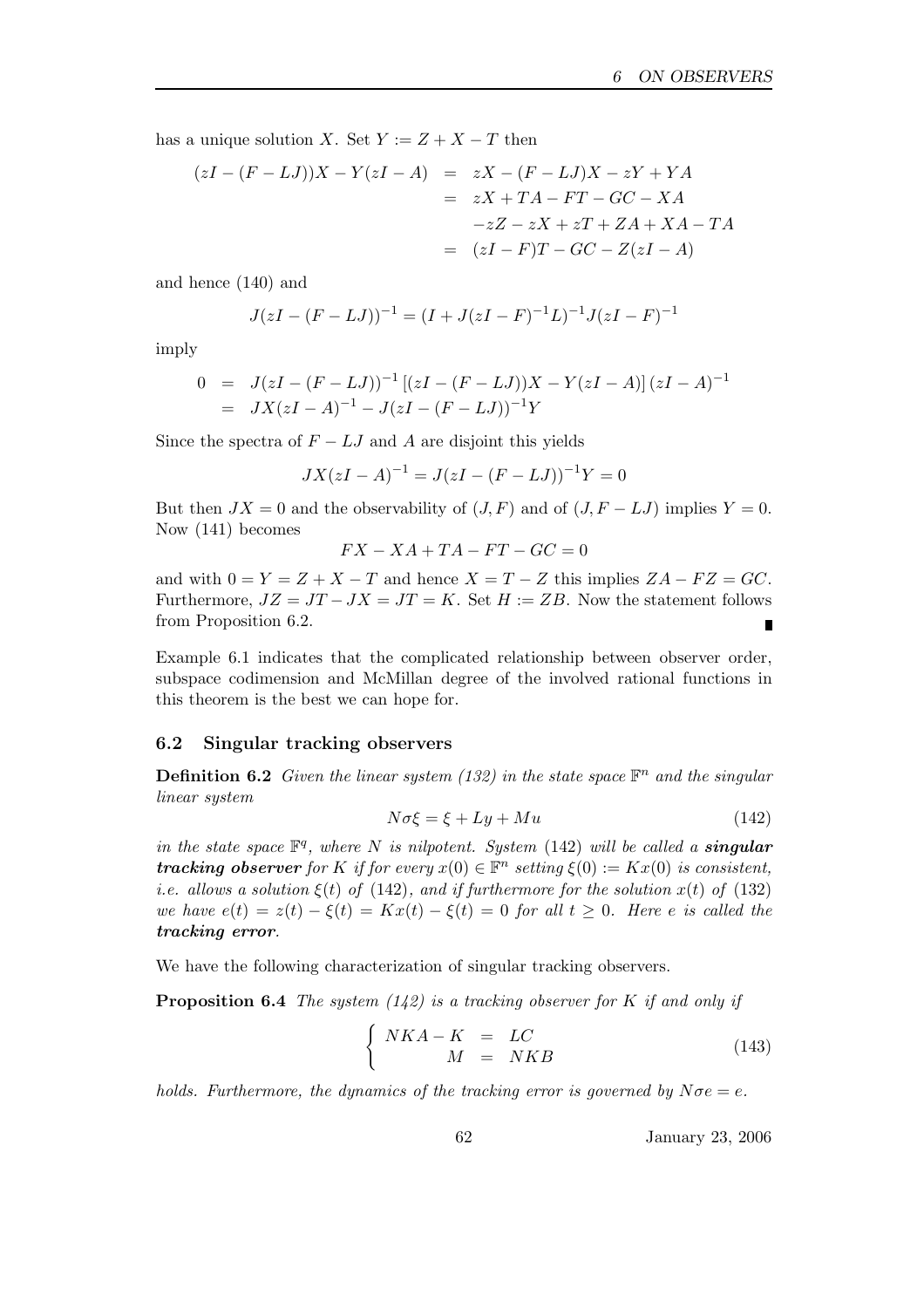**Proof:** Let equations (143) be fullfilled then  $\xi(t) := Kx(t)$  is a solution of the observer equation (142) since

$$
N\sigma\xi = NK\sigma x
$$
  
=  $NKAx + NKBu$   
=  $Kx + LCx + Mu$   
=  $\xi + Ly + Mu$ 

Since solutions are uniquely determined by the initial value this means that (142) is a singular tracking observer for K.

Conversely, let system (142) be a singular tracking observer for K. Choose  $\xi(0) :=$  $Kx(0)$ . Then  $\xi(t) = Kx(t)$  for all  $t \geq 0$ , i.e.  $e(t) = 0$  for all  $t \geq 0$ , and

$$
N\sigma e = NK\sigma x - N\sigma\xi
$$
  
= NKAx + NKBu - \xi - Ly - Mu  
= NKAx - Kx - LXx + NKBu - Mu  
= (NKA - K - LC)x + (NKB - M)u

Especially, for  $x(0) = 0$  it follows  $0 = N(\sigma e)(0) = (NKB - M)u(0)$  and hence  $NKB = M$  since  $u(0)$  is arbitrary. But then  $0 = N(\sigma e)(0) = (NKA - K - LC)x(0)$ implies  $NKA - K = LC$  since  $x(0)$  is arbitrary. If equations (143) are fullfilled we have

$$
N\sigma e = NKAx + NKBu - \xi - Ly - Mu
$$
  
=  $(NKA - LC)x - \xi + (NKB - M)u$   
=  $Kx - \xi = e$ 

Recalling the definition of almost observability subspaces we immediately have the following characterization of the existence of singular tracking observers.

**Corollary 6.3** There exists a singular tracking observer for K if and only if Ker K is an almost observability subspace.

In the following we state a polynomial characterization of almost observability subspaces which in view of the previous corollary yields an existence criterion for singular tracking observers.

Theorem 6.3 Define

$$
Z_K(z) = K(zI - A)^{-1}
$$
  
\n
$$
Z_C(z) = C(zI - A)^{-1}
$$
\n(144)

The equation

$$
P_1 Z_C + P_2 = Z_K \tag{145}
$$

has a polynomial solution  $\left(\begin{array}{cc} P_1 & P_2 \end{array}\right)$  of the form  $\left(\begin{array}{cc} N & L & L' \ \hline I & 0 & 0 \end{array}\right)$  if and only if  $Ker K$  is an almost observability subspace.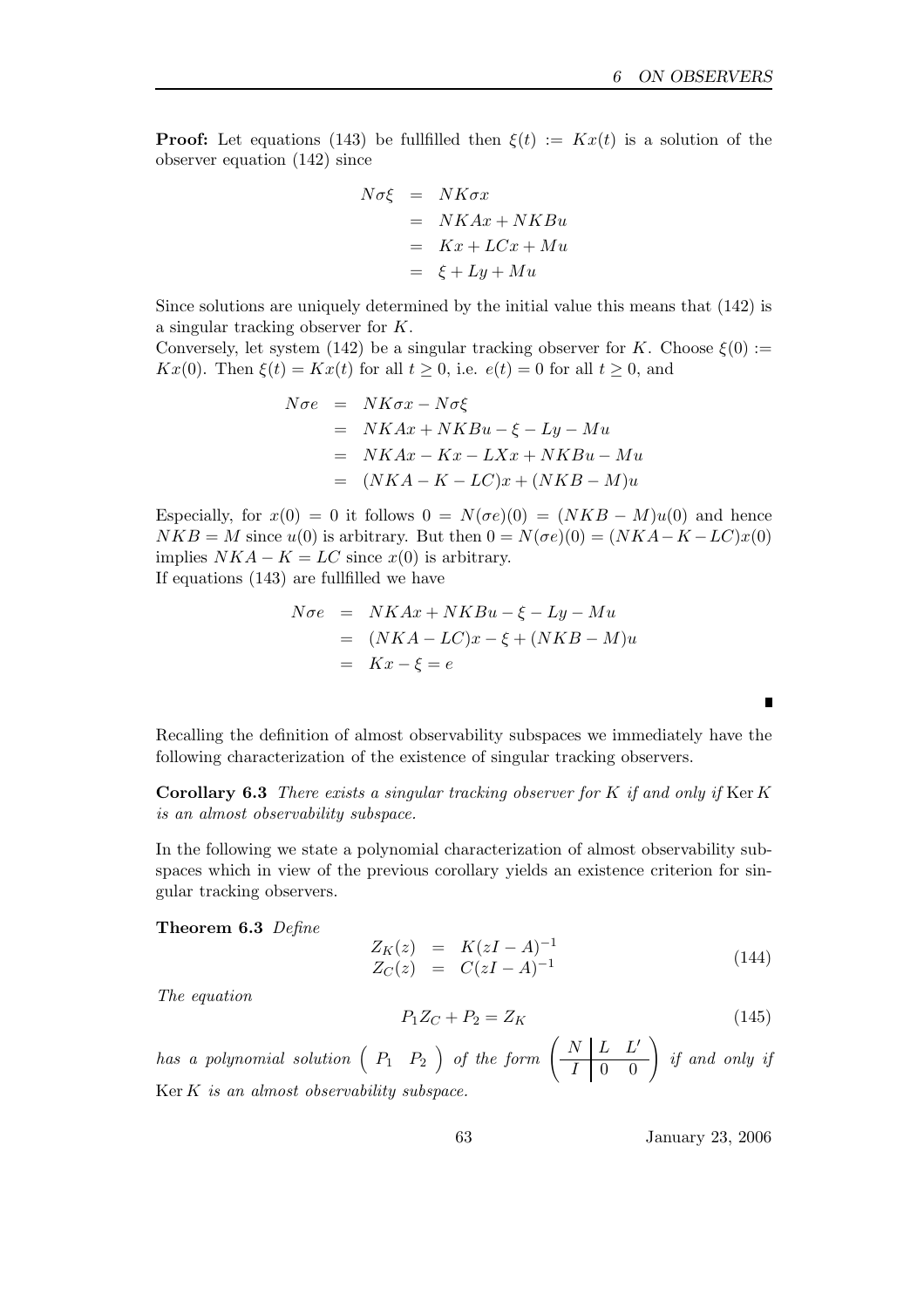Proof: Assume

$$
\left(\begin{array}{cc} P_1 & P_2 \end{array}\right) = \left(\begin{array}{c|cc} N & L & L' \\ \hline I & 0 & 0 \end{array}\right) = (zN - I)^{-1} \left(\begin{array}{cc} L & L' \end{array}\right) \tag{146}
$$

is polynomial, i.e.  $N$  is nilpotent, and solves  $(139)$ . We have

$$
0 = Z_K - P_1 Z_C - P_2
$$
  
=  $K(zI - A)^{-1} - (zN - I)^{-1}LC(zI - A)^{-1} - (zN - I)^{-1}L'$ 

i.e.

$$
(zN - I)K - LC - L'(zI - A) = 0.
$$

Equating coefficients, we conclude that  $L' = NK$  and  $-K - LC + NKA = 0$ , i.e.  $\text{Ker } K$  is an almost observability subspace.

Conversely, assume that  $\text{Ker } K$  is an almost observability subspace, i.e. there exist N nilpotent and L such that  $NKA - K = LC$ . We define

$$
\left(\begin{array}{cc} P_1 & P_2 \end{array}\right) := (zN - I)^{-1} \left(\begin{array}{cc} L & N K \end{array}\right).
$$

The nilpotency of N guarantees that  $P_1, P_2$  are polynomial matrices. We compute

$$
P_1Z_C + P_2 - Z_K =
$$
  
\n
$$
(zN - I)^{-1}LC(zI - A)^{-1} + (zN - I)^{-1}NK - K(zI - A)^{-1} =
$$
  
\n
$$
(zN - I)^{-1}[LC + NK(zI - A) - (zN - I)K](zI - A)^{-1} =
$$
  
\n
$$
(zN - I)^{-1}[LC - NKA + K](zI - A)^{-1} = 0,
$$

i.e.  $P_1, P_2$  solve (145).

**Remark 6.3**  $\left(P_1 \quad P_2 \right)$  has a realisation of the form  $\left(\begin{array}{c|c} N & L & L' \\ \hline I & 0 & 0 \end{array}\right)$  with N nilpotent if and only if it has a realisation of the form  $\left(\begin{array}{cc|cc} N & L & L' \\ \hline P & 0 & 0 \end{array}\right)$  with N nilpotent and P invertible.

### 6.3 Tracking observers with arbitrary dynamics

Going back to Theorem 6.1, it is easy to derive a sufficient condition for the existence of tracking observers with arbitrary dynamics, i.e. where the designer can freely choose the spectrum of F.

Theorem 6.4 If Ker K contains a codimension q observability subspace then for every monic polynomial p of degree q there exists an order q tracking observer for K such that the characteristic polynomial of  $F$  is  $p$ .

64 January 23, 2006

 $\blacksquare$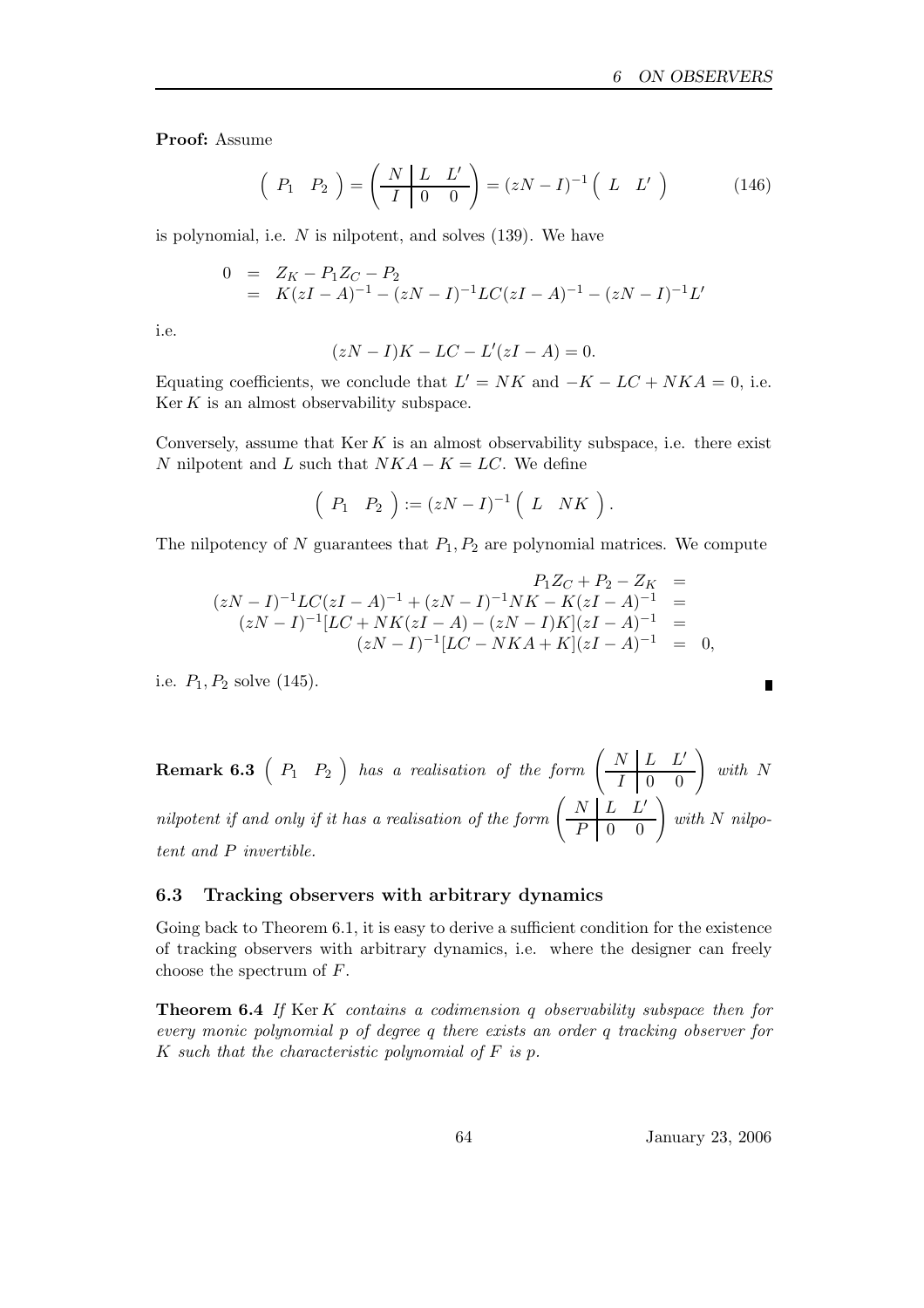Note that the existence of fixed order tracking observers with arbitrary spectrum does not necessarily imply the existence of a suitable observability subspace, not even in the minimal order case. For every given characteristic polynomial there exists a conditioned invariant subspace with the respective outer spectrum but they could all be different. Furthermore, there is even no guarantee that all these subspaces can be found with the right codimension, cf. Example 6.1. This is not the case, though, if J is invertible (e.g.  $J = I$  and hence effectively the observer state tracks  $Kx$ ). Then the subspace under consideration is  $\text{Ker } K$  itself and it is possible to work around potential rank defects in Z. For the details see Theorem 3.38 in Trumpf [2002]. A polynomial characterization of the existence of observability subspaces and hence a sufficient existence criterion for tracking observers with arbitrary dynamics can be formulated as follows.

**Theorem 6.5** There exists an observability subspace  $V \subset \text{Ker } K$  if and only if there exists a strictly proper solution  $\left( \begin{array}{cc} Z_1 & Z_2 \end{array} \right) =$  $\left(\begin{array}{c|cc} F & G & Z \\ \hline J & 0 & 0 \end{array}\right)$  of

$$
Z_1 Z_C + Z_2 = Z_K
$$

and there exists a polynomial solution  $\left( \begin{array}{cc} P_1 & P_2 \end{array} \right) =$  $\left(\begin{array}{c|cc} N & L & L' \\ \hline I & 0 & 0 \end{array}\right)$  of

$$
P_1Z_C+P_2=Z_Z
$$

Here  $Z_Z(z) = Z(zI - A)^{-1}$ . The subspace is then given by  $\mathcal{V} = \text{Ker } Z$ .

Proof: Put together Theorem 6.2 (without the spectral requirements, cf. also Theorem 5.4 in Fuhrmann and Helmke [2001]) and Theorem 6.3, and use the fact that a subspace is an observability subspace if and only if it is conditioned invariant and at the same time an almost observability subspace.

**Corollary 6.4** Ker K is an observability subspace if and only if there exists a strictly proper solution  $\left( \begin{array}{cc} Z_1 & Z_2 \end{array} \right) =$  $\left(\begin{array}{c|c} F & G & Z \\ \hline I & 0 & 0 \end{array}\right)$  of

 $Z_1Z_C + Z_2 = Z_K$ 

and there exists a polynomial solution  $\left( \begin{array}{cc} P_1 & P_2 \end{array} \right) =$  $\left(\begin{array}{c|cc} N & L & L' \\ \hline I & 0 & 0 \end{array}\right)$  of

$$
P_1 Z_C + P_2 = Z_K
$$

**Proof:** From the proof of Theorem 6.2 it follows  $K = IZ$ , and we apply the previous theorem.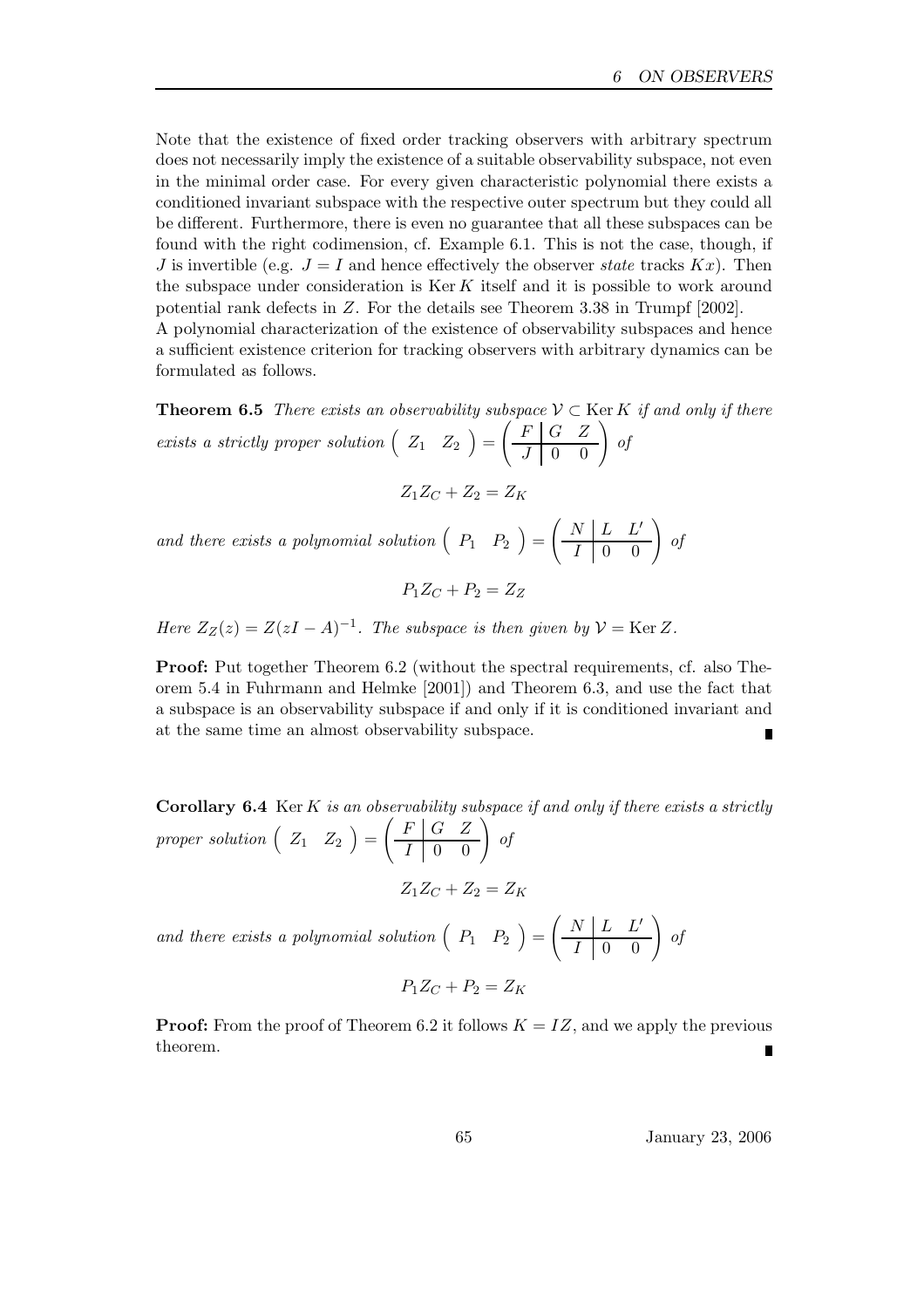# 7 Summary

This paper is a contribution to the field of geometric control in general and to observer theory in particular. Its principal contributions are to the functional, or module theoretic, characterizations of the classes of observability, almost observability and reconstructibility subspaces. In our opinion the results on spectral assignability for observers of partial states are definitive, solving the problem completely. In the analysis of almost observability subspaces we took a formal approach with the conceptual foundation missing. This gap should eventually be closed. Due to the already significant size of this paper, the discussion of observers in Section 6 has been limited. A topic that has not been addressed at all in this paper is the relative advantages and disadvantages of developing observer theory from the point of view of state space theory in comparison to a behavioral point of view as in Valcher and Willems [1999a,1999b]. It seems to us that this is a far from finished area of research.

# References

- [1984] H. Aling and J.M. Schumacher, "A nine-fold decomposition for linear systems", Int. J. Contr., 39, 779-805.
- [1973] G. Basile and G. Marro, "Controlled and conditioned invariant subspaces in linear system theory", J. Optim. Theory and Appl. 3, 306-316.
- [1980] E. Emre and M.L.J. Hautus, "A polynomial characterization of  $(A, B)$ invariant and reachability subspaces", SIAM J. Contr. & Optim. 18, 420-436.
- [1976] P.A. Fuhrmann, "Algebraic system theory: An analyst's point of view", J. Franklin Inst. 301, 521-540.
- [1981] P.A. Fuhrmann, Linear Operators and Systems in Hilbert Space, McGraw-Hill, New York.
- [1981] P.A. Fuhrmann, "Duality in polynomial models with some applications to geometric control theory", IEEE Trans. Aut. Control, AC-26, 284-295.
- [2002] P.A. Fuhrmann, "A study of behaviors", Lin. Alg. Appl., vols. 351-352, 303- 380.
- [2003a] P.A. Fuhrmann, "On observers and behaviors", *Proceedings of MTNS2002*.
- [2003b] P.A. Fuhrmann, "A note on continuous behavior homomorphisms", Systems and Control Letters, 49, 359-363.
- [2005] P.A. Fuhrmann, "Autonomous subbehaviors and output nulling subspaces", Int. J. Contr., 1378-1411.
- [2006] P.A. Fuhrmann, "On duality in some problems of geometric control", to appear, Acta Applicandae Mathematicae.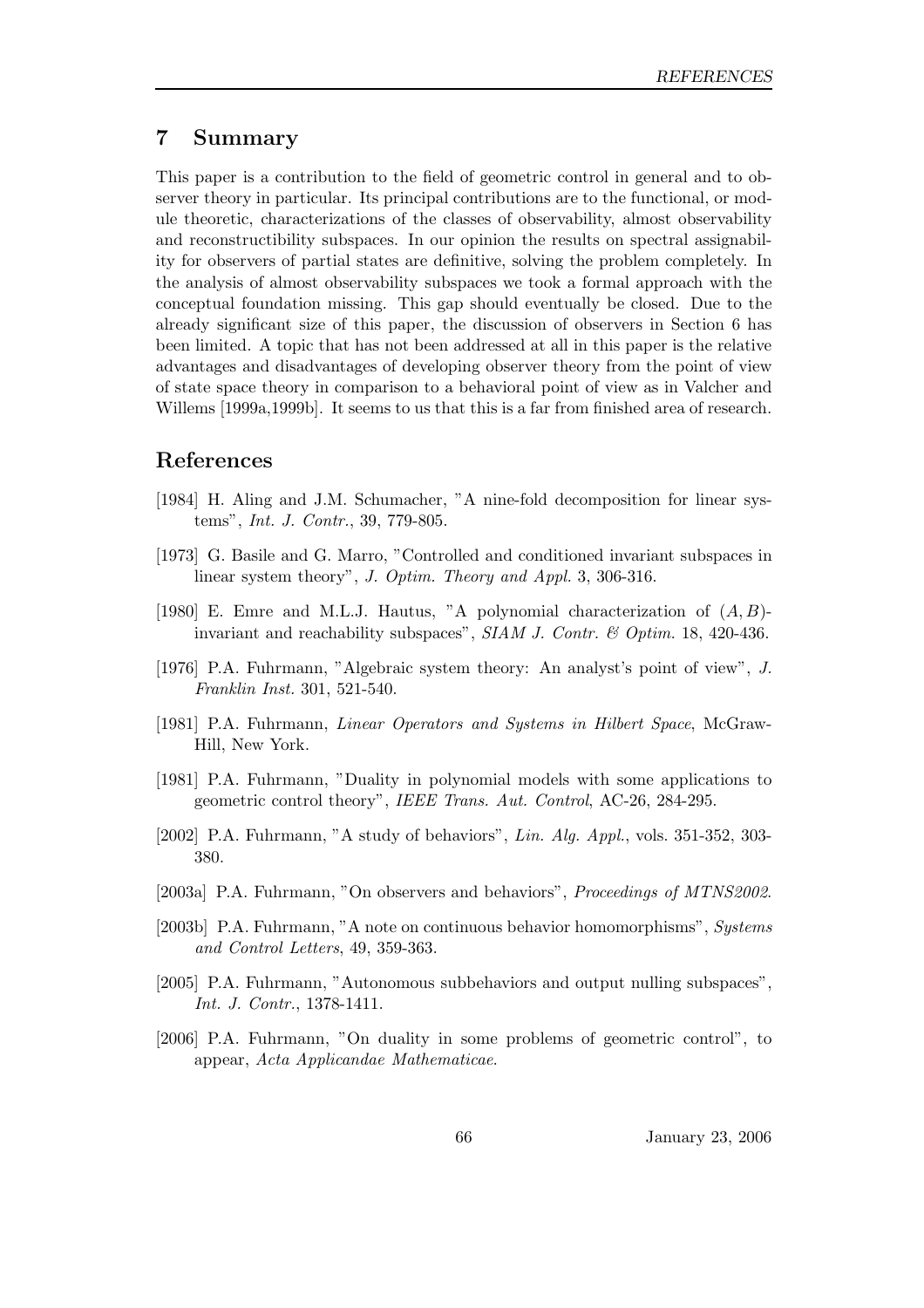- [2001] P.A. Fuhrmann and U. Helmke, "On the parametrization of conditioned invariant subspaces and observer theory", Lin. Alg. Appl., vols. 332-334, 265-353.
- [1979] P.A. Fuhrmann and J.C. Willems, "Factorization indices at infinity for rational matrix functions", Integral Eq. and Oper. Th. 2, 287-301.
- [1980] P.A. Fuhrmann and J.C. Willems, "A study of  $(A, B)$ -invariant subspaces via polynomial models", Int. J. Contr., 31, 467-494.
- [1978] M.L.J. Hautus and M. Heymann, "Linear feedback an algebraic approach", SIAM J. Control 16, 83-105.
- [1980] M.L.J. Hautus and E.D. Sontag, "An approach to detectability and observers", Algebraic and Geometric Methods in Linear Systems Theory, Lectures in Applied Mathematics vol. 18, American Math. Soc. 99-135.
- [1981] D. Hinrichsen, H.F. Münzner and D. Prätzel-Wolters, "Parametrization of  $(C, A)$ -invariant subspaces", Sys. and Contr. Letts., 1, 192-199.
- [1980] Kawaji, "Design Procedure of Observer for the Linear Functions of the State" Int. J. Control, 32, 381-394.
- [1973] A.S. Morse, "Structural invariants for linear multivariable systems", SIAM J. Contr., 11, 446-465.
- [1990] U. Oberst, "Multidimensional constant linear systems", Acta Applicandae Mathematicae, 20, 1-175.
- [1978] L. Pernebo, "Algebraic control theory for linear multivariable systems", Ph.D. Thesis, Lund Institute of Technology.
- [1970] H.H. Rosenbrock, State-space and Multivariable Theory, John Wiley, New York.
- [1980] J.M. Schumacher, "On the minimal stable observer problem", Int. J. Contr., 32, 17-30.
- [1981] J.M. Schumacher, "Dynamic feedback in finite- and infinite-dimensional linear systems", Ph.D. thesis, Free University of Amsterdam.
- [1983] J.M. Schumacher, "On the structure of strongly controllable systems", Int. J. Contr., 32, 525-545.
- [1983] J.M. Schumacher, "Algebraic characterization of almost invariance", .
- [1985] H.L. Trentelman, "Almost invariant subspaces and high gain feedback", Ph.D. thesis, University of Groningen.
- [2002] J. Trumpf, "On the geometry and parametrization of almost invariant subspaces and observer theory", Ph.D. thesis, University of Würzburg.